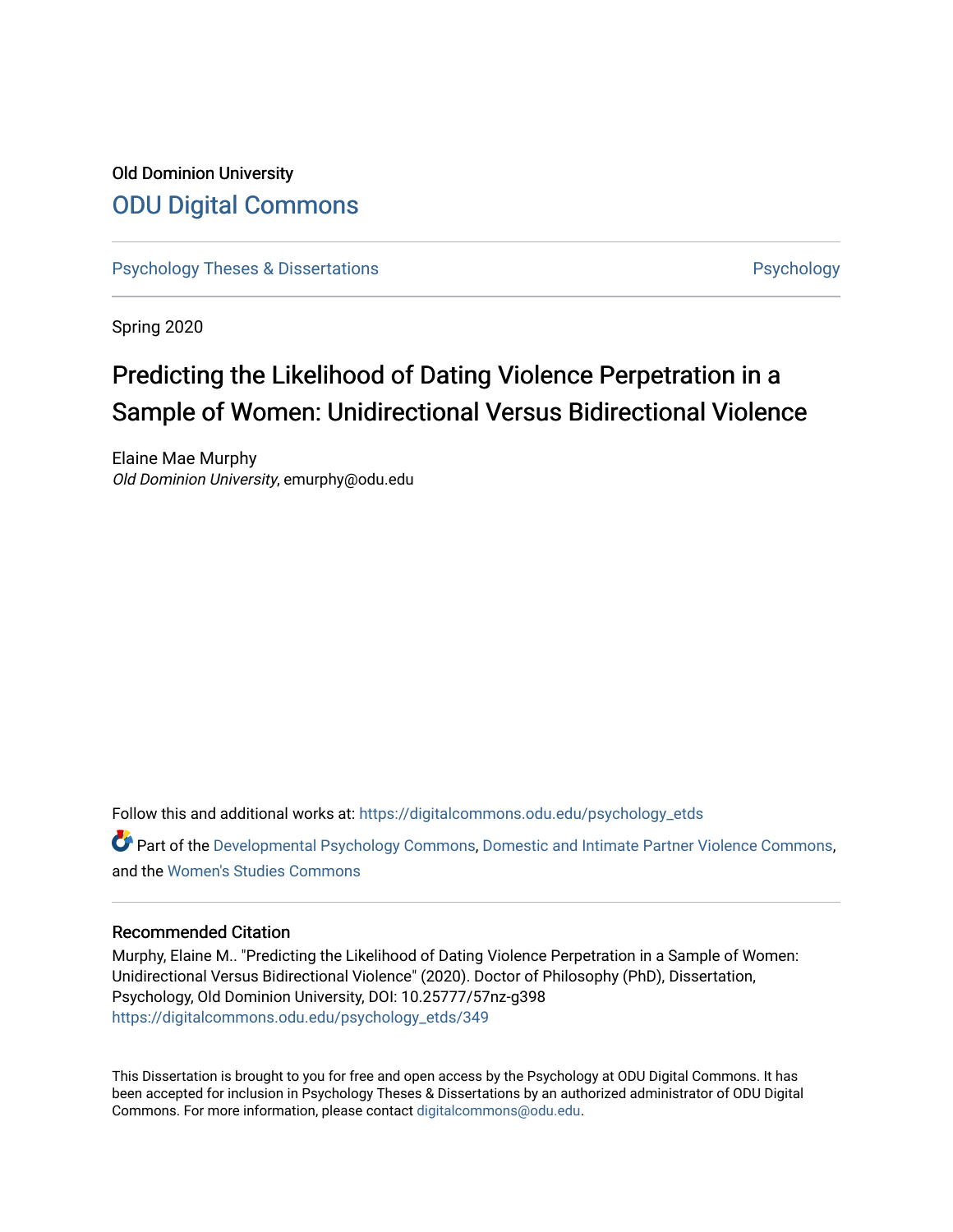# **PREDICTING THE LIKELIHOOD OF DATING VIOLENCE PERPETRATION IN A**

#### **SAMPLE OF WOMEN:**

## **UNIDIRECTIONAL VERSUS BIDIRECTIONAL VIOLENCE**

by

Elaine Mae Murphy B.S. May 2009, Old Dominion University M.S. August 2011, Old Dominion University

A Dissertation Submitted to the Faculty of Old Dominion University in Partial Fulfillment of the Requirements for the Degree of

## DOCTOR OF PHILOSOPHY

## **PSYCHOLOGY**

# OLD DOMINION UNIVERSITY May 2020

Approved by:

Michelle L. Kelley (Director)

James F. Paulson (Member)

Randy Gainey (Member)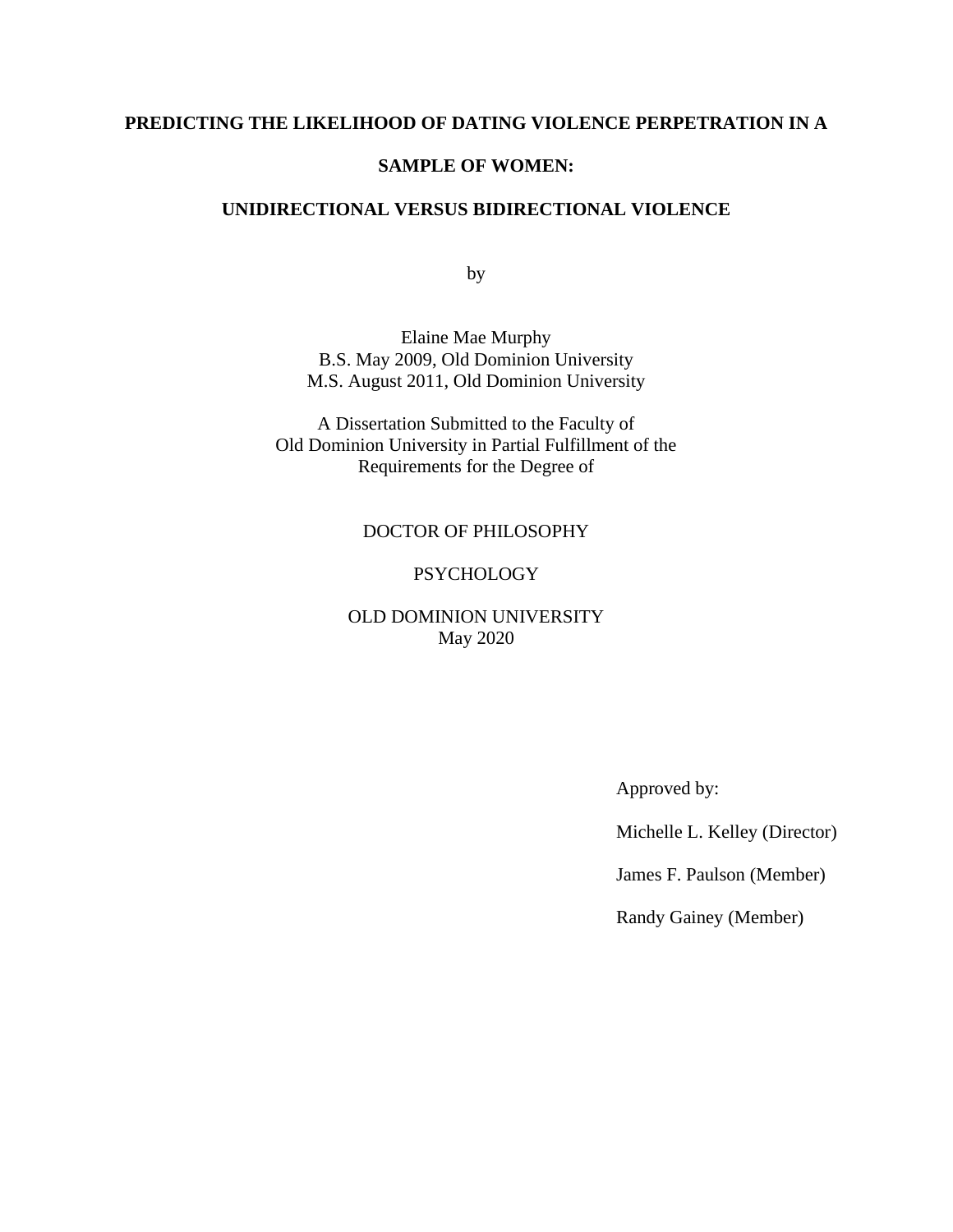#### **ABSTRACT**

## PREDICTING THE LIKELIHOOD OF DATING VIOLENCE PERPETRATION IN A SAMPLE OF WOMEN: UNIDIRECTIONAL VERSUS BIDIRECTIONAL VIOLENCE

Elaine Mae Murphy Old Dominion University, 2020 Director: Dr. Michelle L. Kelley

Intimate partner violence (IPV) is a serious, pervasive problem affecting over 30% of young adults. Although early research focused on men as perpetrators, it is commonly found that women are just as likely, if not more likely, to perpetrate violence in relationships. Some studies have categorized violent couple dyads into unidirectional (perpetration only) or bidirectional violence (reporting both perpetration and victimization). The current study identified predictors of the two types of violent profiles, specifically among female perpetrators. Included in the regression model were early family variables as dictated by the literature (e.g., child abuse, parental violence, early aggressive behavior, and early dating violence) as well as individual-level proximal variables (e.g., alcohol problems, anger, hostility, emotion dysregulation, and psychological aggression) thought to differentiate unidirectional and bidirectional violence.

Participants (*M* age = 20.49 years;  $SD = 2.54$ ) were recruited from a large, southeastern university. Study criteria were: must be female, between the ages of 18 and 29, and report being in a current or recent (within the previous 12 months), heterosexual, and in a dating relationship lasting at least 3 months. After reading a notification statement and agreeing to participate, participants completed an anonymous online survey.

Data were analyzed using multiple logistic regression models. Logistic regression models examined which variables predicted the likelihood of dating violence perpetration,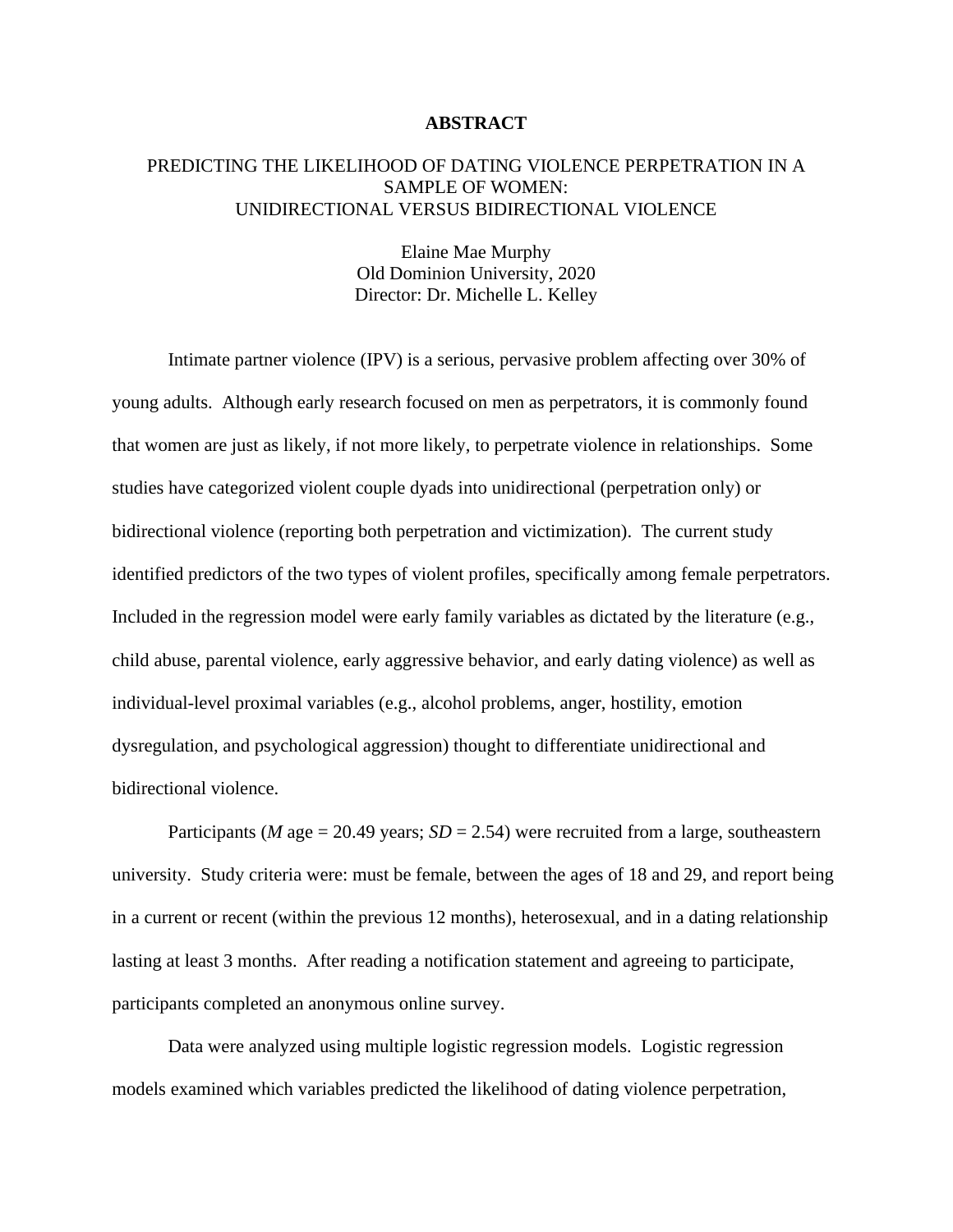compared to no perpetration. Results indicated that witnessing mother-to-father interparental violence, experiencing dating violence in adolescence, emotion dysregulation, and psychological abuse each significantly and uniquely predicted the likelihood of dating violence perpetration (compared to no violence). A second logistic regression analysis distinguished the two dating violence perpetrators (unidirectional and bidirectional) to determine if predictors of interest differentially increased the likelihood of unidirectional violence compared to bidirectional violence. Results of the analysis indicated that the variables hostility and alcohol problems each significantly and uniquely predicted the likelihood of bidirectional violence, such that an increase in each of these variables increased the odds of bidirectional violence compared to unidirectional violence. The aim of this research was to better understand the variables that predict perpetration in a sample of college women and furthermore, to identify variables that differentiate women who report only perpetration in their relationship compared with women who report both perpetration and victimization.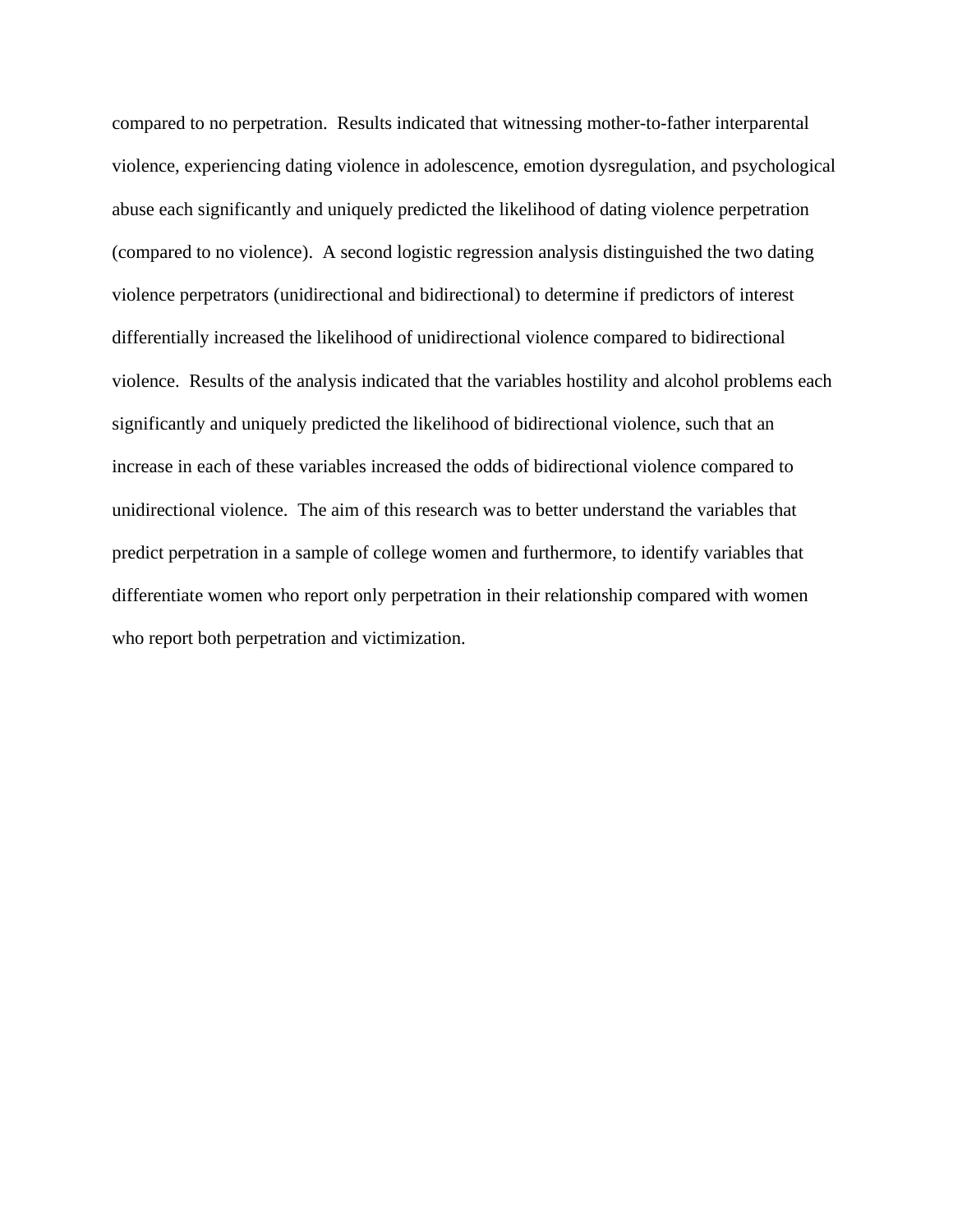Copyright, 2020, by Elaine Mae Murphy. All Rights Reserved.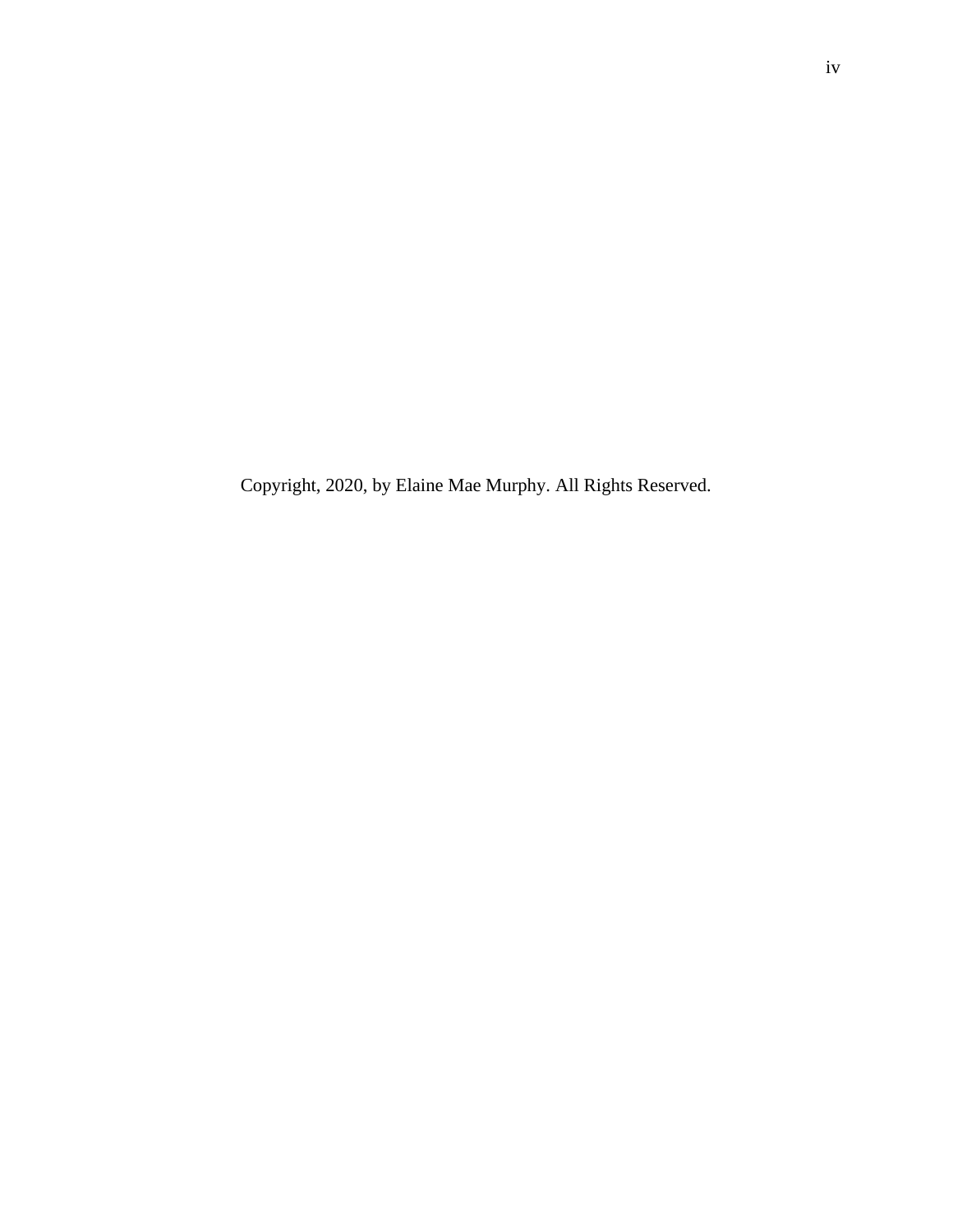This dissertation is dedicated to my parents for their unwavering love and support.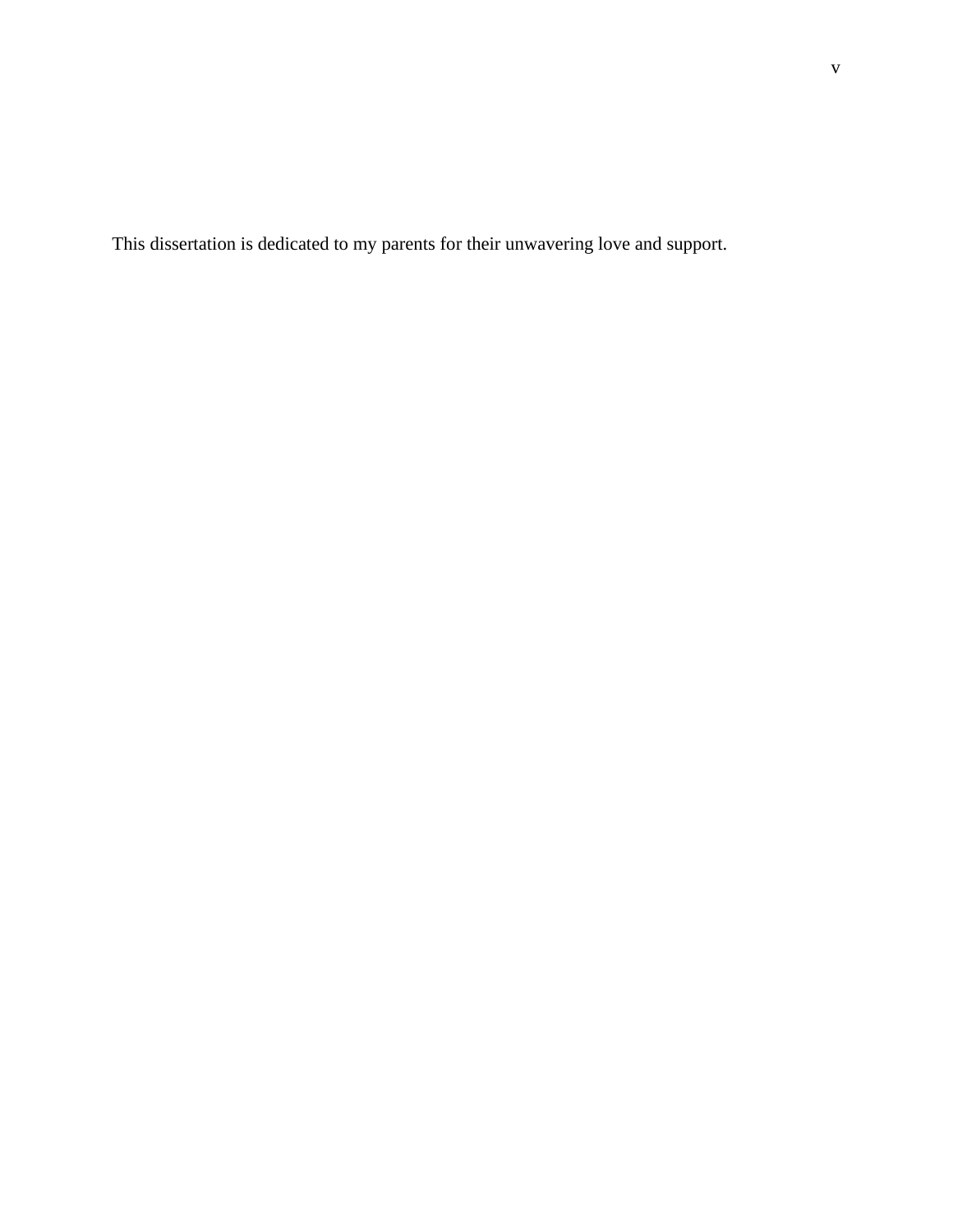#### **ACKNOWLEDGEMENTS**

There are numerous people that I would like to acknowledge for their support and guidance throughout this dissertation work and my time at Old Dominion University (ODU). First and foremost, I would like to express my sincere gratitude to my advisor and friend, Dr. Michelle Kelley. Her role in my continued progress in this program was instrumental to my success. Throughout the years, Michelle's resolute support and positive encouragement helped me overcome many obstacles to become the researcher and educator that I am today. I could not have asked for a better mentor, and I am forever grateful for her feedback, advice, and friendship. I am also so grateful for the feedback, patience, and support of my committee members, Drs. James Paulson and Randy Gainey throughout the completion of this dissertation.

Beyond my committee, there are several academic colleagues I must acknowledge for their role in my personal and professional development. I would like to thank Matthew Delaney for inspiring my first love for psychology. Both he and Leon Proffitt saw potential in me early in my high school career and made sure I always strived to reach my potential. I am forever thankful for their continued support and mentoring, even well into my graduate degrees. I would also like to express my sincere gratitude to Dr. Bryan Porter, who served as my first advisor in my graduate program at ODU. In fact, it was Dr. Porter that encouraged me to apply for this doctoral program, and I truly appreciate his guidance and mentoring.

Finally, I owe a lifetime of appreciation to my friends and family for their support and encouragement. My deepest gratitude goes to my parents. From listening to me vent to helping with my children, their unwavering faith, encouragement, and support were monumental to my success. Last, but certainly not least, I want to thank my children; Madison, Ella, and Avery, for offering the ultimate sacrifice so I could finish this degree. At times, they were the main motivation to continue, and I am incredibly thankful for the unconditional love they give.

vi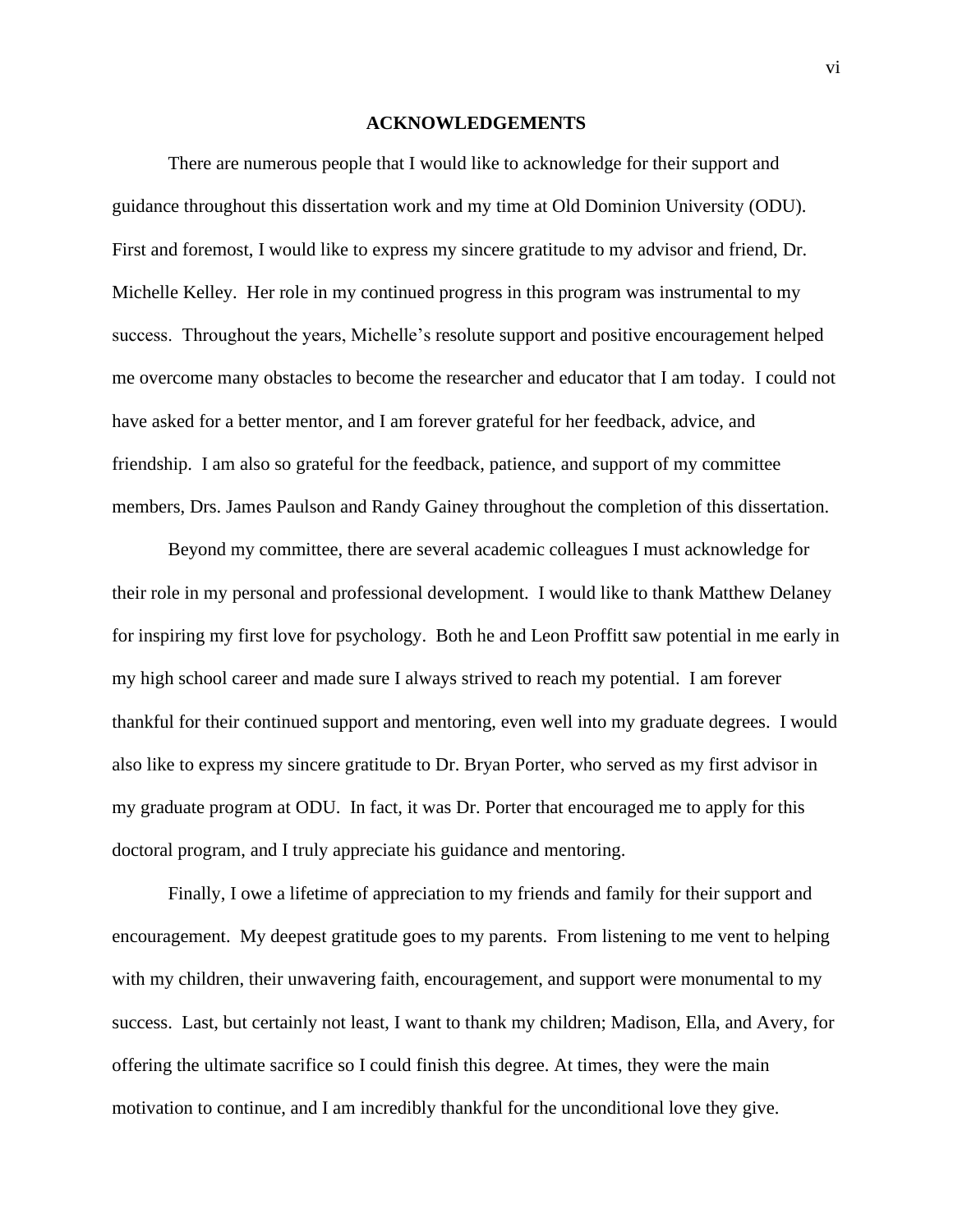# **TABLE OF CONTENTS**

| Chapter                                                                                                                                                  |  |
|----------------------------------------------------------------------------------------------------------------------------------------------------------|--|
| CHARACTERISTICS OF INTIMATE PARTNER VIOLENCE DYADS4<br>DEVELOPMENTAL PREDICTORS OF VIOLENCE PERPETRATION 11<br>PSYCHOPATHOLOGICAL PREDICTORS OF VIOLENCE |  |
|                                                                                                                                                          |  |
|                                                                                                                                                          |  |
|                                                                                                                                                          |  |
|                                                                                                                                                          |  |
|                                                                                                                                                          |  |
| A. EXPOSURE TO ABUSIVE AND SUPPORTIVE ENVIRONMENTS                                                                                                       |  |
| B. REVISED CONFLICT TACTICS SCALE- INTERPARENTAL                                                                                                         |  |
|                                                                                                                                                          |  |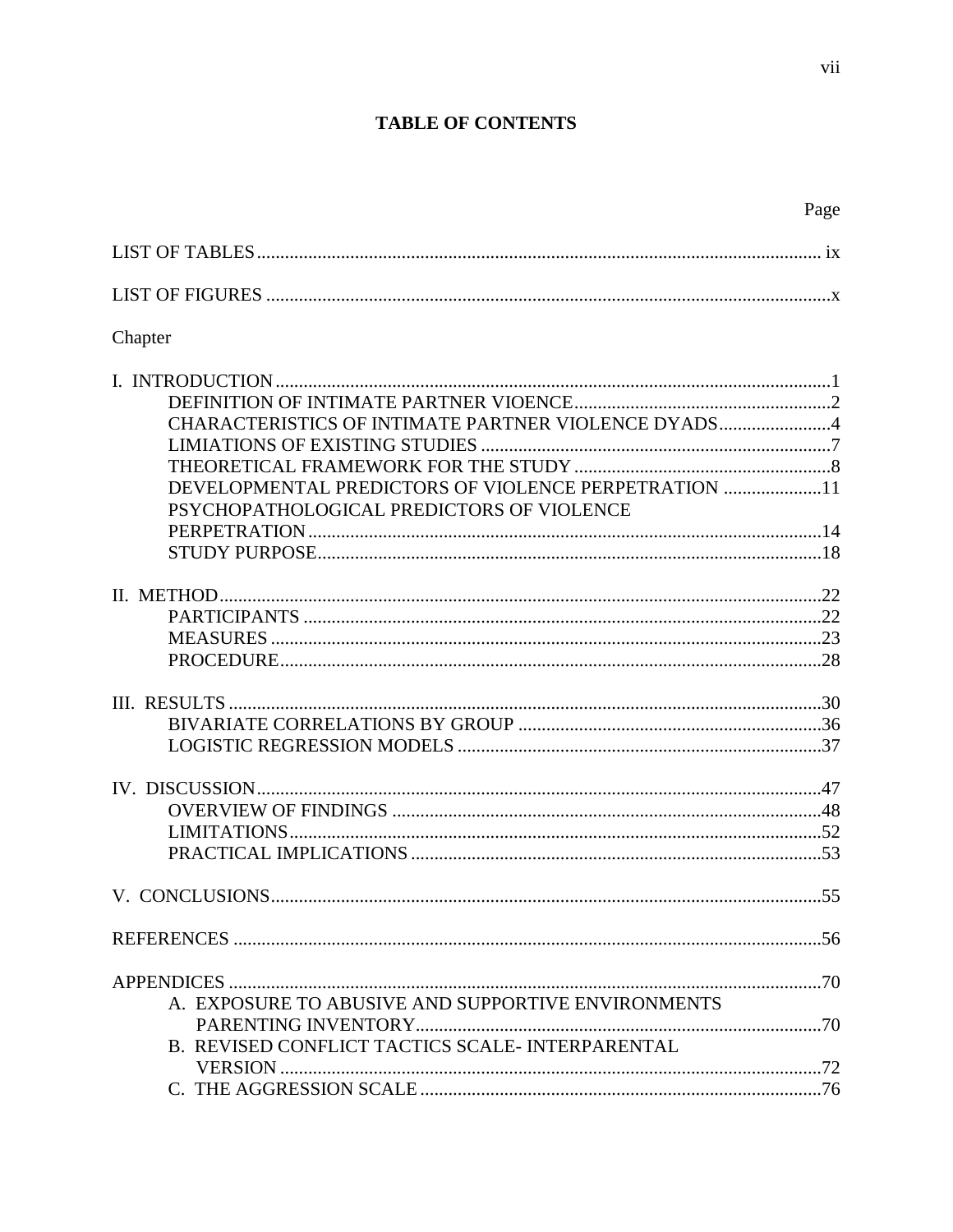| G. BRIEF YOUNG ADULT ALCOHOL CONSEQUENCES         |  |
|---------------------------------------------------|--|
|                                                   |  |
|                                                   |  |
| I. REVISED CONFLICT TACTICS SCALE- CURRENT/RECENT |  |
|                                                   |  |
|                                                   |  |
|                                                   |  |
|                                                   |  |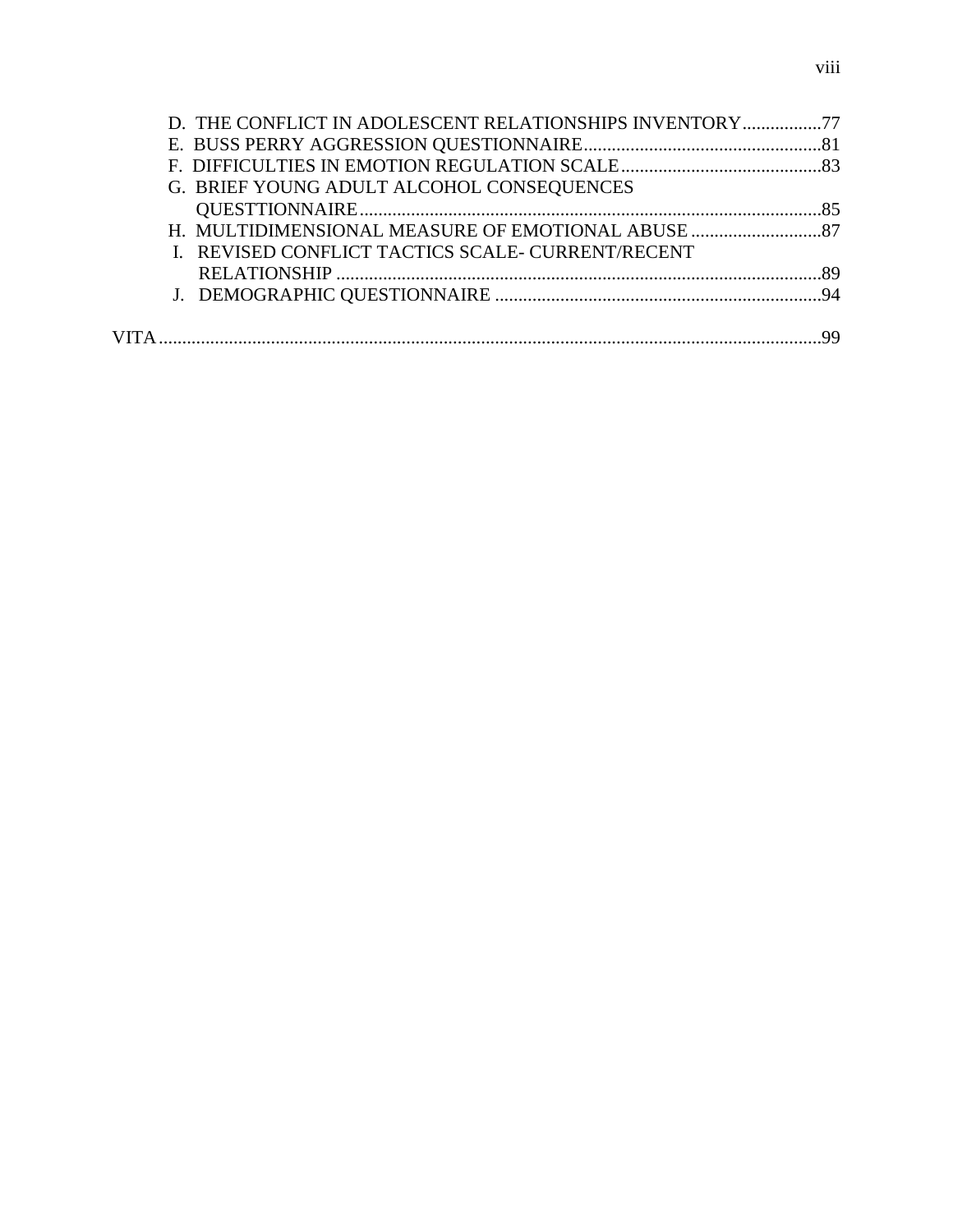# **LIST OF TABLES**

| Table                                                                                | Page |
|--------------------------------------------------------------------------------------|------|
|                                                                                      |      |
|                                                                                      |      |
|                                                                                      |      |
|                                                                                      |      |
| 5. Bivariate Correlations of Variables of Interest for Bidirectionally               |      |
| 6. Bivariate Correlations of Variables of Interest for Unidirectionally              |      |
| 7. Full Logistic Regression Model Predicting Dating Violence Perpetration 41         |      |
| 8. Final Trimmed Logistic Regression Model Predicting Dating Violence Perpetration43 |      |
| 9. Logistic Regression Analysis Predicting Unidirectional Dating Violence            |      |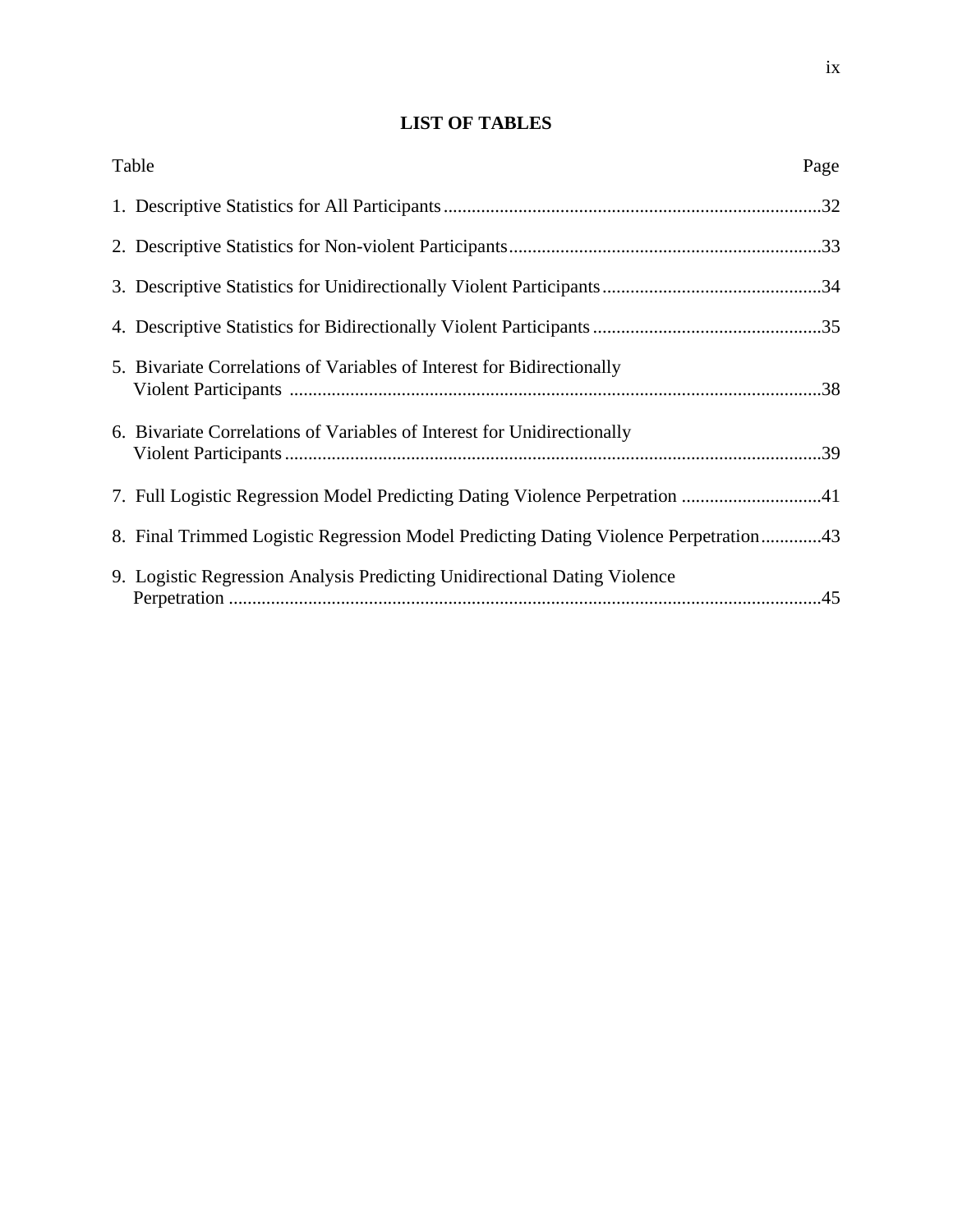# **LIST OF FIGURES**

| Figure | Page |
|--------|------|
|        |      |
|        |      |
|        |      |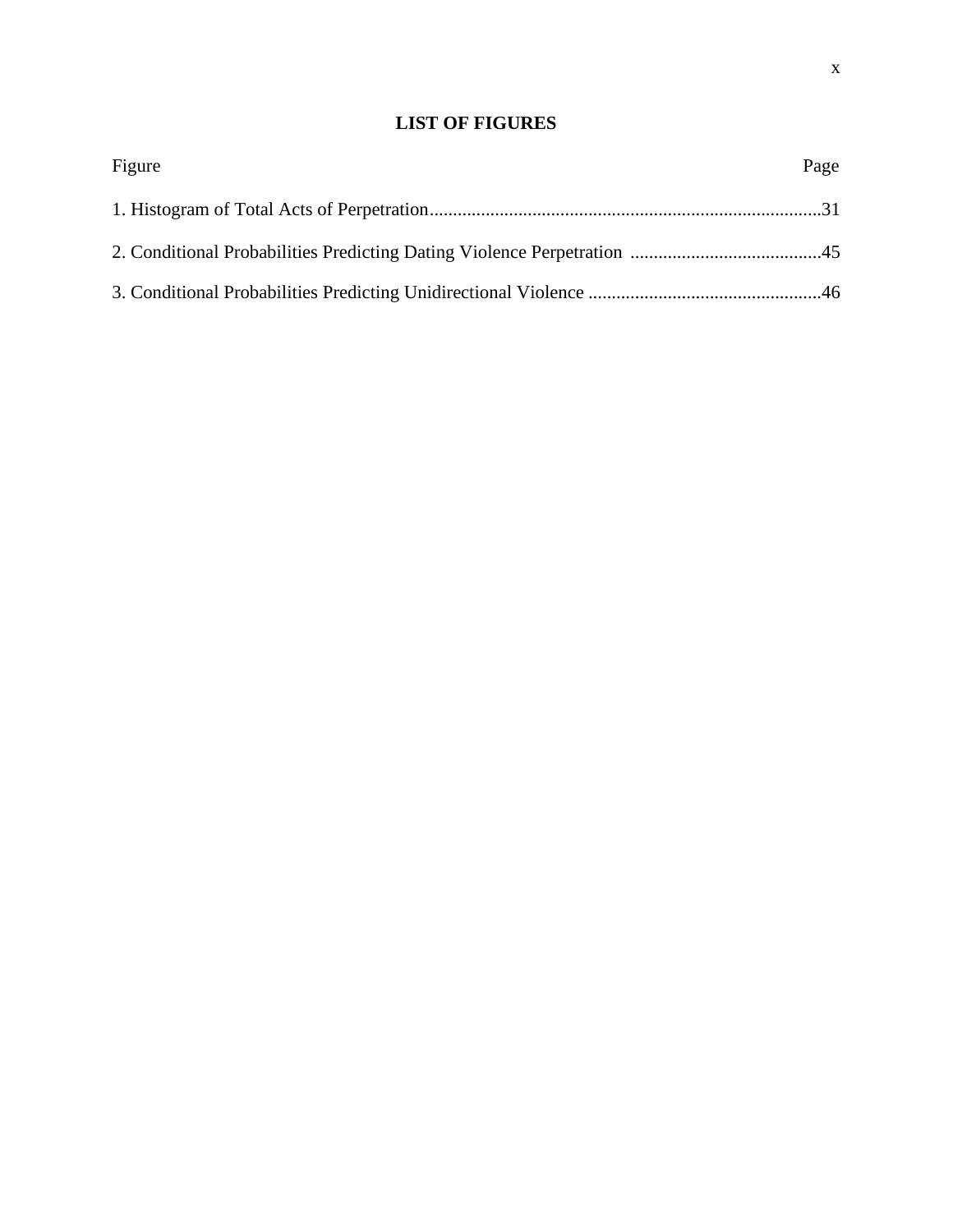#### **CHAPTER I**

## **INTRODUCTION**

Intimate partner violence (IPV) is a chronic problem affecting over 30% of relationships (Lewis & Fremouw, 2001; Rapoza & Baker, 2009; Shorey, Cornelius, & Bell, 2008; Simons, Simons, Lei, Hancock, & Fincham, 2012; Tyler, Brownridge, & Melander, 2011). Early research focused primarily on the male partner as the perpetrator of IPV (e.g., Makepeace, 1981). However, a growing body of research has demonstrated that women are just as likely, if not more likely to perpetrate physical partner violence (Archer, 2000; Cercone, Beach, & Arias, 2005; Foshee & Matthew, 2007; Kaukinen, Gover, & Hartman, 2012; Kimmel, 2002; Testa, Hoffman, & Leonard, 2011). For instance, in one of the earliest studies of IPV, the rate of female-to-male partner violence was 21.4%, whereas the rate of male-to-female violence was 13.6% (Schafer, Caetano, & Clark, 1998). Similarly, a review of 48 studies showed that with the exception of criminal justice samples, female-to-male violence was more prevalent than male-to-female violence in every sample type (i.e., population-based, community, convenience, and clinical) (Langhinrichsen-Rohling, Misra, Selwin, & Rohlin, 2012).

Researchers categorize violent relationships as unidirectional violence (i.e., only one partner perpetrates violence) versus bidirectional violence (i.e., both partners perpetrate violence). Bidirectional violence is the most prevalent form of couple violence and is reported in 45-95% of couples with physically violent relationships (Fass, Benson, & Leggett, 2008; Lussier et al., 2013; Renner & Whitney, 2012). Unidirectional violence perpetrated by the female partner is the second most common category of couple violence (rates ranging from 21% to 37% of reported IPV), nearly twice as prevalent as unidirectional violence by the male partner (rates ranging from 10% to 20% of reported IPV) (see Langhinrichsen-Rohling et al., 2012 for a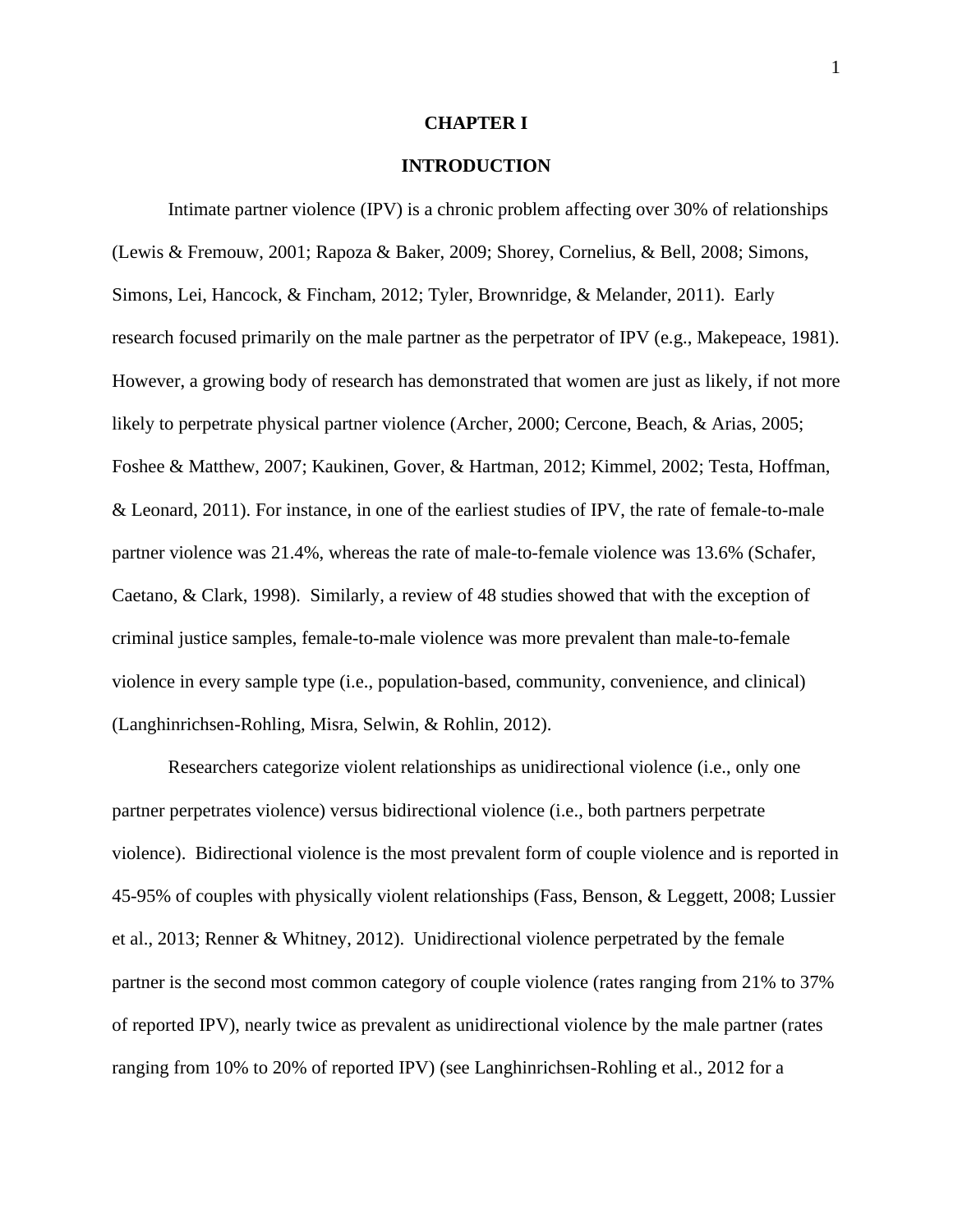review). Despite awareness that women perpetrate IPV more often than men, the processes underlying unidirectional versus bidirectional violence among women are unclear. In part this may reflect the stigma men feel seeking help when victims of partner violence and the slowness of researchers and the mental health community to recognize that women may perpetrate physical violence as often, if not more often, than men. The purpose of this study was to further examine predictors and pathways that may differentiate female-perpetrated violence from bidirectional violence.

#### **Definition of Intimate Partner Violence**

Intimate partner violence (IPV) is a term coined by the Centers for Disease Control and Prevention that includes physical, emotional, and sexual aggression that occurs between current and former married, cohabitating, and dating partners (Saltman & Houry, 2009). One limitation of research on IPV is the wide range of operational definitions used to measure violence. Since IPV includes multiple types of violence, and different levels of severity, defining and measuring IPV are difficult. Further, the inconsistencies about how to define and measure IPV have resulted in discrepant findings in the prevalence rates, predictors, and consequences of IPV (Hamby, 2005; Kimmel, 2002). For example, a measure asking how many times the respondent yelled or swore at their partner in the last week would yield different rates of aggression than how often they hit or kicked their partner in the last year. To reduce these inconsistencies, Straus and colleagues (1996) developed a widely-used comprehensive measure of IPV, named the Revised Conflict Tactics Scale (CTS2), which asks respondents to indicate the frequency of a wide range of behaviors that differ in severity and type of aggression. For the purpose of the current study, partner violence is defined as "the use or threat of physical force or restraint carried out with the intent of causing pain or injury to another" (Sugarman & Hotaling, 1989, p.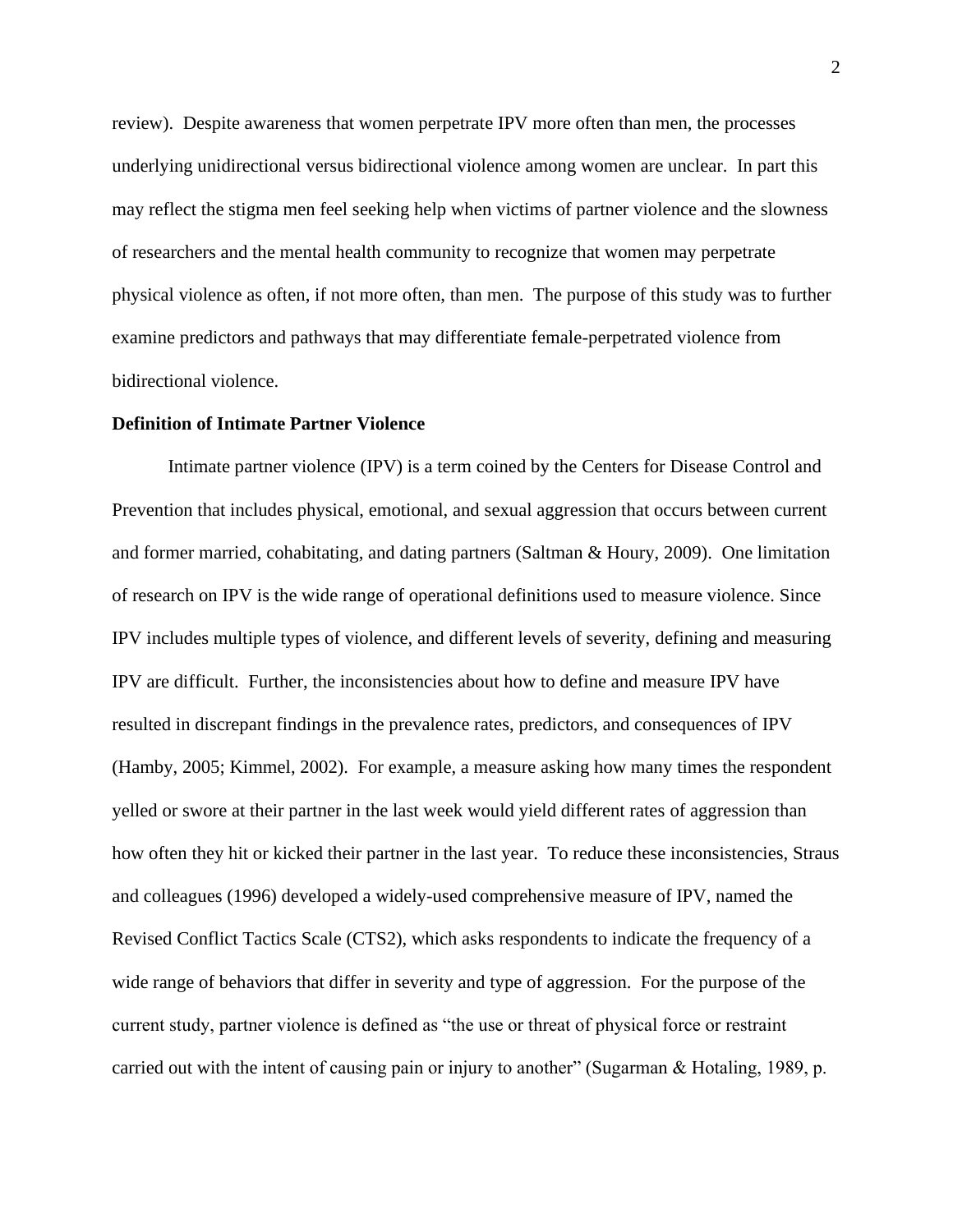5). The Physical Assault and Injury subscales of the CTS2 was used to operationally define IPV. These subscales include a wide range of physical behaviors that encompass many types of physical violence within dating, cohabitating, and married partners. Psychological aggression, or emotional abuse, was examined as a separate variable independent of partner violence.

**Consequences of dating violence for men and women.** Individuals report experiencing a range of physical and mental health consequences from IPV. Women who have been victims of IPV report more general health problems, including gynecological, chronic stress-related and central nervous system problems (Campbell et al., 2002). Specific physical health consequences for women include headaches, back pain, STIs, vaginal bleeding, vaginal infections, pelvic pain, painful intercourse, urinary tract infections, appetite loss, abdominal pain, and digestive problems (Campbell et al., 2002). Mental health related consequences include PTSD, depression, anxiety, and substance abuse (Briere & Jordan, 2004) including both increased levels of recreational and non-recreational substance use (Carbone Lopez, Kruttschnitt, & Macmillan, 2006). Further, the Center for Disease Control (2019) reports that 1 in 6 deaths (16%) by homicide are a result of intimate partner violence.

In comparison to women, most of the consequences of IPV for male victims are related to mental health issues. Men who are victims of IPV report poor mental health, depressive symptoms, substance use, and chronic mental illnesses (Coker et al., 2002; Reid et al., 2008). Other significant consequences for men include chronic disease and injury (Coker et al., 2002); however, research into the physical and mental health consequences of IPV for men is quite limited in comparison to women. Although both men and women who are victims of IPV report experiencing negative consequences, these consequences are not gender symmetrical. Women are more likely to sustain injuries from IPV and these injuries are more often severe (Tjaden &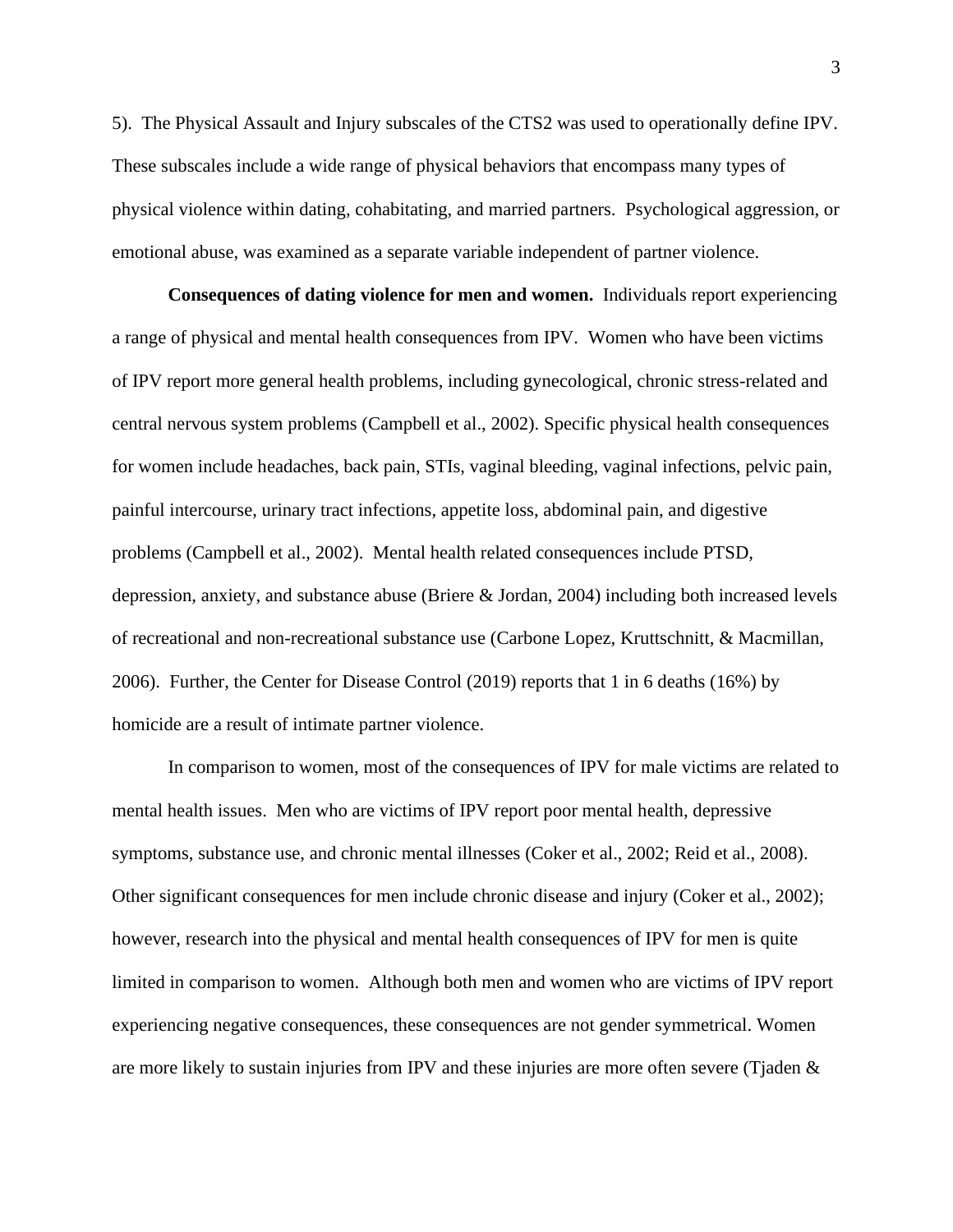Thoennes, 2000). In addition, women report greater fear of a male partner who is a physically violent batterer, defined by unidirectional perpetration of violence (Malloy, McCloskey, Grisby, & Gardner, 2003), and are more likely to remain in a violent relationship for economic reasons and unable to escape violence (Dutton & Nicholls, 2005).

#### **Characteristics of Different Types of Intimate Partner Violence**

Numerous studies have compared the prevalence and severity of violence among different types of violent couples (Archer, 2000; Caetano, Ramisetty-Mikler, & Field, 2005; Renner & Whitney, 2012; Straus, 2011). Although it is generally agreed that bidirectional violence is the most common form of couple violence (e.g., Foshee, 1996; Gray & Foshee, 1997; Straus, 2008), whether unidirectional or bidirectional violence is more severe is less clear. For example, some studies have found that unidirectional violence is more severe among female perpetrators (Foshee, 1996; Vivian & Langhimichsen-Rohling, 1994), whereas others find that bidirectional violence typically results in greater severity (Gray & Foshee, 1997; Kaukinen, Gover, & Hartman, 2011; Lewis & Fremouw, 2001). In the current study, unidirectional violence was defined as reporting any acts of physical violence toward a dating partner, whereas reporting no victimization in one's current or most recent dating relationship. Bidirectional violence was defined as reporting both perpetration and victimization of physically violent acts in one's current or most recent dating relationship.

Investigators have also begun to examine unique risk factors that predict violence among different dyadic pairings of violence (e.g., unidirectional male perpetrated, unidirectional female perpetrated, bidirectional) (e.g., Caetano et al., 2005; Renner & Whitney, 2012; Stith, Smith, Penn, Ward, & Tritt, 2004). For example, Caetano and colleagues (2005) found that factors that led to female unidirectional or bidirectional violence had greater associations with a history of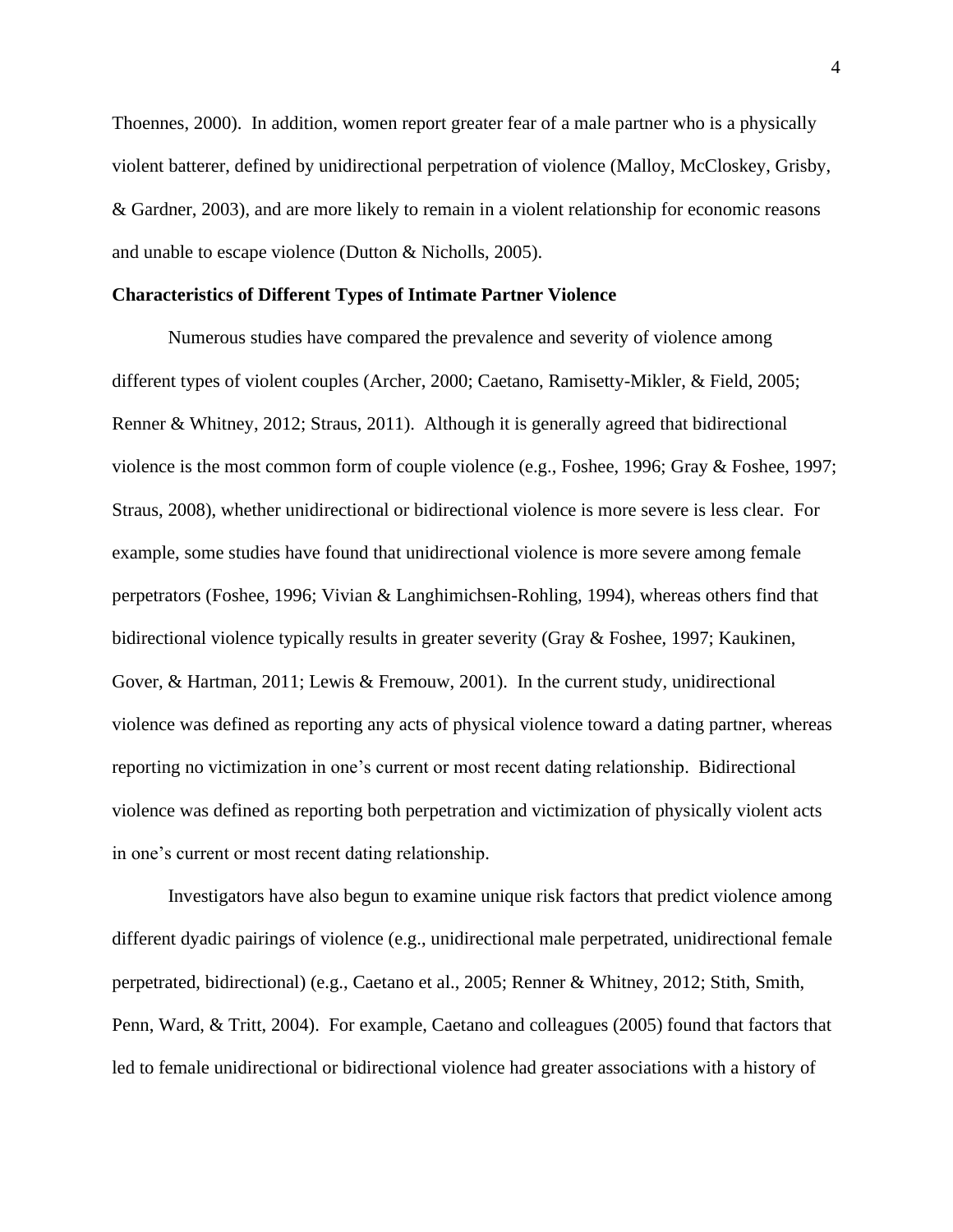early violence or current alcohol problems. That is, partner characteristics were less important in predicting her likelihood of aggression than vice versa. Similarly, Renner and Whitney (2012) reported unique risk factors for women's unidirectional and bidirectional violence, such that childhood abuse was associated with bidirectional violence, whereas youth violence (defined as peer aggression, bullying, or getting into physical fights during early adolescence) increased the odds that women were in either type of violent relationship.

**Women as perpetrators**. In general, early studies on female-to-male violence have found that females perpetrate violence toward their male partners in self-defense or in the context of a violent episode. In a review that examined clinical samples of male and female perpetrators of IPV over a 10-year period, Hamberger and Larsen (2015) found that the majority of femaleto-male violence was in response to violence initiated against them. Thus, studies with clinical samples show that women's perpetration of IPV typically occurs in response to their male partners' IPV. A growing body of research, however, has examined variables that lead to IPV perpetrated by females outside of a violent episode (i.e., not in self-defense). For example, Fanslow, Gulliver, Dixon, and Ayallo (2015) investigated women involved in violent relationships  $(N = 845)$  using a population-based cluster sampling procedure (i.e., interviewing women of random houses). They found that 19% indicated that had initiated physical violence toward their partner without being provoked by any violence from their partner. Among these women, their partners' alcohol problems, witnessing her mother being hit by her father, and both partners having been the victim of physical child abuse, predicted women's non-provoked physical violence. Another study found that female perpetrated violence was significantly associated with hazardous alcohol use and a general history of violence (Tsiko, 2015).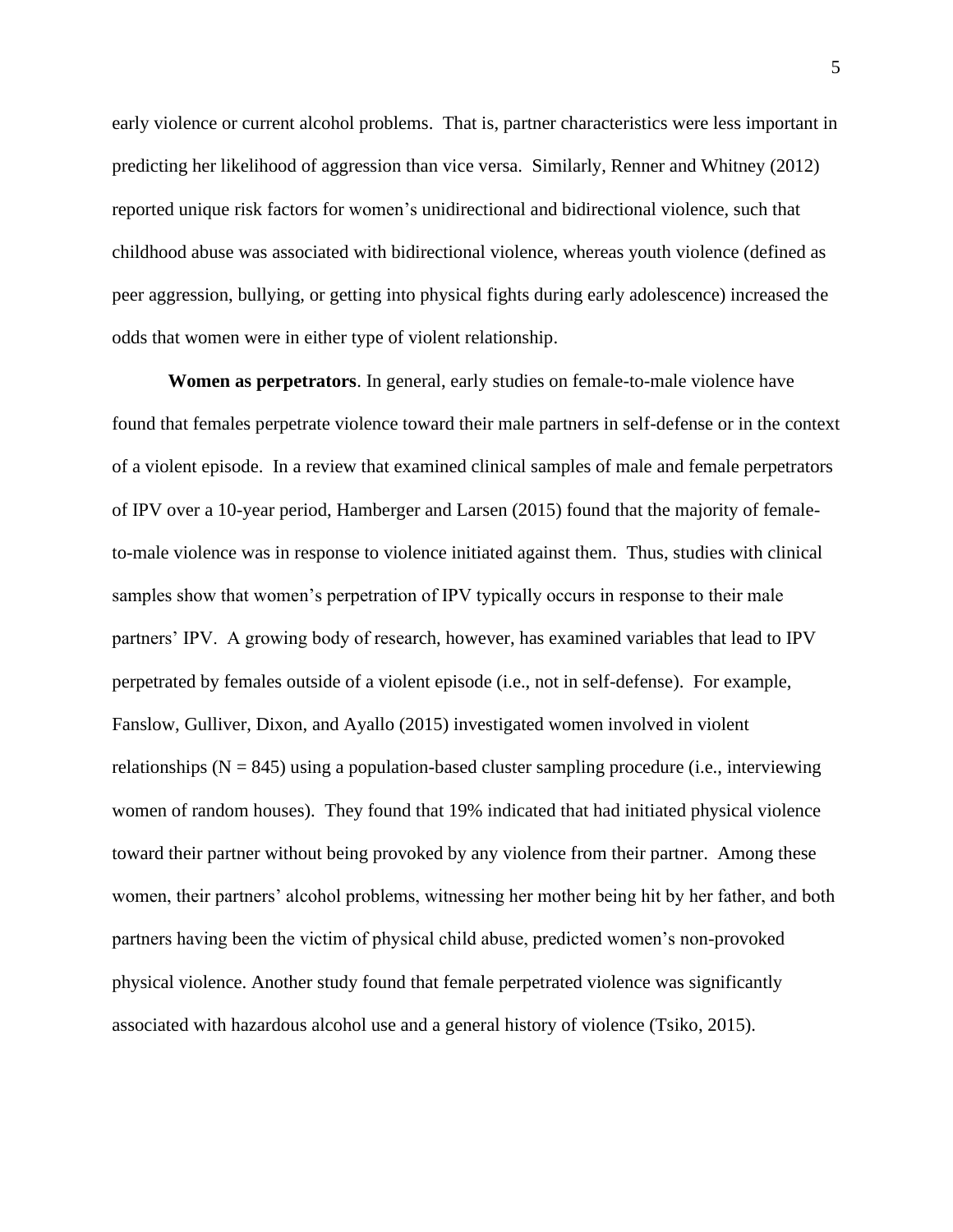**Emerging adulthood and dating relationships.** Intimate partner violence was originally studied on married partners seeking treatment for violence, and typically among male batterers. This focus is because women are much more likely to be injured during a violent episode, and thus are more likely to report partner violence (Archer, 2000; Foshee, 1996; Jose & O'Leary, 2008; Roberts, Auinger, & Klein, 2005; Whitaker et al., 2007). Young adulthood is the ideal time of development for serious dating relationships. Coined by Arnett (2000) "emerging adulthood" is a period of time (ages 18 to 25 years) marked by new independence, identity exploration, personal achievement, and romantic relationships. The relationships during this period differ in quality compared to early adolescence and later adulthood (Tanner et al., 2009). Since they are more likely to cohabitate, emerging adults have more experiences with day-to-day conflict with their significant other (Michael, Gagnon, Laumann, & Kolata, 1995). They also report more intense feelings toward their partner, indicating a more serious relationship compared to dating relationships during adolescence (Tanner et al., 2009). These feelings of intensity can often lead to poor conflict management tactics escalating to violence. College-age students provide the most ideal sample to investigate the growing problem of dating violence. Base rates of physical partner violence among college students is around 26%, and one study found no significant differences compared to base rates of non-college students of the same age (e.g., Coker, Follingstad, Bush, & Fisher, 2016). When taking severity into account, prevalence rates among female college students range from 15% for severe physical violence, to 38% for minor physical violence (Cercone, Beach, & Arias, 2005). It is worthy to note that in Cercone et al.'s (2005) study, female students were significantly more likely to perpetrate severe violence, as compared to males (7.4%). Not only is emerging adulthood a critical time for forming relationship norms and conflict tactics, but rates of violence rise throughout adolescence and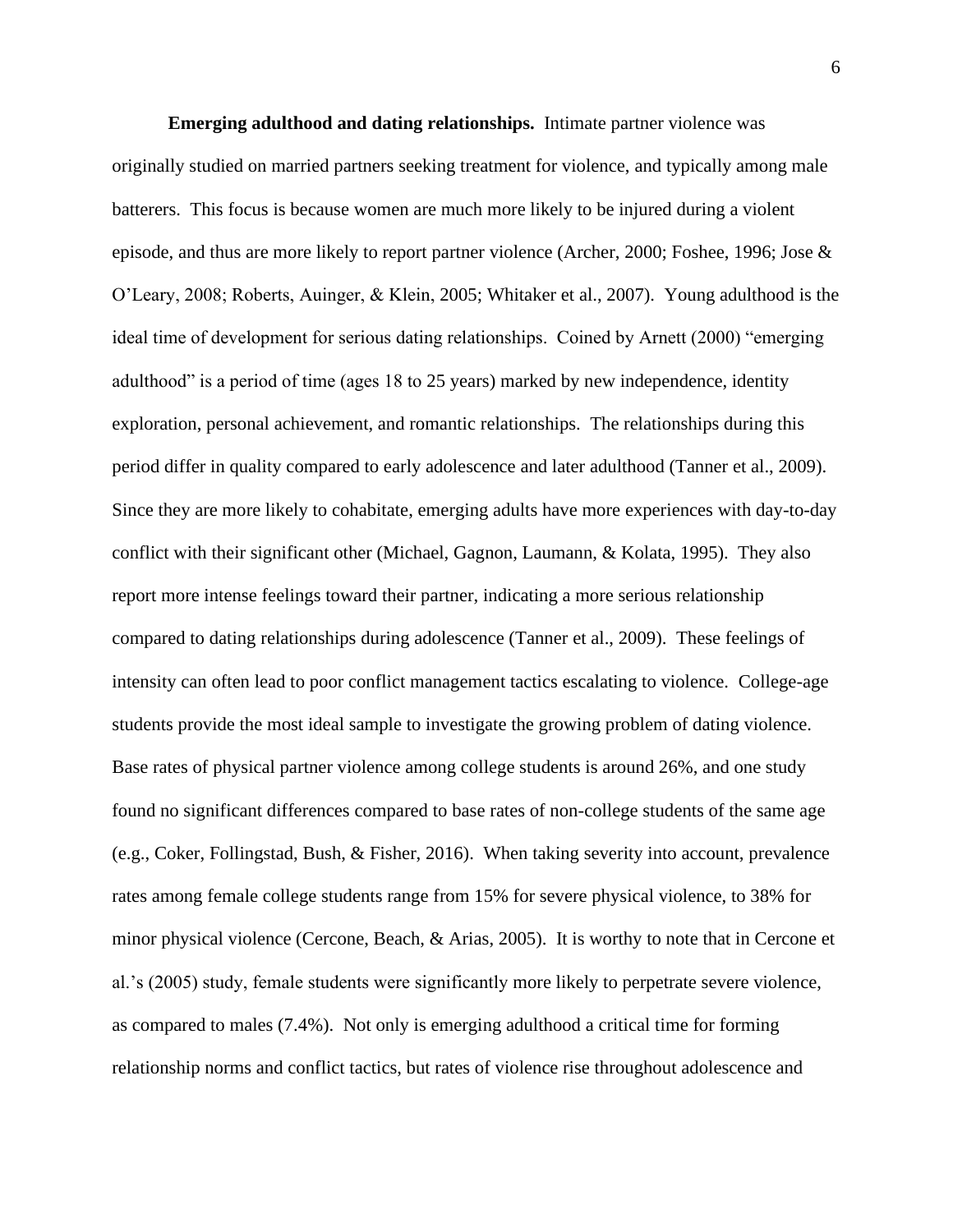peak at the age of 25 at 35% (O'Leary et al., 1989). Further, dating aggression during this period is longitudinally predictive of physical perpetration during marriage (Leonard & Senchak, 1993).

#### **Limitations of Existing Studies**

As previously mentioned, one key limitation in previous work is the inconsistency of the way intimate partner violence is defined and measured. For example, some studies report lifetime prevalence rates of violence, whereas others report rates of violence that has happened in the last 12 months. Further, many studies use self-report for convenience, even though interviews or questioning each partner may be more reliable. The proposed study used a wellestablished measure of partner violence (the Conflict Tactics Scale) to address some of the limitations of measurement. Another inconsistency among research on violence is the sampling procedure administered. Researchers yield very different rates of violence depending if they use a community-based sample, clinical sample, or court-mandated sample of offenders. The current study surveyed university students to obtain a sample of emerging adult women involved in current relationships, the peak time for reported IPV (O'Leary et al., 1989). Researchers also rarely distinguish types of violence in relationships; that is, bidirectional and unidirectional (female-to-male and male-to-female). There is reason to believe that unidirectional violence occurs in isolation compared to bidirectional violence, which often appears be retaliatory or defensive in nature. Therefore, it is easy to assume that unidirectional violence is more aggressive in nature. This study expanded upon previous research to determine the qualitative differences of unidirectional and bidirectional violence, specifically among female perpetrators to determine risk factors associated with their occurrence.

The present study was based on three prominent perspectives of dating violence perpetration: social learning theory, the developmental perspective, and the psychopathological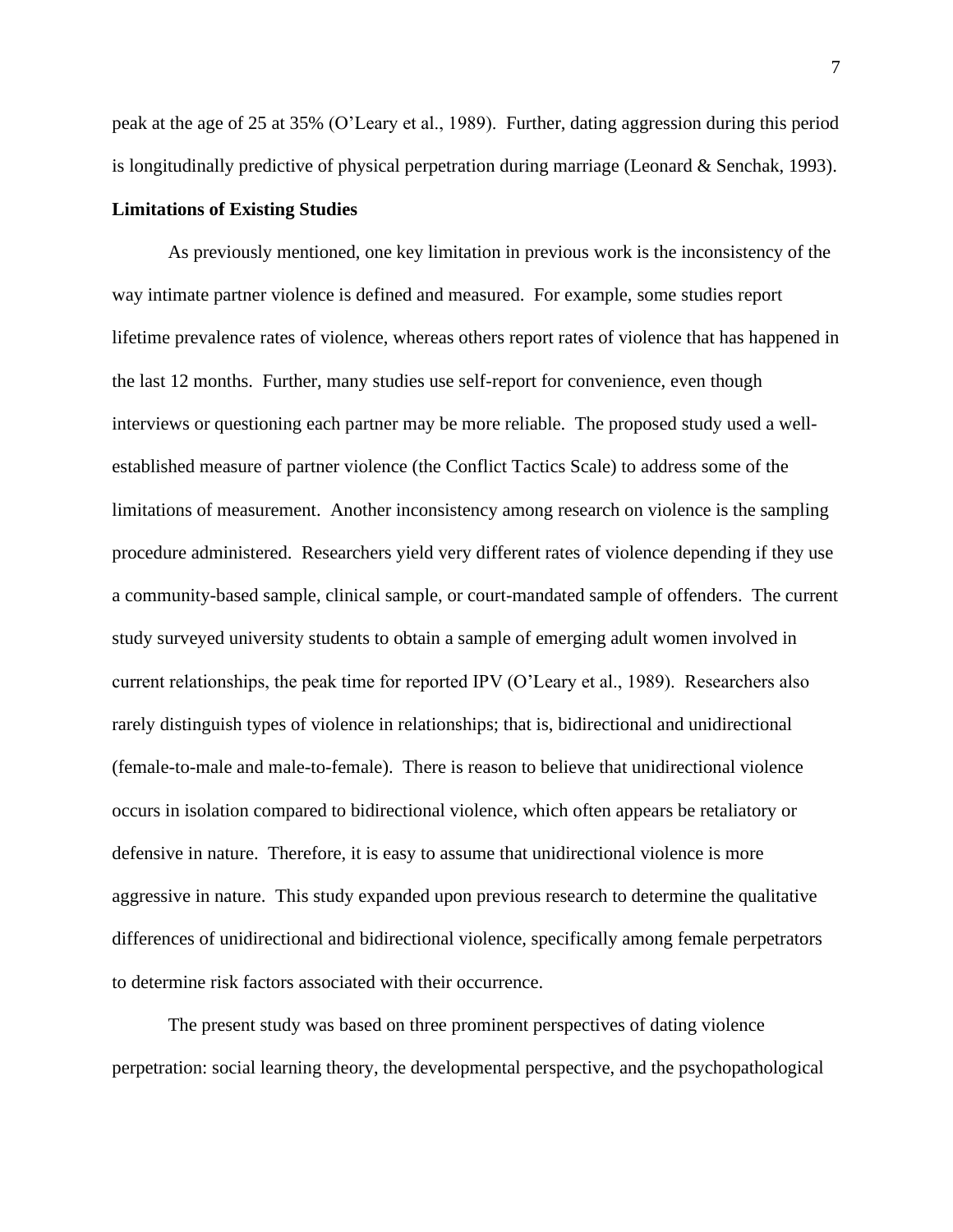perspective. These theories are integrated, with a group of variables thought to differentiate women's unidirectional versus bidirectional violence. The purpose of this research was twofold: first, to examine variables, based on the theories above, that would predict dating violence perpetration among a sample of college adult women, and second, to identify variables that would differentially predict unidirectional versus bidirectional violence.

#### **Theoretical Framework for the Proposed Model**

The theoretical framework underlying the proposed model is based on an integration of three well-established theories of partner aggression: 1) social learning theory, including experiencing child abuse and parental violence within the family of origin; 2) developmental perspective, including a life-course of aggressive tendencies, such as youth violence and dating aggression during adolescence; and 3) psychopathological perspective, which includes the development of maladaptive problems, such as alcohol problems, emotion dysregulation, anger, and hostility. Although the social learning theory is more established in the violence literature, there is empirical support for other theories explaining the mechanisms through which violence develops throughout the lifespan. O'Leary, Tintle, and Bromet (2014) tested an integrated theory approach to partner violence and found support for social learning, developmental, dyadic (relationship discord), and psychopathological risk factors predicting IPV perpetration. Therefore, it appears that one theory may not adequately explain partner aggression; rather, it is a combination of different perspectives that have the most utility in explaining women's perpetration of partner violence.

**Social learning theory.** The intergenerational transmission of violence hypothesis follows Bandura's social learning theory and contends that children who experience violence (either with abuse or witnessing parental violence) are more likely to experience violence later in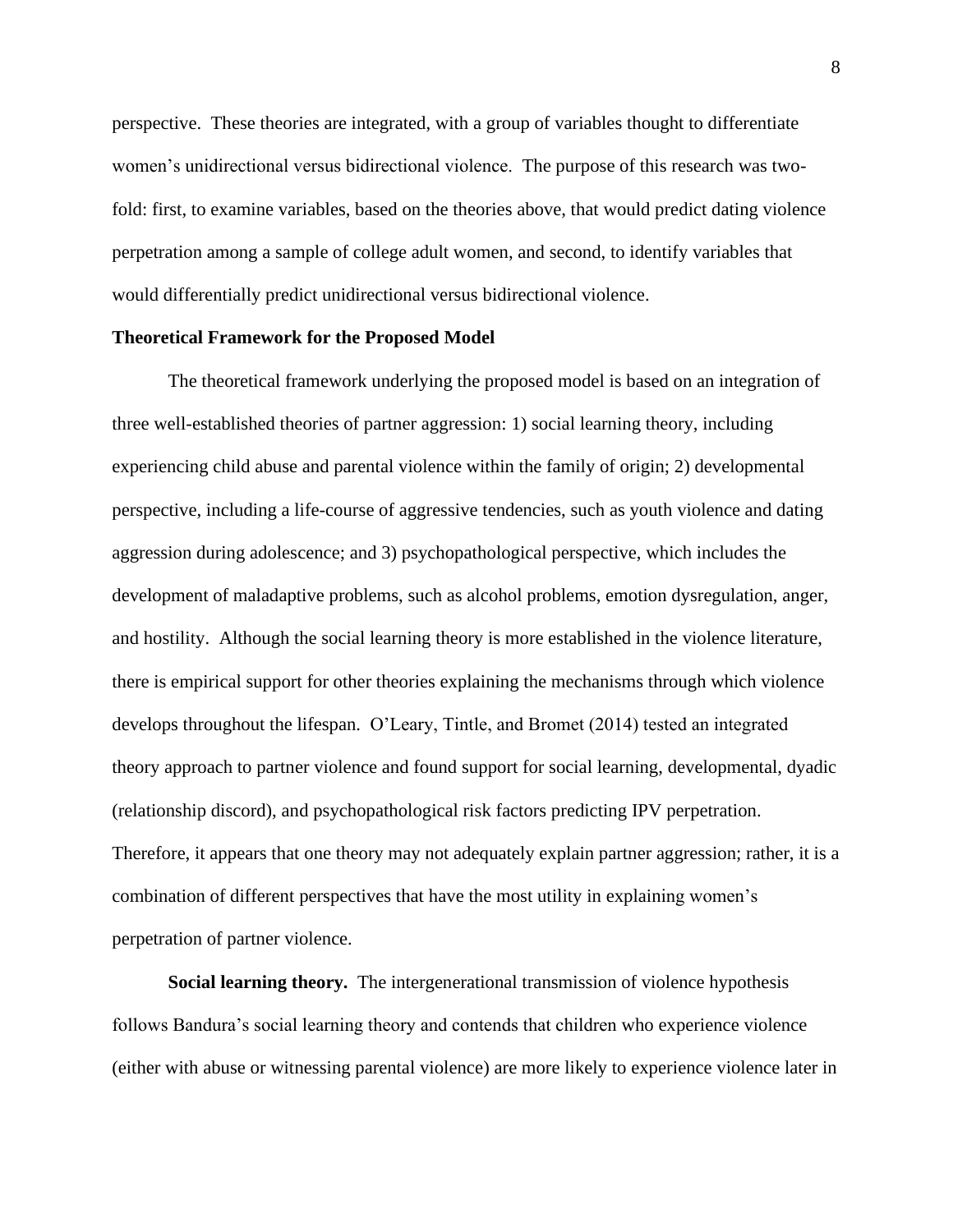adolescence and adulthood compared to those who did not experience violence (see Kimber, Adham, Gill, McTavish, & MacMillan, 2018 for a review). For instance, compared to adult women who were not abused as children, adult women who were severely abused as children, were 8.6 times more likely to be in a bidirectionally violent relationship (Caetano et al., 2005). Even if not abused themselves, children who witness violence between their parents are also more likely to become perpetrators. In many cases, children who witness violence between parents learn that aggression and violence are acceptable means for conflict resolution and may model this behavior in their own intimate relationships (Black et al., 2010; Franklin & Kercher 2012; Yok-Fong & Markham, 2019). Longitudinal research by Hall-Smith et al. (2003) found that among women, those most likely to be physically or sexually victimized or in bidirectionally violent relationships across the 4 years of college were those with a history of both childhood victimization and physical victimization in adolescence. As such, it appears that experiencing or witnessing violence during childhood can trigger a cycle of violence that may extend into adulthood.

Stith and colleagues (2000) conducted a meta-analysis of 39 studies to further understand the intergenerational transmission of violence hypothesis and found that violence in the family of origin predicted more perpetration among males and more victimization among females. They further concluded that in order to distinguish factors that contribute to IPV perpetration and victimization, including bidirectional and unidirectional violence, future research should examine the gender patterns of the violent parent and subsequent violent behavior of offspring. Based on previous research, it was hypothesized that social learning theory would explain several variables associated with bidirectional violence, however, social learning theory was expected to be less valuable for explaining unidirectional violence.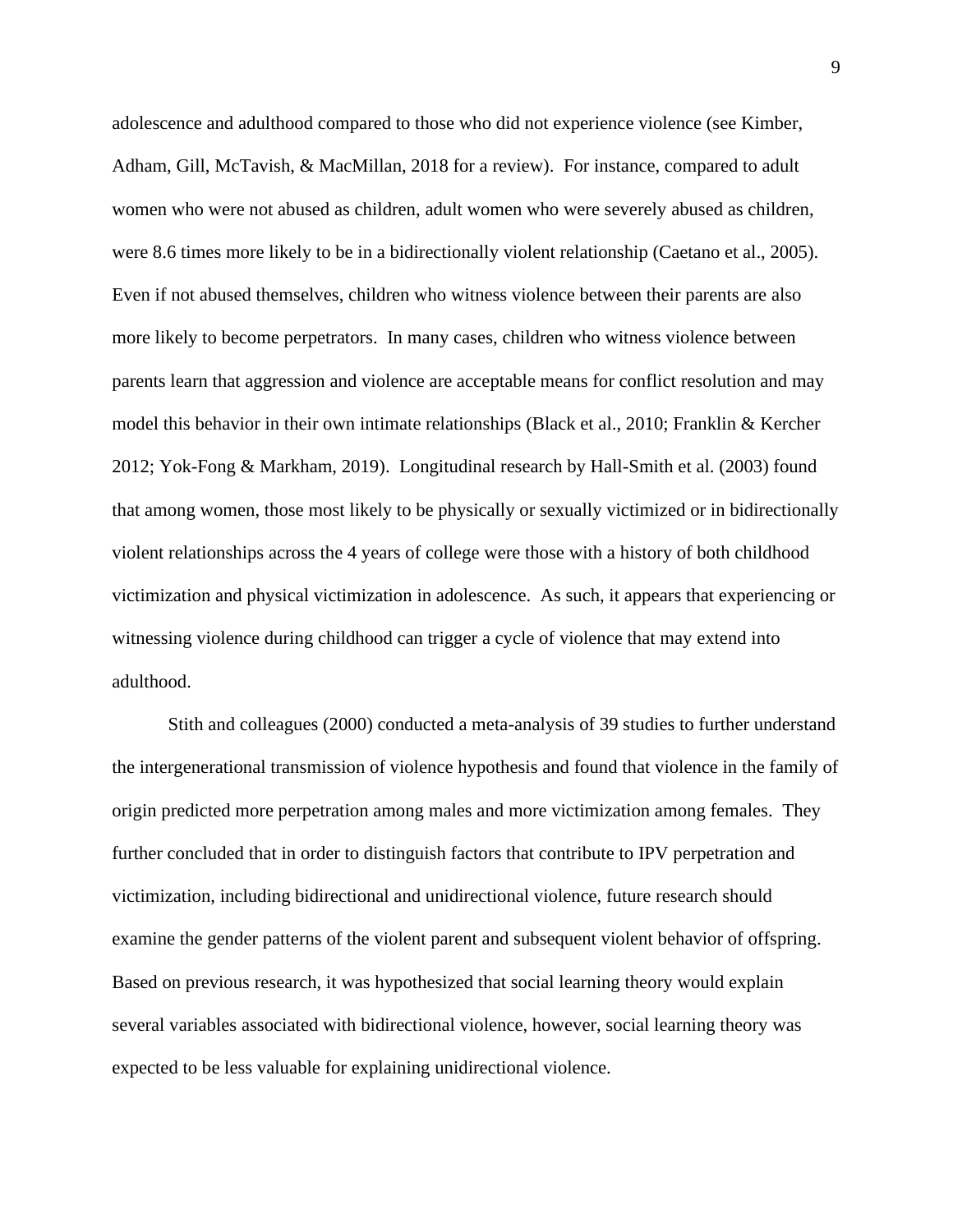**The developmental perspective.** Many studies have demonstrated that a developmental trajectory of conduct problems can lead to partner aggression. Such variables include externalizing problems throughout childhood and adolescence, early dating aggression, and early onset of alcohol problems. Rooted in childhood, the developmental history of antisocial problems has longitudinally predicted partner aggression in young adulthood (Ehrensaft, Moffitt, & Caspi, 2004; Moffitt, Caspi, Rutter, & Silva, 2001). Early dating violence in adolescence is a stable predictor of later aggression in adulthood (see Williams, Ghandour, & Kub, 2008). Few studies have examined the longitudinal link between early dating violence and later IPV in adulthood, especially among girls. The developmental trajectory is hypothesized to take one of two paths, according to researchers. "Adolescence limited" refers to violence that starts in early adolescence but tapers off in young adulthood. The current paper, however, tested the "life course persistent" trajectory which posits that aggression begins in early childhood and persists throughout adolescence and young adulthood (United States Department of Health and Human Services, 2001).

**The psychopathology perspective.** Although social learning theory explains much of the variability in perpetration and victimization of violence, there remains unexplained variability in partner aggression, especially among adults that do not experience a life course of violence. Hamberger and Lohr (1989) theorized that certain psychopathological problems, such as alcohol abuse and emotion dysregulation, predict partner aggression. Further, Norlander and Eckhardt's (2005) meta-analysis showed that male IPV perpetrators consistently had higher levels of anger and hostility than non-violent males, across various measurement approaches. Psychopathological variables are frequently found to be mediators and moderators on IPV perpetration. In a study of women arrested for domestic violence, findings illustrated that trait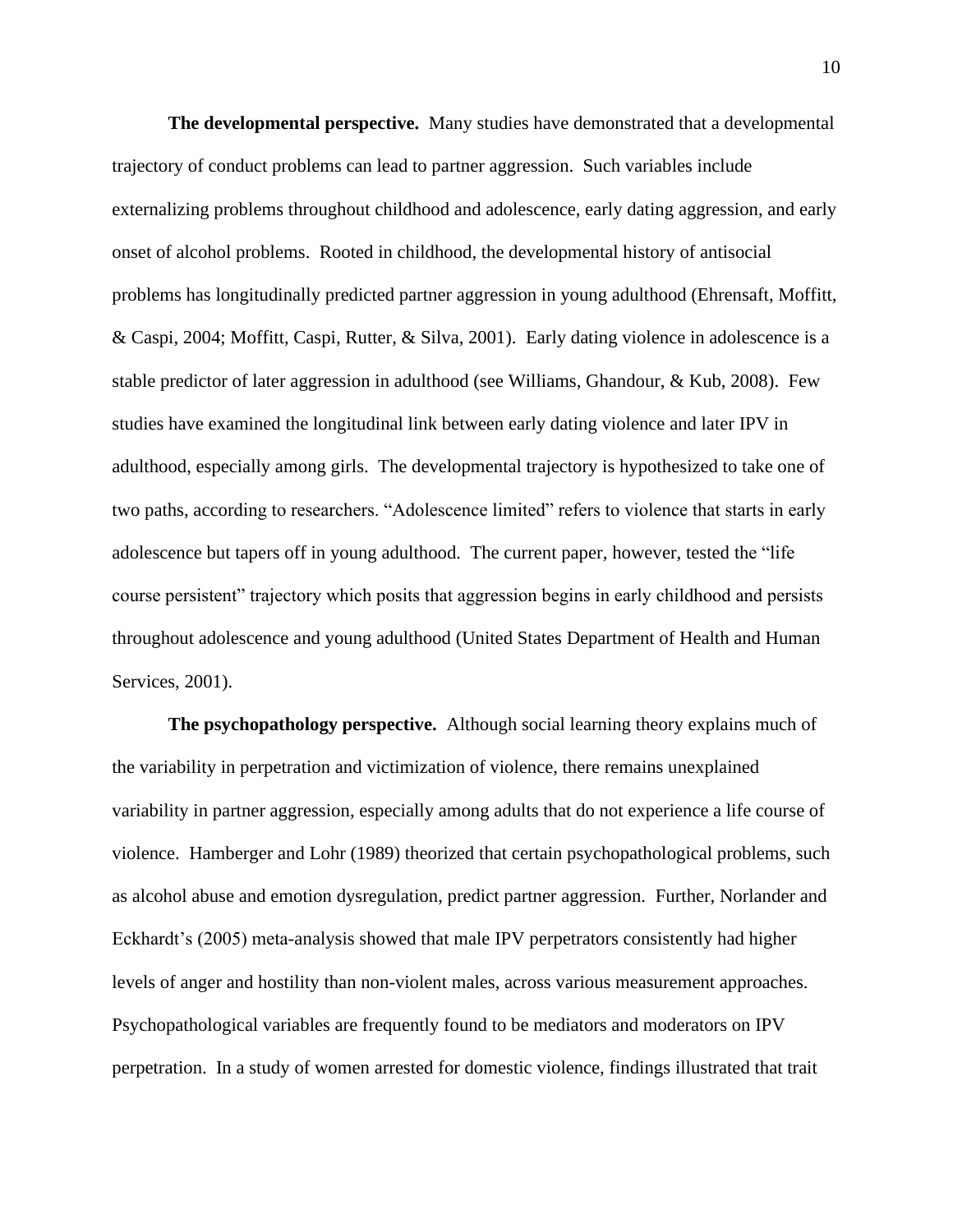anger and impulsivity significantly predicted physical perpetration against a partner (Shorey et al., 2011a). Further, they found that trait anger mediated the relationship between impulsivity and violence. Therefore, it was expected that these individual-level problems will further explain the developmental trajectory of violence perpetration.

#### **Developmental Predictors of Violence Perpetration**

**Childhood physical abuse**. Experiencing child abuse, especially physical abuse, is one of the most commonly identified predictors of later violence (Fang & Corso, 2007; Fang & Corso, 2008; Simons et al., 2008; Simons et al., 1998; Tyler et al., 2011). For instance, females were more likely to be perpetrators of partner violence when both she and her partner reported being physically abused in childhood (Fanslow et al., 2015). Caetano, Ramisetty-Mikler, and Field (2005) examined risk factors that lead to male and female unidirectional and bidirectional violence and determined that childhood physical abuse was a factor in all three types of violence; male-to-female, female-to-male, and bidirectional violence. Other research has found that child abuse increases the odds for bidirectional violence. Kaukinen (2015) found that child abuse significantly increased the risk for being in a bidirectionally violent relationship. However, the association between child abuse and dating violence was moderated by gender, such that women were at greater risk for bidirectional violence, but not unidirectional violence. Likewise, in an unpublished study by the author (2014), unidirectional and bidirectional patterns of violence were examined in a sample of young adults participating in the National Longitudinal Study of Adolescent to Adult Health. Numerous variables increased the odds of being in a bidirectionally violent relationship as compared to a unidirectional one. Variables that predicted the likelihood of bidirectional violence included being the victim of childhood physical abuse and early aggressive behavior. Due to previous findings, child abuse was hypothesized to predict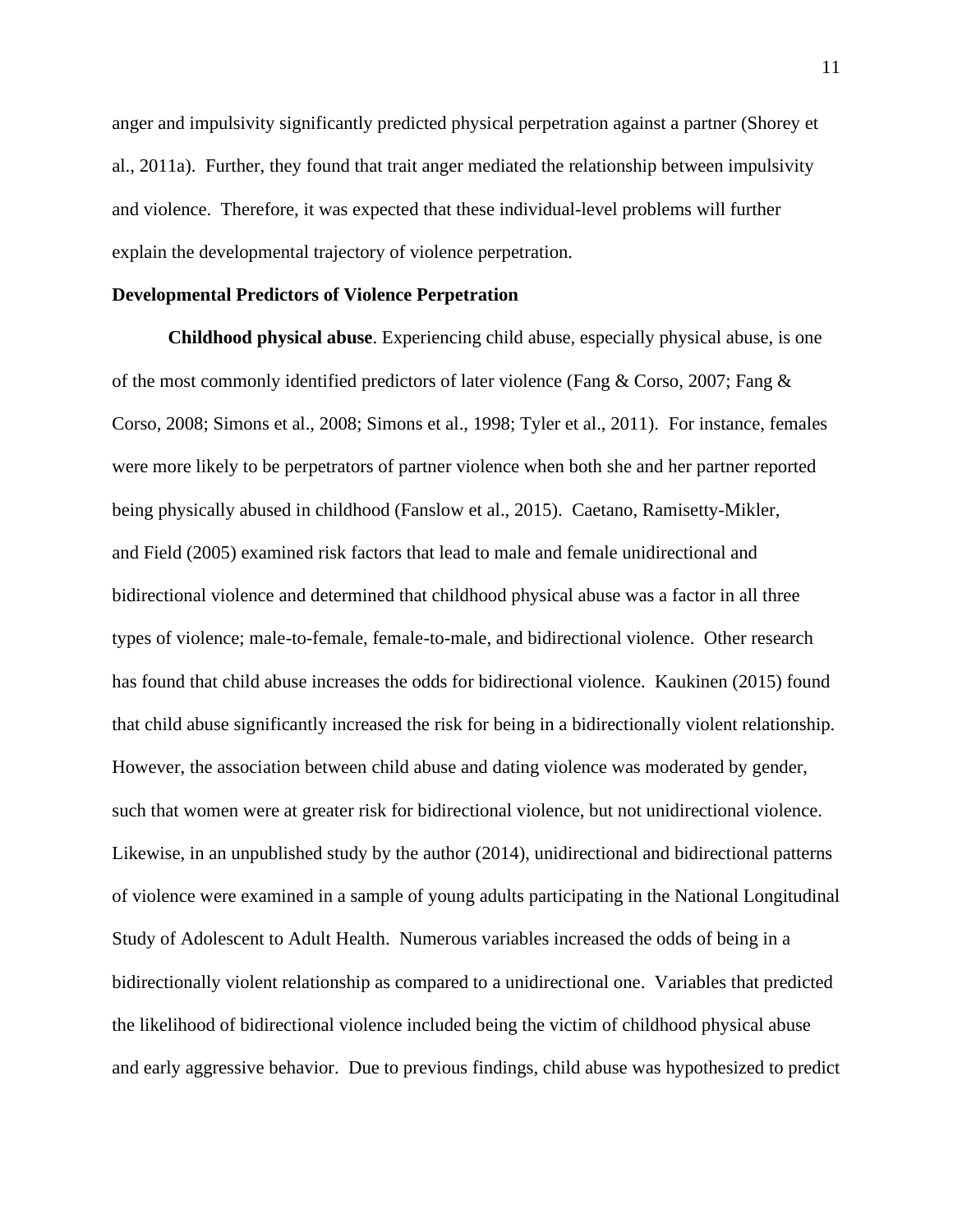female perpetrated violence. Moreover, child abuse was expected to have a stronger effect on bidirectional violence as compared to unidirectional violence.

**Interparental violence**. Several research studies have shown that unprovoked IPV by females was more likely when women reported witnessing their mothers being abused by their fathers as children (e.g., Fanslow et al., 2015; Schwartz et al., 2006; Tsiko 2015). The effects of witnessing father-to-mother violence appear to have widespread consequences. For instance, witnessing parental abuse is linked to poor psychological adjustment, including alcohol and substance use problems, and experiencing violence in their own romantic relationships (e.g., Tsiko, 2015). Further, exposure to IPV increases children's proneness to bullying, aggressive, violent, and delinquent behavior (Baldry, 2003; Cauffman et al., 1998; Lemmey et al., 2001; McFarlane et al., 2003; Moretti et al., 2006). For instance, Flannery et al. (2001) found dangerously violent girls were 2-7 times more likely to have been exposed to violence and were 3-5 times more likely than controls to have scored in the clinical range of depression, anxiety, posttraumatic stress, anger, and dissociation. In a seminal study comparing unidirectional and bidirectional violence among a community sample, Caetano and colleagues (2005) reported that witnessing parental violence or even the threat of violence was associated with female-to-male partner violence, but not bidirectional violence. Other studies have found a significant link between experiencing child abuse and witnessing parental violence and later reporting victimization in a romantic relationship (see Stith et al., 2000 for a review). Due to these findings, it was hypothesized that witnessing parental violence would be an important predictor in predicting female perpetrated violence, and perhaps be a stronger predictor for unidirectional violence as compared to bidirectional violence.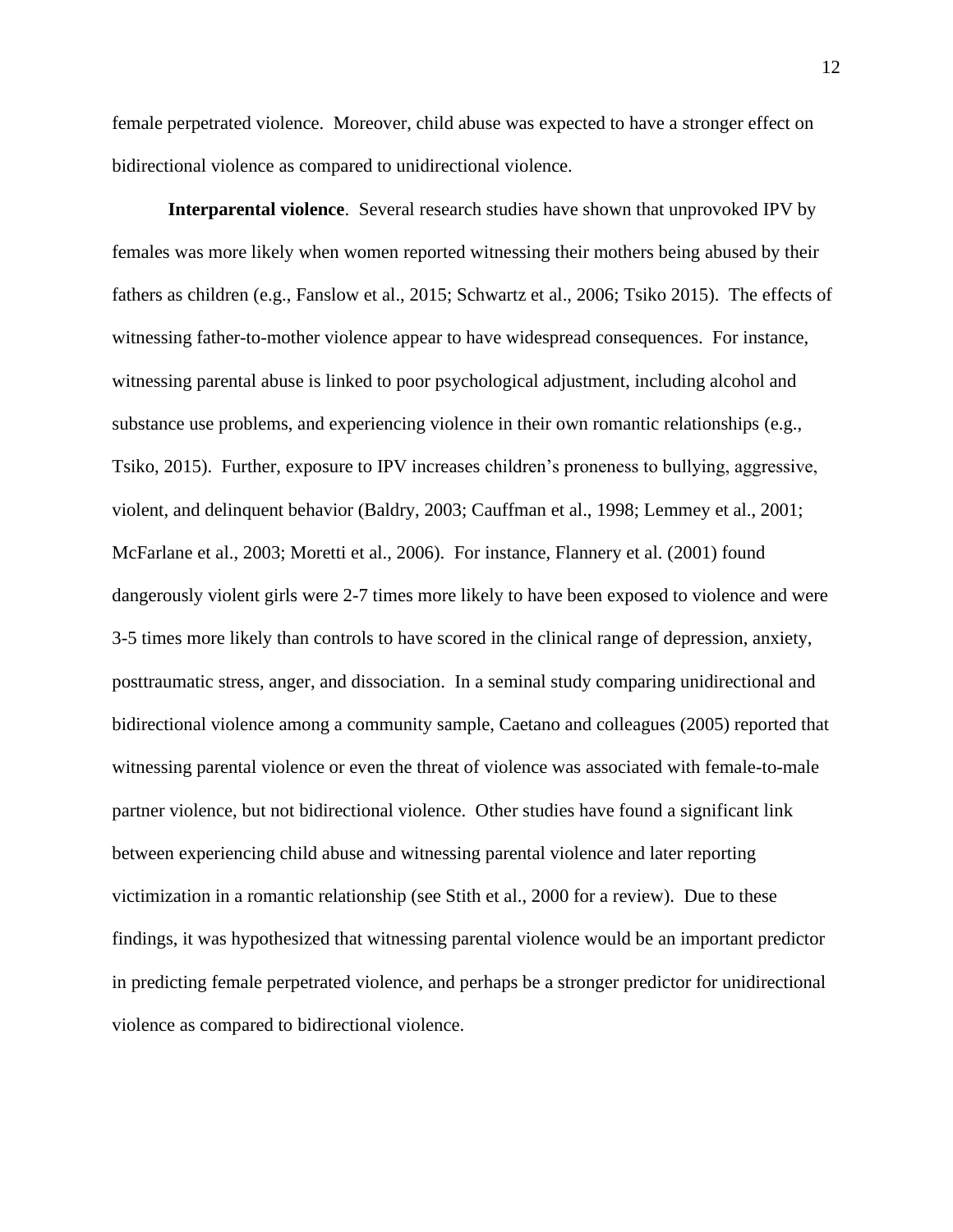**Early aggressive behavior**. Following the intergenerational transmission of violence hypothesis, child abuse often leads to youth violence (also referred to as early aggressive behavior) during young adolescence (Kuhl, Warner, & Warner, 2015). Early aggression is a strong and consistent predictor of the perpetration of dating violence in adulthood (Renner & Whitney, 2012). In a longitudinal peer cohort study,  $N = 1,037$  subjects were followed through adolescence into adulthood. Moffitt and colleagues (2001) found that antisocial traits and conduct problems among females at age 15 predicted IPV perpetration against their partners at age 21, even after controlling for her partner's abuse. Whether early aggression predicts unidirectional or bidirectional violence among women is less understood. However, in a nationally representative longitudinal study (Murphy, Kelley, & Hollis, 2015b), early aggressive behavior increased the odds for both unidirectional and bidirectional dating violence perpetration among females.

**Adolescent dating violence.** One of the most common predictors of future violence is past violence. There is a well-established a link between a family history of violence and dating violence during early adulthood. Perhaps even more crucial to forming expectations for adult relationships are initial dating relationships. Early dating relationships are pivotal in developing the normative behavior of future relationships; that is, experiencing dating violence may raise the likelihood of aggression in future relationships because it is viewed as a normal way to handle conflict (Connolly & Josephson, 2007). Research shows that violence is a prevalent problem in initial dating relationships during adolescence, though prevalence rates vary widely depending on how violence it is measured. In a review paper on adolescence dating violence, Foshee and Matthew (2007) report estimates of psychological abuse ranging from 14%-81% and physical violence ranging from 11%-41%. Nonetheless, early dating violence leads to a host of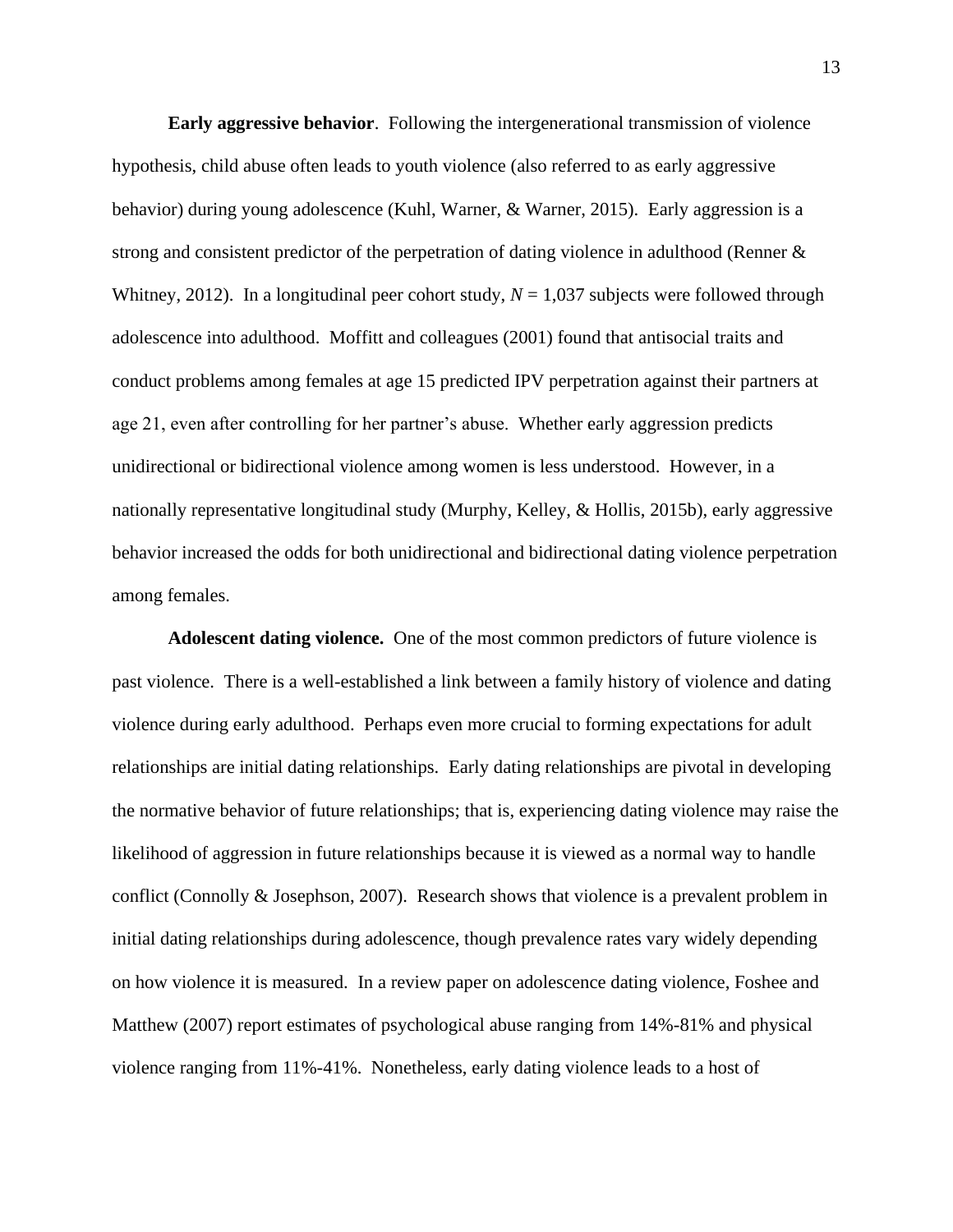psychological problems, including depressive symptoms, physical and psychological complaints, and substance use. These findings integrate the developmental and psychopathological perspectives (Haynie et al., 2013).

#### **Psychopathological Predictors of Violence Perpetration**

Although a family history of violence increases the risk for IPV, the pathways leading to IPV are less clear. Researchers have attempted to further understand the individual-level variables that might mediate the relationship between early violence and IPV. Several variables, however, have been identified that may mediate the relationship between early childhood violence and IPV. In a study by Shorey, Stuart, Moore, and McNulty (2014) that focused primarily on female perpetrators, respondents completed daily diaries for 90 days. Women were instructed to note instances of drug and alcohol use, feelings of anger, and instances of physical and psychological aggression. The authors found that on days where alcohol was consumed and angry affect was high, the odds for both physical and psychological aggression increased. Moreover, anger acted as a moderator between the alcohol use-aggression association, such that alcohol use only predicted physical and psychological aggression when angry affect was high, but not low. Although the Shorey et al. study found that anger moderated associations between alcohol and physical and psychological violence, their findings illustrate the need to further examine these variables, especially in relation to bidirectional versus unidirectional femaleperpetrated violence.

**Alcohol problems**. Alcohol consumption and its alcohol consequences can exacerbate an already violent relationship. This association could be on the part of the perpetrator or victim. It has been estimated that 27% to 41% of men and 4% to 24% of women report drinking at the time of a violent episode (Caetano, Cunradi, Schafer, & Clark, 2000). Findings on the effect of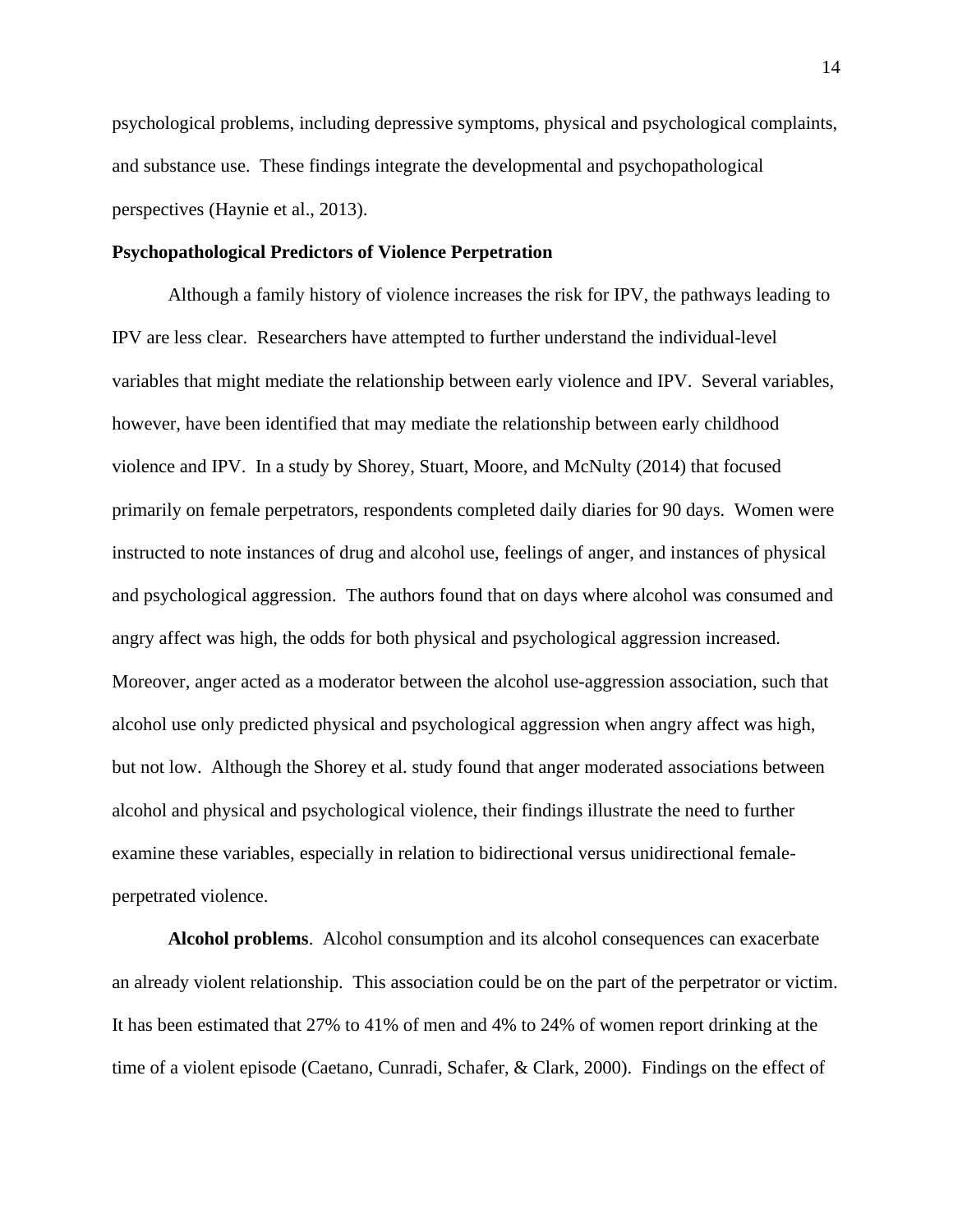alcohol consumption on violence have been mixed; it is generally found that light to moderate alcohol use does not predict violence. In contrast, heavy alcohol consumption/drunkenness, or experiencing the consequences of alcohol use, leads to violence (Caetano, McGrath, Ramisetty-Mikler, & Field, 2005; O'Leary & Schumacher, 2003; Roudsari et al., 2009; Wiersma, Cleveland, Herrera, & Fischer, 2010). In studies by the author (Murphy, Kelley, & Hollis, 2015a,b), alcohol use alone did not predict violence; rather, it was experiencing alcohol problems as a result of drinking that consistently predicted unidirectional violence by males, females, and bidirectional partner violence. Further, alcohol problems acted as a significant mediator on the relationship between childhood physical abuse and partner violence. In a study of women ordered to alcohol treatment, heavy drinking prior to an event significantly predicted women's perpetration of physical violence (Kaufmann et al., 2014). Fanslow (2015) found that both partners' alcohol problems contributed to women's unprovoked perpetration of violence against their male partners. Similarly, Tsiko (2015) found that male partners' drunkenness led to their female partners' perpetration of violence. The effect of alcohol problems on female-to-male violence has been consistent across race as well (Caetano, Nelson, & Cunradi, 2001). Although alcohol problems have been shown to predict both unidirectional and bidirectional violence perpetration among women, it appears the association between alcohol problems and perpetration of partner violence may be stronger for women who report unidirectional violence toward their male partner (Fanslow, 2015). For this reason, alcohol problems was hypothesized to have a stronger association with unidirectional violence perpetration.

**Anger and hostility.** While little research has examined anger and hostility in female-tomale perpetrated violence, anger and hostility are robust predictors of male-to-female IPV. In one of the few studies to address this issue, using data from the Toledo Adolescent Relationships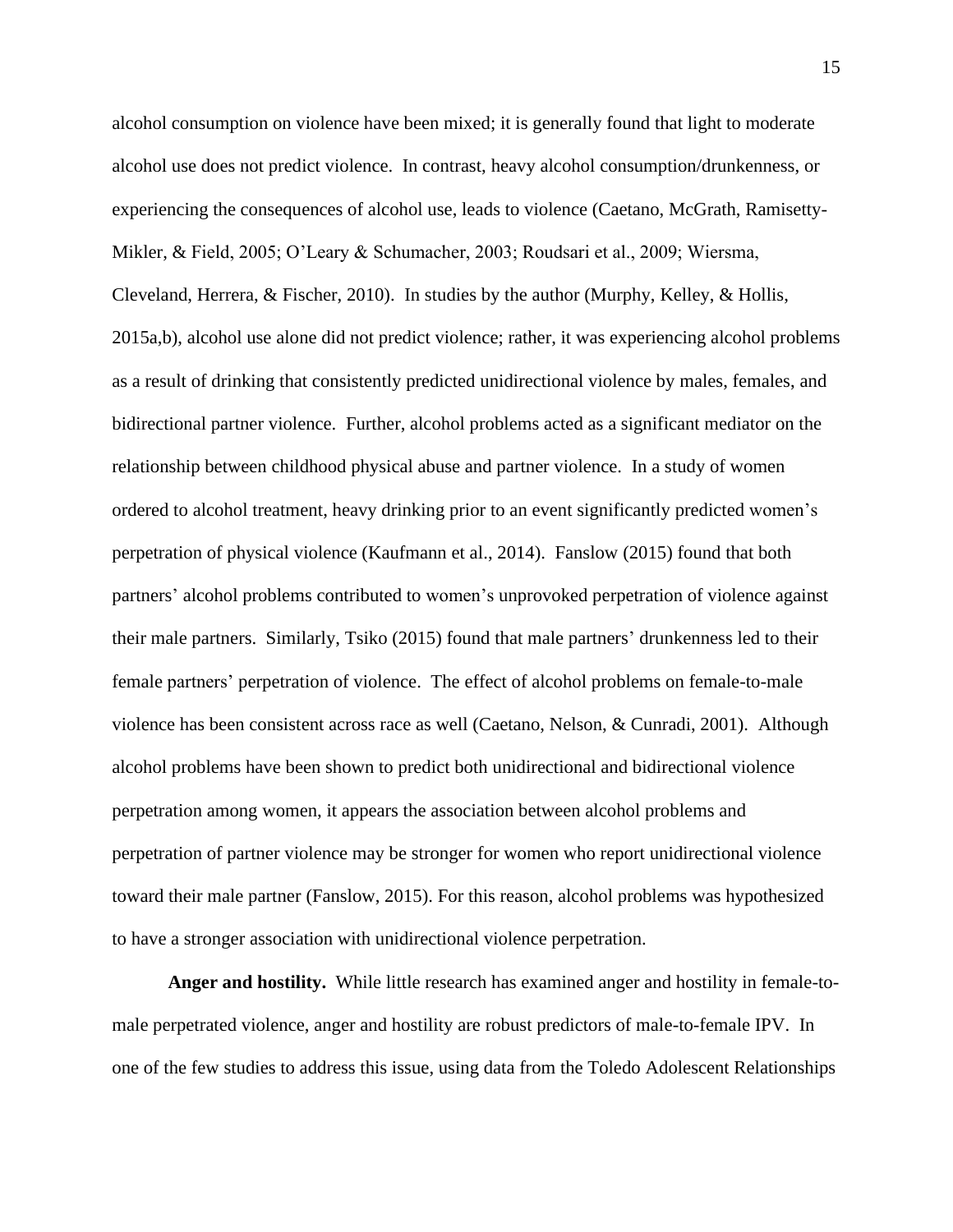Study of adolescents and young adults, anger contributed to both women's and men's perpetration of relationship violence (Giordano, Copp, Longmore, & Manning, 2016). For instance, in a meta-analysis of male-to-female IPV, Norlander and Eckhardt (2005) found IPV perpetrators reported significantly higher levels of anger and hostility compared to nonviolent men. Further, anger and hostility were associated with more severe types of violence. More recently, Birkley and Eckhardt (2015) conducted a meta-analysis that included both male-tofemale and female-to-male IPV perpetration. Anger, hostility, and IPV perpetration were associated. Further, the associations were stronger for moderate to severe violence as compared with less severe IPV perpetration.

Although anger and hostility are often studied together, there is evidence that they represent different constructs and should be treated as separate variables (Norlander & Eckhardt, 2005). Hostility is defined as "a complex set of feelings and attitudes that motivate aggressive and often vindictive behavior," (Spielberger, 1988, p. 6). Key components of this definition are cynicism, mistrust, and denigration (Miller, Smith, Turner, Guijarro, & Hallet, 1996). Anger is defined as a multidimensional construct. Anger and hostility have also been found to mediate the relationship between witnessing parental violence and dating violence perpetration in adulthood (Clarey, Hokoda, & Ulloa, 2010). That is, experiencing conflict may trigger memories of familial violence and arouse anger, leading to aggression. Boivin and colleagues (2012) sampled  $(n = 1,347)$  teens and found that, for girls, hostility significantly mediated the relationship between dating violence in a previous relationship and physical violence in their current relationship. It was expected that anger and hostility would have a stronger association with female-to-male unidirectional violence as compared to bidirectional violence.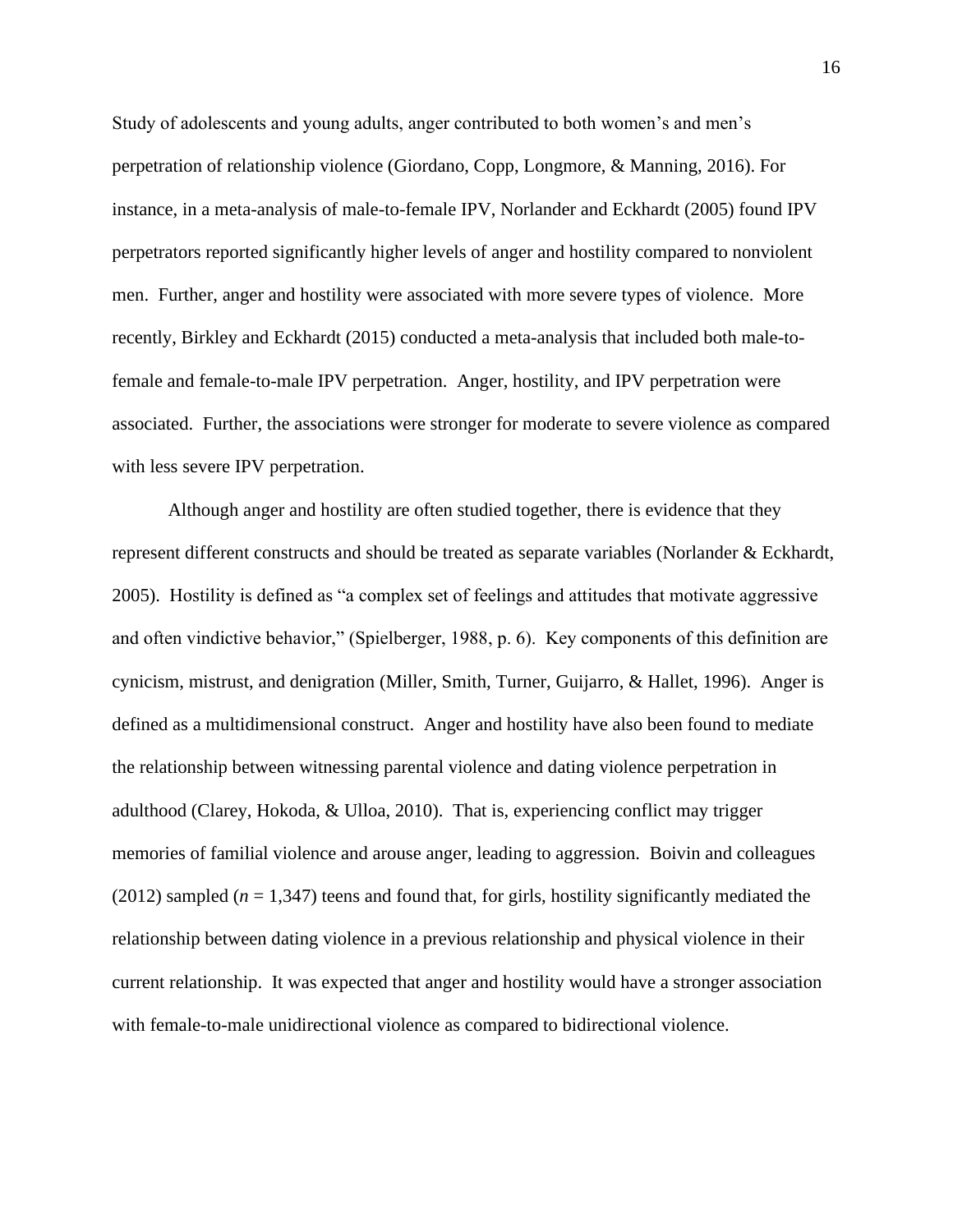**Psychological aggression**. Among all the predictors believed to lead to female-to-male dating violence, perhaps the most common and consistent predictor is psychological aggression. Sometimes referred to as emotional abuse, psychological aggression is defined as any words or actions used with the intent to cause psychological harm. Such acts include threats of violence, calling derogatory names, belittling, and intimidation. Psychological aggression has been understudied relative to physical violence, because it is often deemed not as detrimental to one's physical health; however, self-reports and longitudinal research show that psychological abuse can be just as harmful as physical aggression with mental health outcomes and physiological complaints reported (O'Leary, 2015). Upwards of 70-80% of female respondents report psychological aggression in their relationships (Black et al., 2010; Jose & O'Leary, 2009; Shorey et al., 2008; Testa et al., 2011). Although psychological aggression is more prevalent than physical violence, it correlates strongly with physical aggression in both community-based and clinical samples (Capaldi & Crosby, 1997; O'Leary & Mauiro, 2001). Psychological aggression also predicts physical violence longitudinally, (Schumacher & Leonard, 2005) suggesting a general escalation of aggression within the couple over time. Testa and colleagues (2011) categorized female students into nonviolent, unidirectionally violent, and bidirectionally violent, and measured their violence at two time points over the course of one year. Controlling for their reported violence at Time 1, psychological aggression was the only predictor of physical aggression at T2. A limitation of the Testa et al. study; however, was that they compared each of the violent groups to the nonviolent, but not to each other. Although psychological aggression is a consistent predictor of physical aggression, whether psychological aggression differentially predicts specific categories of female-perpetrated violence is not known.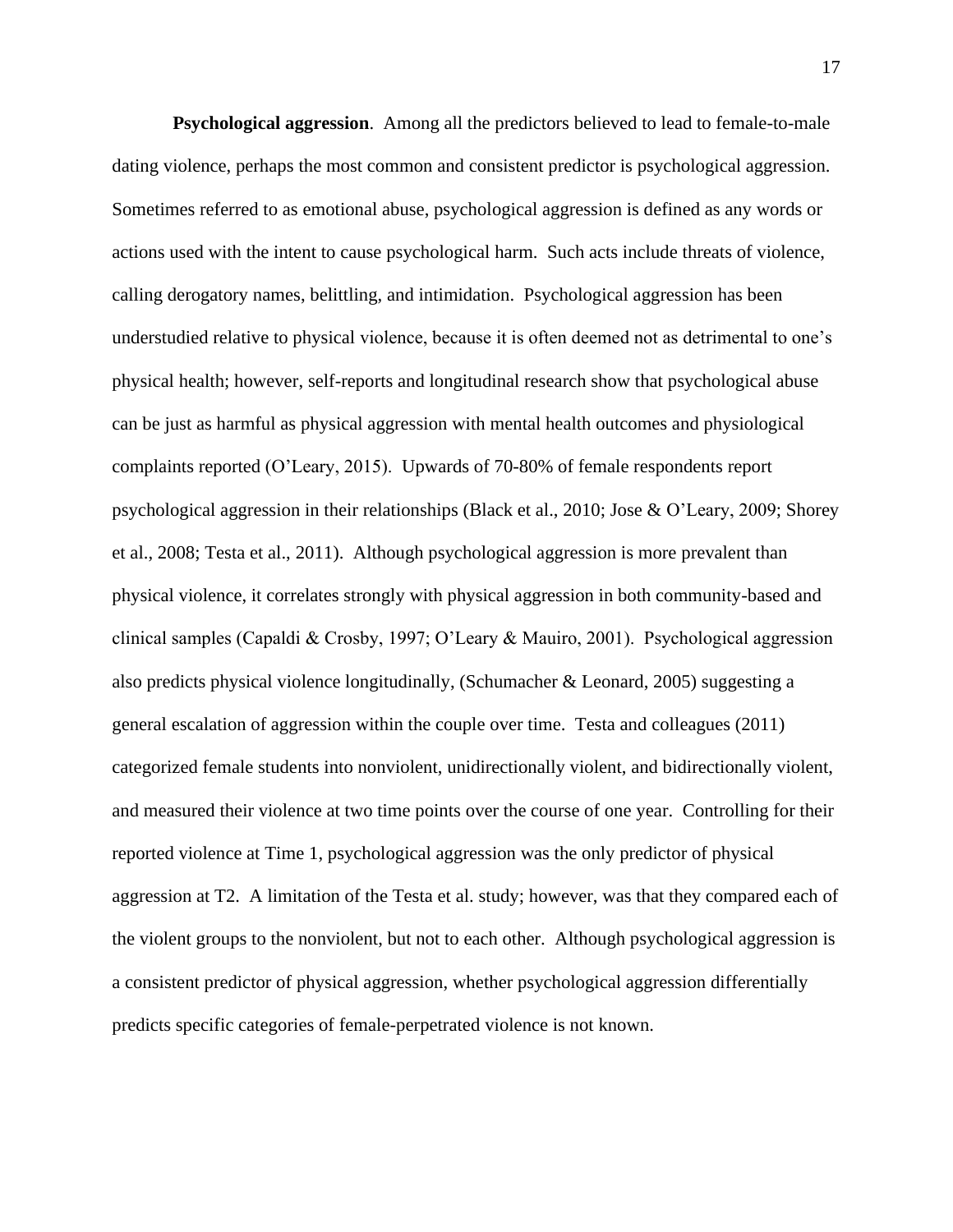**Emotion dysregulation**. Emotion regulation is defined as the awareness and understanding of one's emotions, accepting them, and being able to control one's impulses and behaviors when experiencing negative emotions (Gratz & Roemer, 2004); therefore, emotion dysregulation represents the inability to understand and control one's emotions. Emotion regulation has been negatively associated with both psychological (e.g., Harper et al., 2005) and physical aggression (e.g., Bliton et al., 2015). In a study comparing perpetration of dating violence among a sample of college students, emotion regulation emerged as a significant correlate of violence for females. Specifically, a lack of emotional awareness and being able to control impulsive emotions contributed to female-to-male violence, but not male-to-female (Bliton et al., 2015). Other studies have similarly found support for the link between emotion dysregulation, specifically, failure to control impulses, and female-perpetrated aggression (Gratz & Roemer, 2004; Shorey et al., 2011a,b). When combined with anger, the effect on physical aggression can be even stronger. Shorey and colleagues (2011b) found a strong association between emotion regulation and female-perpetrated aggression that was mediated by trait anger. Although emotion regulation appears to be consistently related to female-perpetrated aggression, it is unclear whether it operates differently for unidirectional and bidirectional partner violence.

#### **Study Purpose**

The purpose of the study was to identify variables that predict dating violence perpetration among a sample of women in dating relationships. Furthermore, these variables were examined to determine whether they increased the likelihood of unidirectional intimate partner violence compared to bidirectional intimate partner violence. Given that research shows that IPV peaks in young adulthood (Straus 2004, 2008), the present study focused on college students. A sample of college adult women in serious, heterosexual dating relationships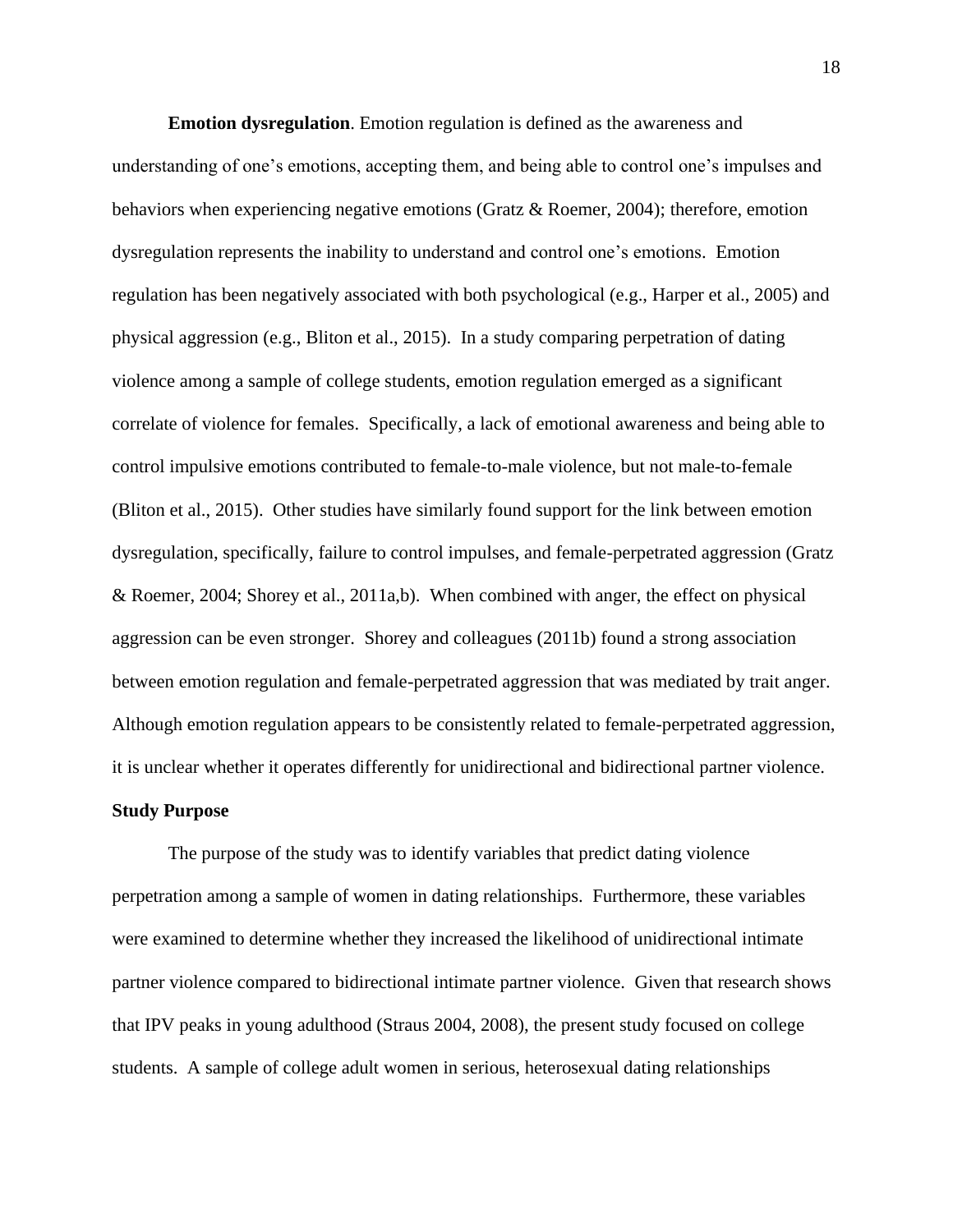completed an anonymous survey reporting on aspects of their childhood, their own self-reported levels of physical violence, and that of their partner, along with other variables of interest.

**Aim 1.** To determine the variables that uniquely and significantly predict the likelihood of physical perpetration in dating relationships. As dictated by the literature, key variables were examined based on the social learning theory (e.g., child abuse and witnessing parental violence), the developmental perspective (e.g., early aggressive behavior and adolescent dating violence), and the psychopathological perspective (e.g., anger, hostility, alcohol problems, psychological aggression, and emotion dysregulation).

*Hypothesis 1a.* An increase in experiencing physical child abuse would increase the odds of reported dating violence perpetration.

*Hypothesis 1b.* An increase in witnessing mother-to-father perpetration would increase the odds of dating violence perpetration.

*Hypothesis 1c.* An increase in witnessing father-to-mother perpetration would increase the odds of dating violence perpetration.

*Hypothesis 1d.* An increase in early aggressive behavior would increase the odds of dating violence perpetration.

*Hypothesis 1e.* An increase in experiencing dating violence in one's first serious relationship in adolescence would increase the odds of dating violence perpetration.

*Hypothesis 1f.* An increase in anger would increase the odds of dating violence perpetration.

*Hypothesis 1g.* An increase in hostility would increase the odds of dating violence perpetration.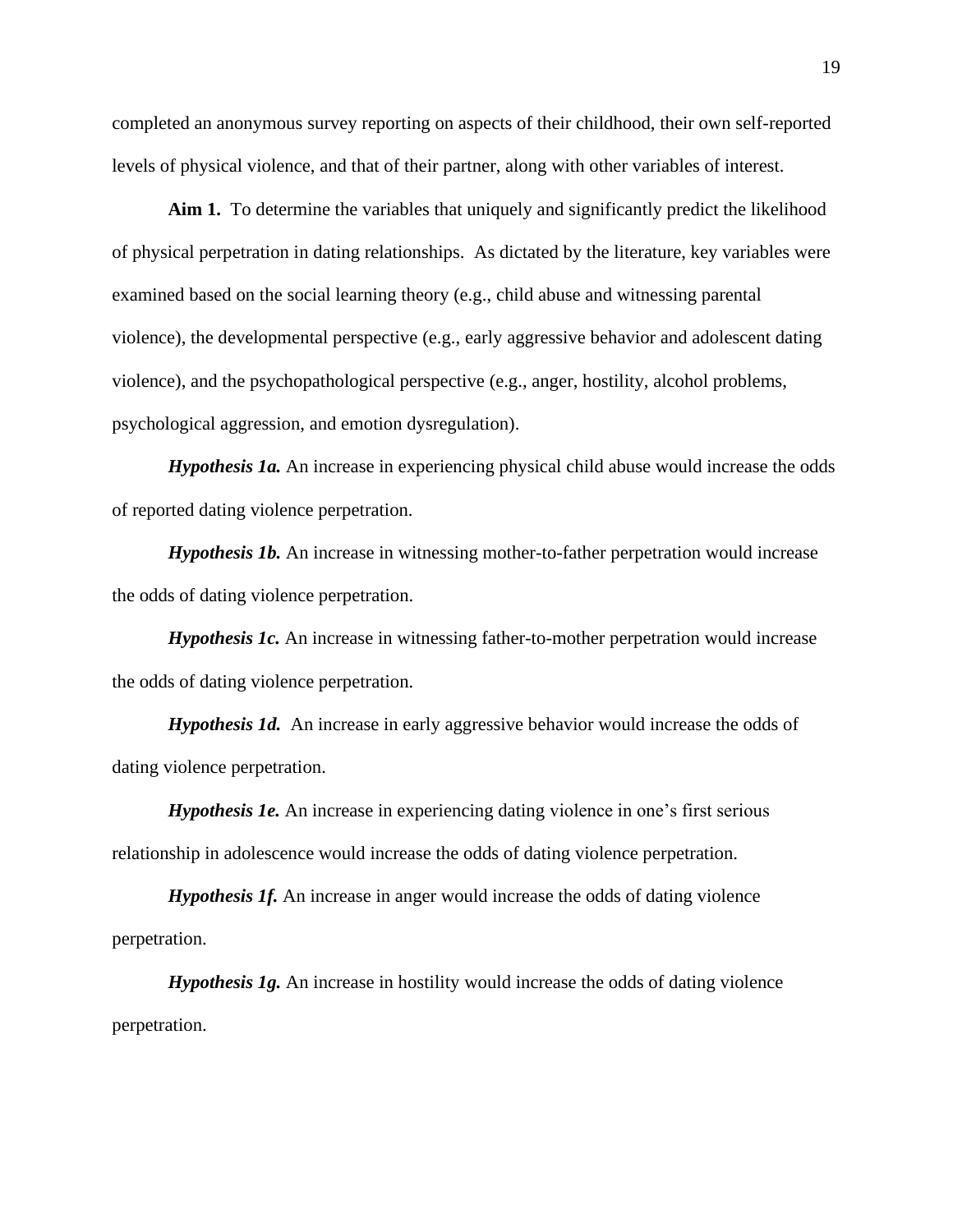*Hypothesis 1h.* An increase in alcohol problems would increase the odds of dating violence perpetration.

*Hypothesis 1i.* An increase in psychological aggression would increase the odds of dating violence perpetration.

*Hypothesis 1j.* An increase in emotion dysregulation would increase the odds of dating violence perpetration.

**Aim 2.** To determine and identify the variables that differentially predict unidirectional violence compared to bidirectional violence. Examining these differences may advance our knowledge and understanding of the dynamics of intimate relationship in which violence occurs and, thereby, help prevent the initiation and continuation of abusive relationships. With these considerations, the proposed study attempted to identify predictors of female-to-male perpetrated violence and establish the links that may be stronger for unidirectional violence as compared to bidirectional violence.

*Hypothesis 2a.* An increase in experiencing physical child abuse would decrease the odds of unidirectional violence compared to bidirectional violence.

*Hypothesis 2b.* An increase in witnessing mother-to-father perpetration would increase the odds of unidirectional violence.

*Hypothesis 2c.* An increase in witnessing father-to-mother perpetration would increase the odds of unidirectional violence.

*Exploratory Hypothesis 2d.* An increase in early aggressive behavior was expected to be a significant predictor of perpetration, but it was unknown how it would differentially predict the dyads.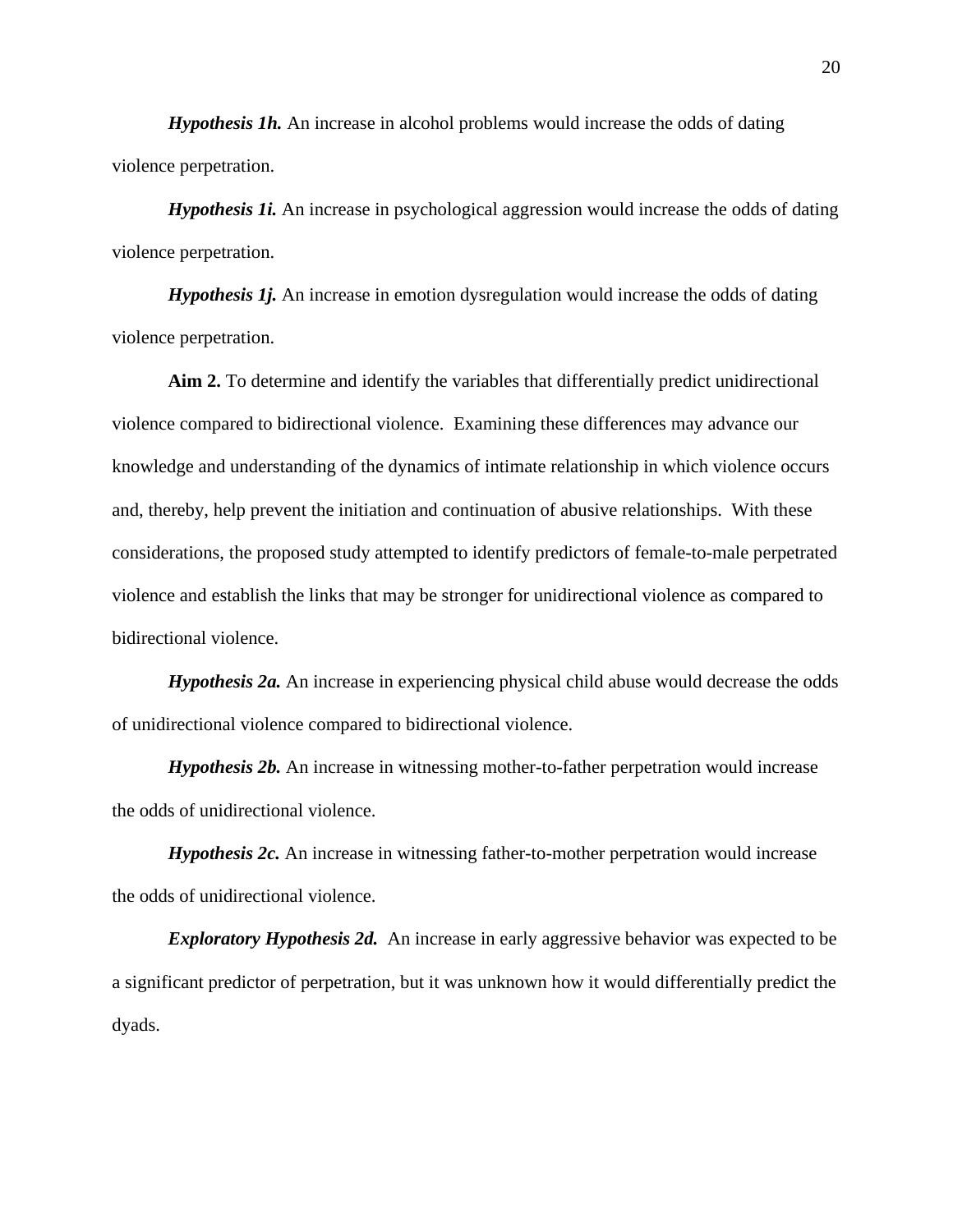*Exploratory Hypothesis 2e.* An increase in adolescent dating violence was expected to be a significant predictor of perpetration, but it was unknown how it would differentially predict the dyads.

*Hypothesis 2f.* An increase in anger would increase the odds of unidirectional violence.

*Hypothesis 2g.* An increase in hostility would increase the odds of unidirectional violence.

*Hypothesis 2h.* An increase in alcohol problems would increase the odds of unidirectional violence.

*Exploratory Hypothesis 2i.* An increase in psychological aggression was expected to be a significant predictor of perpetration, but it was unknown how it would differentially predict the dyads.

*Exploratory Hypothesis 2j.* An increase in emotion dysregulation was expected to be a significant predictor of perpetration, but it was unknown how it would differentially predict the dyads.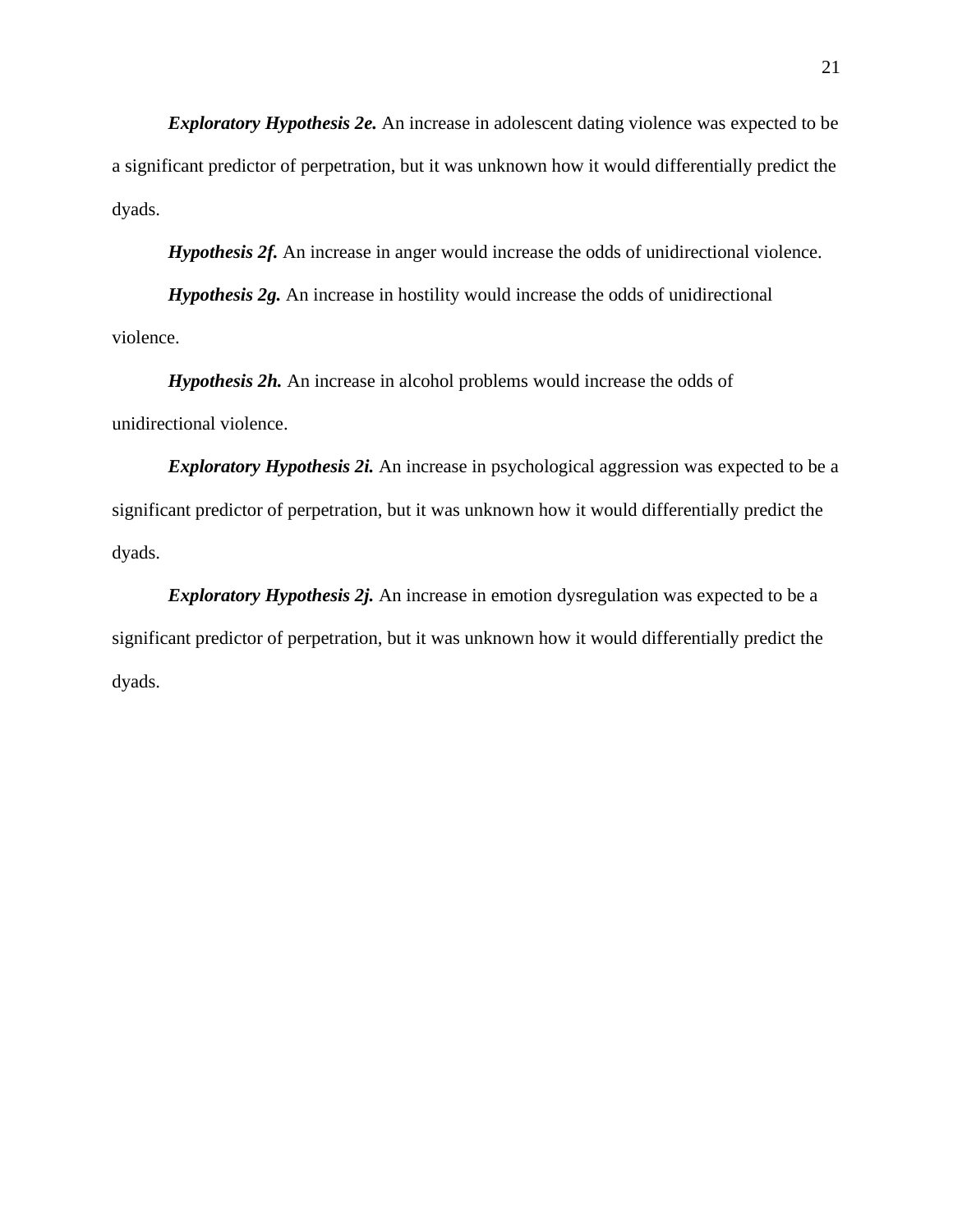#### **CHAPTER II**

#### **METHOD**

#### **Participants**

Participants were recruited from a large southeastern university. The participating university is diverse in regard to race and ethnicity, and sampling from the Department of Psychology yields a sampling pool that is over 80% women. Since this study targeted women who report violence in their current or recent relationship, the author recruited from the psychology research pool and campus wide. Inclusion criteria for the study were (1) must be a woman, (2) between 18 and 29 years old, (3) involved in a current, heterosexual relationship lasting at least 3 months. However, it is possible that only targeting women in a current relationship in which violence is present might skew the sample. That is, some relationships with violence may have ended. For this reason, participants could participate if they had been in a relationship within the past year in which violence was present. A decision was made to include relationships within 12 months, as recall for relationships that occurred more than 12 months ago could be a concern. Participants in the Department of Psychology research pool were given research credit in exchange for participation; non-psychology students were entered into several raffles for cash prizes.

The initial sample included  $N = 1169$  women. Data from  $n = 126$  women were excluded because they were younger than 18 years of age or older than 29 year of age. Additionally,  $n =$ 52 self-identified as homosexual. Given the study focus on heterosexual violence in dating couples, data from these participants were excluded. Being in a current, serious relationship was a criterion for participating;  $n = 79$  women indicated they were not in a current relationship, had not been in a relationship in the previous 12 months, or reported being in a dating relationship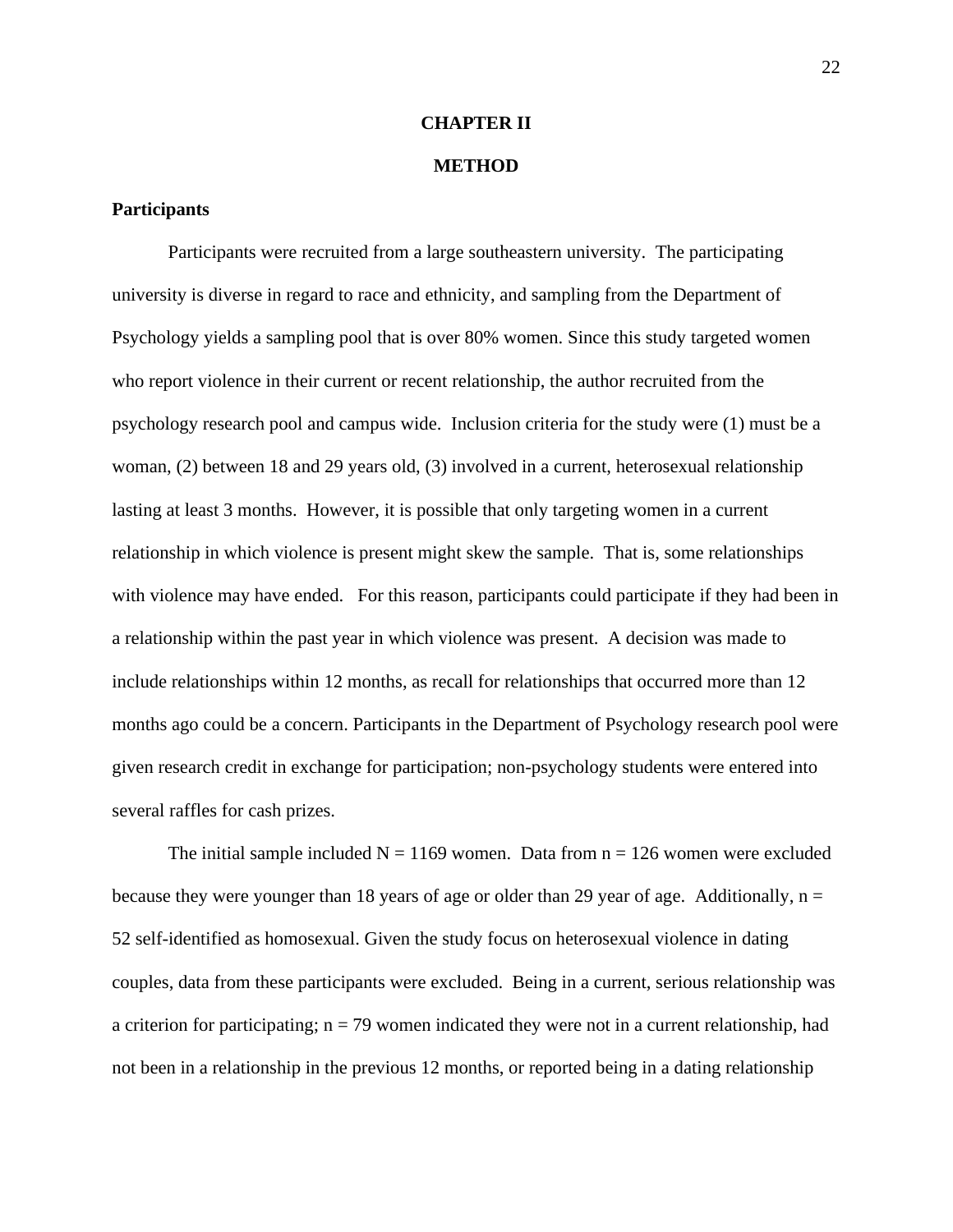less than 3 months. Data from these 79 women were also excluded from analyses. The final sample included  $N = 912$  women, aged  $18 - 29$  years old ( $M = 20.49$ ,  $SD = 2.54$ ), mostly Caucasian (44%) or African American (35.9%). The majority of respondents categorized their relationship status as dating one person exclusively (57.4%), followed by single (but reported relationship in previous 12 months; (27.1%), married (7.2%), cohabitating (4.9%), or engaged (3.3%). The length of the reported relationship ranged from 3 months to 14 years, with a median length of 17.5 months. The majority of relationships (64.4%) were less than 2 years.

#### **Measures**

**Dating violence perpetration.** To measure dating violence, the Revised Conflict Tactics Scales-2 was administered (CTS2; Straus et al. 1996). The CTS2 is a 78-item questionnaire that assesses Physical Assault, Injury, Psychological Aggression, Negotiation, and Sexual Coercion. Physical partner violence was assessed using only the Physical Assault (12 items; e.g., *"I slammed my partner up against a wall."*) and Injury (6 items; e.g., *"My partner went to a doctor because of a fight with me."*) subscales from the CTS2 (see Appendix G). The Physical Assault and Injury subscales each demonstrated good reliability; Cronbach's alphas were .82 and .81, respectively. Questions were asked in pairs (perpetration and victimization) so that respondents were able to report on the frequency of their own and their partner's aggression in their current or most recent dating relationship (if that relationship ended within the past 12 months). Respondents indicated how many times an act occurred within the past 12 months, ranging from: 0 (*this never happened*) to 6 (*more than 20 times in the past year*) with an additional response of 7 (*not in that past year but it did happen before*). As suggested by Straus (1990), the frequency of violent acts was rescored as follows: never  $= 0$ ; once  $= 1$ ; twice  $= 2$ ; 3-5 times  $= 4$ ; 6-10 times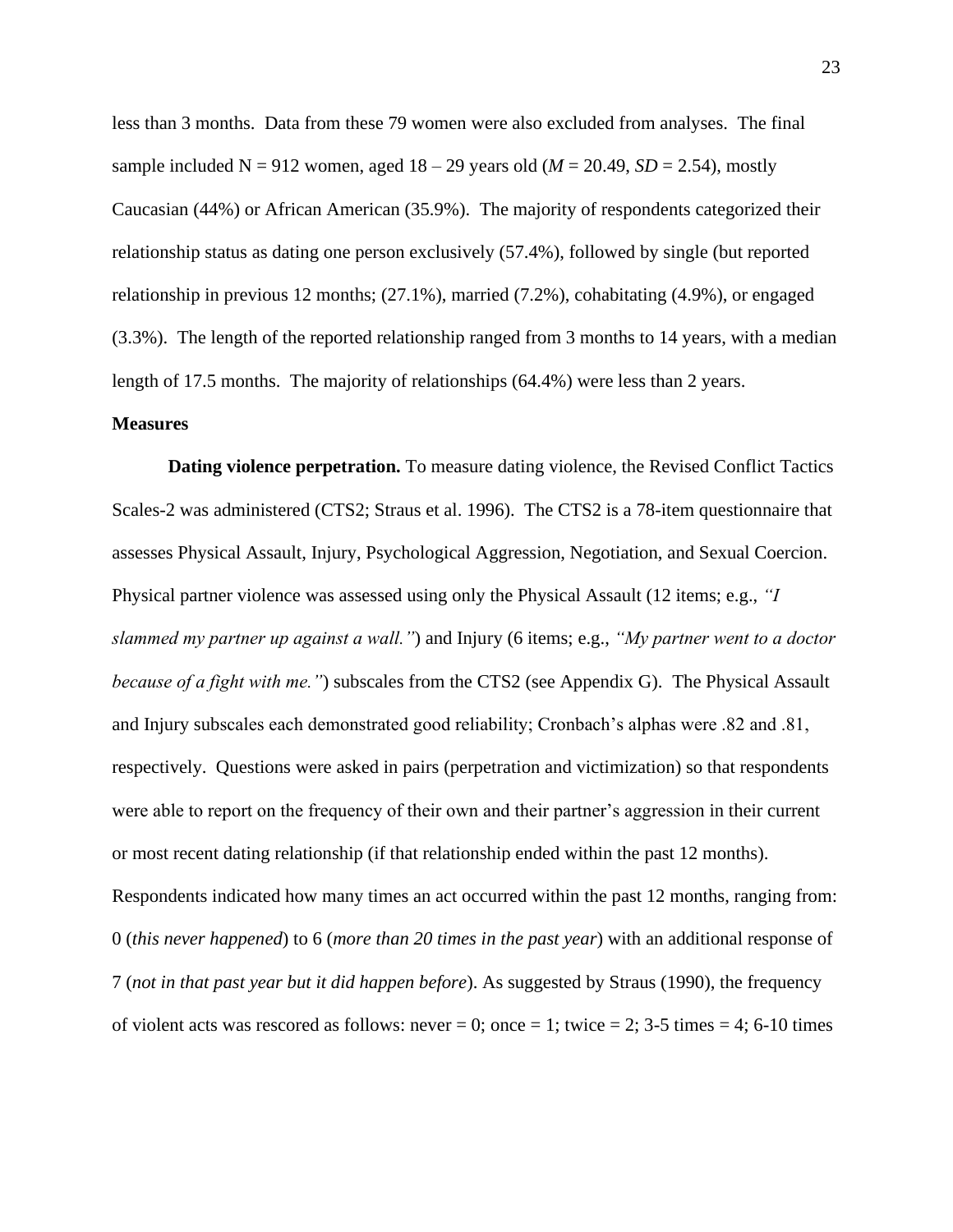$= 8$ ; 11-20 times  $= 15$ ; over 20 times  $= 25$ . In this way, scores were summed to get an overall continuous measure of dating violence prevalence.

**Childhood physical abuse.** Childhood physical abuse was measured using the Exposure to Abusive and Supportive Environments Parenting Inventory (EASE-PI; Nicholas & Bieber, 1997). The EASE-PI is a widely used measured to assess the frequency of retrospective negative and positive interactions with parents during childhood. For the purpose of the present study, only the Physical Abusiveness subscale was used to assess experiences of child physical abuse (see Appendix A). This subscale demonstrated good reliability,  $\alpha = .79$ . Using a 5-point Likert scale from 0 (*Never*) to 4 (*Very Often*), participants reported how often they had experienced 13 specific types of aggressive behaviors (e.g., "*Your parent kicked you"* or "*Your parent threw things at you*") from their mother or father figure during childhood. Item scores were summed to create a total physical child abuse score with higher scores representing greater levels of aggression.

**Interparental violence.** To assess participants' exposure to interparental violence, the Interparental Version Revised Conflict Tactics Scale was administered (CTS2-CA, Straus, 2000; Appendix B). The CTS2-CA assesses violence perpetration between parents. For the purpose of the present study, participants completed the (1) Physical Assault and (2) Injury CTS2-CA subscales, each demonstrating good reliability,  $\alpha = .78$  and  $\alpha = .85$ , respectively. Each item was repeated twice so that respondents reported mother-to-father and father-to-mother behavior. A sample Physical Assault item is (e.g., "*My mother pushed or shoved my father*"); and Injury (e.g., "*My father felt physical pain that still hurt the next day because of a fight with my mother*"; (64 total items, see Appendix B). Respondents reported the frequency of mother-to-father and father-to-mother perpetrated acts, using the following response scale: 0 (*This has never*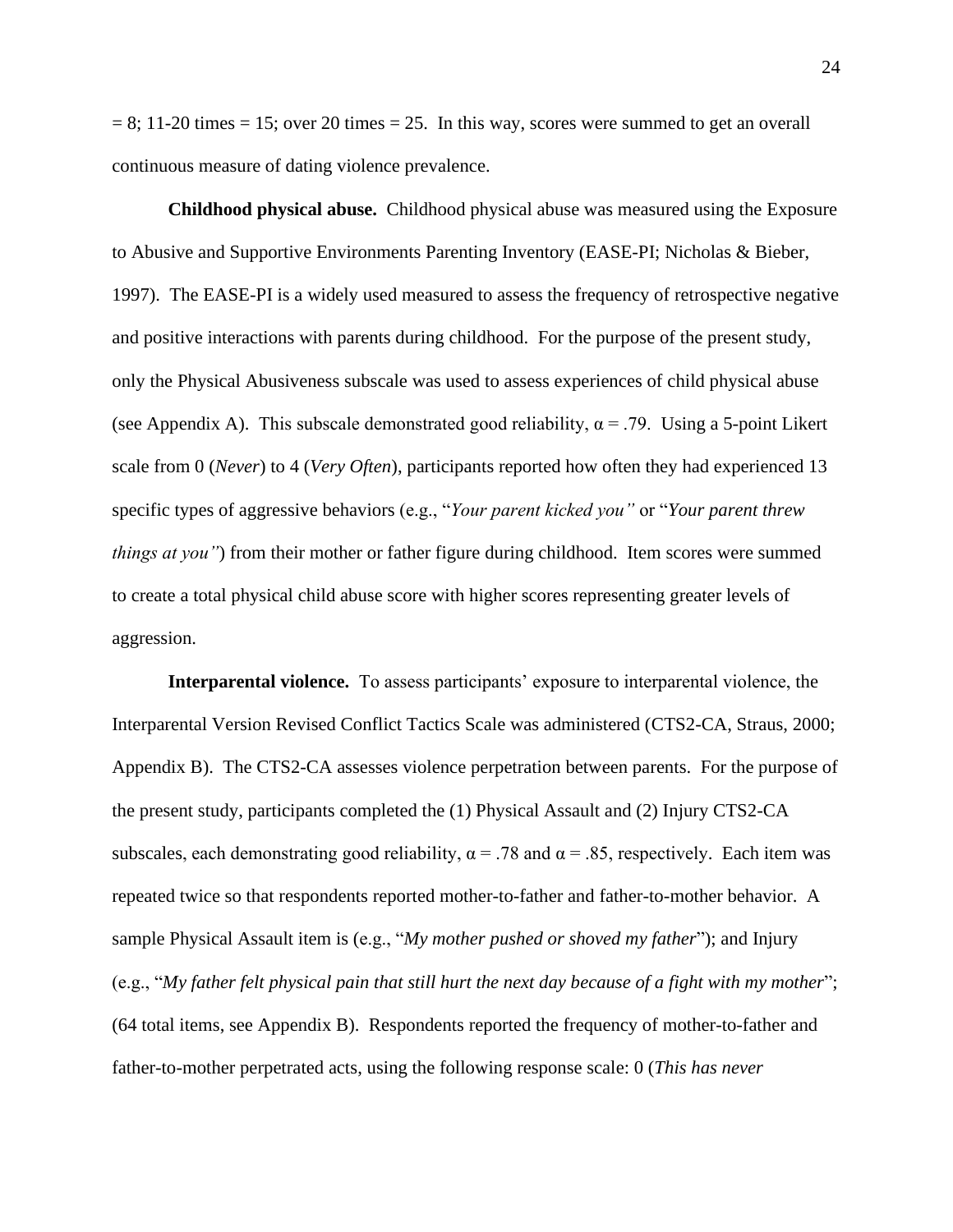*happened*), 1 (*Once*), 2 (*Twice*), 3 (*3-5 times*), 4 (*6-10 times*), 5 (*11-20 times*), 6 (*More than 20 times*), and 7 (*I'm not sure*). As suggested by Straus, item scores were rescored to reflect midpoints prior to summing item scores to create a total score for mother-to-father violence and father-to-mother violence, higher scores representing witnessing more interparental physical violence.

**Early aggressive behavior.** To measure early aggressive behavior, The Aggression Scale was administered (Orpinas & Frankowski, 2001). The Aggression Scale is an 11-item measure that assesses youth violence during early adolescence (see Appendix C). In the current study, internal consistency was good,  $\alpha = .83$ . Respondents indicated how often aggressive acts took place during early adolescence (between ages 12 and 16) on a rating scale from 0 (*0 times*) to 6 (*6 or more times*). Item scores were summed, with higher scores reflecting greater aggression reported during early adolescence. Sample items include: "*I teased students to make them angry*," "*I fought back when someone hit me first*," and "*I pushed or shoved other students*."

**Adolescent dating violence.** Victimization and perpetration in early dating relationships was assessed using the Conflict in Adolescent Dating Relationships Inventory (CADRI; Wolfe, et al., 2001; see Appendix D). The CADRI is a well-established measure of adolescent dating violence and contains five subscales: Physical Abuse, Verbal or Emotional Abuse, Threatening Behavior, Relational Aggression, and Sexual Abuse. For the purpose of this study, the Physical Abuse (4 items; e.g., *"My partner threw something at me"*), and Verbal/Emotional Abuse (10 items; e.g., *"My partner ridiculed or made fun of me in front of others"*) were utilized since they are the types of violence of focus. Each of these subscales demonstrated adequate reliability,  $\alpha$  = .72 and  $\alpha$  = .74, respectively. Participants were asked to reflect on their first serious relationship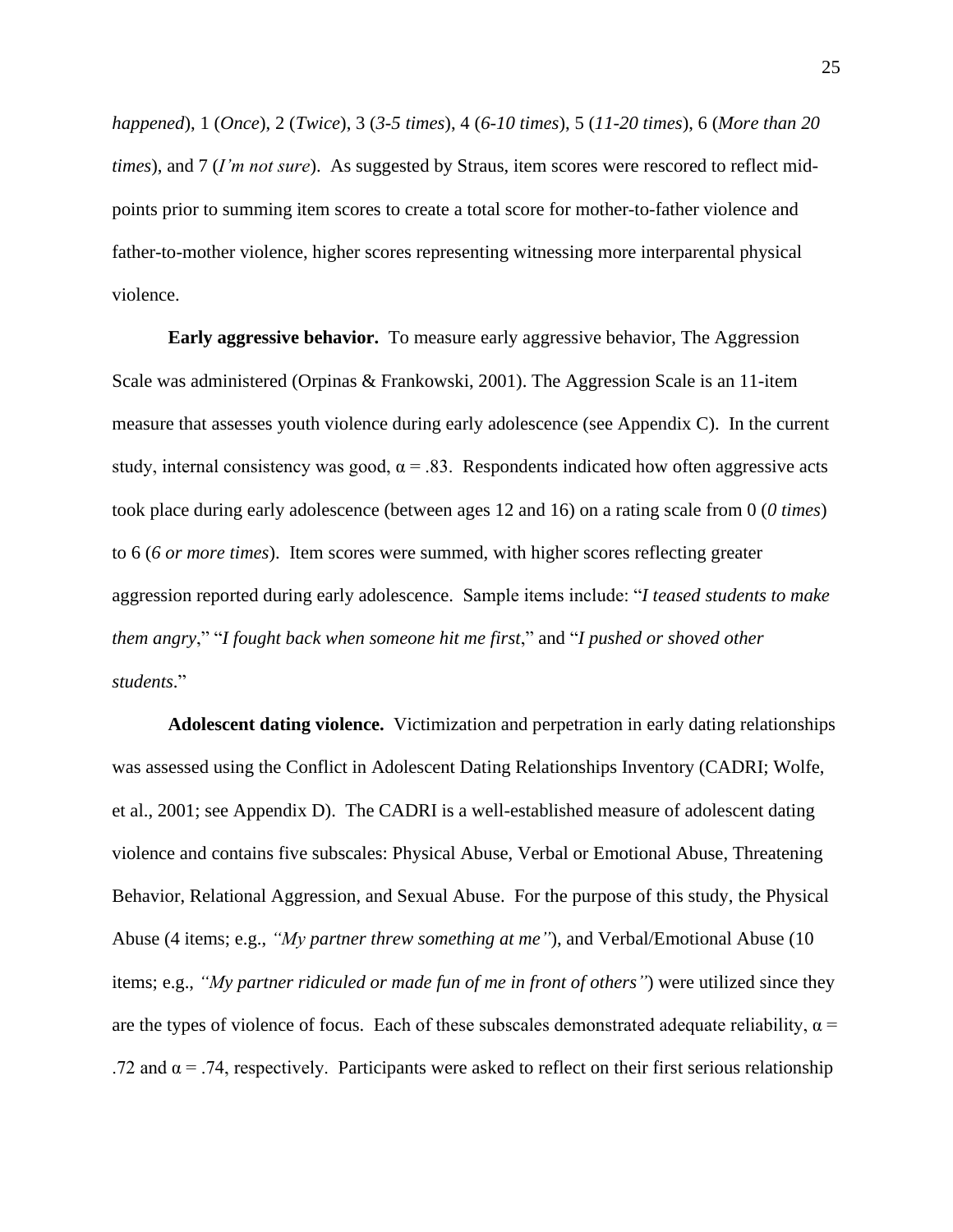in adolescence. They indicated the frequency of perpetrating or being victimized by certain behaviors on a 4-point response scale, ranging from Never (*this has never happened in your relationship*) to Often (*this happened 6 or more times in your relationship*). All items were summed for each subscale, with higher scores corresponding to higher levels of violence. Physical and Verbal Abuse were combined to represent overall dating violence during adolescence.

**Emotion dysregulation.** To assess emotion participants' emotion regulation, the Difficulties in Emotion Regulation Scale was administered (DERS; Gratz & Roemer, 2004). The DERS is a 36-item questionnaire, comprised of six subscales (see Appendix E). The following six subscales have demonstrated good reliability (Cronbach's alphas included with each subscale): Non-acceptance of Emotional Responses (e.g., *"When I'm upset, I feel guilty for feeling that way;* " $\alpha$  = .91, 6 items), Difficulties Engaging in Goal-Directed Behavior (e.g., *"When I'm upset, I have difficulty concentrating,"* α = .87; 5 items), Impulse Control Difficulties (e.g., *"When I'm upset, I lose control over my behaviors,"* α = .87; 6 items), Lack of Emotional Awareness (e.g., *"I am attentive to my feelings,"* α = .80; 6 items), Limited Access to Emotion Regulation Strategies (e.g., *"When I'm upset, I believe that I'll end up feeling very depressed,"* α = .89; 8 items), and Lack of Emotional Clarity (e.g., *"I have difficulty making sense out of my feelings,"*  $\alpha$  = .79; 5 items). Participants rated their agreement to each statement on a 5-point scale ranging from 1 (*almost never*) to 5 (*almost always*). Item scores were summed to create an overall score for emotion dysregulation (Cronbach's  $\alpha$  = .82), with higher scores representing greater difficulties with emotion regulation (Gratz & Roemer, 2004).

**Psychological aggression.** The current study measured psychological aggression using the Multidimensional Measure of Emotional Abuse scale (MMEA; Murphy & Hoover, 2001).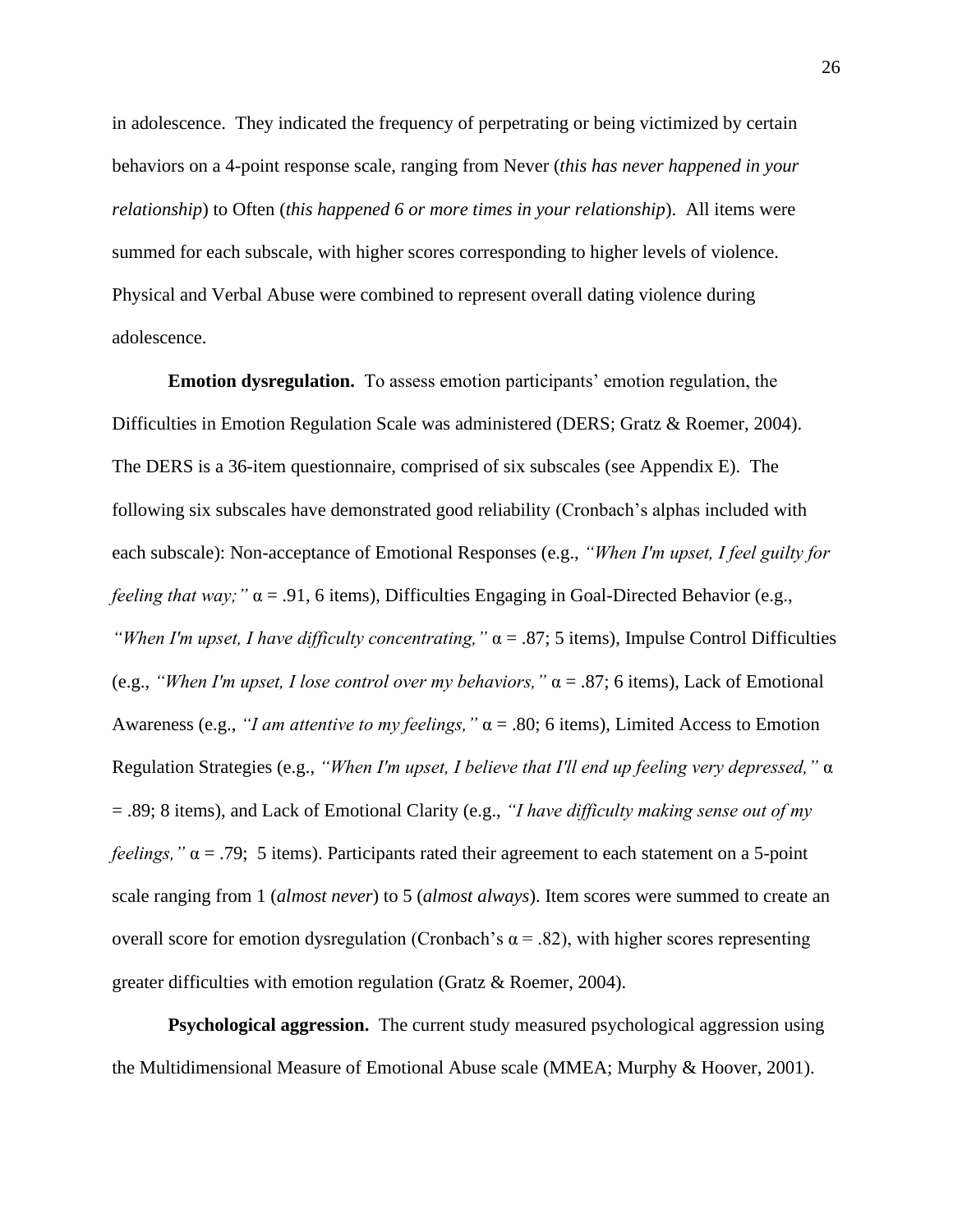The MMEA scale is a 28-item scale measuring emotional or psychological aggression in dating relationships (see Appendix F). The MMEA has four subscales: Restrictive Engulfment, (7 items, e.g., *"Complained partner spends too much time with friends"*, Denigration, (7 items, e.g., "*Called partner worthless"*), Hostile Withdrawal, (7 items, e.g., "*Refused to discuss the problem"*), and Dominance/Intimidation, (7 items, e.g., "*Intentionally destroyed belongings"*). Participants were directed to rate the frequency with which each item occurred in the past 12 months, in regards to their own perpetration and that of their partner, using the following response scale: 0 (*this never happened*) to 6 (*more than 20 times in the past year*) with an additional response of 7 (*not in the past 6 months, but it has happened before*). The frequency of psychologically aggressive acts was re-scored by taking the midpoint as follows: never  $= 0$ ; once  $= 1$ ; twice  $= 2$ ; 3-5 times  $= 4$ ; 6-10 times  $= 8$ ; 11-20 times  $= 15$ ; over 20 times  $= 25$ . These scores were summed to reflect an overall score of the occurrence of psychological aggression in the relationship. Cronbach's  $\alpha$  = .80 in the present study.

**Anger and hostility***.* The current study measured anger and hostility using the Buss Perry Aggression Questionnaire (BPAQ; Buss & Perry, 1992). The BPAQ is a 29-item measure consisting of four scales that assess Anger, Hostility, Verbal Aggression, and Physical Aggression (see Appendix H). For the purposes of this study, only the subscales of Anger (8 items;  $\alpha = .78$ ) and Hostility (8 items,  $\alpha = .86$ ) were utilized. Respondents rated how characteristic each item is of them on a 7-point scale with higher scores reflecting greater anger and hostility. Sample Anger items include: "*When frustrated, I let my irritation show*," and "*Sometimes I fly off the handle for no reason*." Sample Hostility items include: "*I am sometimes eaten up with jealousy*," and "*I wonder why sometimes I feel so bitter about things*."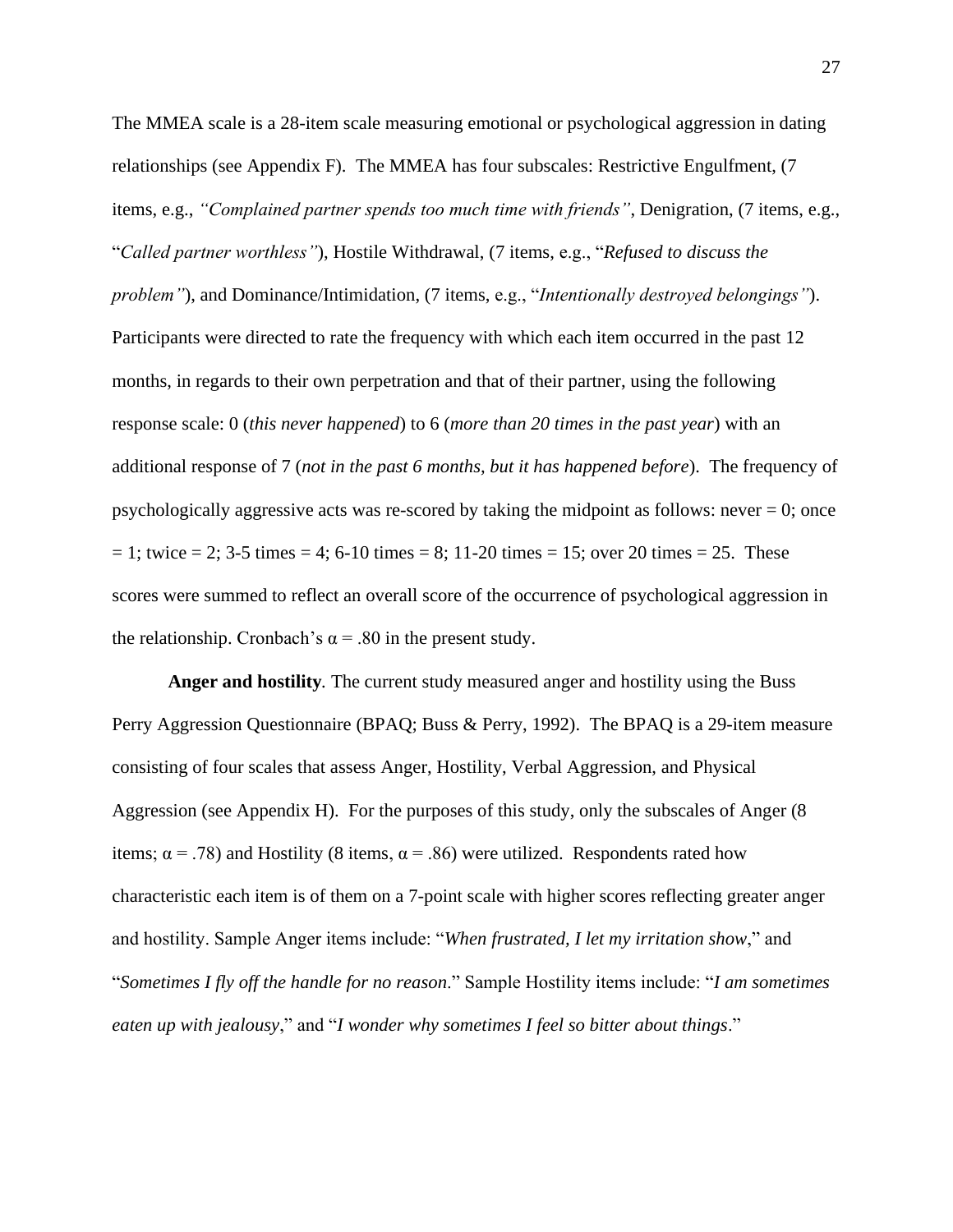**Alcohol problems.** To measure alcohol problems, the Brief Young Adult Alcohol Consequences Questionnaire was administered to respondents (B-YAACQ; Kahler, Strong, & Read, 2005). The B-YAACQ is a widely used 24-item measure that assesses the amount of alcohol problems as a result of drinking (see Appendix I). Participants endorsed consequences from their own alcohol consumption, such as: "*I have found it difficult to limit how much I drink*," "*I have passed out from drinking*," and "*I have become very rude, obnoxious, or insulting after drinking.*" Each question was scored on a Yes/No format, where affirmative responses were assigned a "1". Item scores were summed to reflect the frequency of alcohol problems experienced in the past 30 days. Previous research has justified the scoring of alcohol-related problems measures dichotomously (e.g., Martens, Neighbors, Dams-O'Connor, Lee, & Larimer, 2007).

**Demographics questionnaire***.* Each participant was given a general background questionnaire with demographic questions pertaining to inclusion criteria, that is, age, relationship status, length of current/most recent dating relationship, living arrangements, gender, race/ethnicity, and family history (see Appendix J).

### **Procedure**

The study was an anonymous online survey, and participation was voluntary. The study was conducted in accordance with the code of ethics of the American Psychological Association and approved by the College Human Subjects Committee at Old Dominion University prior to data collection. To recruit subjects, a description of the study was posted on an online psychology research website. Respondents first read a brief screening questionnaire: 1) are you a woman, 2) are you between the ages of 18 and 29, and 3) are you currently in a dating relationship or have you been in a dating relationship within the past 12 months? If potential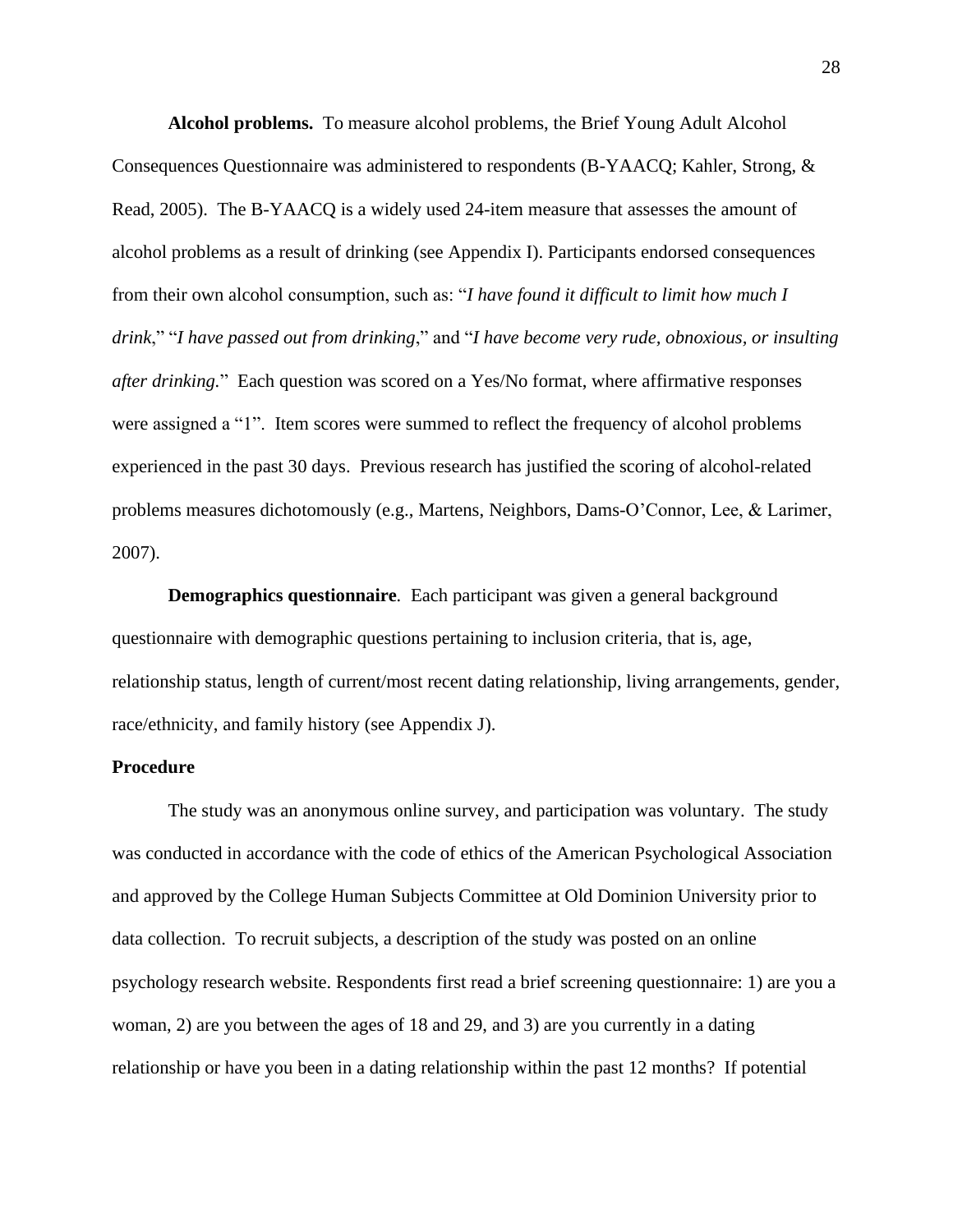subjects answered affirmatively to each of these questions, they were asked to read a detailed description of the study, including the study's risks and benefits. The noted that they understood their study involvement and then consented to participate. Participants were directed to a separate link to complete the anonymous survey, which lasted approximately 45 minutes. After completing the survey, participants were redirected to a separate website where they input information into a database to receive extra credit in their psychology courses for their participation; however, their identity was not be linked to the data. Due to the sensitive nature of the questions, participants had the option to refuse to answer any question they did not feel comfortable answering. In addition, upon completion, resources were listed at the end of the survey in the event that the participant wanted to speak to a mental health professional after completing the study.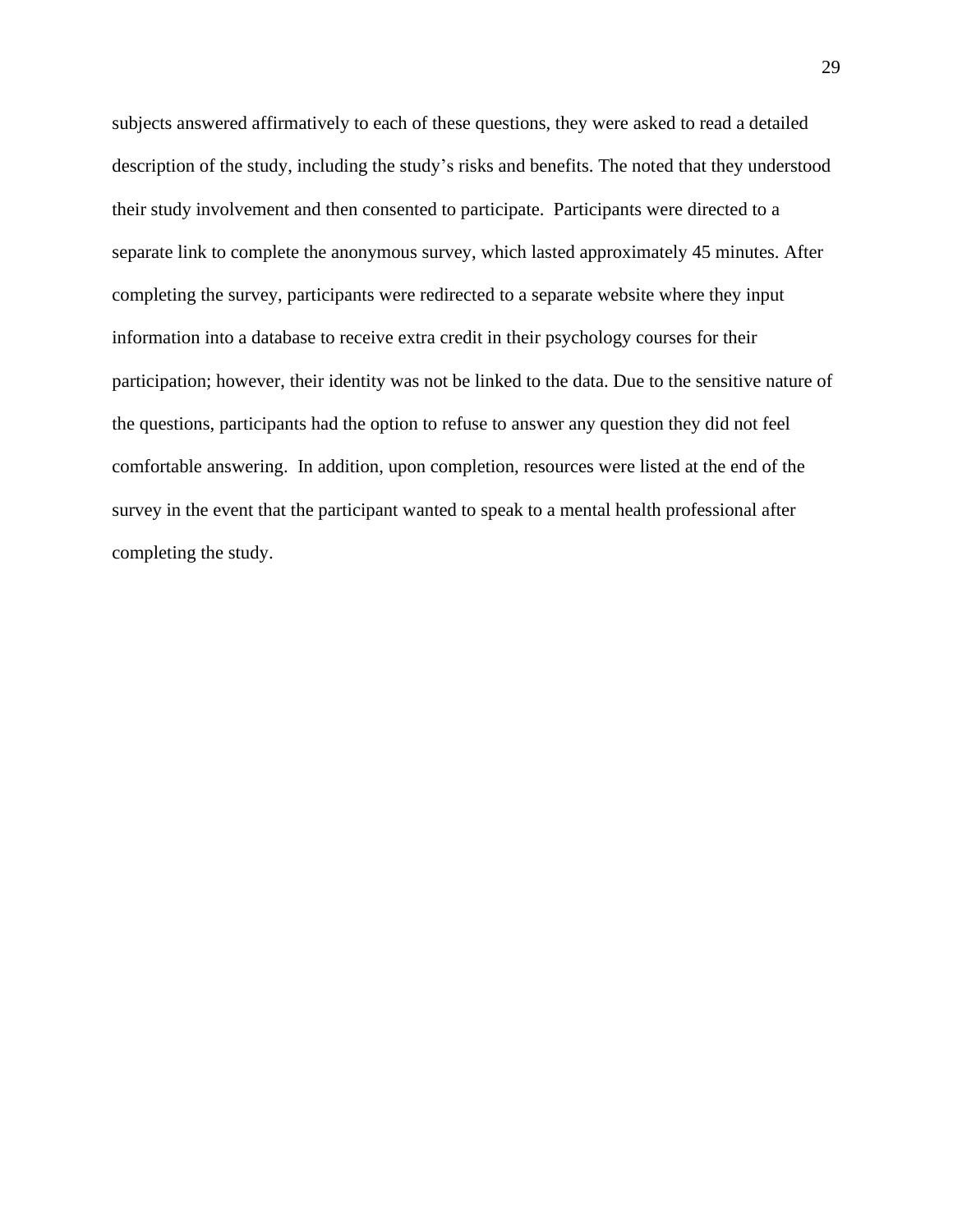#### **CHAPTER III**

#### **RESULTS**

Dating violence perpetration was measured using self-reported responses to the CTS Physical Assault and Injury subscales. The variable (acts of perpetration) was positively skewed with *n* = 559 respondents indicating no acts of perpetration and *n* = 353 respondents indicating at least one act, see Figure 1 for a histogram. Because of the skew, respondents were then categorized into one of four groups. The purpose of the categorization was to place respondents into groups based on previous relationship violence. Specifically, responses to the CTS subscale items were dichotomized into "0" (*never occurred*) and "1" (*occurred at least one time*) representing whether violence had taken place in their current relationship. These dichotomizations were then recategorized into the four groups as follows: "0; non-violent" ( $n =$ 511; reported neither perpetration nor victimization), "1; unidirectional perpetration" ( $n = 88$ ; reported at least one act of perpetration but no victimization), "2; bidirectional perpetration" ( $n =$ 235, reported both perpetration and victimization), and "3; unidirectional victimization" ( $n = 51$ , reported victimization but no perpetration). Of the total sample, 120 participants had missing data on one or more items from the CTS2 Physical Assault and Injury subscales. Data from these respondents were manually inspected and categorized into their respective groups based on their responses to like items. If a participant indicated perpetrating violence on some items but left one question blank, they were coded as a perpetrator. If a participant indicated no perpetration but left any questions blank, they were excluded from primary analyses  $(n = 27)$ , as it was unclear if they could be classified as a perpetrator. For the purpose of this study, the victimization-only group was excluded from analyses because the scope of the study focused on factors predicting perpetration. Missing data were less than 5% on all relevant variables and were imputed using Maximum Likelihood estimation methods. After missing data were imputed,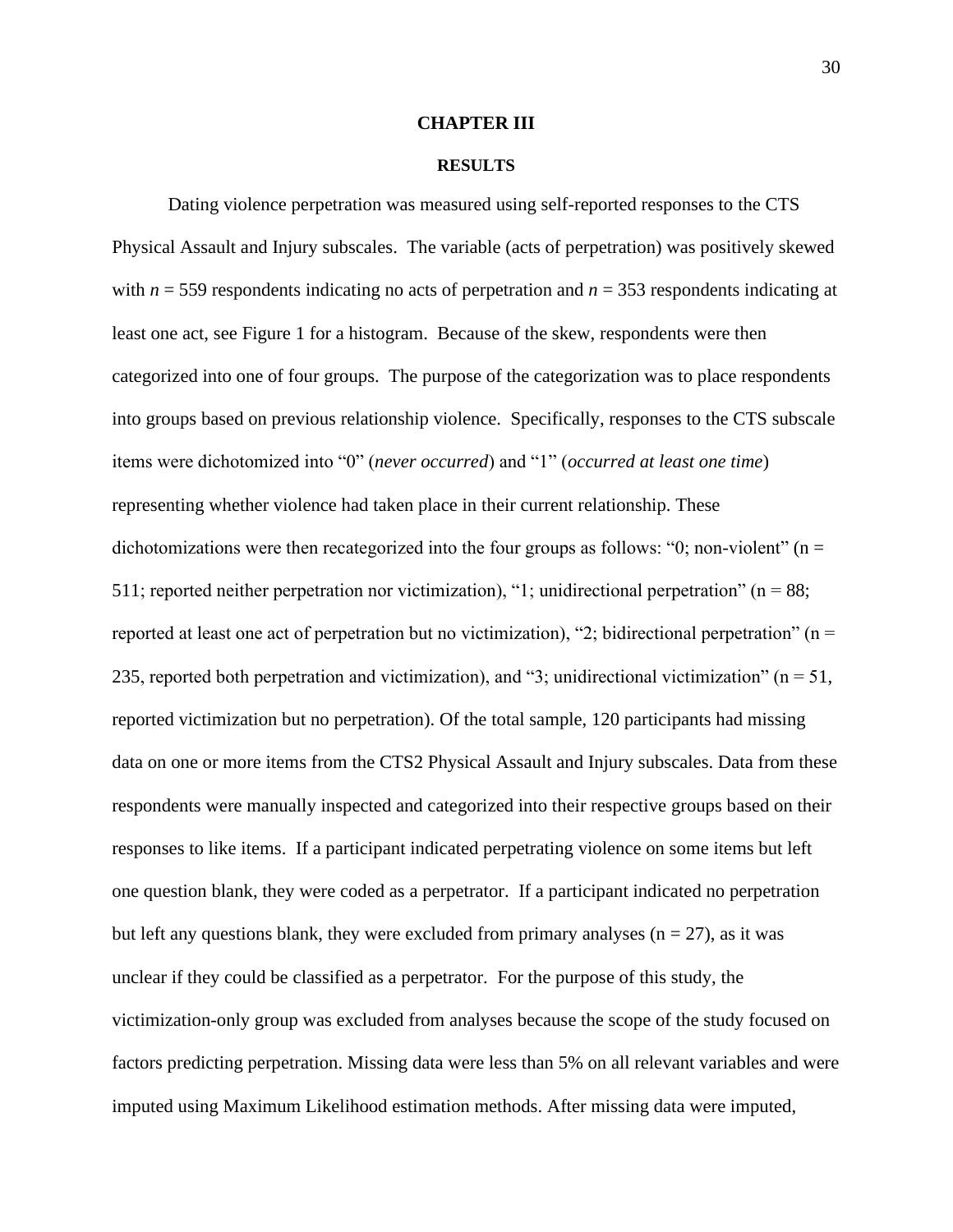composite (i.e., summary) scores were computed and used for further analyses. Descriptive tables (Tables  $1 - 4$ ) provide means and standard deviations for all variables of interest, separated by categorized violent group.



*Figure 1.* Histogram of total acts of perpetration.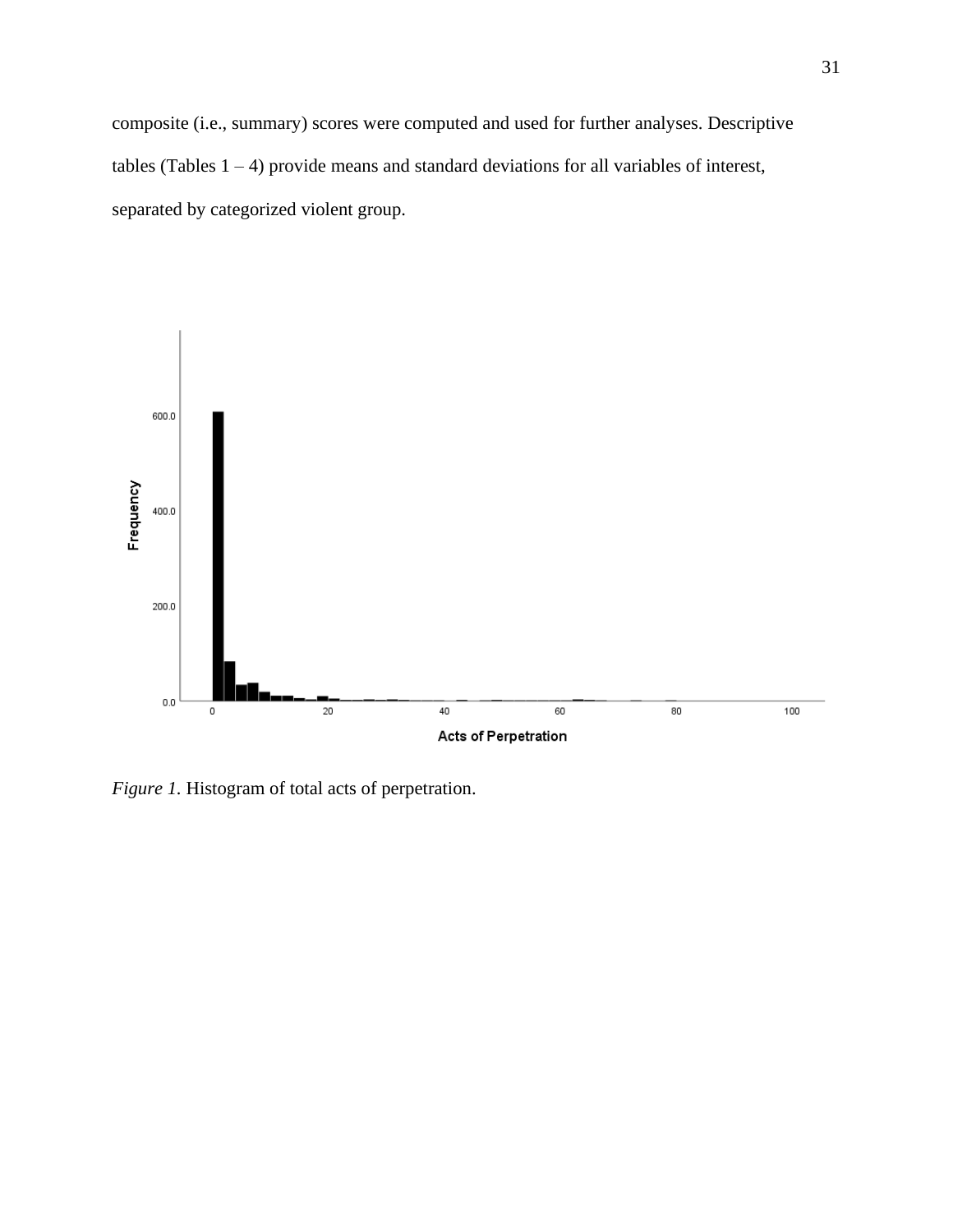| Variable                         | $\cal N$ | Mean   | SD    | Scale<br>Minimum | Scale<br>Maximum | Group<br>Minimum | Group<br>Maximum |
|----------------------------------|----------|--------|-------|------------------|------------------|------------------|------------------|
| Child Abuse-<br>Mother           | 912      | 44.59  | 19.89 | 32               | 160              | 32               | 160              |
| Child Abuse-<br>Father           | 912      | 41.13  | 16.24 | 32               | 160              | 32               | 160              |
| Emotion<br>Dysregulation         | 912      | 101.45 | 10.79 | 36               | 180              | 56               | 148              |
| Alcohol<br>Problems              | 909      | 28.14  | 4.86  | 24               | 48               | $\mathbf{1}$     | 48               |
| Psychological<br>Aggression      | 912      | 44.83  | 62.64 | $\boldsymbol{0}$ | 700              | $\overline{0}$   | 500              |
| Anger                            | 912      | 14.81  | 7.87  | 6                | 42               | 6                | 42               |
| Hostility                        | 912      | 20.32  | 10.92 | $\,8\,$          | 56               | $8\,$            | 56               |
| Early<br>Aggressive<br>Behavior  | 911      | 18.96  | 31.61 | $\boldsymbol{0}$ | 275              | $\boldsymbol{0}$ | 275              |
| Adolescent<br>Dating<br>Violence | 517      | 109.93 | 54.89 | $\boldsymbol{0}$ | 700              | $\boldsymbol{0}$ | 348              |
| Parental<br>Violence-M           | 819      | 9.77   | 33.14 | $\boldsymbol{0}$ | 800              | $\boldsymbol{0}$ | 350              |
| Parental<br>Violence-F           | 823      | 12.35  | 43.87 | $\overline{0}$   | 800              | $\boldsymbol{0}$ | 425              |

# *Descriptive Statistics for All Participants*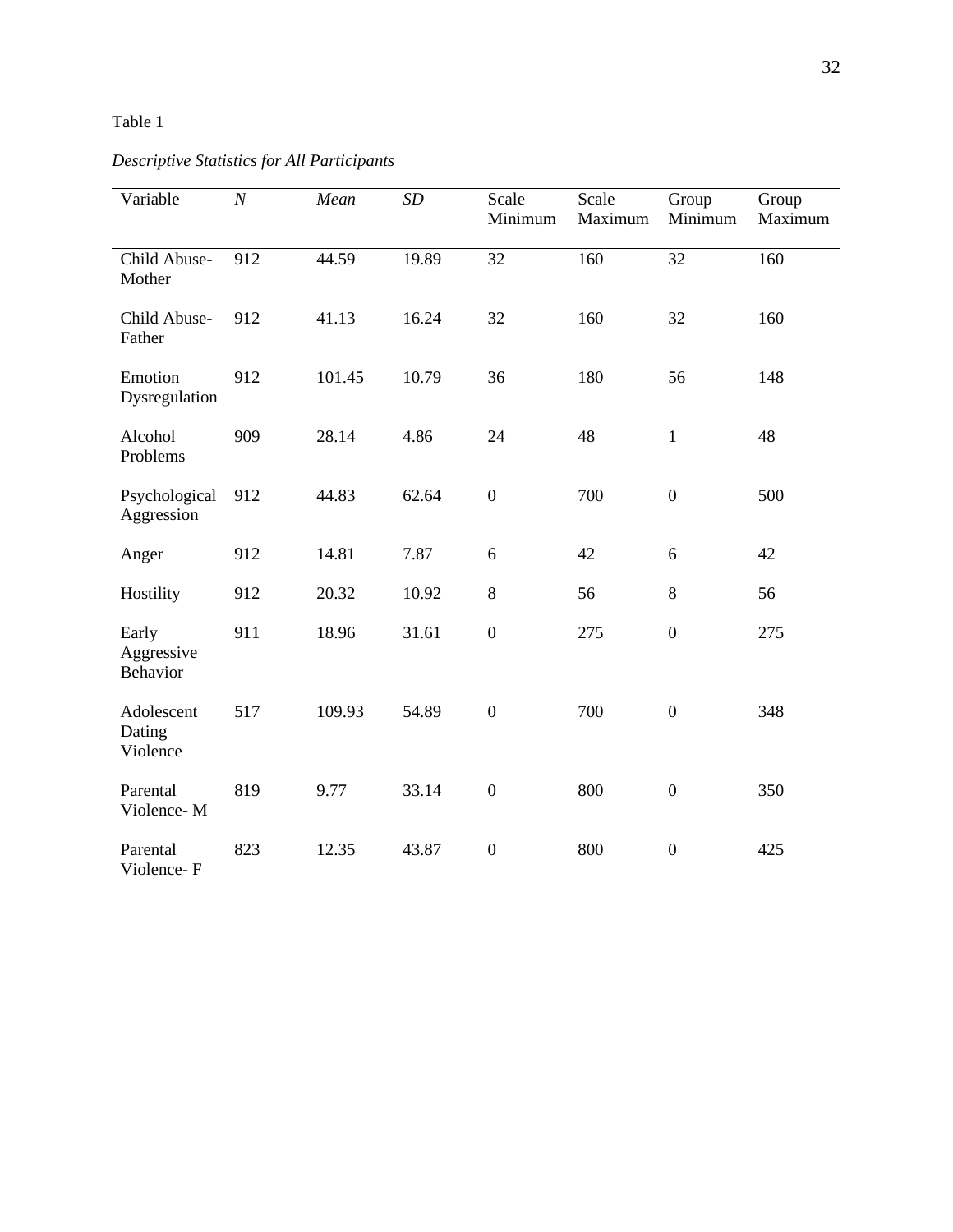| Variable                         | $\cal N$ | Mean   | SD    | Scale<br>Minimum | Scale<br>Maximum | Group<br>Minimum | Group<br>Maximum |
|----------------------------------|----------|--------|-------|------------------|------------------|------------------|------------------|
| Child Abuse-<br>Mother           | 511      | 42.45  | 17.63 | 32               | 160              | 32               | 144              |
| Child Abuse-<br>Father           | 511      | 40.63  | 15.39 | 32               | 160              | 32               | 160              |
| Emotion<br>Dysregulation         | 511      | 100.55 | 10.03 | 36               | 180              | 70               | 148              |
| Alcohol<br>Problems              | 509      | 27.50  | 4.59  | 24               | 48               | $\mathbf{1}$     | 48               |
| Psychological<br>Aggression      | 511      | 24.32  | 33.88 | $\boldsymbol{0}$ | 700              | $\boldsymbol{0}$ | 300              |
| Anger                            | 511      | 13.76  | 7.48  | 6                | 42               | 6                | 42               |
| Hostility                        | 511      | 18.74  | 10.44 | $8\,$            | 56               | $8\,$            | 56               |
| Early<br>Aggressive<br>Behavior  | 511      | 16.89  | 29.93 | $\boldsymbol{0}$ | 275              | $\boldsymbol{0}$ | 250              |
| Adolescent<br>Dating<br>Violence | 286      | 99.62  | 47.38 | $\boldsymbol{0}$ | 700              | $\boldsymbol{0}$ | 348              |
| Parental<br>Violence-M           | 470      | 6.26   | 25.52 | $\boldsymbol{0}$ | 800              | $\boldsymbol{0}$ | 321              |
| Parental<br>Violence-F           | 464      | 8.33   | 36.91 | $\overline{0}$   | 800              | $\boldsymbol{0}$ | 425              |

*Descriptive Statistics for Non-violent Participants*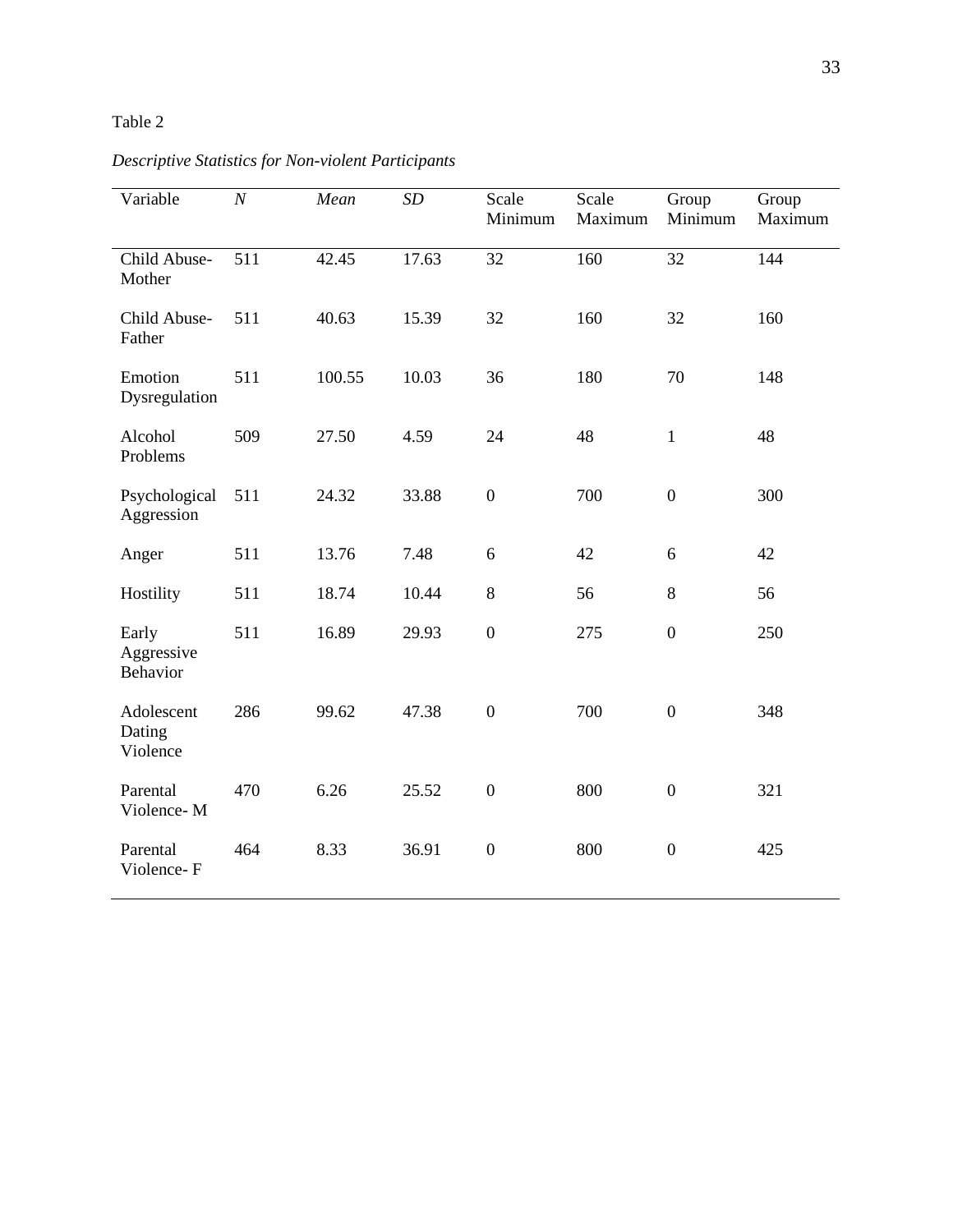| Variable                         | $\cal N$ | Mean   | SD    | Scale<br>Minimum | Scale<br>Maximum | Group<br>Minimum | Group<br>Maximum |
|----------------------------------|----------|--------|-------|------------------|------------------|------------------|------------------|
| Child Abuse-<br>Mother           | 88       | 44.55  | 17.98 | 32               | 160              | $\overline{32}$  | 106              |
| Child Abuse-<br>Father           | 88       | 40.83  | 17.58 | 32               | 160              | 32               | 131              |
| Emotion<br>Dysregulation         | 82       | 8.46   | 26.91 | 36               | 180              | 79               | 136              |
| Alcohol<br>Problems              | 80       | 10.81  | 43.82 | 24               | 48               | 24               | 43               |
| Psychological<br>Aggression      | 88       | 21.72  | 36.22 | $\boldsymbol{0}$ | 700              | $\boldsymbol{0}$ | 316              |
| Anger                            | 46       | 111.36 | 41.57 | 6                | 42               | 6                | 39               |
| Hostility                        | 88       | 101.89 | 10.22 | $8\,$            | 56               | $8\,$            | 45               |
| Early<br>Aggressive<br>Behavior  | 88       | 27.96  | 4.31  | $\boldsymbol{0}$ | 275              | $\boldsymbol{0}$ | 200              |
| Adolescent<br>Dating<br>Violence | 88       | 65.32  | 61.44 | $\boldsymbol{0}$ | 700              | 36               | 196              |
| Parental<br>Violence-M           | 88       | 15.80  | 8.01  | $\boldsymbol{0}$ | 800              | $\boldsymbol{0}$ | 223              |
| Parental<br>Violence-F           | 88       | 19.57  | 9.04  | $\boldsymbol{0}$ | 800              | $\boldsymbol{0}$ | 262              |

*Descriptive Statistics for Unidirectionally Violent Participants*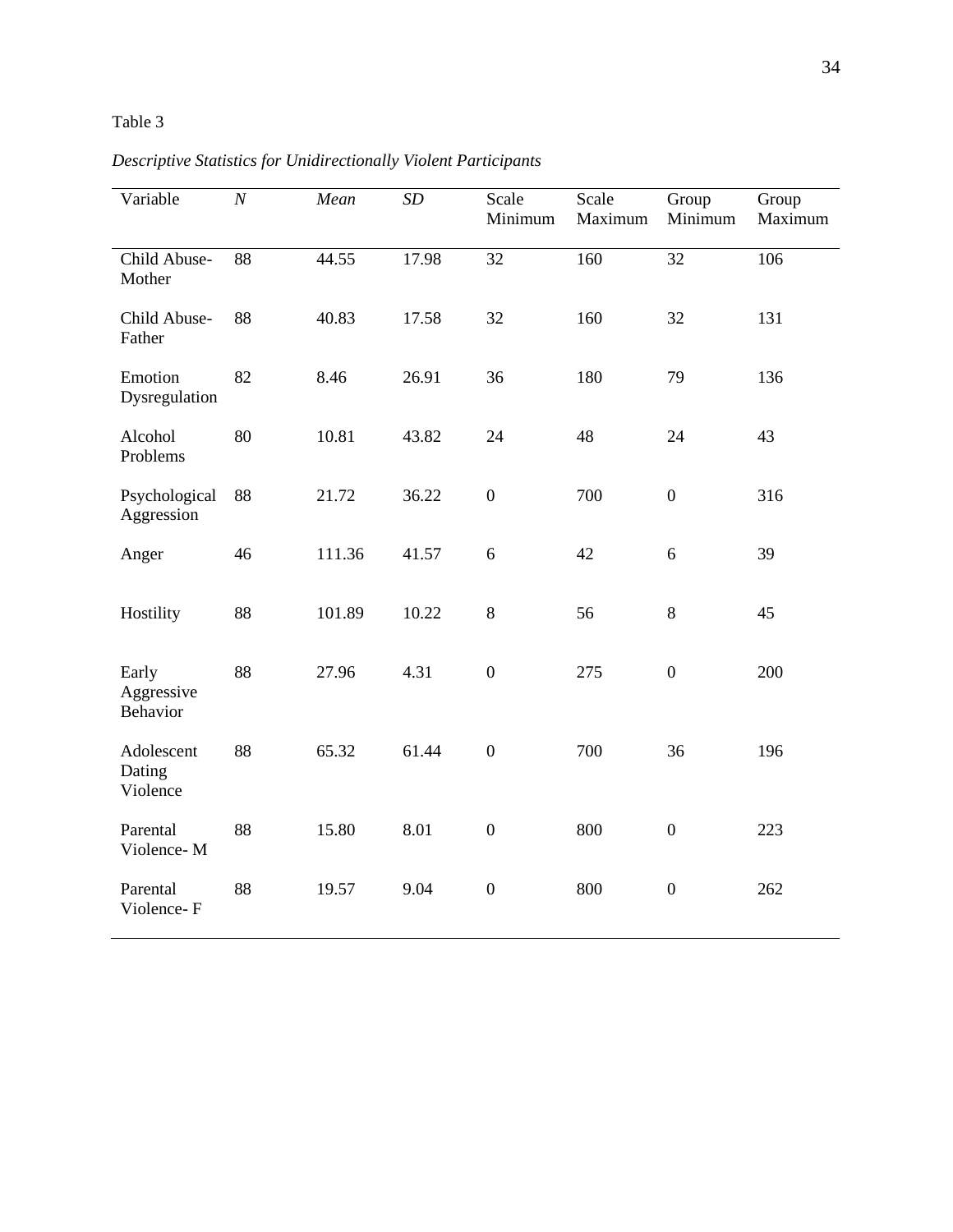| Variable                         | $\boldsymbol{N}$ | Mean   | SD    | Scale<br>Minimum | Scale<br>Maximum | Group<br>Minimum | Group<br>Maximum |
|----------------------------------|------------------|--------|-------|------------------|------------------|------------------|------------------|
| Child Abuse-<br>Mother           | 235              | 48.32  | 23.82 | 32               | 160              | 32               | 160              |
| Child Abuse-<br>Father           | 235              | 42.11  | 17.11 | 32               | 160              | 32               | 150              |
| Emotion<br>Dysregulation         | 200              | 20.27  | 50.21 | 36               | 180              | 56               | 143              |
| Alcohol<br>Problems              | 211              | 23.06  | 57.73 | 24               | 48               | 24               | 48               |
| Psychological<br>Aggression      | 234              | 23.30  | 34.81 | $\boldsymbol{0}$ | 700              | $\boldsymbol{0}$ | 500              |
| Anger                            | 145              | 134.42 | 67.88 | 6                | 42               | 6                | 42               |
| Hostility                        | 235              | 103.27 | 12.44 | 8                | 56               | 8                | 56               |
| Early<br>Aggressive<br>Behavior  | 234              | 29.85  | 5.45  | $\boldsymbol{0}$ | 275              | $\boldsymbol{0}$ | 275              |
| Adolescent<br>Dating<br>Violence | 235              | 88.64  | 88.55 | $\boldsymbol{0}$ | 700              | $\boldsymbol{0}$ | 348              |
| Parental<br>Violence-M           | 235              | 17.09  | 8.35  | $\boldsymbol{0}$ | 800              | $\overline{0}$   | 350              |
| Parental<br>Violence-F           | 235              | 23.81  | 11.75 | $\boldsymbol{0}$ | 800              | $\boldsymbol{0}$ | 350              |

*Descriptive Statistics for Bidirectionally Violent Participants*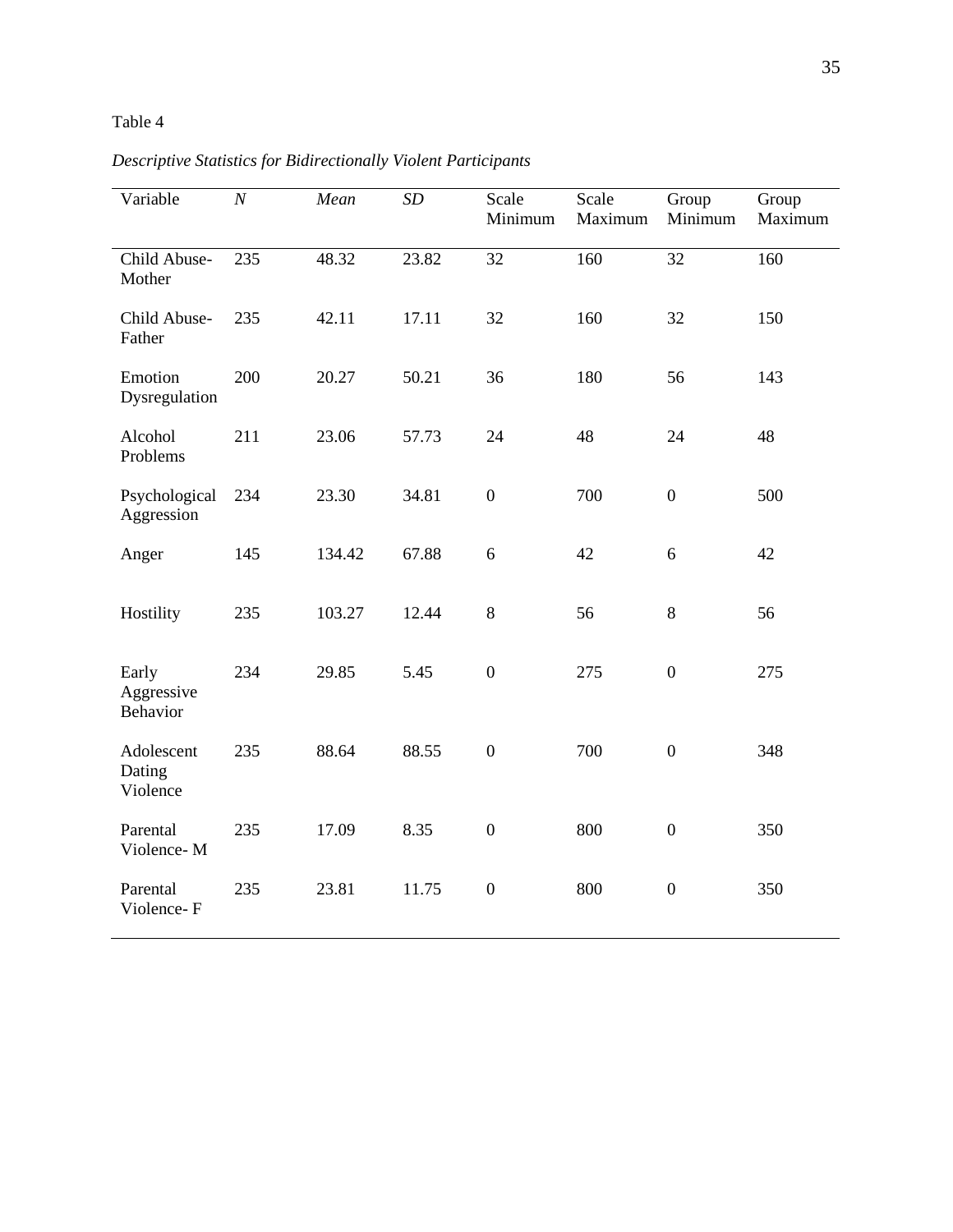### **Bivariate Correlations by Group**

Bivariate correlations were conducted among all study variables of interest. Specifically, with dating violence coded dichotomously  $(0 = bidirectional$  violence,  $1 = undirectional$ violence), the output was split by group and analyzed with bivariate correlations to understand how the predictors of interest were associated for each group (see Tables 5 and 6).

Some interesting bivariate differences emerged between the two dyadic classifications, unidirectional violence and bidirectional violence (see Tables 5 and 6). There were significant relationships among early childhood violence variables (child abuse, interparental violence, and early aggressive behavior) in both groups. For example, interparental violence (mother-to-father violence and father-to-mother violence) was strongly correlated for the bidirectional violence group ( $r = .69$ ) compared to the unidirectional violence group ( $r = .36$ ), both producing large effect sizes between the variables. Additionally, mother-to-child violence was significantly correlated with mother-to-father violence for both the unidirectional groups (*r* = .43) and the bidirectional group (*r* = .35). Similarly, father-to-child violence was significantly correlated with father-to-mother violence for the unidirectional group (*r* = .55) and the bidirectional group (*r* = .35). The effect sizes for the parent-to-parent violence and parent-to-child violence relationships were larger for the unidirectional violent group compared to the bidirectional violent group. There were also significant strong associations between child abuse by the mother or the father and early aggressive behavior. Mother-to-child violence significantly correlated with early aggressive behavior for the unidirectional violence group  $(r = .51)$ , producing a large effect size, as well as a medium effect size in the bidirectional violence group (*r* = .19). Likewise, father-tochild violence also significantly correlated with early aggressive behavior for the unidirectionally-violent group ( $r = .47$ ) and the bidirectionally violent group ( $r = .25$ ). The effect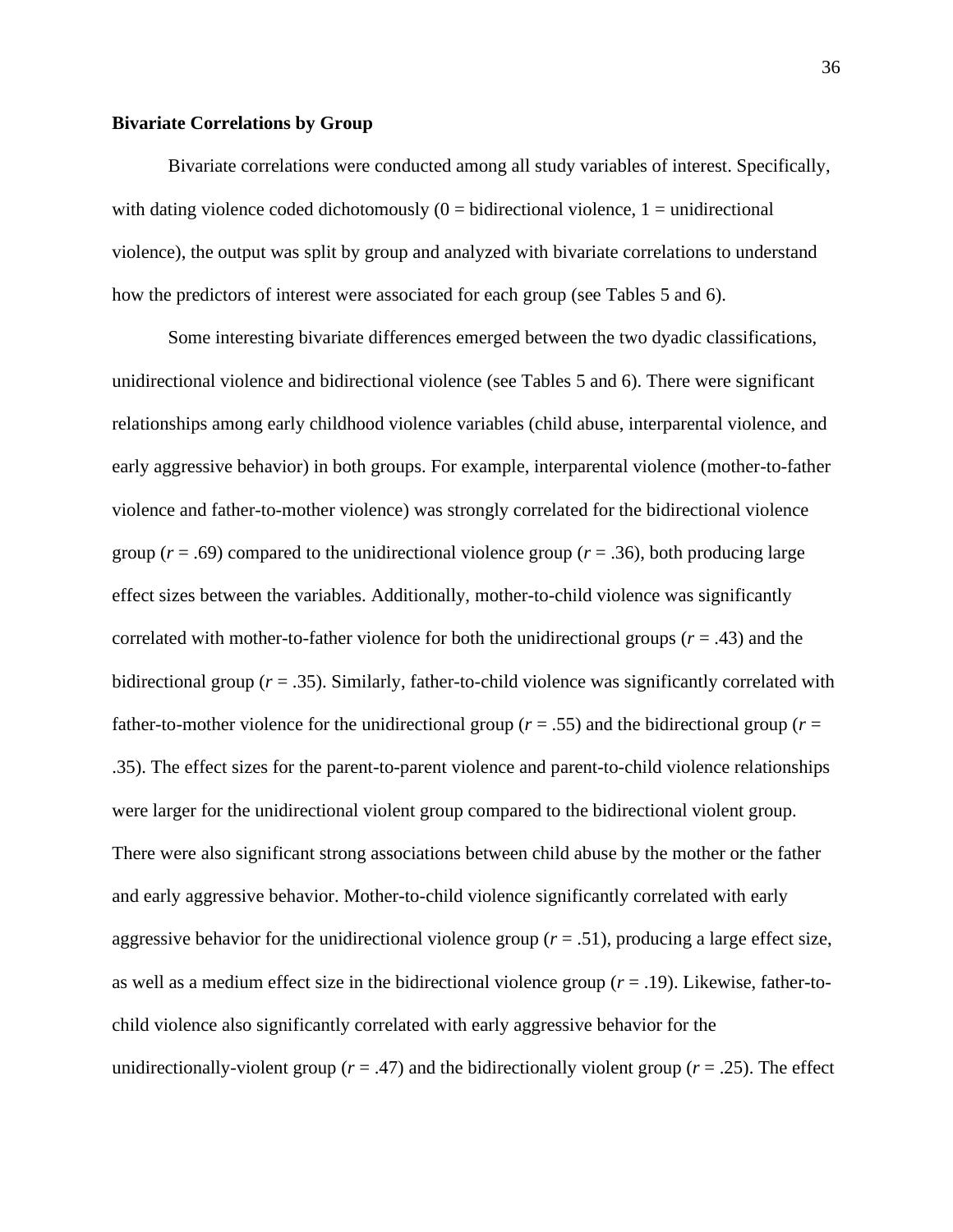sizes for parent-to-child violence and early aggressive behaviors relationships were each larger for the unidirectional violent group compared to the bidirectional violent group.

### **Logistic Regression Models**

**Assumption testing.** To test the hypotheses that examine what variables predicted unidirectional violence versus bidirectional violence, a series of binary logistic regression analyses were conducted. Prior to running the analyses, key assumptions were checked. The bivariate correlation coefficients were inspected to ensure there were no suspected issues of multicollinearity (i.e., highly related independent variables with a correlation greater than *r* = .70). There was one marginally high bivariate relationship ( $r = .69$ ) between mother-to-father and father-to-mother perpetrated violence among participants categorized in the bidirectionally violent group. The decision was made to leave these variables as is when specifying the logistic regression models.

A second, and primary, assumption of binary logistic regression modeling is that the model is correctly specified. This includes verifying that a) relevant variables are included in the model, b) extraneous variables are excluded from the model (as they can lead to suppressor effects). An extraneous variable is one that has no significant relationship with the dependent variable. Therefore, prior to running the primary logistic regression models, the zero-order relationships were individually examined to determine whether to include it in the final model. The results of that process are discussed further below.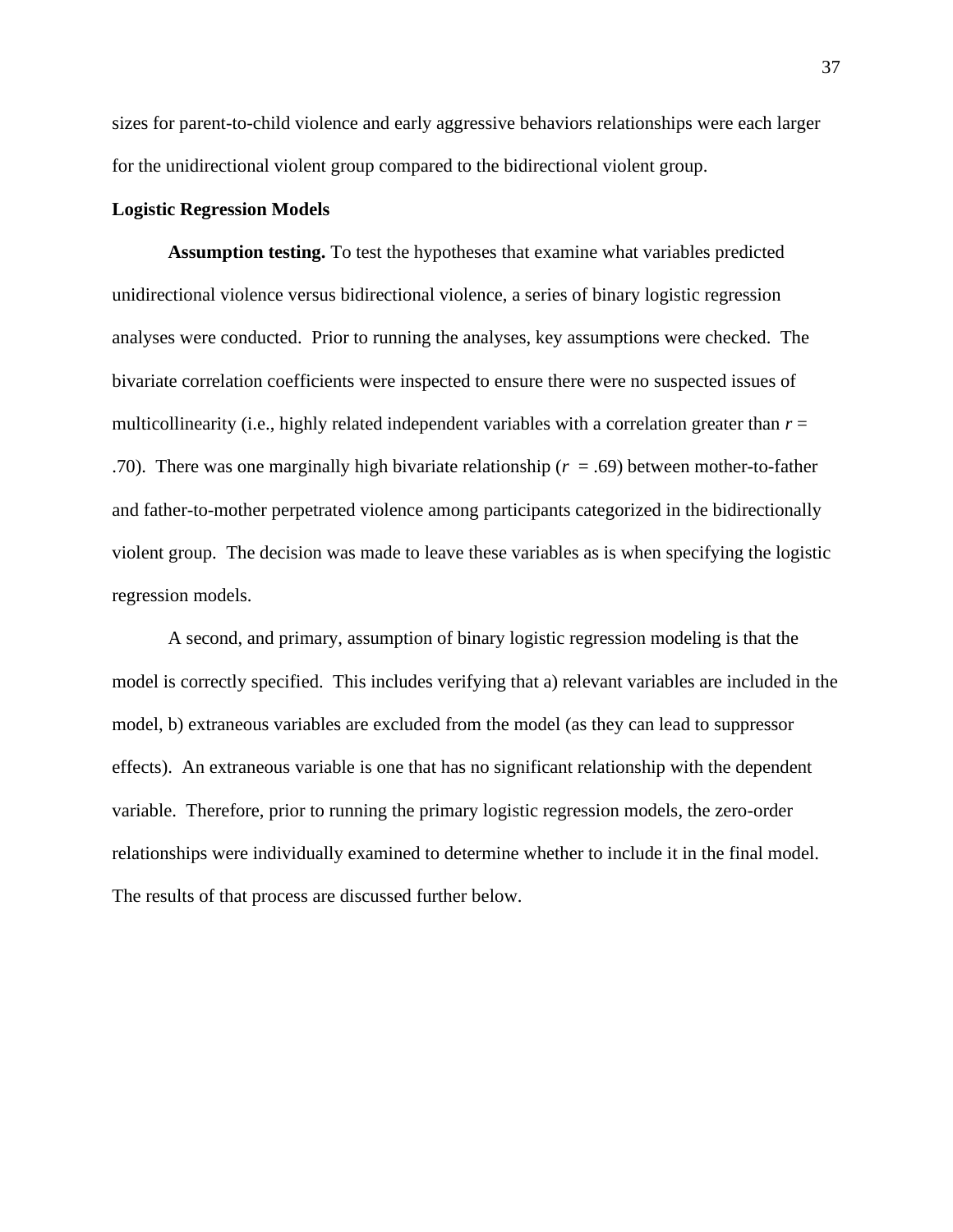| 11        | 10        | 9             | 8         | $\overline{7}$                                      | 6                                                   | 5                        | $\overline{4}$ | 3                             | $\overline{2}$           | $\mathbf{1}$             |                                |
|-----------|-----------|---------------|-----------|-----------------------------------------------------|-----------------------------------------------------|--------------------------|----------------|-------------------------------|--------------------------|--------------------------|--------------------------------|
| $.394***$ | $.346**$  | $.163*$       | $.190**$  | $.240**$                                            | $.224***$                                           | $.180^{\ast\ast}$        | .093           | .098                          | $.418***$                | $\overline{\phantom{m}}$ | 1. Child Abuse-M               |
| $.349**$  | $.156*$   | .081          | $.248***$ | $.222**$                                            | $.142*$                                             | $.166***$                | $.118^{\ast}$  | .080                          | $\overline{\phantom{m}}$ |                          | 2. Child Abuse-F               |
| .093      | $-.031$   | $.202**$      | $.208***$ | $.297**$                                            | $.283**$                                            | $.138*$                  | .092           | $\hspace{0.05cm} \textbf{--}$ |                          |                          | 3. Emotion                     |
|           |           |               |           |                                                     |                                                     |                          |                |                               |                          |                          | Dysregulation                  |
| $.160*$   | .052      | .079          | .014      | $.144*$                                             | $.226***$                                           | $.191**$                 | $-\, -$        |                               |                          |                          | 4. Alcohol Problems            |
| $.193**$  | $.184***$ | $.235***$     | $.258***$ | $.341**$                                            | $.344***$                                           | $\overline{\phantom{a}}$ |                |                               |                          |                          | 5. Psychological<br>Aggression |
| $.173***$ | .108      | $.181^{\ast}$ | $.321***$ | $.629**$                                            | $\hspace{0.05cm} -\hspace{0.05cm} -\hspace{0.05cm}$ |                          |                |                               |                          |                          | 6. Anger                       |
| $.210**$  | .103      | $.199***$     | $.249**$  | $\hspace{0.05cm} -\hspace{0.05cm} -\hspace{0.05cm}$ |                                                     |                          |                |                               |                          |                          | 7. Hostility                   |
| .115      | .009      | .119          | $-\, -$   |                                                     |                                                     |                          |                |                               |                          |                          | 8. Early Agg<br>Behavior       |
| $.102\,$  | $.087$    | $- -$         |           |                                                     |                                                     |                          |                |                               |                          |                          | 9. Adolesent Dating            |
| $.687**$  | --        |               |           |                                                     |                                                     |                          |                |                               |                          |                          | 10. Parental                   |
| $-\, -$   |           |               |           |                                                     |                                                     |                          |                |                               |                          |                          | Violence-M<br>11. Parental     |
|           |           |               |           |                                                     |                                                     |                          |                |                               |                          |                          | Violence<br>Violence-F         |

*Bivariate Correlations of Variables of Interest for Bidirectionally Violent Participants*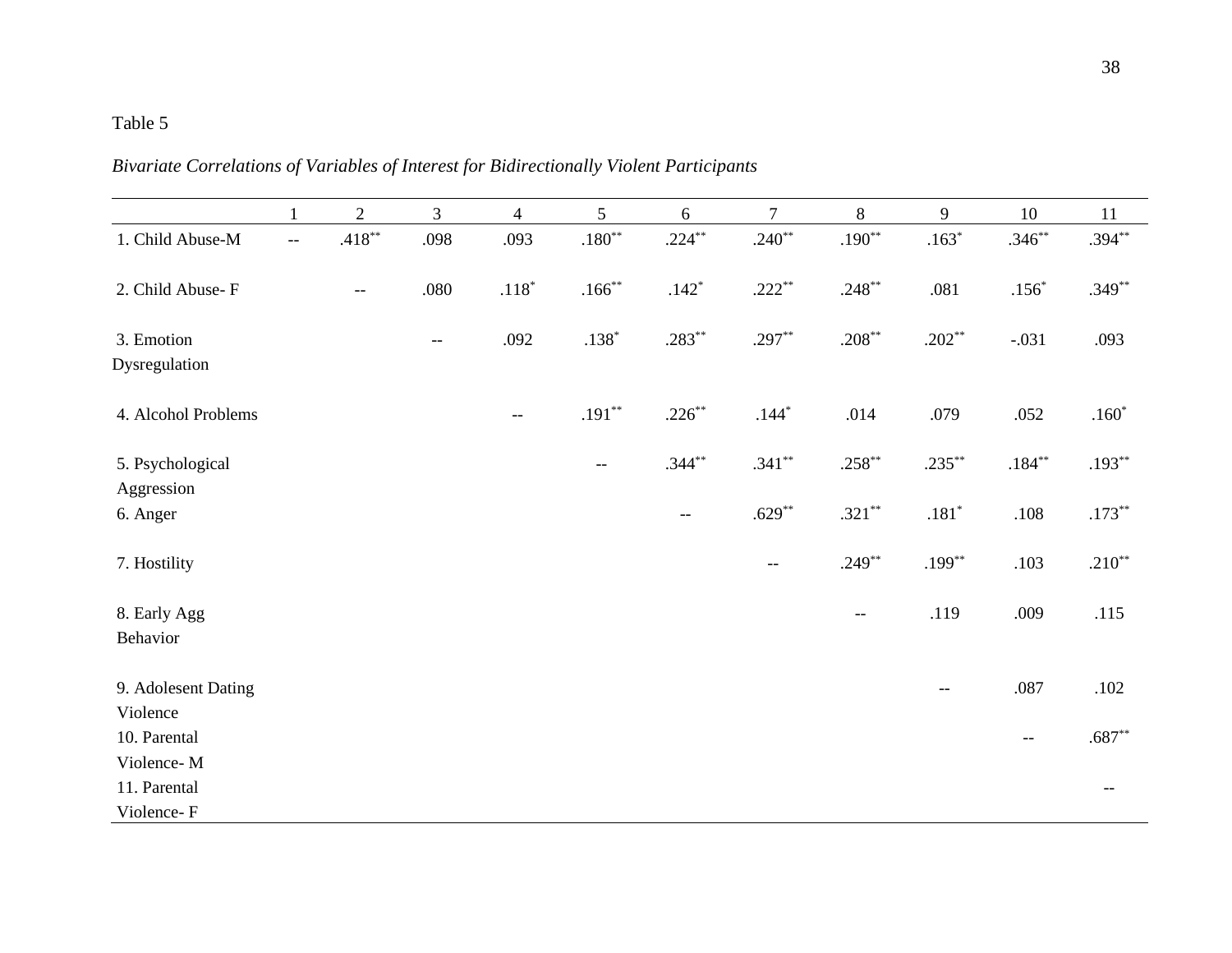|                                | 1                                             | $\overline{2}$ | $\mathfrak{Z}$ | $\overline{4}$ | 5                                                   | $6\,$     | $\overline{7}$ | 8         | 9        | 10        | 11        |
|--------------------------------|-----------------------------------------------|----------------|----------------|----------------|-----------------------------------------------------|-----------|----------------|-----------|----------|-----------|-----------|
| 1. Child Abuse-M               | $\mathord{\hspace{1pt}\text{--}\hspace{1pt}}$ | $.554***$      | $.276***$      | $.304***$      | .188                                                | .142      | $.239*$        | $.507**$  | .212     | $.432**$  | $.406***$ |
| 2. Child Abuse-F               |                                               | $-$            | $-.020$        | $.229*$        | .081                                                | .116      | .140           | $.473**$  | $.352**$ | .113      | $.553**$  |
| 3. Emotion<br>Dysregulation    |                                               |                | --             | $-.003$        | .055                                                | $.260*$   | $.248*$        | .156      | .169     | .083      | $-.210*$  |
|                                |                                               |                |                |                |                                                     |           |                |           |          |           |           |
| 4. Alcohol Problems            |                                               |                |                | $--$           | .193                                                | .058      | .058           | $.268**$  | .069     | $.372**$  | $.268*$   |
| 5. Psychological<br>Aggression |                                               |                |                |                | $\hspace{0.05cm} -\hspace{0.05cm} -\hspace{0.05cm}$ | $.264***$ | $.233*$        | $.302**$  | $.273*$  | .135      | .084      |
| 6. Anger                       |                                               |                |                |                |                                                     | $- -$     | $.480**$       | $.288***$ | .232     | $-.077$   | $-.170$   |
| 7. Hostility                   |                                               |                |                |                |                                                     |           | $- -$          | $.315***$ | .094     | $-.098$   | $-.043$   |
| 8. Early Agg                   |                                               |                |                |                |                                                     |           |                | $-\,-$    | $.306*$  | $.284***$ | $.338***$ |
| Behavior                       |                                               |                |                |                |                                                     |           |                |           |          |           |           |
| 9. Adolescent                  |                                               |                |                |                |                                                     |           |                |           | $-\,-$   | .100      | .136      |
| Dating Violence                |                                               |                |                |                |                                                     |           |                |           |          |           |           |
| 10. Parental                   |                                               |                |                |                |                                                     |           |                |           |          | $- -$     | $.358**$  |
| Violence-Mother                |                                               |                |                |                |                                                     |           |                |           |          |           |           |
| 11. Parental                   |                                               |                |                |                |                                                     |           |                |           |          |           | $-$       |
| Violence-Father                |                                               |                |                |                |                                                     |           |                |           |          |           |           |

*Bivariate Correlations of Variables of Interest for Unidirectionally Violent Participants*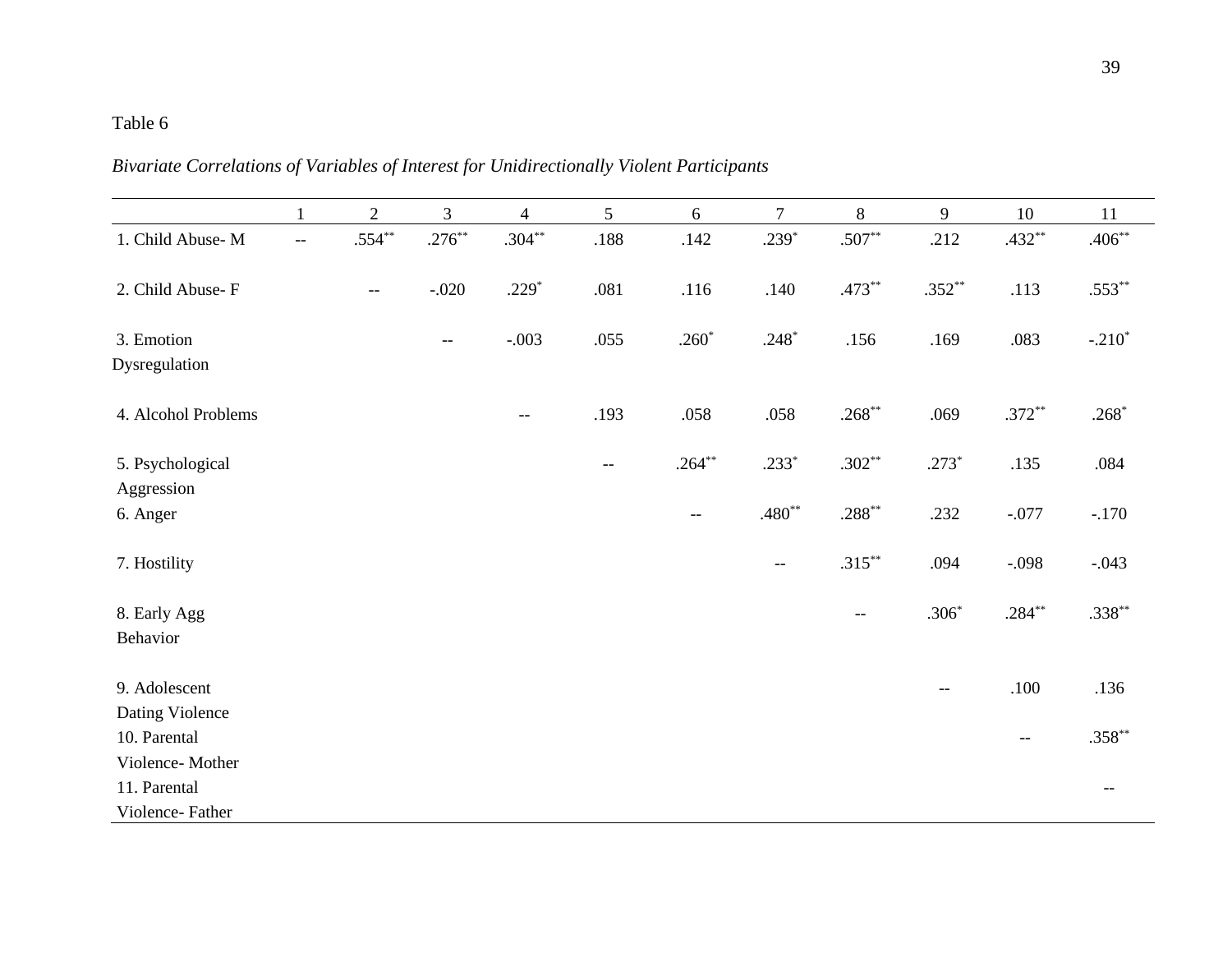**Predicting perpetration.** In the first logistic regression analysis, the dependent variable was dating violence perpetration with no violence coded as the reference group (0) and any indicated perpetration as the comparison group (1). All key variables significantly (zero-order) predicted the dependent variable and were thus included in the model. The initial model included all variables using an enter method of entry, see Table 7. In this model, the variables adolescent dating violence and psychological aggression significantly predicted the likelihood of perpetration. Specifically, an increase in each of these variables increased the likelihood of reporting perpetration, compared to no perpetration.

Because there was theoretical interest in examining the combined effect of the psychopathological variables above and beyond the effect of the social learning variables, a second logistic regression model was created using a blocked design with a forward stepwise likelihood ratio method of entry. In the first block, the social learning variables were entered (child abuse by mother, child abuse by father, mother-to- father violence, father- to- mother violence, early aggressive behavior, and adolescent dating violence) followed by the psychopathological variables in the second block (emotion dysregulation, anger, hostility, psychological abuse, and alcohol problems). The omnibus chi-square test (which tests the null hypothesis that there is no association between the predictors and the outcome) revealed good model fit,  $\chi^2$  (4) = 137.18, *p* < .001. A secondary model fit index, the Hosmer and Lemeshow Test (which tests the null hypothesis that the model is a good fit for the data) confirmed that the overall model adequately fit the data,  $\chi^2$  (8) = 6.22, *p* = .62.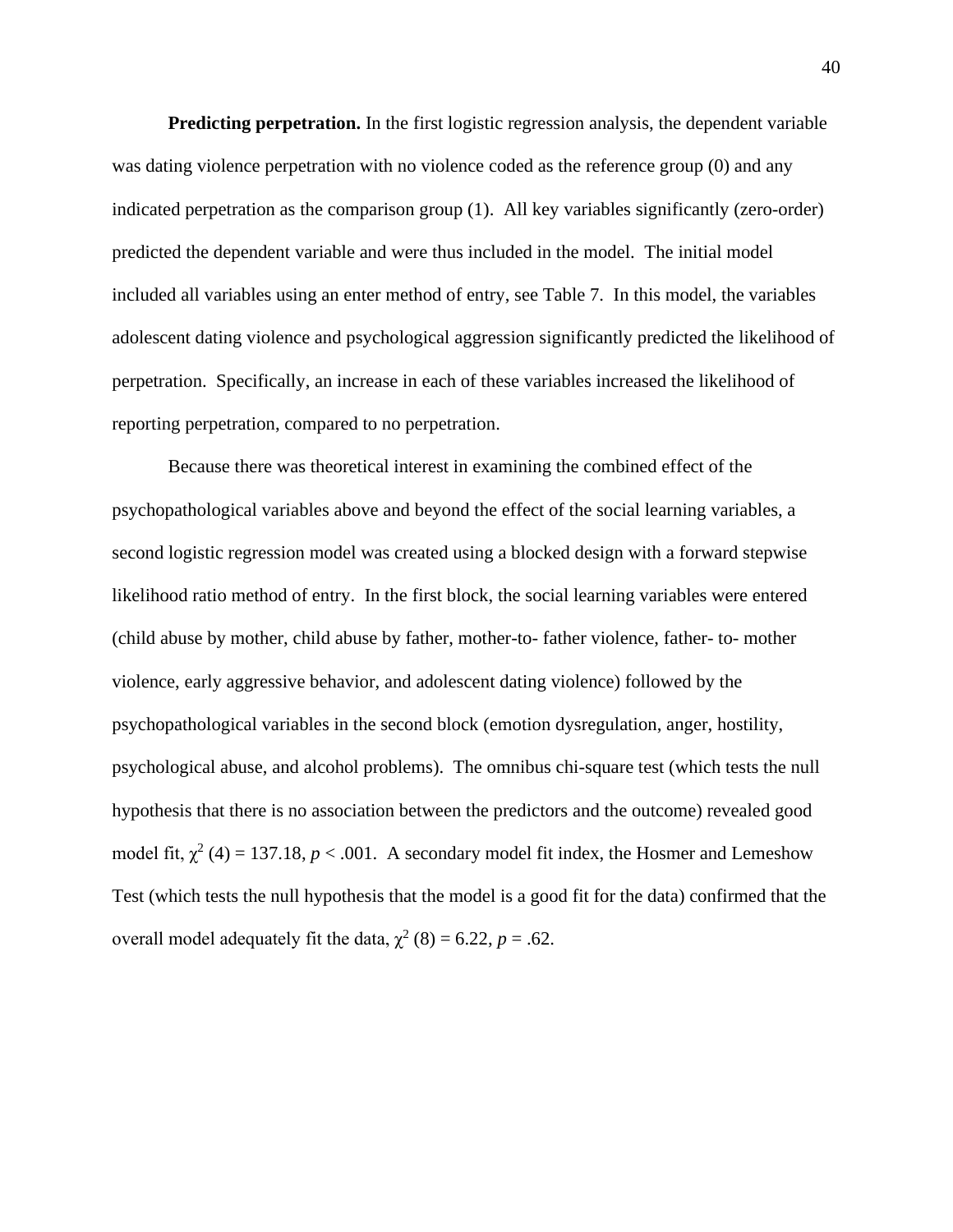*Full Logistic Regression Model Predicting Dating Violence Perpetration*

| Variable                          | B          | SE   | 0R    |
|-----------------------------------|------------|------|-------|
| Constant                          | $-2.313**$ | .839 | .099  |
| Child Abuse-Mother                | .007       | .008 | 1.007 |
| Child Abuse-Father                | .001       | .010 | 1.001 |
| Early Aggressive Behavior         | $-.007$    | .005 | .993  |
| <b>Adolescent Dating Violence</b> | $.005*$    | .002 | 1.005 |
| Parental Violence-Mother          | .006       | .005 | 1.006 |
| Parental Violence-Father          | .005       | .004 | 1.005 |
| <b>Emotion Dysregulation</b>      | $-.003$    | .006 | .997  |
| <b>Alcohol Problems</b>           | $-.022$    | .030 | .979  |
| Psychological Aggression          | $.017***$  | .003 | 1.017 |
| Anger                             | .008       | .019 | 1.008 |
| Hostility                         | $-.015$    | .014 | .985  |

*Note*. Dependent variable coded:  $0 = no$  violence,  $1 = any$  reported perpetration \**p* < .05, \*\**p* < .01, \*\*\**p* < .001

As shown in Table 8, interparental violence perpetrated by the mother, adolescent dating violence, emotion dysregulation, and psychological abuse each significantly and uniquely predicted dating violence perpetration. Specifically, controlling for other variables in the model, as mother-to-father violence scores increased, the probability of dating violence perpetration (compared to no violence) increased [odds ratio = 1.010 (95% CI: 1.003, 1.018)]. To better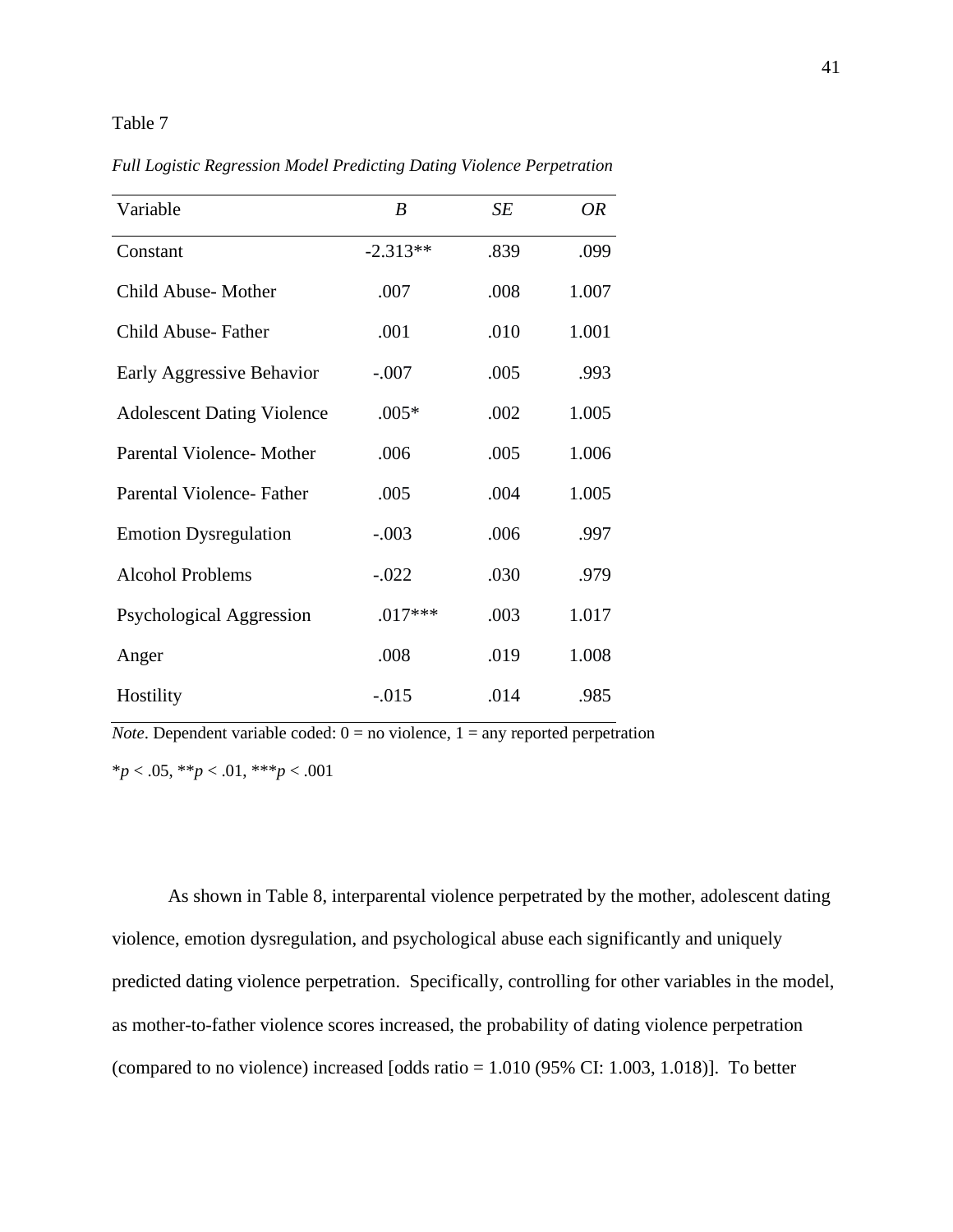understand these odds ratios, conditional probabilities were calculated. When mother-to-father perpetrated violence is lower than average (one standard deviation below average), 36% of women are predicted to be perpetrators. This probability increases to as much as 53% when reported mother-to-father violence is high (one standard deviation above average). This means that the relative risk of women reporting witnessing higher levels of mother perpetrated violence is 1.47 times higher than those witnessing low levels. Similarly, after controlling for other variables in the model, increases in scores for adolescent dating violence were associated with increased probability of dating violence perpetration [odds ratio = 1.006 (95% CI: 1.002, 1.010)]. Specifically, when reporting high amounts of adolescent dating violence (one standard deviation above average), 56% of participants are predicted to be perpetrators compared to low levels of adolescent violence (33%). This equates to a relative risk factor of 1.70. Emotion dysregulation, the inability to control and manage one's emotions, emerged as a unique and significant predictor of perpetration, [odds ratio = .010 (95% CI: .003, .017)]. As expected, higher levels of emotion dysregulation predicted a higher amount of perpetration (52%) compared to low levels of emotion dysregulation (36%), equating to a relative risk factor of 1.44. Lastly, at higher levels of psychological aggression, controlling for other variables in the model, the probability for perpetration increased, [odds ratio = 1.021 (95% CI: 1.016, 1.026)]. Psychological aggression appeared to be the strongest predictor of perpetration. When psychological aggression is one standard deviation above the mean, 76% of participants are predicted to be perpetrators of violence. At one standard deviation below the men, 18% of participants are expected to report dating violence. Comparing these predicted probabilities equates to a relative risk of 4.22, meaning that as psychological aggression increases from one standard deviation below the mean to one standard deviation above the mean of psychological aggression, participants are 4.22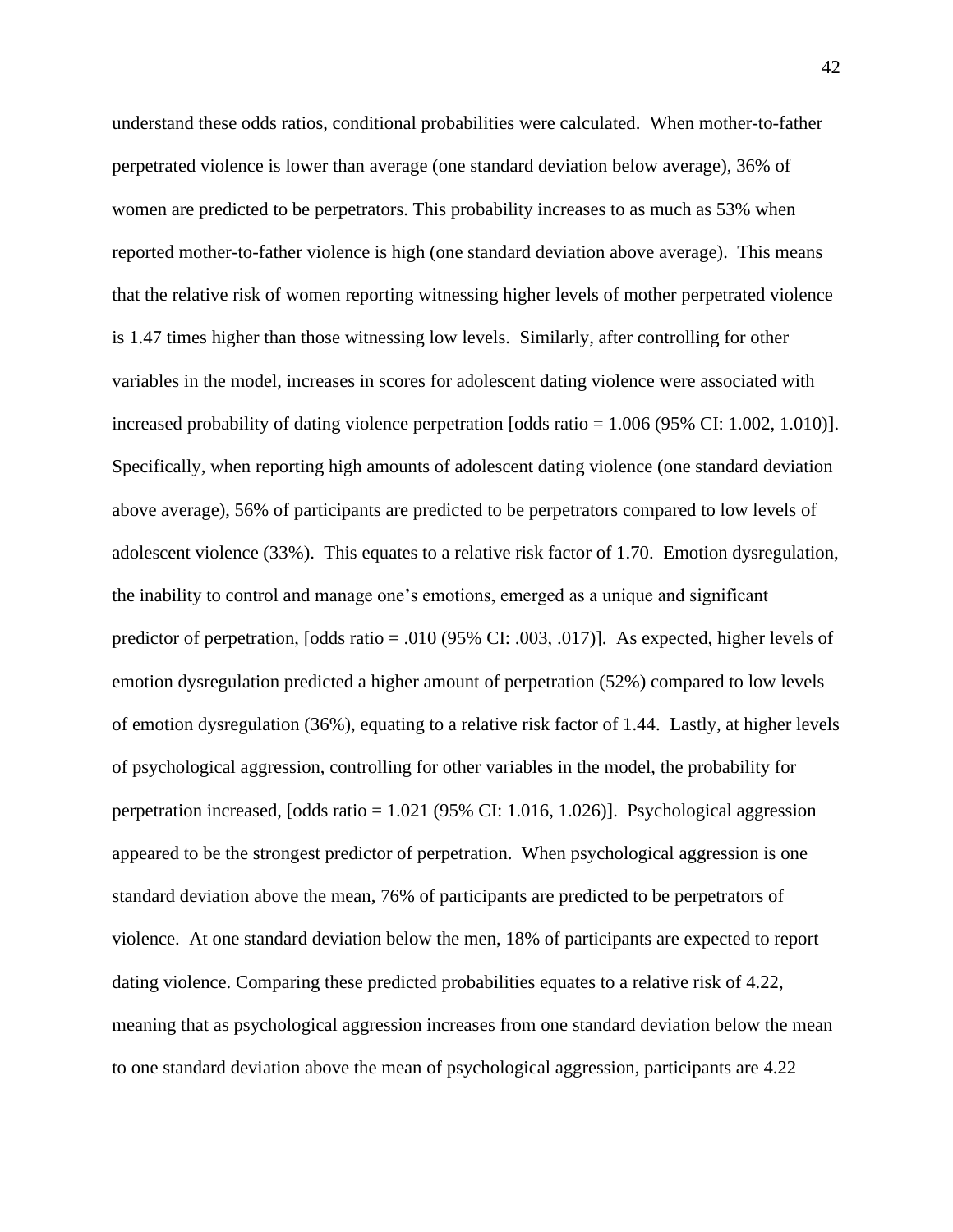times more likely to be perpetrators of physical violence. See Figure 2 for a summary of the conditional probabilities of the key variables that significantly predicted perpetration.

### Table 8

*Final Trimmed Logistic Regression Model Predicting Dating Violence Perpetration*

|                                   |           | Model 1 |           | Model 2          |      |       |  |
|-----------------------------------|-----------|---------|-----------|------------------|------|-------|--|
| Variable                          | B         | SE      | <b>OR</b> | $\boldsymbol{B}$ | SE   | OR    |  |
| Constant                          | $-1.719$  | .231    | .179      | $-.283$          | .991 | .754  |  |
| Parental Violence-Mother          | $.013***$ | .004    | 1.013     | $.010**$         | .004 | 1.010 |  |
| <b>Adolescent Dating Violence</b> | $.008***$ | .002    | 1.008     | $.006**$         | .002 | 1.006 |  |
| <b>Emotion Dysregulation</b>      |           |         |           | $.020*$          | .010 | .980  |  |
| <b>Psychological Abuse</b>        |           |         |           | $.021***$        | .003 | 1.021 |  |

*Note*.  $* p < .05, ** p < .01, ** p < .001$ 

**Unidirectional versus bidirectional violence**. The second logistic regression analysis distinguished the two groups of perpetrators and predicted the likelihood of unidirectional violence (1) compared to bidirectional violence (0). The purpose of this analysis was to determine which individual variables predicted the likelihood of unidirectional violence as compared to bidirectional violence. To ensure the model was correctly specified, each variable was individually examined as it predicted the dependent variable. The following independent variables had non-significant zero-order relationships with the dependent variable and were thus excluded from the model: child abuse perpetrated by the father, emotion dysregulation, and early aggressive behavior. A blocked design with a forward stepwise method of entry for each block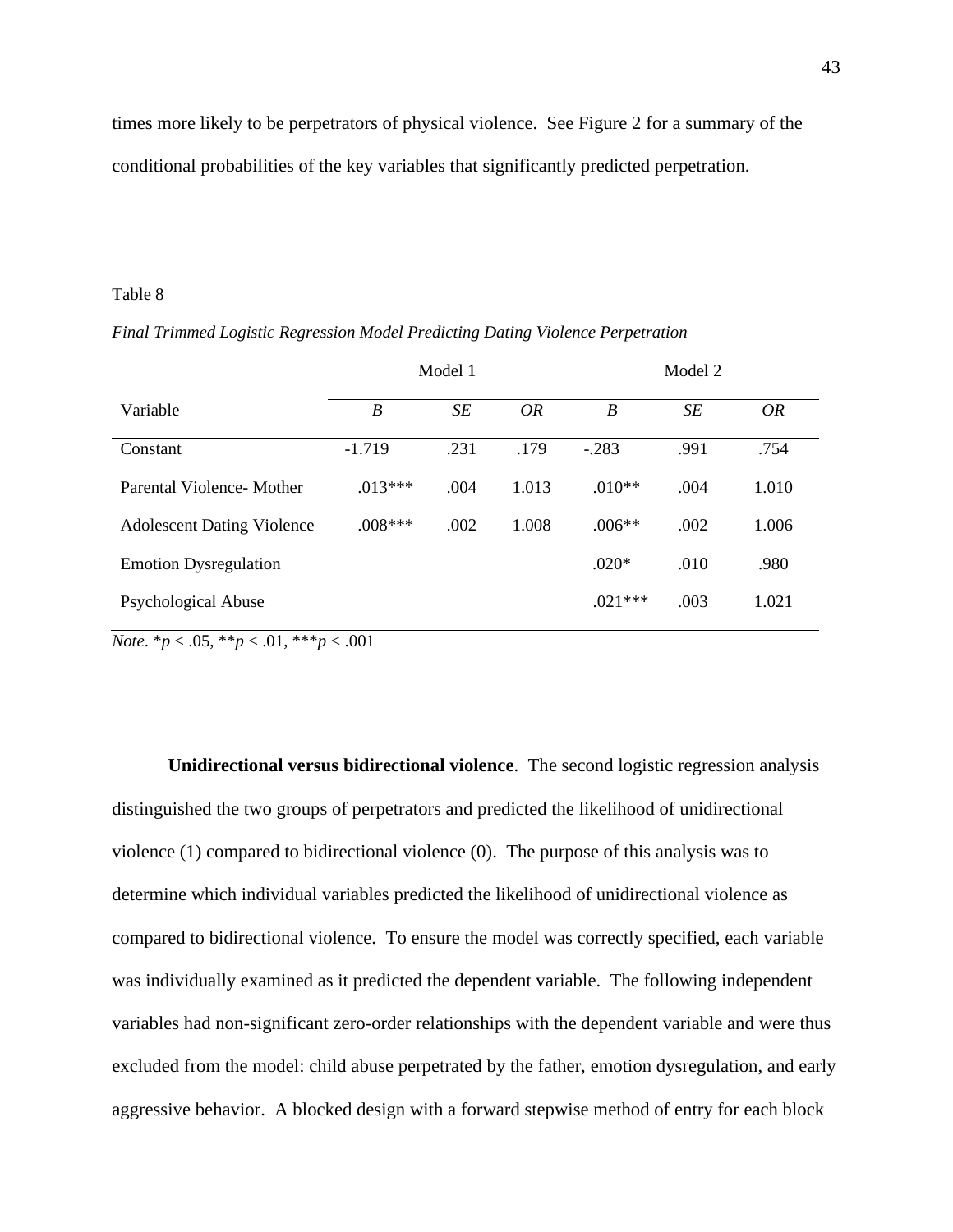was used. The social learning variables were entered in the first step (childhood abuse perpetrated by the mother, interparental violence, and adolescent dating violence). In the second step, the individual-level proximal variables were entered (anger, hostility, alcohol problems, and, psychological aggression). This method of entry tested the effect of the psychopathological variables in explaining unidirectional violence above and beyond the social learning variables.

Omnibus model fit indices suggest that the final model predicting unidirectional violence fits the data well,  $\chi^2$  (2) = 16.83, *p* < .001. Additionally, the non-significant Hosmer and Lemeshow Test show the model is a good fit for the data,  $\chi^2$  (8) = 8.99, *p* = .343. When examining the individual predictors, none of the social learning predictors entered in Step 1 significantly predicted the probability of unidirectional violence. As shown in Table 9, the final model predicting the probability of unidirectional violence consists of two psychopathological variables: hostility and alcohol problems. Interpretation of these coefficients show that, while controlling for other variables, as alcohol problems scores increase, the likelihood of unidirectional violence, compared to bidirectional violence, decreases [odds ratio = .936 (95% CI: .884, .992)]. Specifically, when the reported number of alcohol problems are one standard deviation below average, 51.9% of participants are predicted to report unidirectional violence. When the reported alcohol problems are higher than average, the predicted probability of unidirectional violence decreases to 34.5%. Or, in other words, alcohol problems increased the occurrence for bidirectional violence. Additionally, when hostility is lower than average, 77.6% of women are predicted to report unidirectional violence. But as hostility increases above average, the probability of unidirectional violence decreases to 59.2% [odds ratio = .964 (95% CI: .940, .988)], meaning that hostility increased the likelihood for bidirectional violence. A graphic representation of these conditional probabilities is reported in Figure 3. To summarize,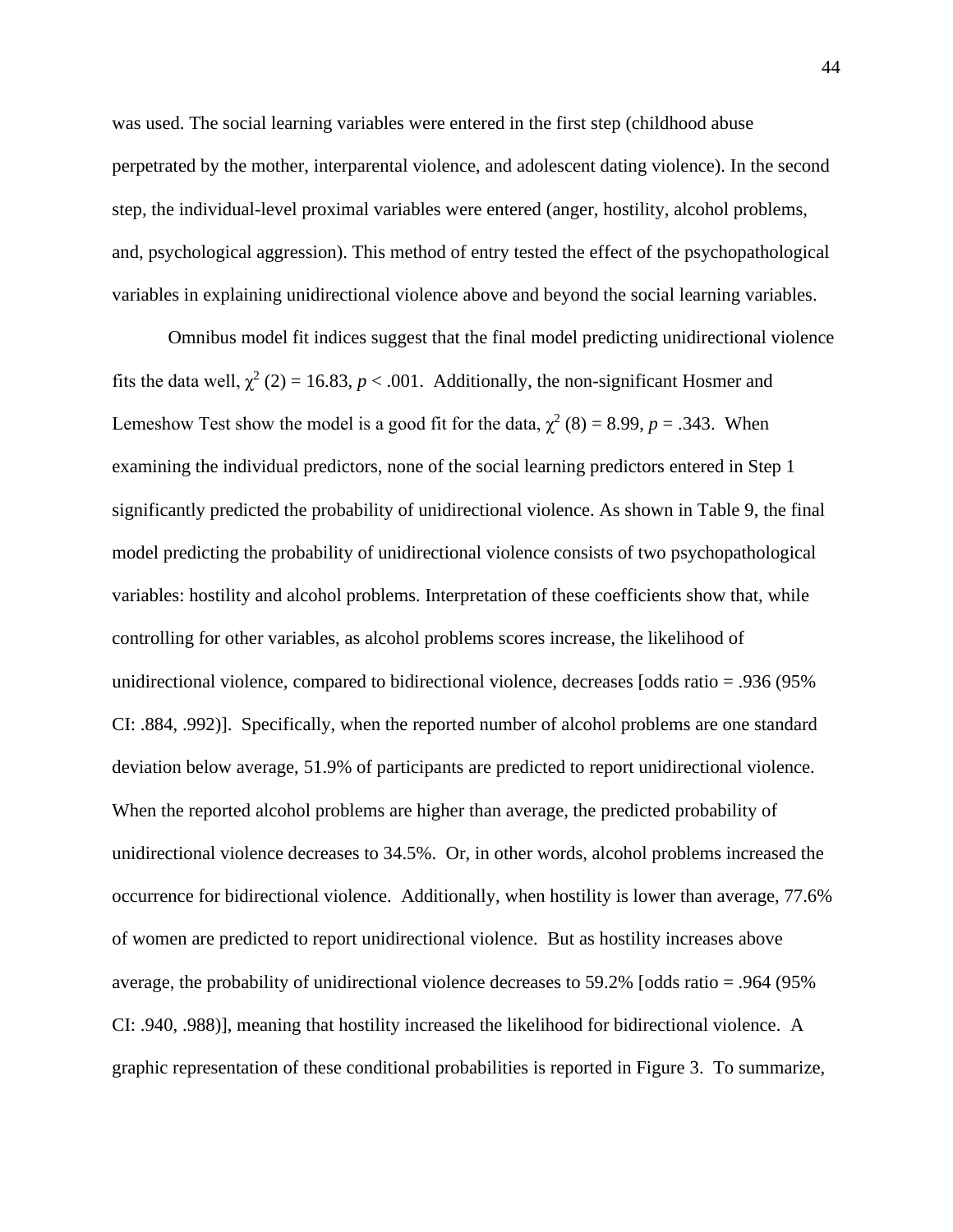those participants who reported higher hostility and more alcohol problems were significantly less likely to engage in unidirectional violence as compared to bidirectional violence.



*Figure 2.* Conditional probabilities predicting dating violence perpetration.

### Table 9

|  |  |  |  | Logistic Regression Analysis Predicting Unidirectional Dating Violence Perpetration |  |  |  |
|--|--|--|--|-------------------------------------------------------------------------------------|--|--|--|
|--|--|--|--|-------------------------------------------------------------------------------------|--|--|--|

|                         |         | Model 1 |           | Model 2   |      |           |  |
|-------------------------|---------|---------|-----------|-----------|------|-----------|--|
| Variable                | B       | SE      | <i>OR</i> | B         | SE   | <b>OR</b> |  |
| Constant                | $-.991$ | .127    | .371      | 1.687     | .855 | 5.404     |  |
| <b>Alcohol Problems</b> |         |         |           | $-.066*$  | .029 | .936      |  |
| Hostility               |         |         |           | $-.037**$ | .013 | .964      |  |

*Note*.  $* p < .05, ** p < .01$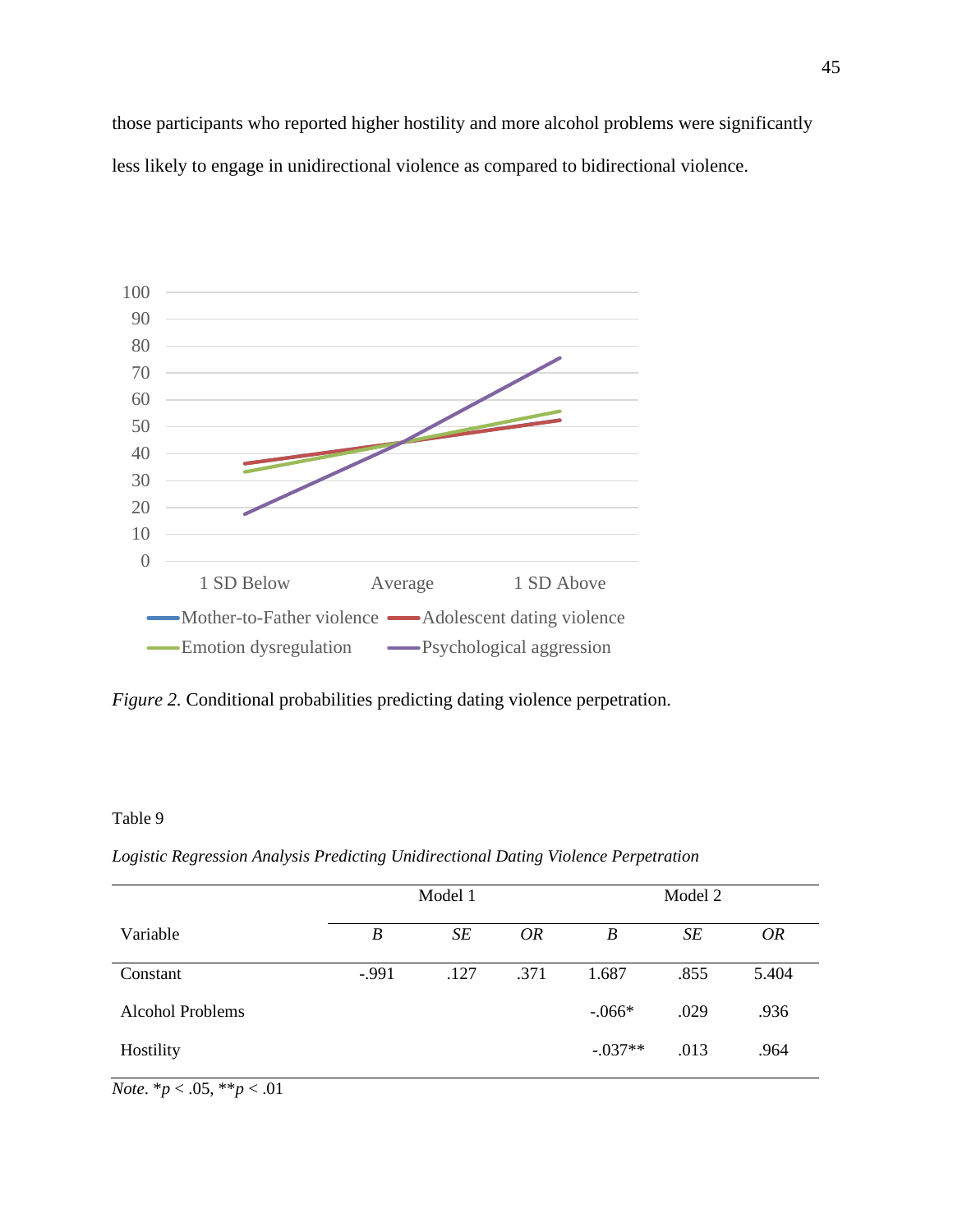

*Figure 3.* Conditional probabilities predicting unidirectional violence.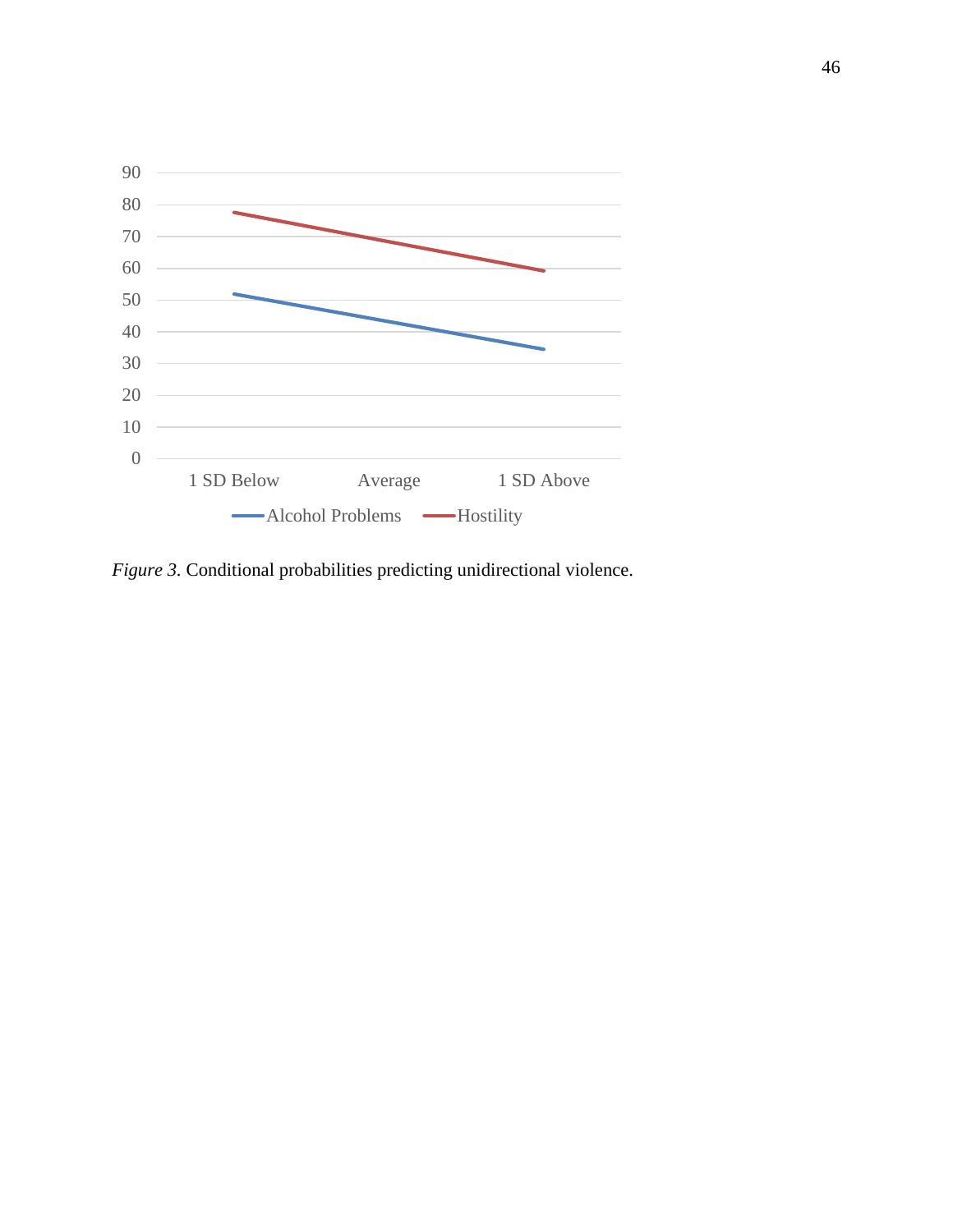### **CHAPTER IV**

### **DISCUSSION**

The purpose of the present study was to extend our understanding of dating violence perpetrated by women. One specific aim of the study was to determine what factors would uniquely and significantly predict dating violence perpetration as compared to women who reported no dating violence in their most recent or current relationship. A secondary study aim was to examine whether variables predicting bidirectional violence would differentially explain unidirectional violence. These variables were selected based on research that used two prominent explanations (i.e., social learning theory and the psychopathology perspective) for dating violence. Social learning theory suggests that dating violence perpetration occurs as a result of experiencing and observing different forms of violence over the life course which then perpetuates a cycle of violence. The variables often implicated in social learning theory and included in the present study were parent-to-child violence, parent-to-parent violence, early aggressive behavior, and adolescent dating violence. The psychopathological perspective suggests that experiencing violence leads to the development of psychological problems that become the pathway to dating violence perpetration. The variables identified in previous research that has used this framework and included in the present study were emotion regulation, psychological aggression, anger, hostility, and alcohol problems.

The majority of participants (56.0%) reported being in a non-violent relationship. Of the respondents that reported at least one act of physical violence in their relationship (401 of total N  $= 912$ ), the majority reported bidirectional perpetration (58.6%), followed by unidirectional perpetration (21.9%), and unidirectional victimization (19.5%). These prevalence rates follow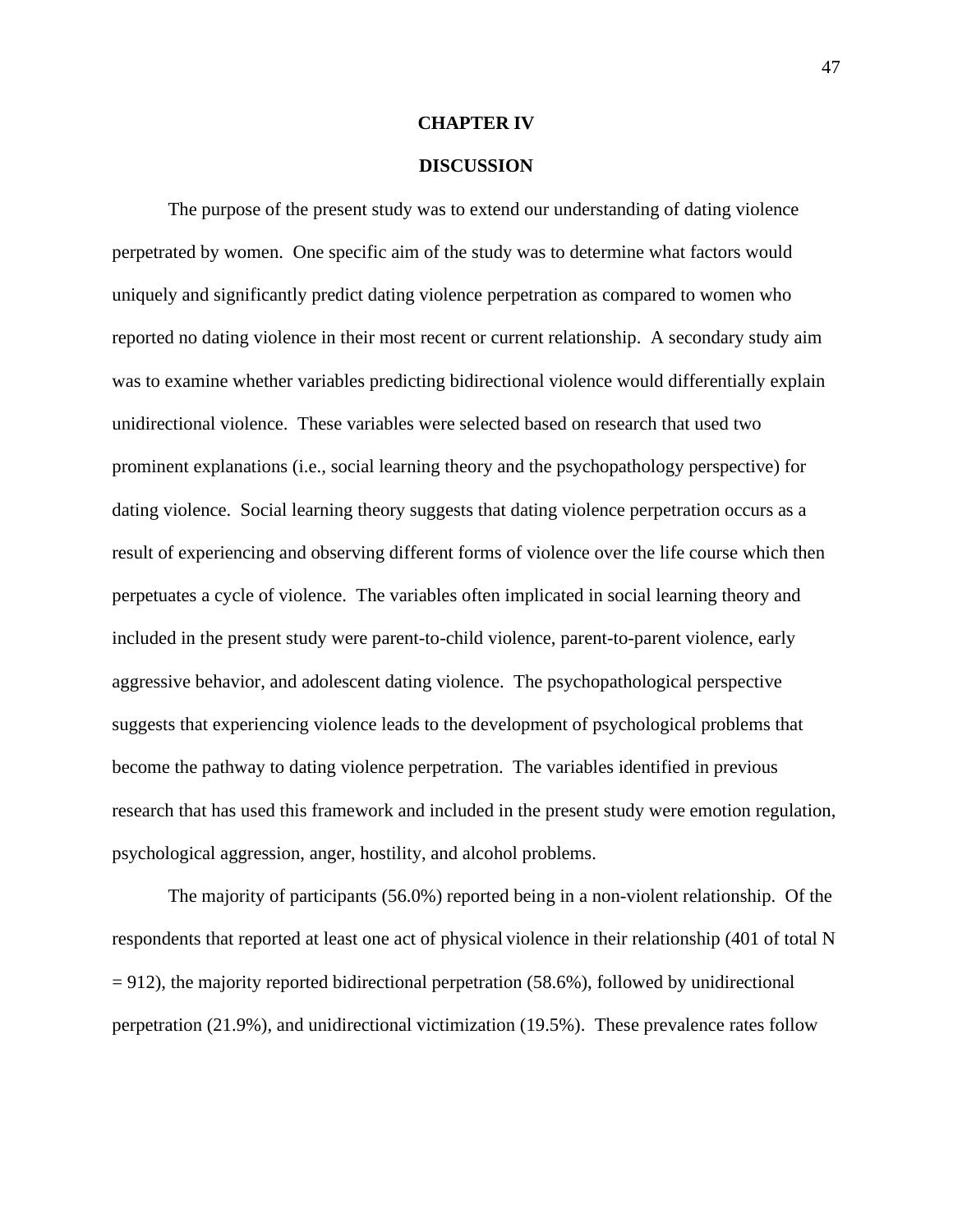previous research, with bidirectional perpetration reported as the most common form of partner violence (Melander, Noel, & Tyler, 2010; Palmetto et al., 2013; Straus, 2008).

### **Overview of Findings**

Two primary analyses were conducted to examine the variables that predicted perpetration. In the first logistic regression analysis, the group reporting no violence in their relationship was compared to the group reporting at least one act of physical violence (i.e., the bidirectional and unidirectional groups were combined). In the second analysis, the bidirectionally violent group was compared to the unidirectionally violent group.

**Developmental and social learning variables**. It was expected that observing and experiencing violence in early childhood would predict more violence perpetration. It is well documented in the literature that exposure to family violence increases the risk for subsequent dating violence; however, the mechanisms underlying this increased risk are less clear. Furthermore, few studies separate the type of family violence in the childhood home (i.e., fatherto-mother and mother-to-father). Partial support was found for this theory, with interparental violence perpetrated by the mother, but not the father, predicting violence perpetration. Considering this study focused on young adult women, it is interesting to note that witnessing their mothers perpetrate violence, but not their fathers, increased their likelihood of violence perpetration as adults, suggesting that sex similarity plays an important role in the transmission of violence. Erikkson and Mazerolle (2015) examined the generational link for the transmission of violence in a sample of male arrestees. Their findings suggested that there was a cycle of violence, but it was gender-specific, such that father-to-mother violence and bidirectional violence predicted subsequent perpetration, but mother-to-father violence did not. In a related study of adolescent boys and girls, researchers found that mother-perpetrated violence predicted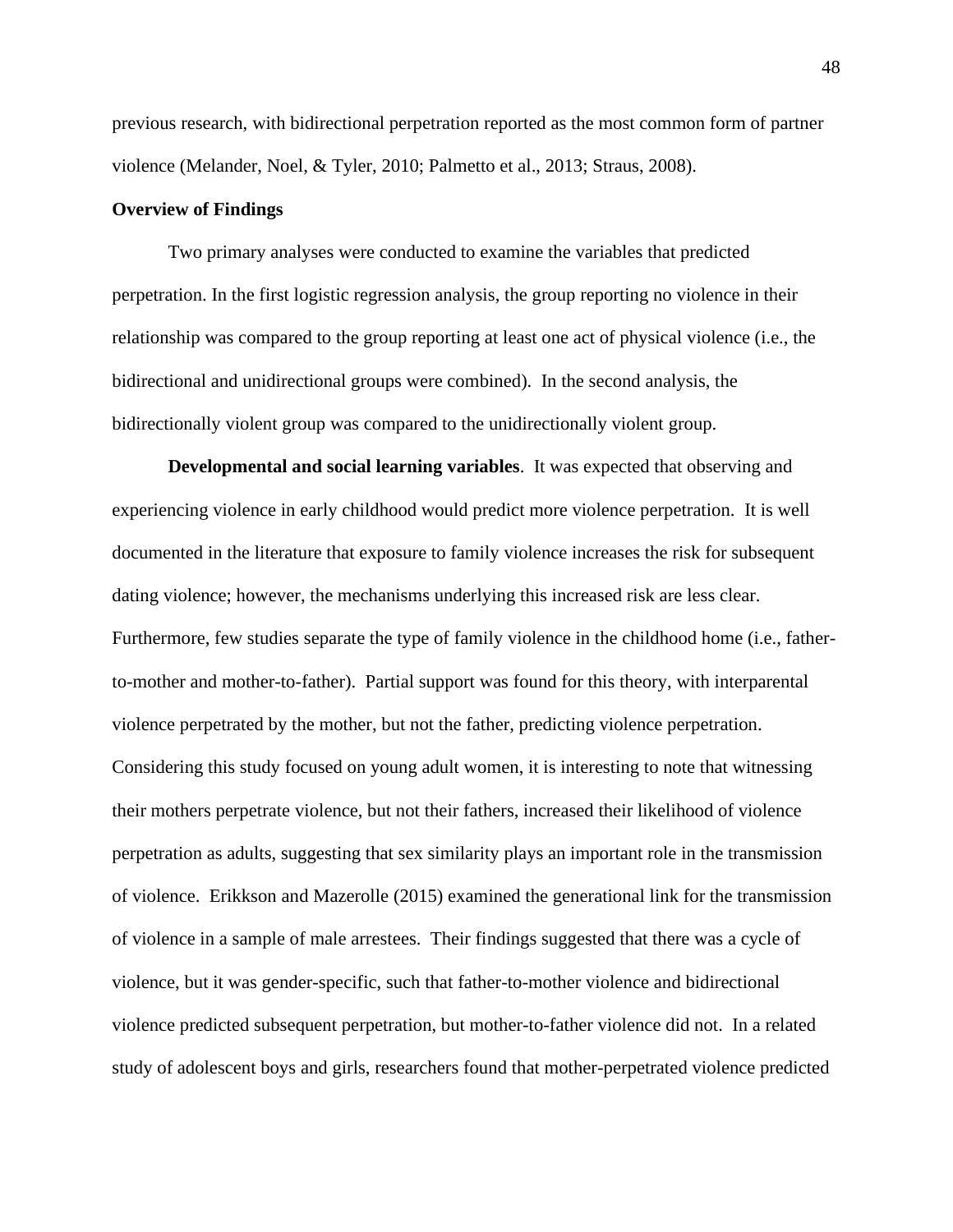dating violence for girls, and this relationship was fully mediated by attitudes accepting of violence (Temple et al., 2013). In the original social learning research, Bandura and his colleagues (1962) reported that the gender of the model, not only the observer's gender, has an impact on the amount of imitated violence. Consequently, the witnessing of one's father hitting one's mother may have a stronger relationship to domestic violence than if the family- of-origin violence involved mother-to-father violence. The findings in the current study highlight the importance of examining exposure to violence during childhood more carefully, by distinguishing which parent perpetrated violence in the childhood home.

When these variables were examined to compare the likelihood of unidirectional versus bidirectional violence, none of the variables often implicated in social learning theory were significant. Most of the social learning variables significantly correlated with each other for both dyadic groups, but they did not contribute any unique prediction of one type of violence compared to the other once controlling for other variables in the model. This finding is surprising considering the strong role that experiencing a history of violence plays on future violence perpetration (see Stith 2000, for a review). However, to best understand the relationship between the intergenerational transmission of violence and subsequent dating violence, other mediating variables need to be considered, such as cognitive processes and psychopathological problems that develop as a result of experiencing violence.

**Psychopathological variables.** When the psychopathological variables were considered in predicting violence perpetration compared to no violence perpetration, emotional dysregulation and psychological aggression emerged as significant predictors. These two variables consistently predict violence in the literature. Psychological aggression, or sometimes referred to as emotional abuse, is not only more prevalent in relationships than physical violence,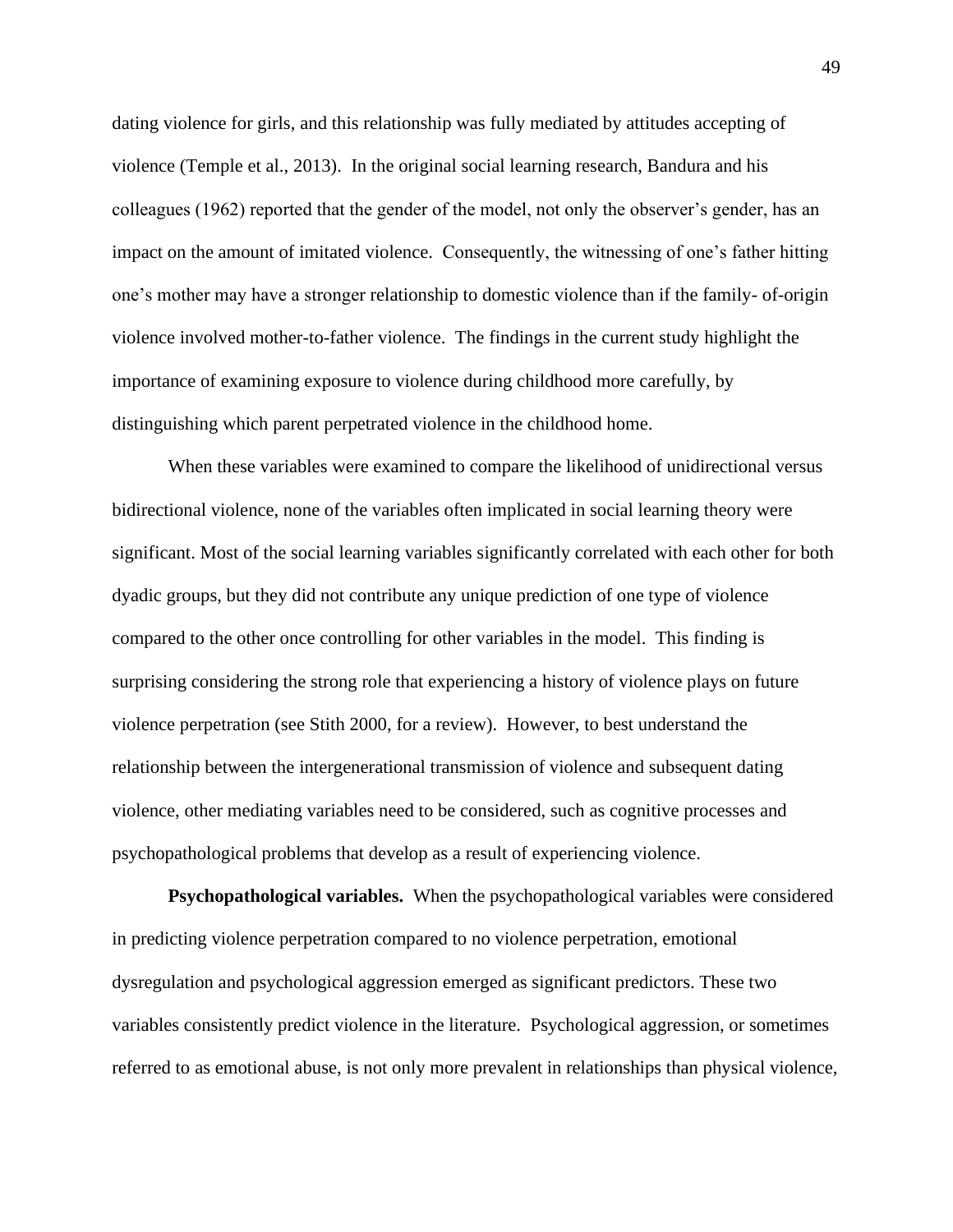with upwards of 80% of respondents reporting such acts, but it typically precedes physical acts of violence in relationships (e.g., Shorey et al., 2008; Testa et al., 2011). As hypothesized in the present study, psychological aggression was the strongest predictor of perpetration, with females who reported high levels of psychological aggression, compared to low levels, being more than twice as likely to also be physically violent. However, when psychological aggression was investigated as a variable to differentiate unidirectional and bidirectional violence, no significant prediction emerged. It is possible that the comorbidity of these types of aggression (psychological and physical) is so high that there is no unique variability in the different violent dyads.

Likewise, as expected, perpetrators of violence showed lower levels of emotion regulation compared to nonviolent persons. Consistent with previous research, as emotion dysregulation increased, the likelihood for perpetration significantly increased (Bliton et al., 2015; Gratz & Roemer, 2004). It was unclear how emotion dysregulation might differentiate the two dyads, and it did not emerge as a significant predictor.

When the psychopathological variables were examined to further understand the difference between the two categories of perpetrators, hostility and alcohol problems emerged as significant predictors. An increase in each of these variables led to an increased likelihood of bidirectional compared to unidirectional violence. These findings contradict hypotheses which expected hostility and alcohol problems to predict an increase in unidirectional violence. These expectations were based on previous research demonstrating that women reporting alcohol problems were more four times more likely to perpetrate violence against their partner outside the context of a violent episode, highlighting a unidirectional pattern of violence (Fanslow, 2015).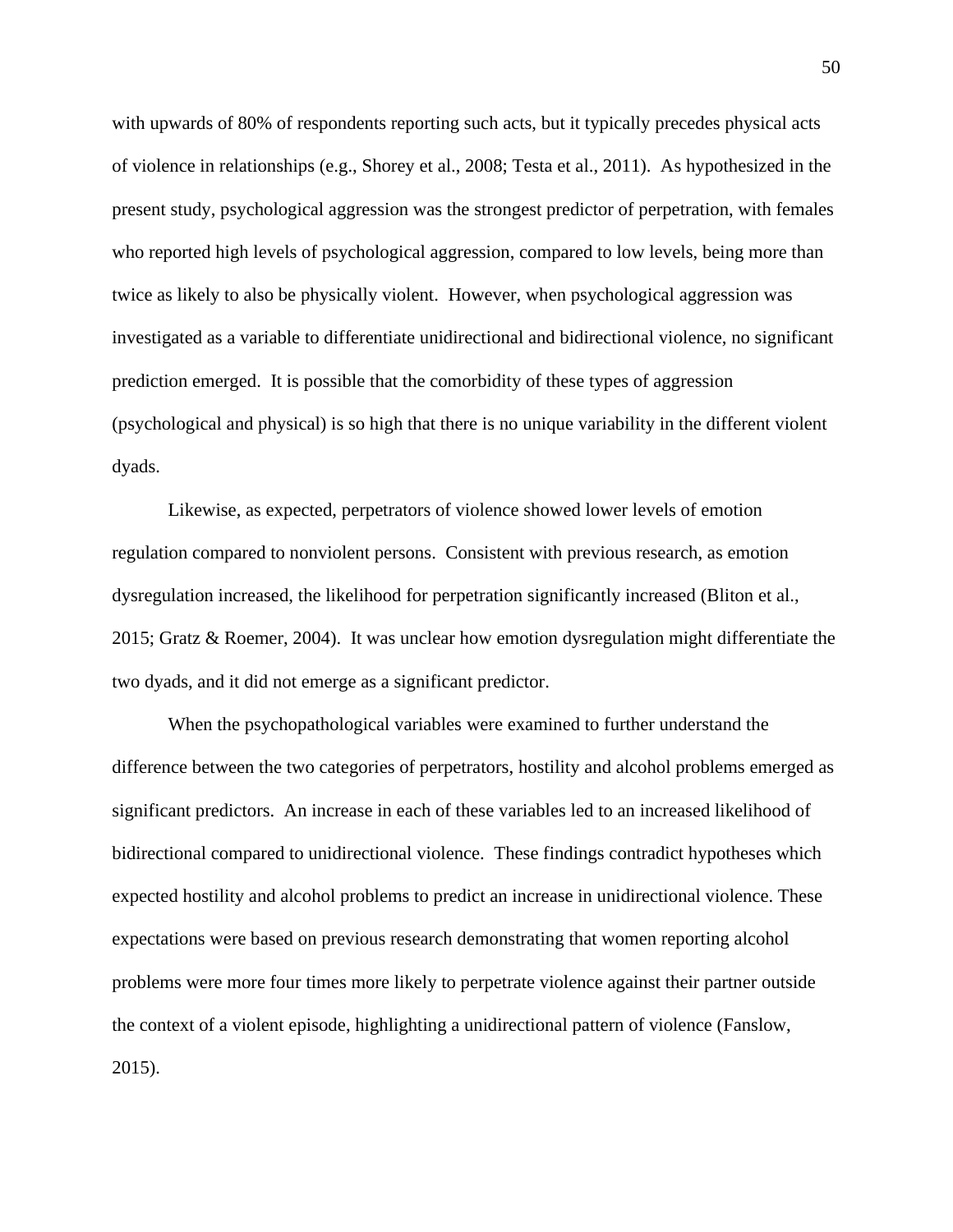**Unidirectional versus bidirectional violence.** A major goal of the study was to try to understand the dynamics that distinguished unidirectional violence from bidirectional violence. Of all the variables in the model, only hostility and alcohol problems increased the risk for bidirectional violence. These variables beg the question, is violence perpetrated by women more situational in nature? Frias (2017) found that violence perpetrated by females was often situational in nature and contained elements of control, specifically by a controlling partner. Having a male partner that was controlling increased the odds of both female-perpetrated unidirectional and bidirectional violence, compared to non-violent relationship. Johnson and colleagues (2008) created a typology of violence including intimate terrorism and situational couple violence, differentiated by the level of control exhibited in the relationship. In his review of the literature, intimate terrorism typically consisted of unidirectional violence (usually male perpetrated) motivated by high levels of coercive control, a repetitive set of tactics used to dominate the other partner. Situational couple violence, on the other hand, was more frequent but usually resulted in less severe physical violence and was characterized by lower levels of control in the relationship (Hardesty et al., 2015). For example, in the context of a violent episode, it is difficult to know the temporal sequence of events leading to the violence, whether there was alcohol involved by one or both partners, and if bidirectional violence occurred, whether it was defensive in nature. Johnson concluded that situational couple violence was more difficult to understand, as the variables associated with situational violence have been inconsistent in previous research. In contrasting the two typologies, he found that interpersonal dynamics of conflict were more often present in instances of situational couple violence. If bidirectional violence is represented by situational couple violence, this may explain why the factors of hostility and alcohol problems predicted more bidirectional violence in the present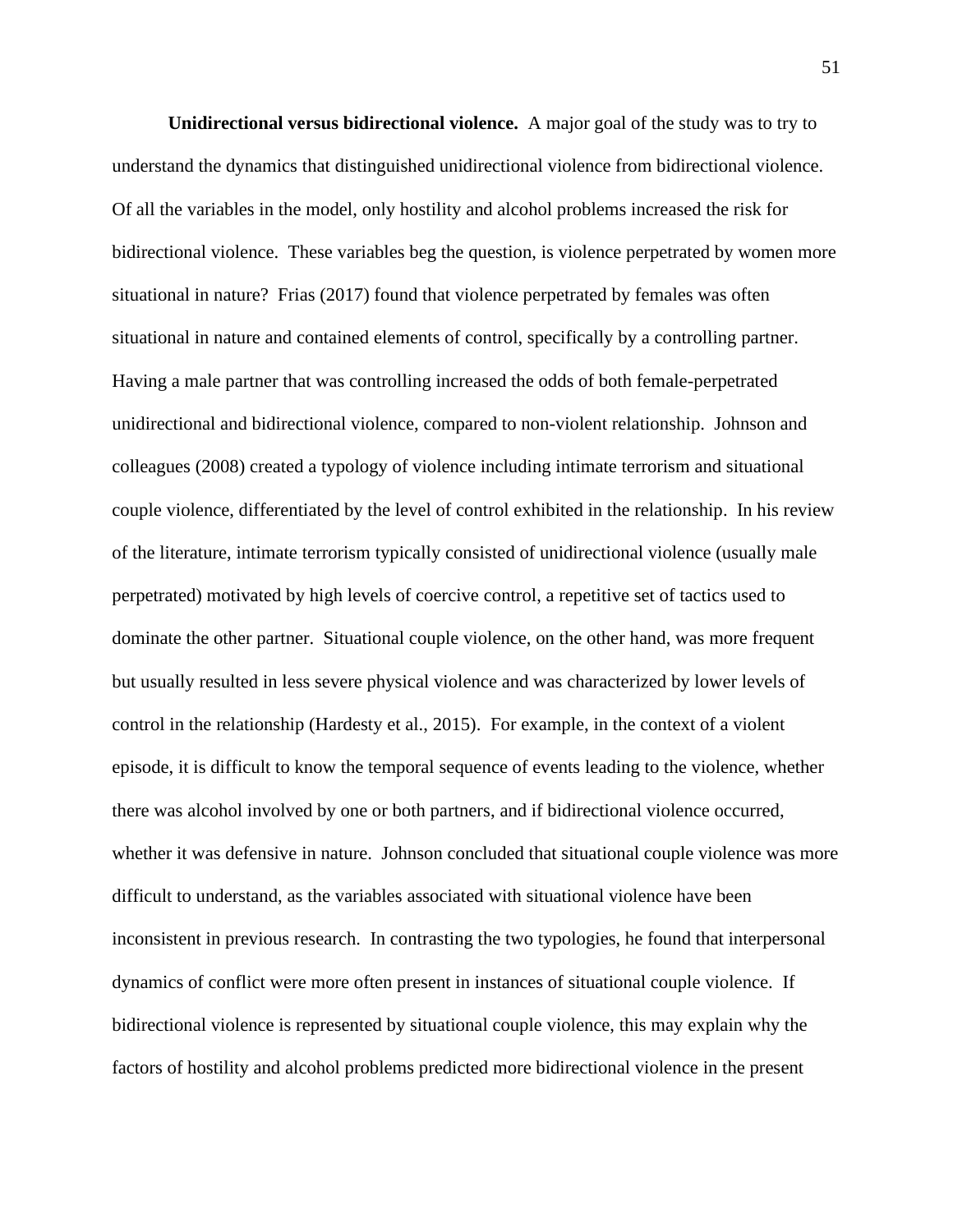study, compared to unidirectional violence. The current study examined the respondent's own reported alcohol problems, but partner alcohol problems should also be examined. Based on Johnson's (2008) findings, future research that examines the typologies of partner violence perpetrated by women should investigate factors such as coercive control and partner characteristics, such as their alcohol problems.

### **Limitations**

Several limitations were present in the study that may have impacted the findings. Although the prevalence rates of violence in the dyadic pairs were similar to previous research (Cercone, Beach, & Arias, 2005; Coker, Follingstad, Bush, & Fisher, 2016), only *n* = 87 were classified as unidirectionally violent. This small sample size may have affected the power to detect significance with the number of variables being tested in the regression models. Future research should gather a larger sample to test a more complex model examining mediating and moderating effects of the variables of interest.

A second limitation of the study was the study methodology. IPV perpetration and victimization were measured using self-reports from only one partner, which presents the potential for biased reporting of IPV, due to social desirability (i.e., downplaying one's own perpetration of violence). Research shows that the typical pattern when self-reporting is to underreport one's own use of undesirable behavior, but not their partner's undesirable behavior (Woodin et al., 2013). Although the survey method is advantageous given the anonymity it ensures, which is critical for the sensitive nature of the violence questions, participants had to report on the amount of violence perpetrated and victimized by their partner. Retrospective reporting of violence may not be the most valid measure of obtaining prevalence rates of dating violence; however, the Conflict Tactics Scale-Revised is one of the most common measures of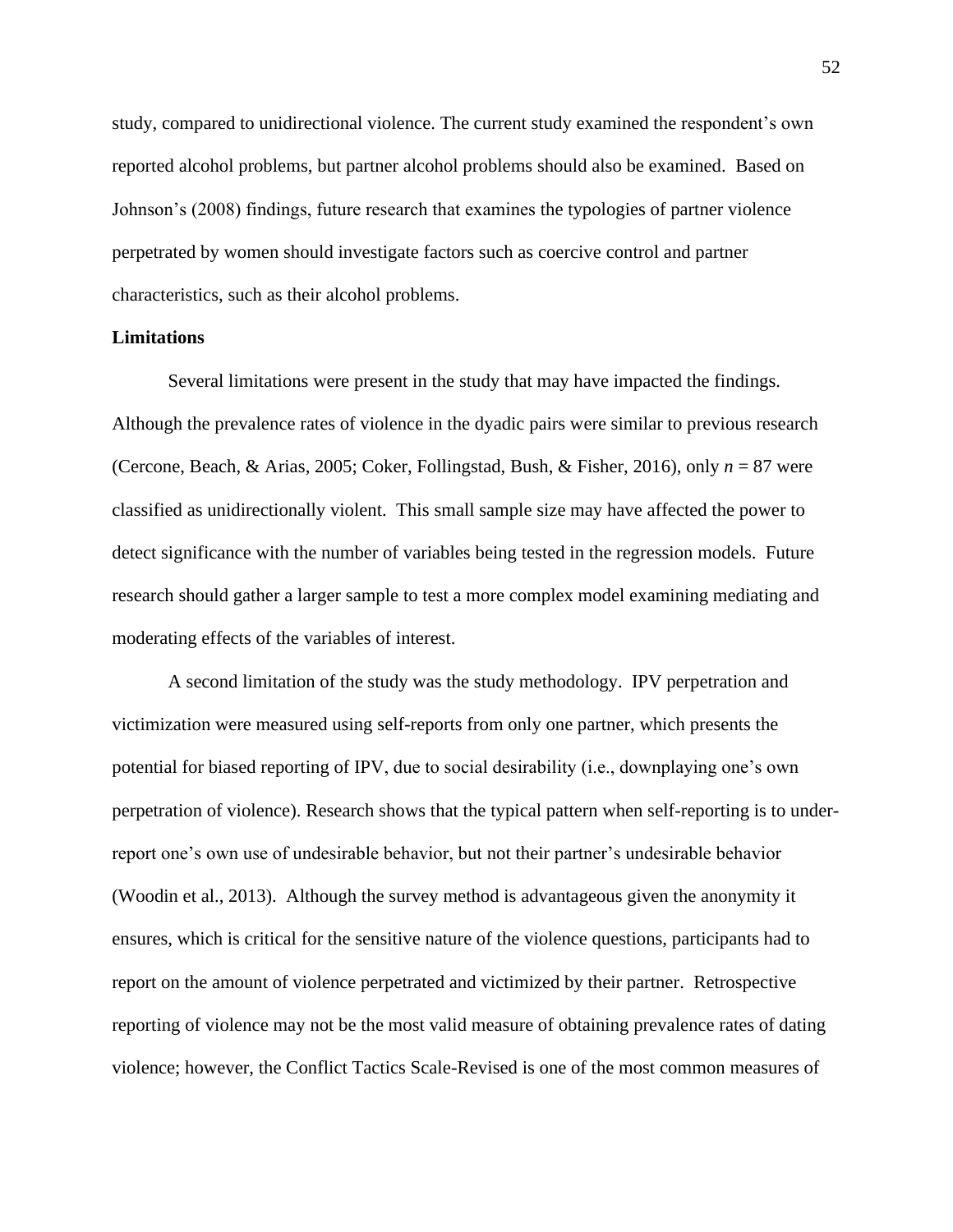assessing self-reported violence, as a recent literature search found it has been cited in 3387 studies. The data method was also cross-sectional and retrospective in nature, which provides a challenge in the reported accuracy of violence in the childhood home. A longitudinal analysis model would be ideal in establishing the long-term and developmental effects of violence across the lifespan.

Another potential limitation of the study is the data analysis method used. Using a stepwise method of entry, the model selects the variables that explain the most variance first, and so on, until there are no more variables that significantly predict the dependent variable. Criticisms of this method are that it allows the model to be specified by the data and not by theory, and it is also exacerbated by collinearity problems. However, stepwise methods can be advantageous when you have a large number of variables and hypotheses are more exploratory in nature. For these reasons, stepwise procedures were utilized after the full model was run, but this method of entry could be a limitation to the interpretation of results.

Finally, it is important to note that this study focused on violence in heterosexual relationships and does not capture the pathways of violence in same-sex relationships. Future research should seek to examine different relationship types to better understand femaleperpetrated dating violence.

#### **Practical Implications**

This research has several public policy implications regarding the need to educate service providers regarding bidirectionally violent couples and to design prevention and awareness programs. Previous studies found that women who engage in IPV feel less entitled to seek formal or informal help than do those in male-only violent couples (Kaufman Kantor & Straus, 1990; Swan & Sullivan, 2009). Furthermore, this study outlined a family history of violence,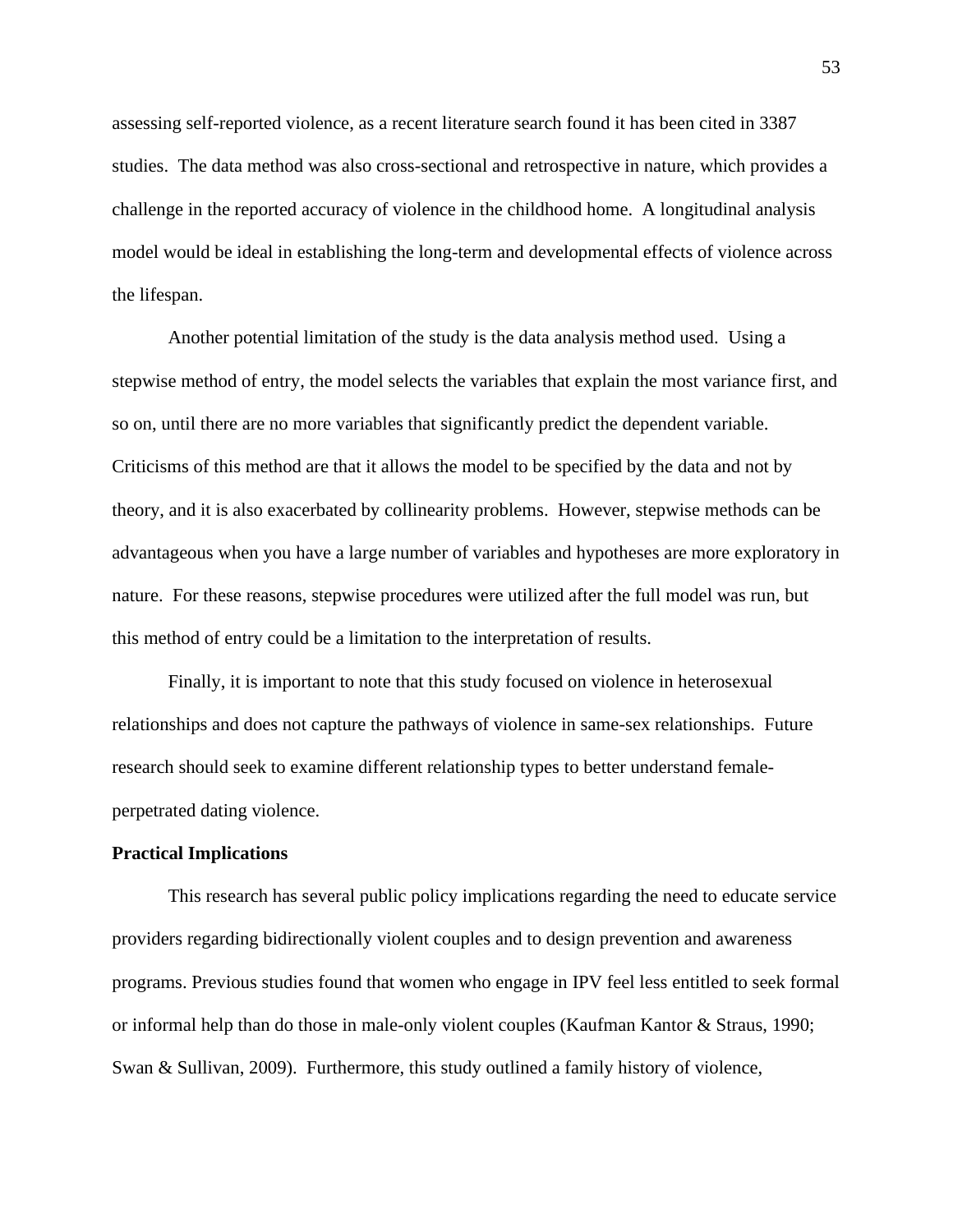establishing a need to educate and help families at all timepoints in the lifespan. These findings can also be used to design intervention models and programs focused on college-aged women in violent dating relationships to focus on tackling the comorbidity of alcohol problems and dating violence.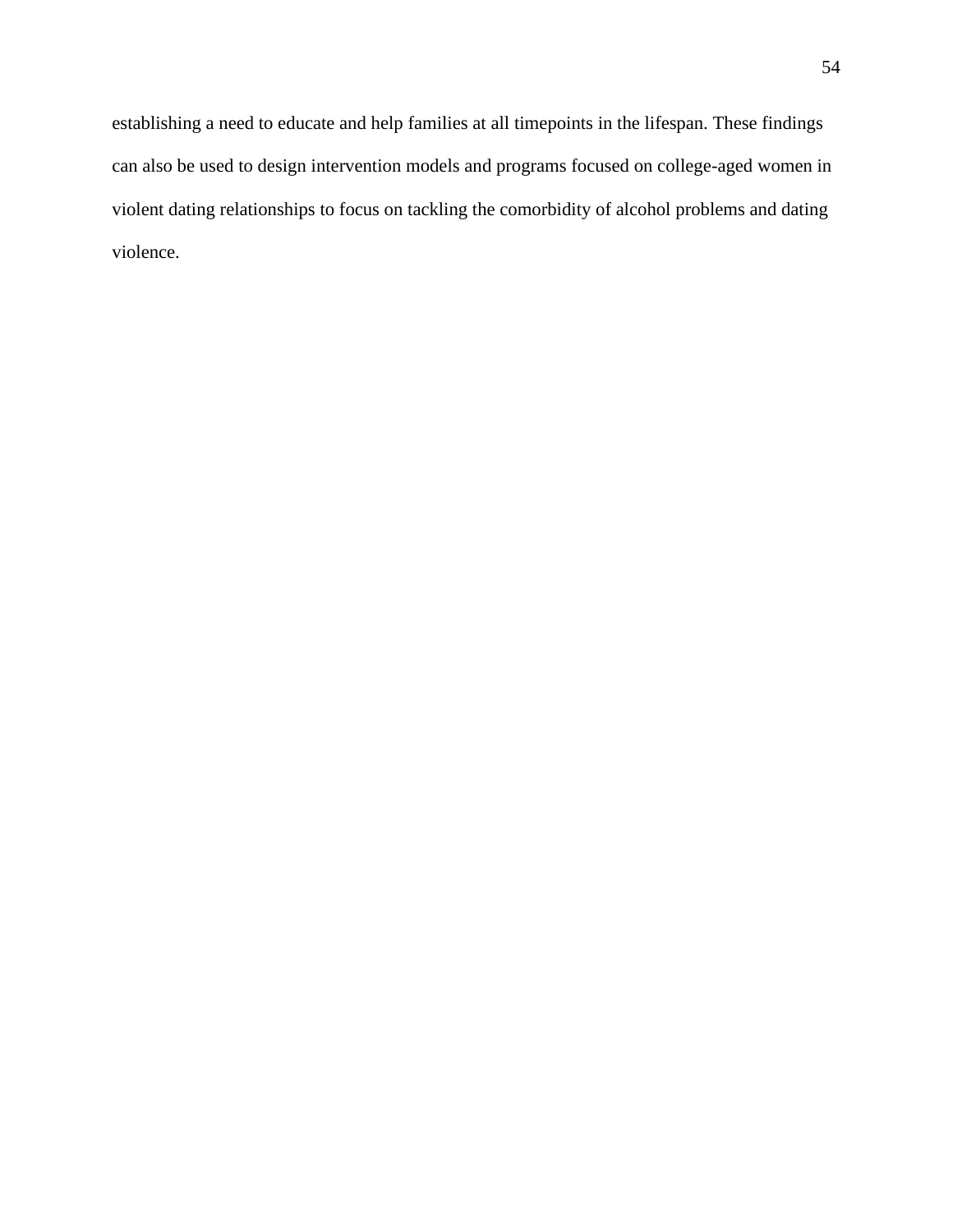### **CHAPTER V**

### **CONCLUSION**

IPV is a multifaceted construct. Further, among partners who engage in IPV, the nature of IPV varies regarding the context, severity, and type of violence. In addition, while the research on male perpetrators of IPV is abundant, less is known about the variables associated with female perpetration of IPV. This study examined differences between young women who report being in a bidirectionally violent, unidirectionally violent, or non-violent relationship. In support of social learning theory, as compared to women who did not perpetrate violence, those that perpetrated violence were more likely to report early exposure of violence; specifically higher levels of witnessing interparental violence perpetrated by their mother as well as experiencing more violence in their adolescent dating relationship. Other key variables that separated perpetrators from non-perpetrators were higher levels of emotion dysregulation and psychological aggression.

Further, differences were examined between women who reported bidirectional versus unidirectional violence. Specifically, participants who reported higher levels of hostility and alcohol problems had higher odds of reporting bidirectional violence compared to unidirectional violence. Although variables that might be identified as key as determined by the social learning theory significantly predicted the odds of perpetration (compared to no violence), they did not significantly differentiate participants who reported unidirectional from bidirectional violence. Rather, and in contrast to expectations, higher levels of hostility and alcohol problems, increased the odds of bidirectional violence. Findings from the current study add to our understanding of IPV as it relates to different forms of female perpetration of IPV.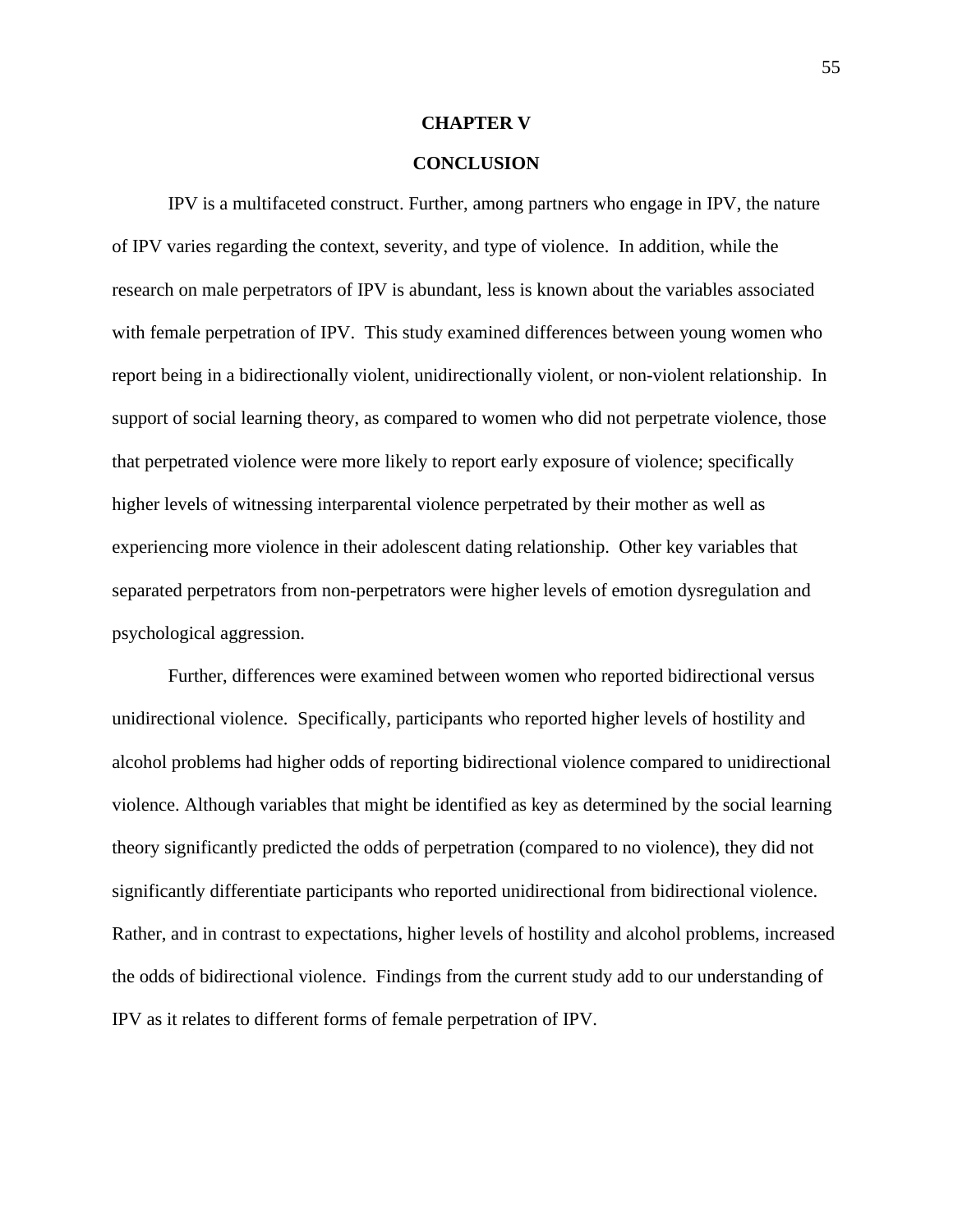### **REFERENCES**

- Anderson, K. L. (2002). Perpetrator or victim? Relationships between intimate partner violence and well-being. *Journal of Marriage and Family, 64*(4), 851-863. DOI: 10.1111/j.1741- 3737.2002.00851.x
- Archer, J. (2000). Sex differences in aggression between heterosexual partners: A meta-analytic review. *Psychological Bulletin, 126*(5), 651-680. DOI: 10.1037/0033-2909.126.5.651
- Baldry, A. C. (2003). Bullying in schools and exposure to domestic violence. *Child Abuse & Neglect, 27,* 713-732.
- Bandura, A. (1962). Social learning through imitation. In M. R. Jones (Ed.), *Nebraska Symposium on Motivation,* (p. 211–274). Univer. Nebraska Press.
- Birkley, E. L., & Eckhardt, C. I. (2015). Anger, hostility, internalizing negative emotions, and intimate partner violence perpetration: A meta-analytic review. *Clinical Psychology Review, 37,* 40-56. DOI:10.1016/j.cpr.2015.01.002
- Black, D. S., Sussman, S., & Unger, J. B. (2010). A further look at the intergenerational transmission of violence: Witnessing interparental violence in emerging adulthood. *Journal of Interpersonal Violence, 25*(6), 1022–1042. DOI: 10.1177/0886260509340539
- Bliton, C. F., Wolford-Clevenger, C., Zapor, H., Elmquist, J., Brem, M. J., Shorey, R. C., & Stuart, G. L. (2015). Emotion dysregulation, gender, and intimate partner violence perpetration: An exploratory study in college students. *Journal of Family Violence,* DOI: 10.1007/s10896-015-9772-0
- Boivin, S., Lavoie, F., Hébert, M., & Gagné, M.-H. (2012). Past victimizations and dating violence perpetration in adolescence: The mediating role of emotional distress and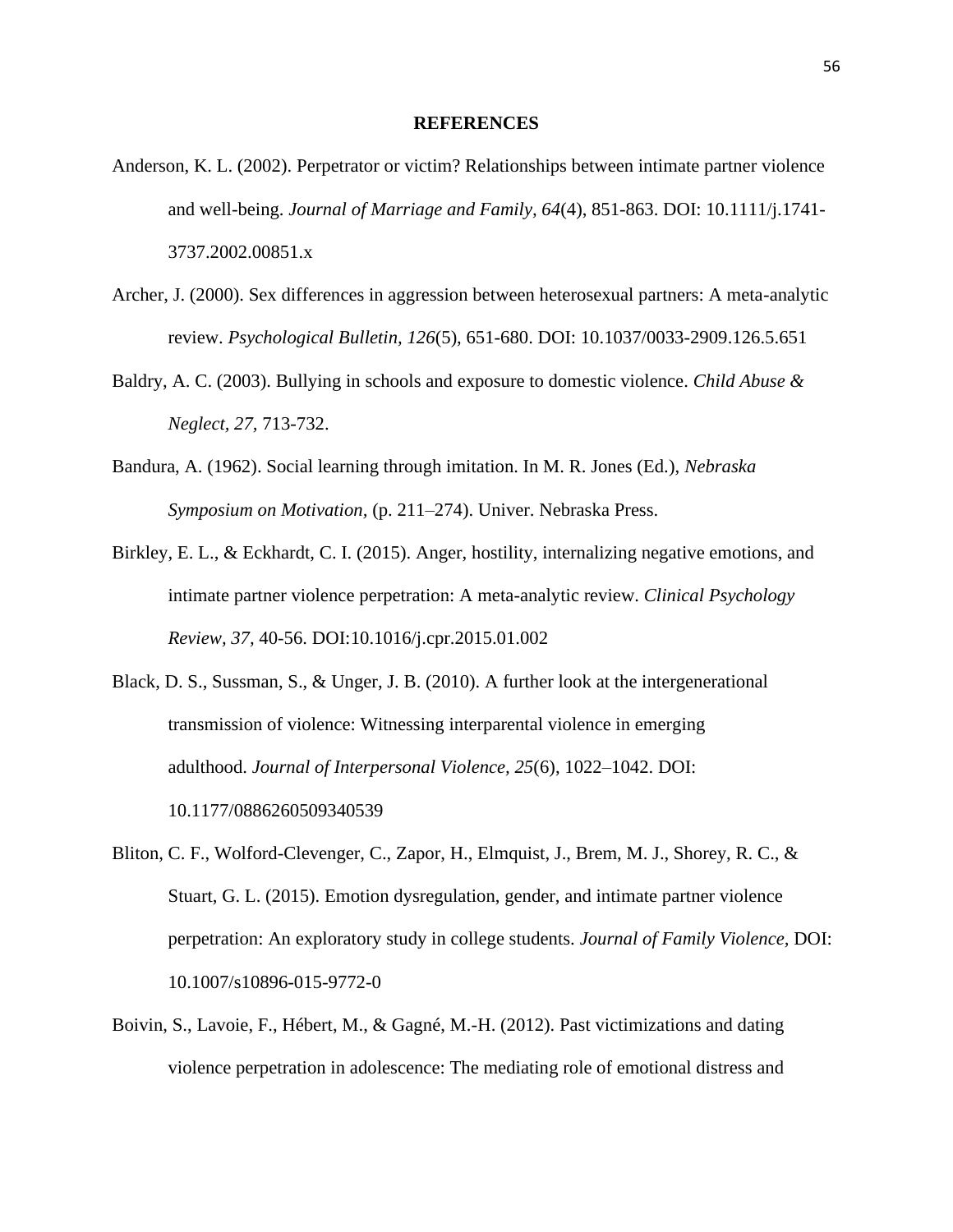hostility. *Journal of Interpersonal Violence, 27*(4), 662-684.

doi:10.1177/0886260511423245

- Buss, A. H. & Perry, M. (1992). The aggression questionnaire. *Journal of Personality and Social Psychology, 63*, 452-459.
- Caetano, R., Cunradi, C. B., Schafer, J., & Clark, C. L. (2000). Intimate partner violence and drinking patterns among white, black, and Hispanic couples in the U.S. *Journal of Substance Abuse, 11*(2), 123-138. DOI: 101016/S0899-3289(00)00015-8
- Caetano, R., McGrath, C., Ramisetty-Mikler, S., & Field, C. A. (2005). Drinking, alcohol problems and the five-year recurrence and incidence of male to female and female to male partner violence. *Alcoholism: Clinical and Experimental Research*, *29*, 98–106.
- Caetano, R., Nelson, S., & Cunradi, C. (2001). Intimate partner violence, dependence symptoms and social consequences from drinking among White, Black and Hispanic couples in the United States. *The American Journal on Addictions, 10*, 60-69. DOI: 10.1080/10550490150504146
- Caetano, R., Ramisetty-Mikler, S., & Field, C. A. (2005). Unidirectional and Bidirectional Intimate Partner Violence Among White, Black, and Hispanic Couples in the United States. *Violence and Victims, 20*(4), 393-406. DOI: 10.1891/vivi.2005.20.4.393
- Caetano, R., Vaeth, P. A. C., & Ramisetty-Mikler, S. (2008). Intimate partner violence victim and perpetrator characteristics among couples in the United States. *Journal of Family Violence, 23*(6), 507-518. DOI: 10.1007/s10896-008-9178-3
- Capaldi, D. M., & Crosby, L. (1997). Observed and reported psychological and physical aggression in young, at-risk couples. *Social Development, 6*(2), 184-206. DOI:10.1111/j.1467-9507.1997.tb00101.x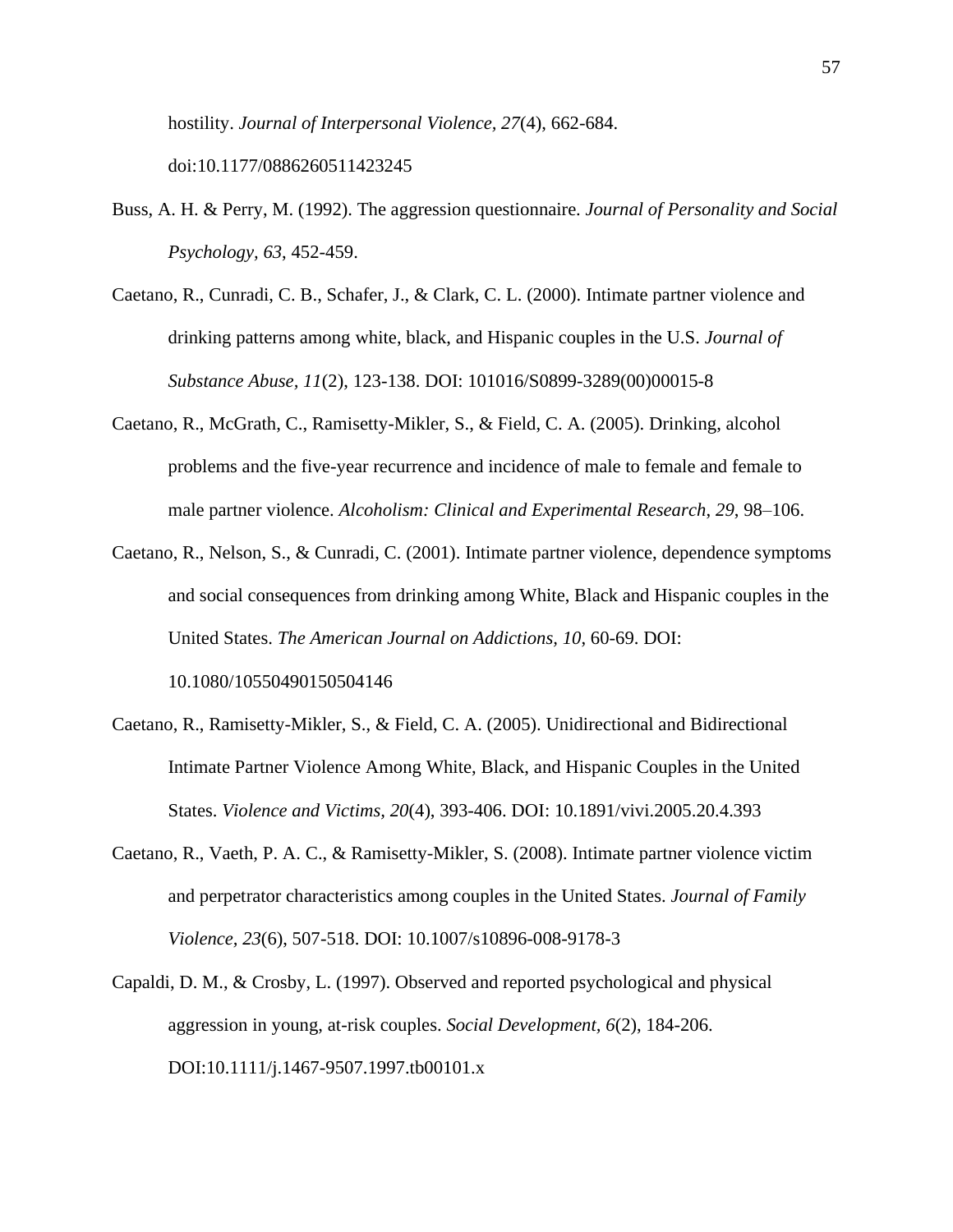- Cauffman, E., Feldman, S. S., & Waterman, J. (1998). Posttraumatic stress disorder among female juvenile offenders. *Journal of the American Academy of Child & Adolescent Psychiatry, 37,* 1209-1216.
- Center for Disease Control. (2019). *Preventing intimate partner violence.*  https://www.cdc.gov/violenceprevention/intimatepartnerviolence/fastfact.html.
- Cercone, J. J., Beach, S. R. H., & Arias, I. (2005). Gender symmetry in dating intimate partner violence: Does similar behavior imply similar constructs? *Violence and Victims, 20*, 207- 218. DOI: 10.1891/vivi.2005.20.2.207
- Clarey, A., Hokoda, A., & Ulloa, E. C. (2010). Anger control and acceptance of violence as mediators in the relationship between exposure to interparental conflict and dating violence perpetration in Mexican adolescents. *Journal of Family Violence, 25*(7), 619– 625. DOI: 10.1007/s108960109315-7
- Coker, A. L., Davis, K. E., Arias, I., Desai, S., Sanderson, M., Brandt, H. M., et al. (2002). Physical and mental health effects of intimate partner violence for men and women. *American Journal of Preventive Medicine, 23*, 260-268.
- Coker, A. L., Follingstad, D. R., Bush, H. M., & Fisher, B. S. (2016). Are interpersonal violence rates higher among young women in college compared with those never attending college? *Journal of Interpersonal Violence, 31*(8), 1413-1429. DOI: 10.1177/0886260514567958
- Ehrensaft, M. K., Moffitt, T. E., & Caspi, A. (2004). Clinically abusive relationships in an unselected birth cohort: Men's and women's participation and developmental antecedents. *Journal of Abnormal Psychology, 113,* 258-271. DOI: 10.1037/0021- 843X.113.2.258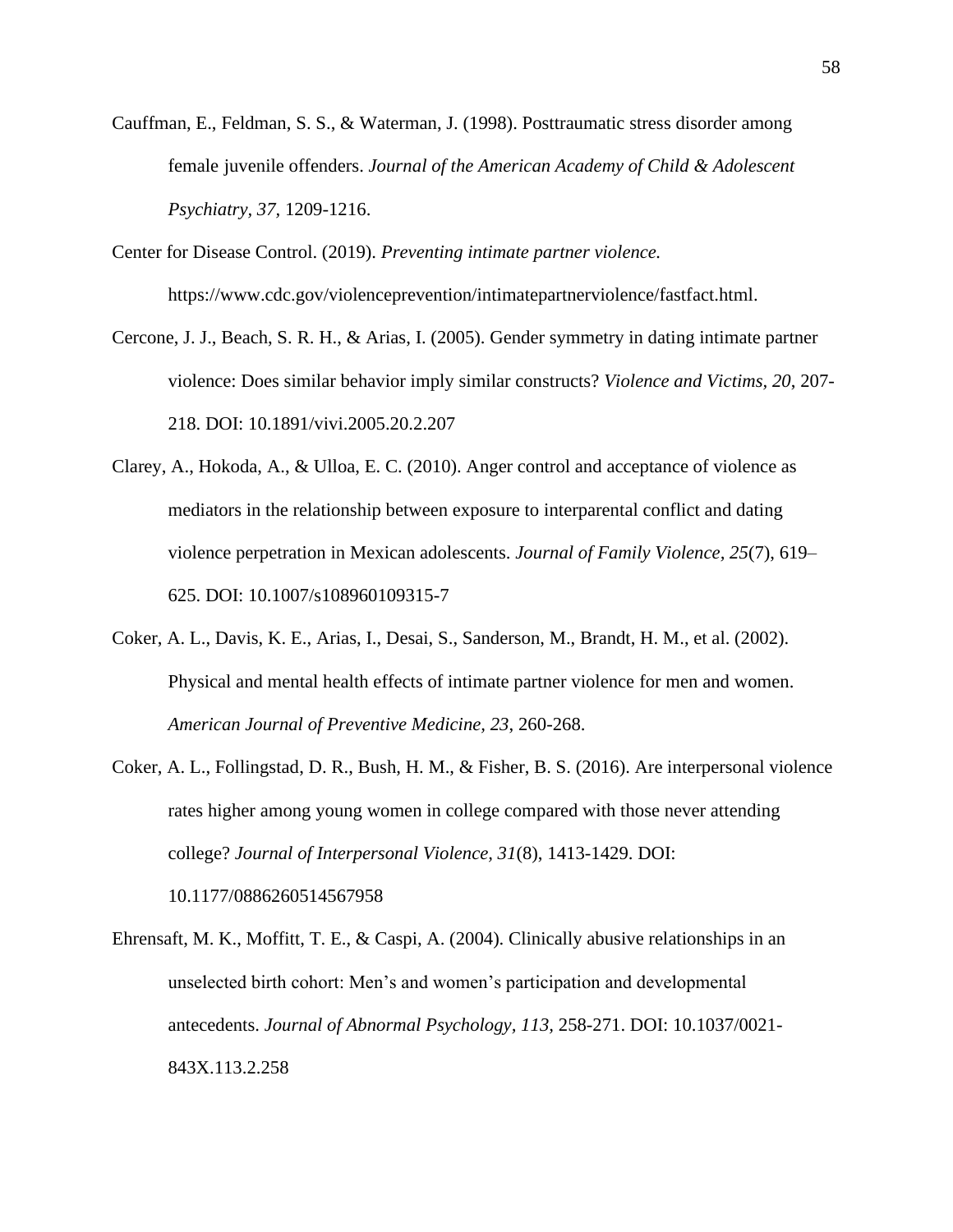- Eriksson, L. & Mazerolle, P. (2015). A cycle of violence? Examining family-of-origin violence, attitudes, and intimate partner violence perpetration. *Journal of Interpersonal Violence, 30*(6), 945-964. DOI: 10.1177/0886260514539759
- Fang, X. & Corso, P. S. (2007). Child maltreatment, youth violence, and intimate partner violence. *American Journal of Preventive Medicine, 33,* 281-292. DOI: 10.1016/j.amepre.2007.06.003
- Fang, X. & Corso, P. S. (2008). Gender differences in the connections between violence experienced as a child and perpetration of intimate partner violence in young adulthood. *Journal of Family Violence, 23*, 303-313. DOI: 10.1007/sl10896-008-9152-0
- Fanslow, J. L., Gulliver, P., Dixon, R., & Ayallo, I. (2015). Women's initiation of physical violence against an abusive partner outside of a violent episode. *Journal of Interpersonal Violence, 30,* 2659-2682. DOI: 10.1177/0886260514553632
- Fass, D. F., Benson, R. I., & Leggett, D. G. (2008). Assessing prevalence and awareness of violent behaviors in the intimate partner relationships of college students using internet sampling*. Journal of College Student Psychotherapy, 22*(4), 66-75. DOI: 10.1080/87568220801952248
- Flannery, D. J., Singer, M. I., & Wester, K. (2001). Violence exposure, psychological trauma, and suicide risk in a community sample of dangerously violent adolescents. *Journal of the American Academy of Child & Adolescent Psychiatry, 40,* 435-442.
- Foshee, V. A. (1996). Gender differences in adolescent dating abuse prevalence, types and injuries. *Health Education Research, 11*(3), 275-286. DOI: 10.1093/her/11.3.275-a
- Foshee, V. A., & Matthew, R. A. (2007). Adolescent dating abuse perpetration: A review of findings, methodological limitations, and suggestions for future research. In D. J.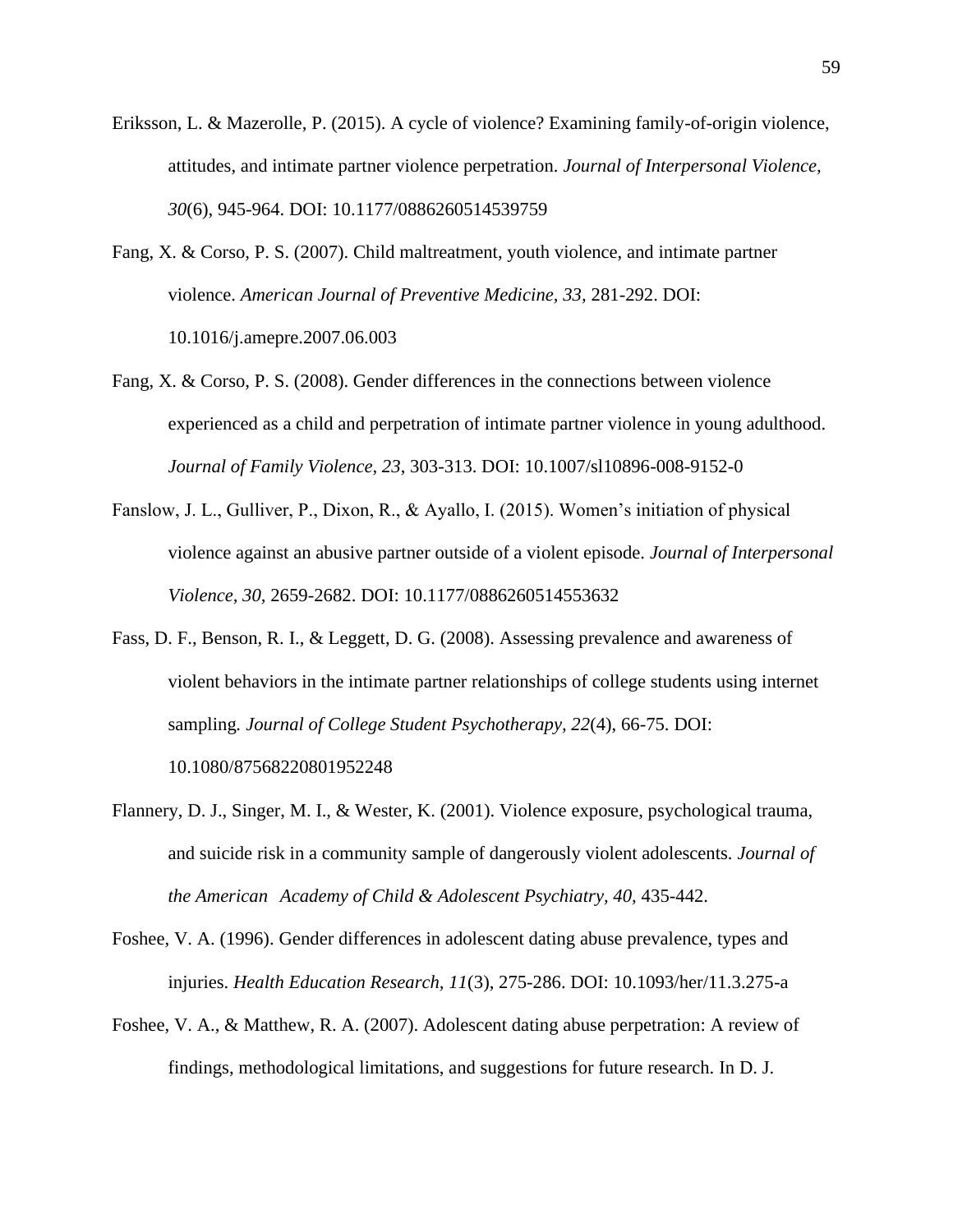Flannery, A. T. Vazsonyi, & I. D. Waldman (Eds.), *The Cambridge handbook of violent behavior and aggression* (pp. 431-449). DOI: 10.1017/CBO9780511816840.022

- Frias, S. M. (2017). Challenging the representation of intimate partner violence in Mexico: Unidirectional, mutual violence and the role of male control. *Partner Abuse, 8*(2), 146- 167. DOI: 10.1891/1946-6560.8.2.146
- Giordano., P. C., Copp, J. E., Longmore, M. A., & Manning, W. D. (2016). Anger, control, and intimate partner violence in young adulthood. *Journal of Family Violence, 31*, 1-13. DOI: 10.1007/s10896-015-9753-3
- Gratz, K. L., & Roemer, L. (2004). Multidimensional assessment of emotion regulation and dysregulation: Development, factor structure, and initial validation of the difficulties in emotion regulation scale. *Journal of Psychopathology and Behavioral Assessment, 26*(1), 41-54. doi:10.1023/B:JOBA.0000007455.08539.94
- Gray, H. M. & Foshee, V. A. (1997). Adolescent intimate partner violence: Differences between one-sided and mutually violent profiles. *Journal of Interpersonal Violence, 12,* 126-141.
- Hamberger, L. K. (1997). Female offenders in domestic violence: a look at actions in their context. *Journal of Aggression, Maltreatment & Trauma, 1,* 117–129.
- Hamberger, L. K., & Larsen, S. E. (2015). Men's and women's experience of intimate partner violence: A review of ten years of comparative studies in clinical samples. *Journal of Family Violence, 30,* 699-717. DOI: 10.1007/s10896-015-9732-8
- Hardesty, J. L., Crossman, K. A., Haselschwerdt, M. L., Raffaelli, M., Ogolsky, B. G., & Johnson, M. P. (2015). Toward a standard approach to operationalizing coercive control and classifying violence types. *Journal of Marriage and Family, 77*(4), 833–843. DOI: 10.1111/jomf.12201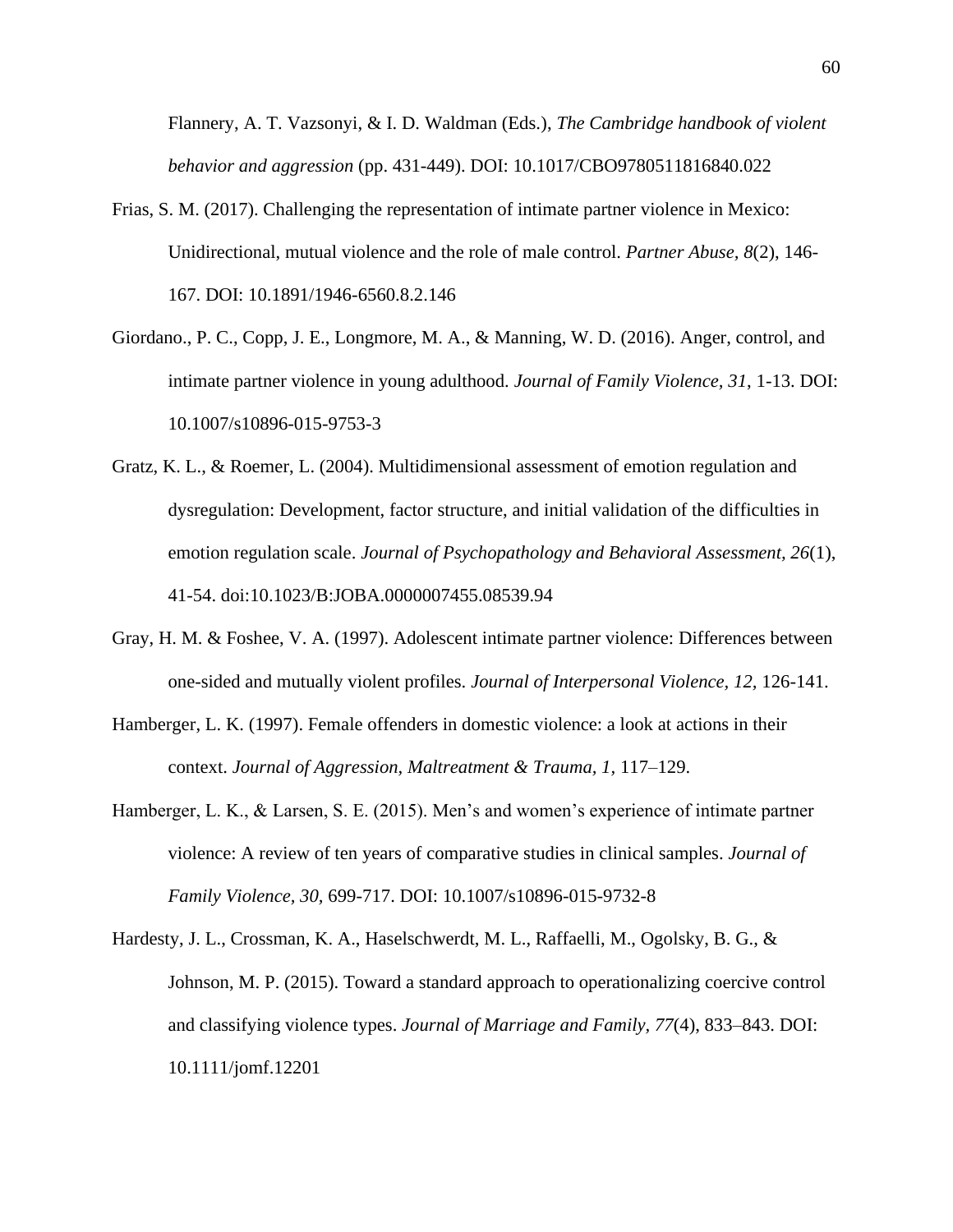- Harper, F. W. K., Austin, A. G., Cercone, J. J., & Arias, I. (2005). The Role of Shame, Anger, and Affect Regulation in Men's Perpetration of Psychological Abuse in Dating Relationships. *Journal of Interpersonal Violence, 20*(12), 1648-1662. doi:10.1177/0886260505278717
- Haynie, D. L., Farhat, T., Brooks-Russell, A., Wang, J., Barbieri, B., & Iannotti, R. J. (2013). Dating violence perpetration and victimization among U.S. adolescents: Prevalence, patterns, and associations with health complaints and substance use. *Journal of Adolescent Health, 53*, 194-201. DOI: 10.1016/j.jadohealth.2013.02.008
- Hines, D. A., & Malley-Morrison, K. (2001). Psychological effects of partner abuse against men: a neglected research area. *Psychology of Men and Masculinity, 2,* 75–85.
- Jose, A., & O'Leary, K. D. (2009). Prevalence of partner aggression in representative and clinic samples. In K. D. O'Leary & E. M. Woodin (Eds.), *Psychological and physical aggression in couples: Causes and interventions* (pp. 15-35). DOI: 10.1037/11880-001
- Kahler, Christopher W., Strong, David R., & Read, Jennifer P. (2005). Toward Efficient and Comprehensive Measurement of the Alcohol Problems Continuum in College Students: The Brief Young Adult Alcohol Consequences Questionnaire. *Alcoholism: Clinical and Experimental Research, 29*(7), 1180-1189. DOI: 10.1097/01.ALC.0000171940.95813.A5
- Kaufman Kantor, G., & Straus, M. A. (1990). Response of victims and the police to assaults on wives. In M. A. Straus & R. J. Gelles (Eds.), *Physical violence in American families: Risk factors and adaptations to violence in 8,145 families* (pp. 473–490). New Brunswick, NJ: Transaction.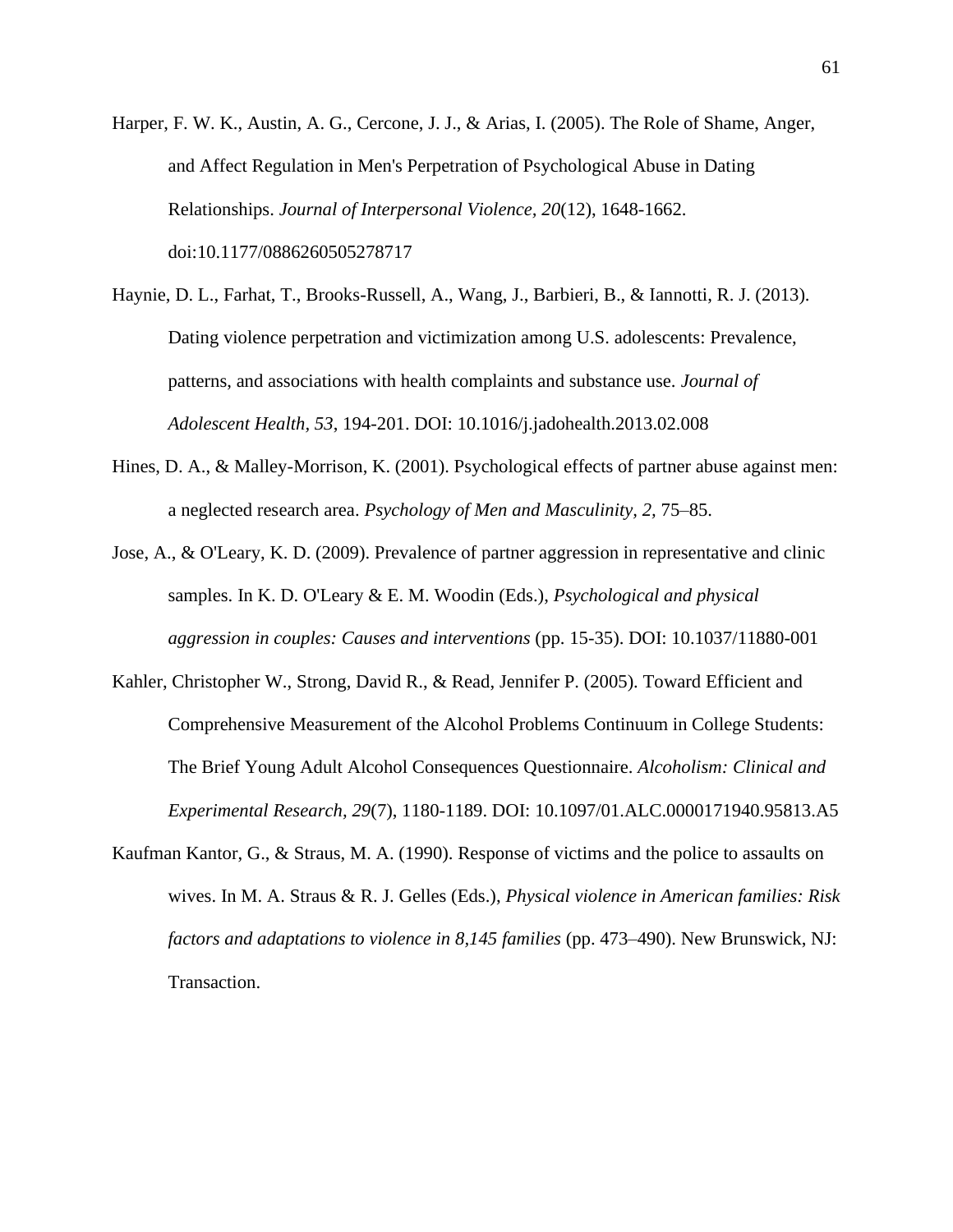- Kaufmann, V. G., O'Farrell, T. J., Murphy, C. M., Murphy, M. M., & Muchowski, P. (2014). Alcohol consumption and partner violence among women entering substance use disorder treatment. *Psychology of Addictive Behaviors, 28*(2), 313-321. DOI: 10.1037/a0034971
- Kaukinen, C., Buchanan, L., & Gover, A. R. (2015). Child abuse and the experience of violence in college dating relationships: Examining the moderating effect of gender and race. *Journal of Family Violence, 30,* 1079-1092. DOI: 10.1007/s10896-015-9731-9
- Kaukinen, C., Gover, A. R., & Hartman, J. L. (2012). College women's experiences of dating violence in casual and exclusive relationships. *American Journal of Criminal Justice, 37*(2), 146-162. DOI:10.1007/s12103-011-9113-7
- Kimber, M., Adham, S., Gill, S., McTavish, J., & MacMillan, H. L. (2018). The association between child exposure to intimate partner violence (IPV) and perpetration of IPV in adulthood- A systematic review. *Child Abuse & Neglect, 76,* 273-286. DOI: 10.1016/j.chiabu.2017.11.007
- Kimmel, M. S. (2002). 'Gender symmetry' in domestic violence: A substantive and methodological research review. *Violence Against Women, 8*(11), 1332-1363. DOI: 10.1177/107780102762478037
- Kuhl, D. C., Warner, D. F., & Warner, T. D. (2015) Intimate partner violence risk among victims of youth violence: Are early unions bad, beneficial, or benign? *Criminology: An Interdisciplinary Journal, 53,* 427-456. DOI: 10.1111/1745-9125.12075
- Langhinrichsen-Rohling, J., Misra, T. A., Selwyn, C., & Rohling, M. L. (2012). Rates of bidirectional versus unidirectional intimate partner violence across samples, sexual orientations, and race/ethnicities: A comprehensive review. *Partner Abuse, 3*(2), 199- 230. DOI: 10.1891/1946-6560.3.2.199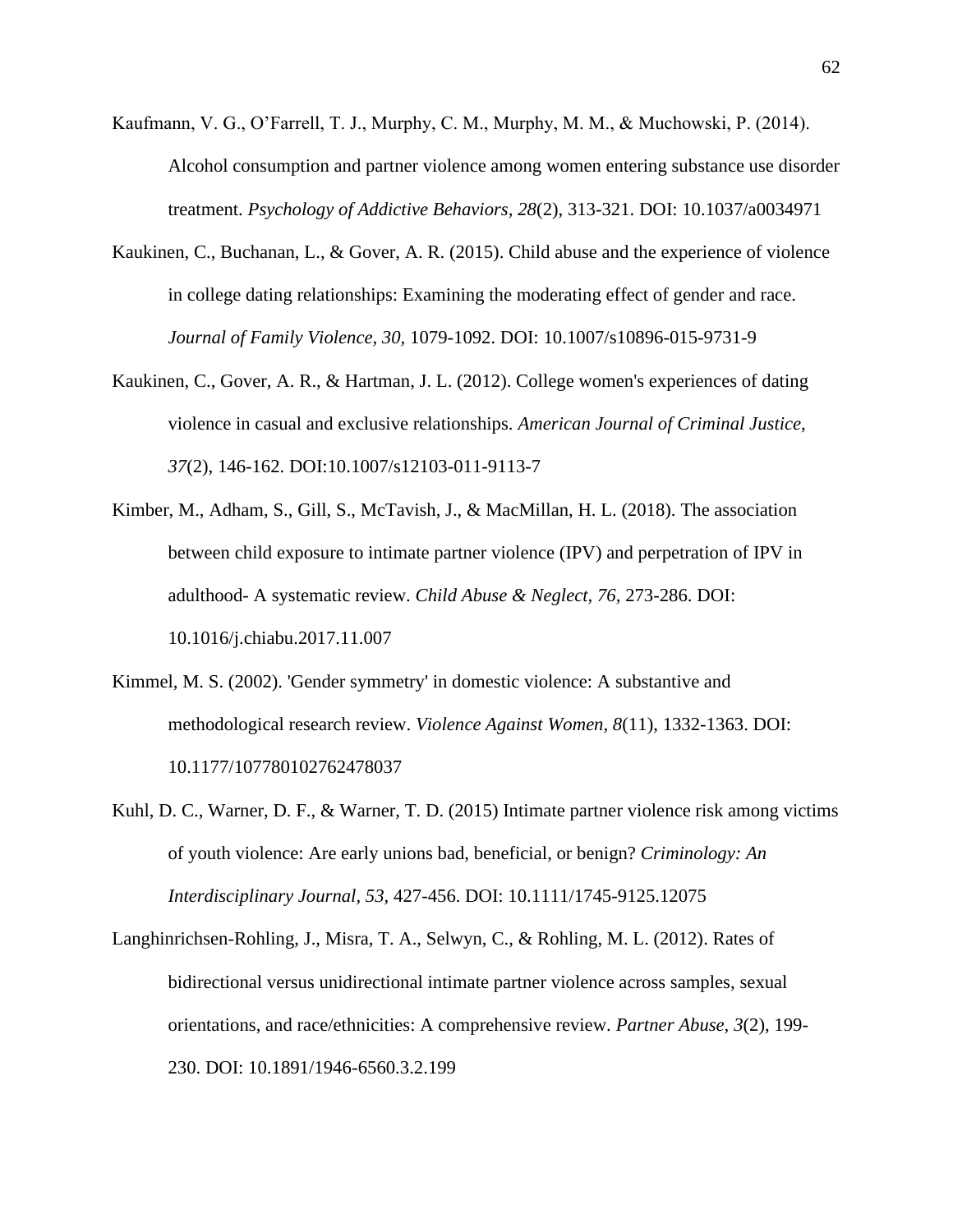- Lemmey, D., McFarlane, J., & Wilson, P. (2001). Intimate partner violence: Mothers' perspectives of effects on their children. *The American Journal of Maternal/Child Nursing, 26,* 98-103.
- Leonard, K. E., & Senchak, M. (1993). Alcohol and premarital aggression among newlywed couples. *Journal of Studies on Alcohol*, 11, 96-108.
- Lewis, S. F., & Fremouw, W. (2001). Intimate partner violence: A critical review of the literature. *Clinical Psychology Review, 21,* 105-127.
- Makepeace, J. M. (1981). Courtship violence among college students. *Family Relations, 30*, 97- 102. DOI: 10.2307/584242
- Martens, M. P., Neighbors, C., Dams-O'Connor, K., Lee, C. M., & Larimer, M. E. (2007). The factor structure of a dichotomously scored Rutgers Alcohol Problems Index. *Journal of Studies on Alcohol and Drugs, 68*(4), 597–606. https://doiorg.proxy.lib.odu.edu/10.15288/jsad.2007.68.597
- McFarlane, J., Groff, J., O'Brien, J., & Watson, K. (2003). Behaviors of children who are exposed and not exposed to intimate partner violence: An analysis of 330 Black, White, and Hispanic children. *Pediatrics, 112*:e202–e207
- Melander, L. A., Noel, H., & Tyler, K. A. (2010). Bidirectional, unidirectional, and nonviolence: A comparison of the predictors among partnered young adults. *Violence and Victims, 25*(5), 617-630. DOI: 10.1891/0886-6708.25.5.617
- Miller, T. Q., Smith, T. W., Turner, C. W., Guijarro, M. L., & Hallet, A. J. (1996). Meta-analytic review of research on hostility and physical health. *Psychological Bulletin, 119*(2), 322– 348. DOI: 10.1037/0033-2909.119.2.322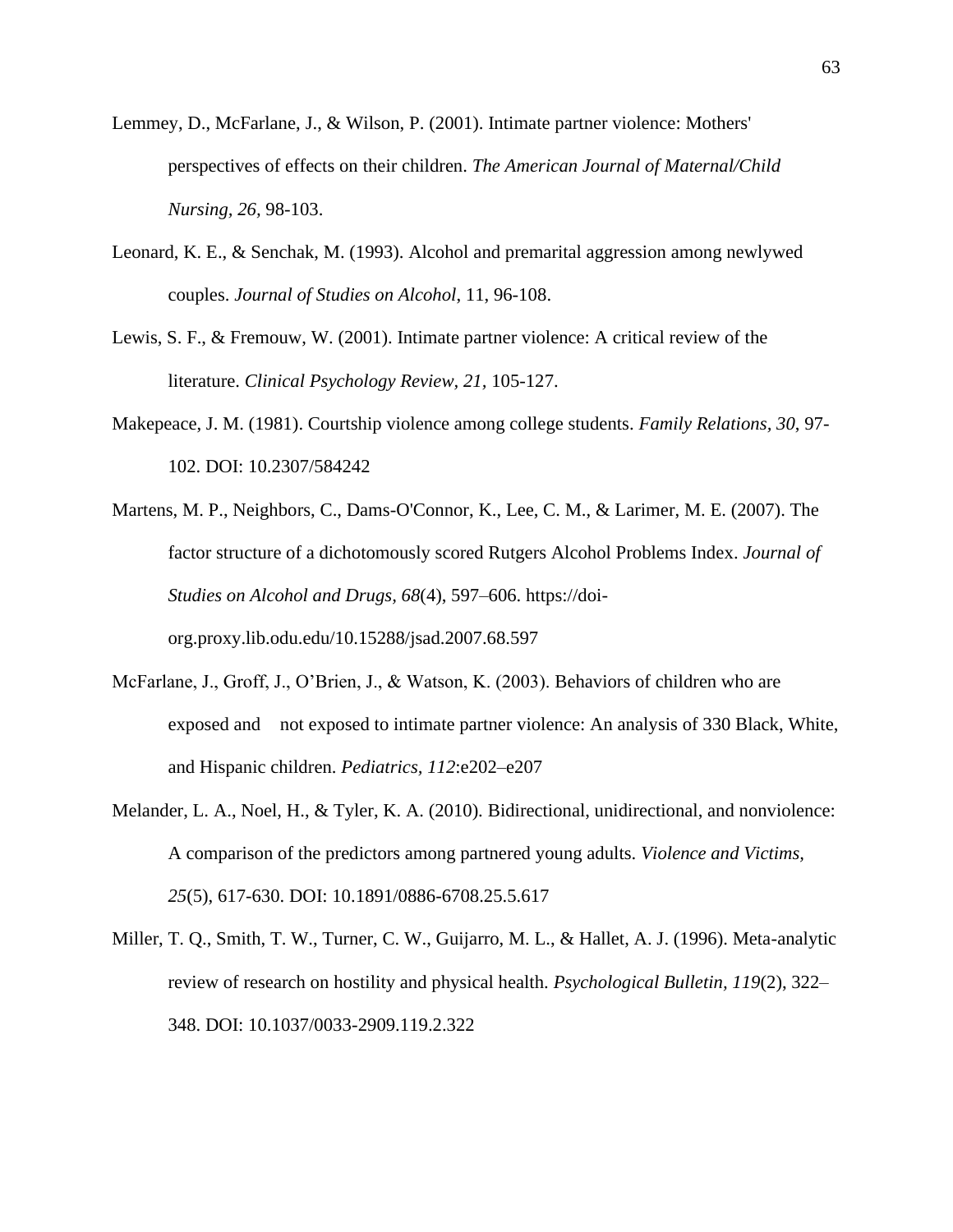- Moffitt, T. E., Caspi, A., Rutter, M., & Silva, P. A. (2001). *Sex differences in antisocial behavior.* Cambridge University Press: Cambridge, UK.
- Moretti, M. M., Obsuth, I., Odgers, C. L., & Reebye, P. (2006). Exposure to maternal vs. paternal partner violence, PTSD, and aggression in adolescent girls and boys. *Aggressive Behavior, 32,* 385-395.
- Murphy, C. M., & Hoover, S. A. (2001). Measuring emotional abuse in dating relationships as a multifactorial construct. In K. D. O'Leary  $\&$  R. D. Maiuro (Eds.), Psychological abuse in violent domestic relations (pp. 29-46). New York: Springer.
- Murphy, E. M., Kelley, M. K., & Hollis, B. (2015). *Testing two conceptual models to explain the relationship between alcohol use and dating violence*. Poster presented at the 123rd Annual Convention of the American Psychological Association, Toronto, Canada.
- Murphy, E. M., Kelley, M. K., & Hollis, B. (2015). *Comparing mutual and unilateral patterns of violence in a sample of dating couples.* Poster presented at the 123rd Annual Convention of the American Psychological Association, Toronto, Canada.
- Murphy, E. M., & Kelley, M. K. (2015). *Predicting the occurrence of dating violence in initial romantic relationships.* Poster presented at the 7<sup>th</sup> Biennial Conference of the Society for the Study of Emerging Adulthood, Miami, FL.
- Nicholas, K. B., & Bieber, S. L. (1997). Assessment of perceived parenting behaviors: The Exposure to Abusive and Supportive Environments Parenting Inventory (EASE-PI). *Journal of Family Violence, 12*(3), 275-291. doi:10.1023/A:1022848820975
- Norlander, B., & Eckhardt, C. (2005). Anger, hostility, and male perpetrators of intimate partner violence: A meta-analytic review. *Clinical Psychology Review, 25*(2), 119-152. DOI: 10.1016/j.cpr.2004.10.001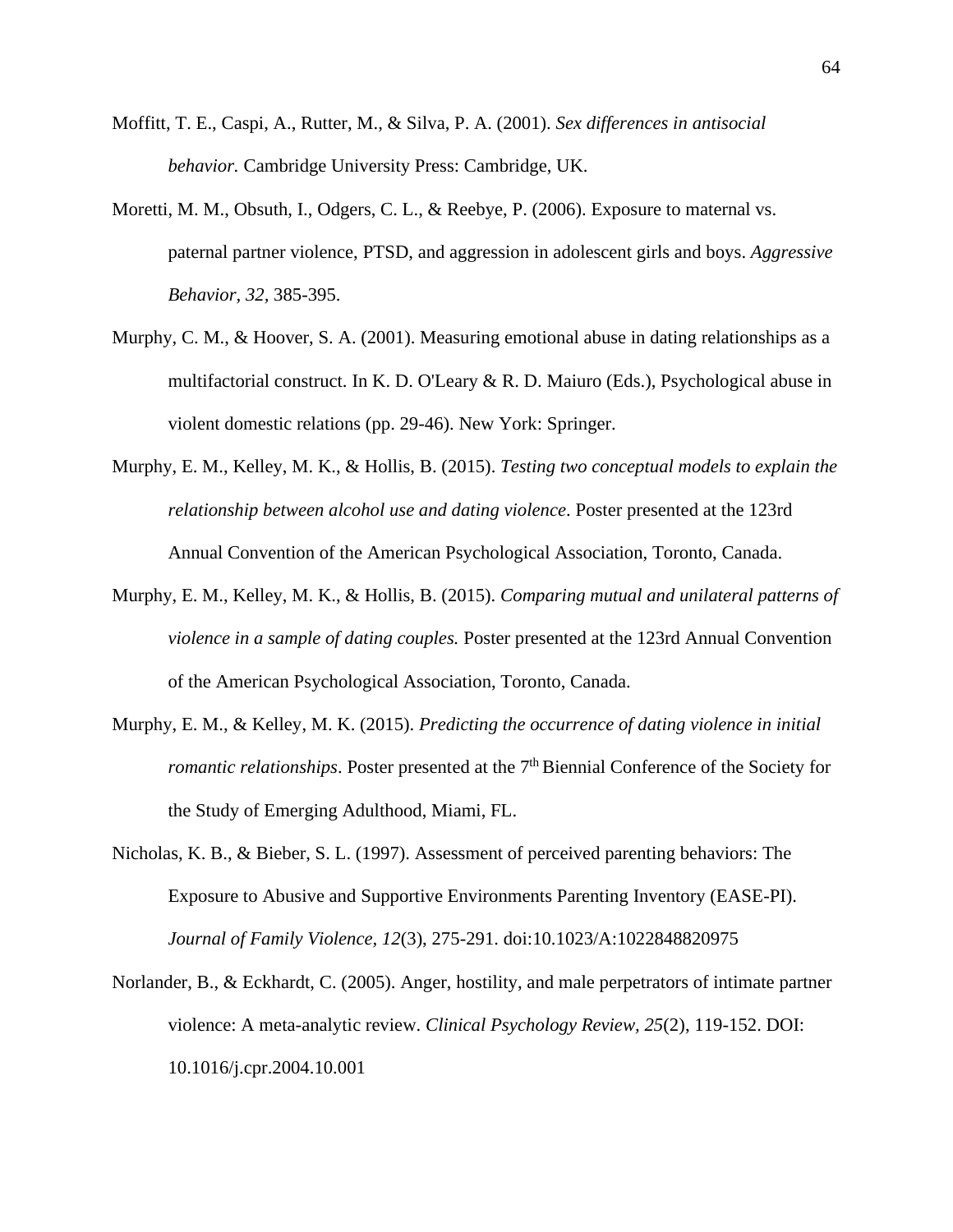- O'Leary, K. D. (2015). Psychological abuse: A variable deserving critical attention in domestic violence. In R. D. Mauiro (Ed), *Perspectives on verbal and psychological abuse*. (pp. 23- 42). New York: Springer.
- O'Leary, K. D., Barling, J., Arias, I., Rosenbaum, A., Malone, J. & Tyree, A. (1989). Prevalence and stability of marital aggression between spouses: A longitudinal analysis. *Journal of Consulting and Clinical Psychology, 57*, 263-268. DOI: 10.1037/0022-006X.57.2.263
- O'Leary, K. D., & Maiuro, R. D. (Eds.). (2001). *Psychological abuse in violent domestic relations*. New York: Springer.
- O'Leary, K. D., & Schumacher, J. A. (2003). The association between alcohol use and intimate partner violence: Linear effect, threshold effect, or both? *Addictive Behaviors, 28*(9), 1575-1585. doi:10.1016/j.addbeh.2003.08.034
- O'Leary, K. D., Tintle, N. L., & Bromet, E. (2014). Risk factors for physical violence against partners in the U.S. *Psychology of Violence, 4*(1), 65-77. DOI: 10.1037/a0034537
- Orpinas, P., & Frankowski, R. (2001). The Aggression Scale: A self-report measure of aggressive behavior for young adolescents. *The Journal of Early Adolescence, 21*(1), 50– 67. DOI: 10.1177/0272431601021001003
- Palmetto, N., Davidson, L. L., Breitbart, V., & Rickert, V. I. (2013). Predictors of physical intimate partner violence in the lives of young women: Victimization, perpetration, and bidirectional violence. *Violence and Victims, 28*(1), 103-121. DOI: 10.1891/0886- 6708.28.1.103
- Rapoza, K. A., & Baker, A. T. (2009). Attachment styles, alcohol, and childhood experiences of abuse: An analysis of physical violence in dating couples. *Violence and Victims, 23,* 52- 64. DOI: 10.1891/0886-6708.23.1.52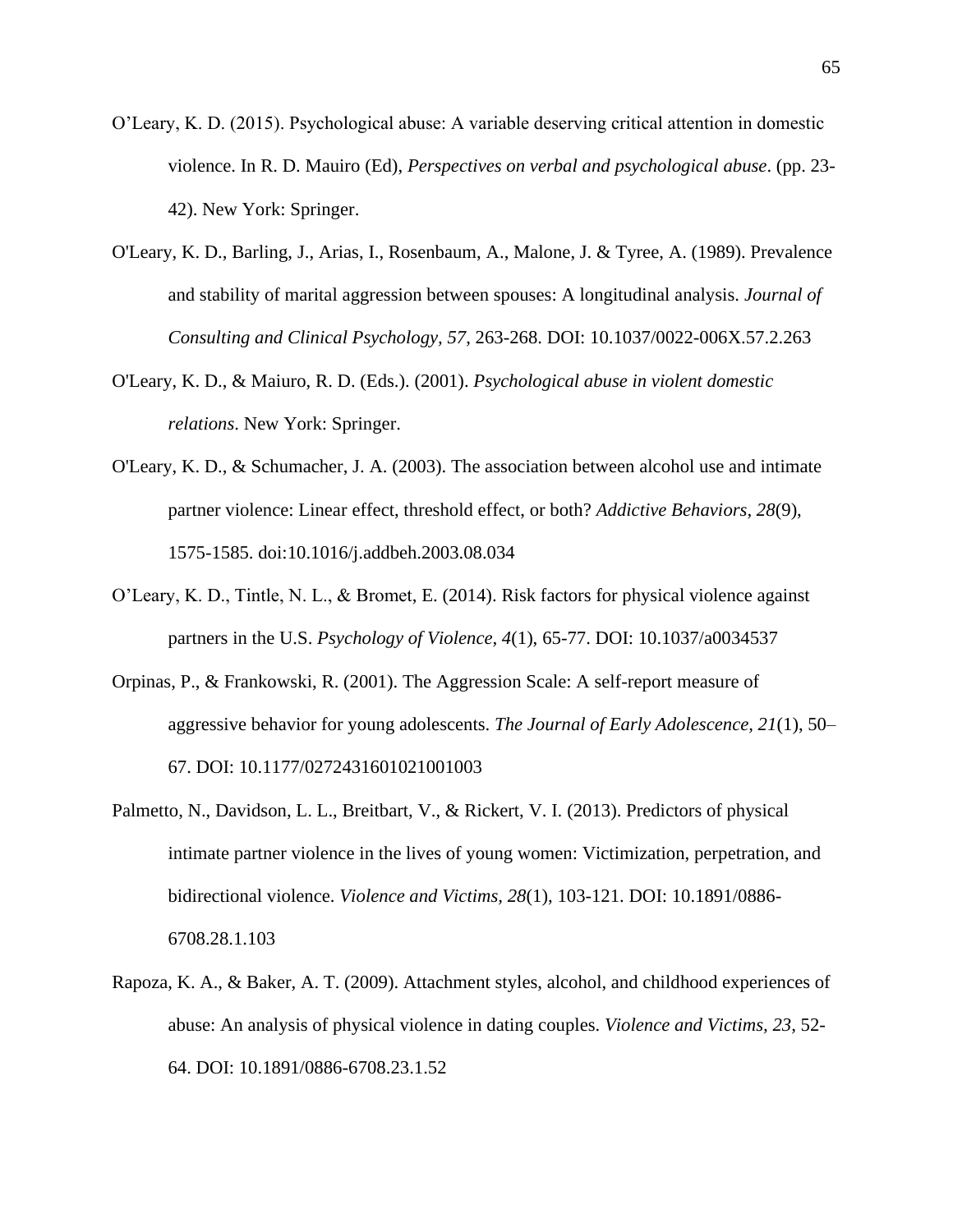- Renner, L. M., & Whitney, S. D. (2012). Risk factors for unidirectional and bidirectional intimate partner violence among young adults. *Child Abuse & Neglect, 36*(1), 40-52. DOI: 10.1016/j.chiabu.2011.07.007
- Roudsari, B. S., Leahy, M. M., & Walters, S. T. (2009). Correlates of dating violence among male and female heavy-drinking college students. *Journal of Interpersonal Violence, 24,* 1892-1905. DOI: 10.1177/0886260508325492
- Schafer, J., Caetano, R., & Clark, C. L. (1998). Rates of intimate partner violence in the United States. *American Journal of Public Health, 88*(11), 1702-1704. DOI: 10.2105/AJPH.88.11.1702
- Schumacher, J. A., & Leonard, K. E. (2005). Husbands' and Wives' Marital Adjustment, Verbal Aggression, and Physical Aggression as Longitudinal Predictors of Physical Aggression in Early Marriage. *Journal of Consulting and Clinical Psychology, 73*(1), 28-37. doi:10.1037/0022-006X.73.1.28
- Shorey, R. C., Brasfield, H., Febres, J., Cornelius, T. L., & Stuart, G. L. (2012). A comparison of three different scoring methods for self-report measures of psychological aggression in a sample of college females. *Violence and Victims, 27*(6), 973-990. doi:10.1891/0886- 6708.27.6.973
- Shorey, R. C., Brasfield, H., Febres, J., & Stuart, G. L. (2011a). An examination of the association between difficulties with emotion regulation and dating violence perpetration. *Journal of Aggression, Maltreatment & Trauma, 20*(8), 870–885.
- Shorey, R. C., Brasfield, H., Febres, J., & Stuart, G. L. (2011b). The association between impulsivity, trait anger, and the perpetration of intimate partner and general violence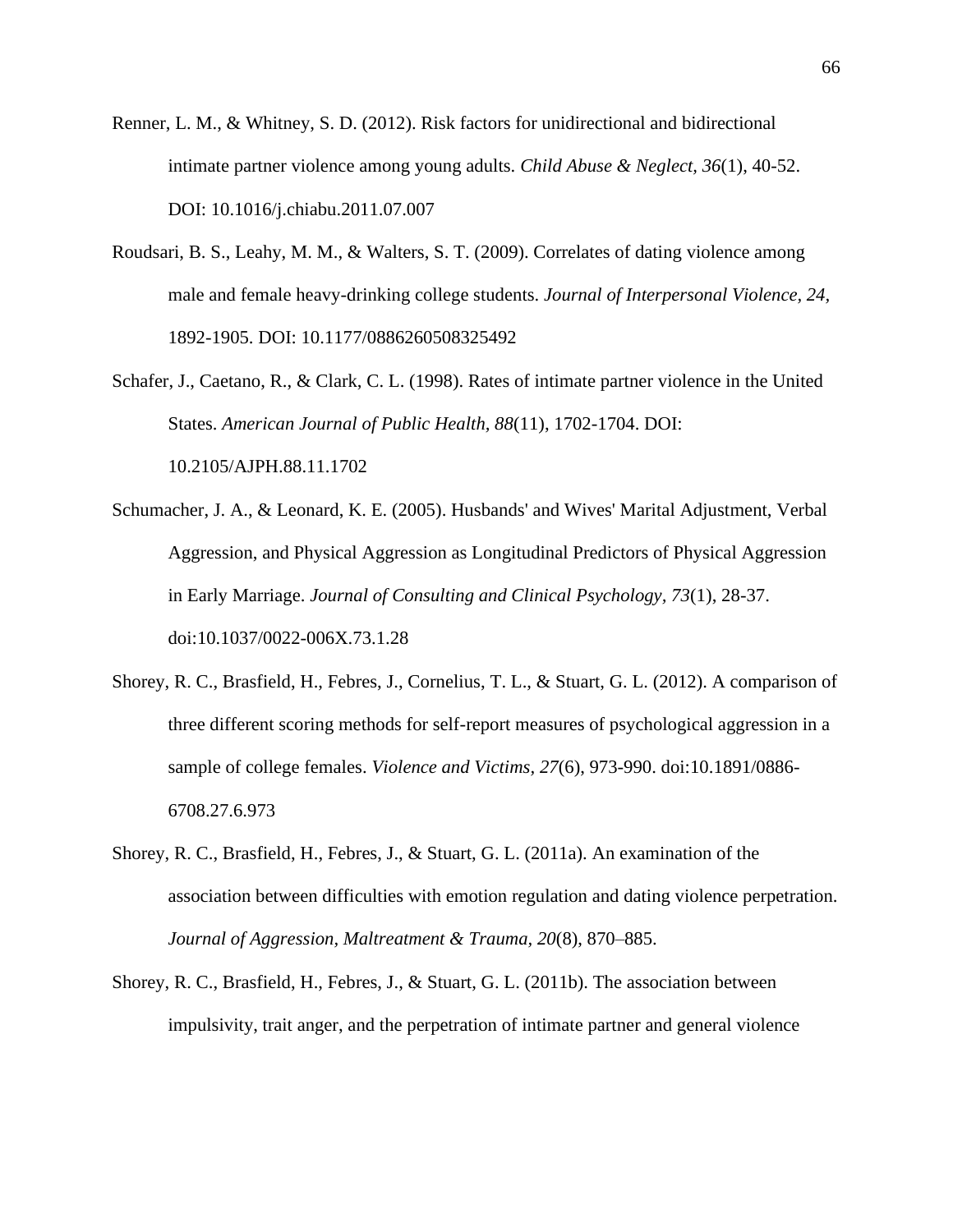among women arrested for domestic violence. *Journal of Interpersonal Violence, 26*(13), 2681–2697.

- Shorey, R. C., Cornelius, T. L., & Bell, K. M. (2008). A critical review of theoretical frameworks for dating violence: comparing the dating and marital fields. *Aggression and Violent Behavior, 13*(3), 185–194.
- Shorey, R. C., Stuart, G. L., Moore, T. M., & McNulty, J. K. (2014). The temporal association between alcohol, marijuana, angry affect and dating violence perpetration: A daily diary study with female college students. *Psychology of Addictive Behaviors, 28,* 516-523. DOI: 10.1037/a0034648
- Simons, L. G., Burt, C. H., & Simons, R. L. (2008). A test of explanations for the effect of harsh parenting on the perpetration of dating violence and sexual coercion among college males. *Violence and Victims, 23,* 66-82.
- Simons, R. L., Lin, K-H., & Gordon, L. C. (1998). Socialization in the family of origin and male dating violence: A prospective study. *Journal of Marriage and the Family, 60,* 467-478.
- Simons, L. G., Simons, R. L., Lei, M.-K., Hancock, D. L., & Fincham, F. D. (2012). Parental warmth amplifies the negative effect of parental hostility on dating violence. *Journal of Interpersonal Violence, 27*(13), 2603-2626. doi:10.1177/0886260512436387
- Stith, S. M., Rosen, K. H., Middleton, K. A., Busch, A. L., Lundeberg, K., & Carlton, R. P. (2000). The intergenerational transmission of spouse abuse: A meta-analysis. *Journal of Marriage and the Family, 62*(3), 640-654. doi:10.1111/j.1741-3737.2000.00640.x
- Stith, S. M., Smith, D. B., Penn, C. E., Ward, D. B., & Tritt, D. (2004). Intimate partner physical abuse perpetration and victimization risk factors: A meta-analytic review. *Aggression and Violent Behavior, 10*(1), 65-98. doi:10.1016/j.avb.2003.09.001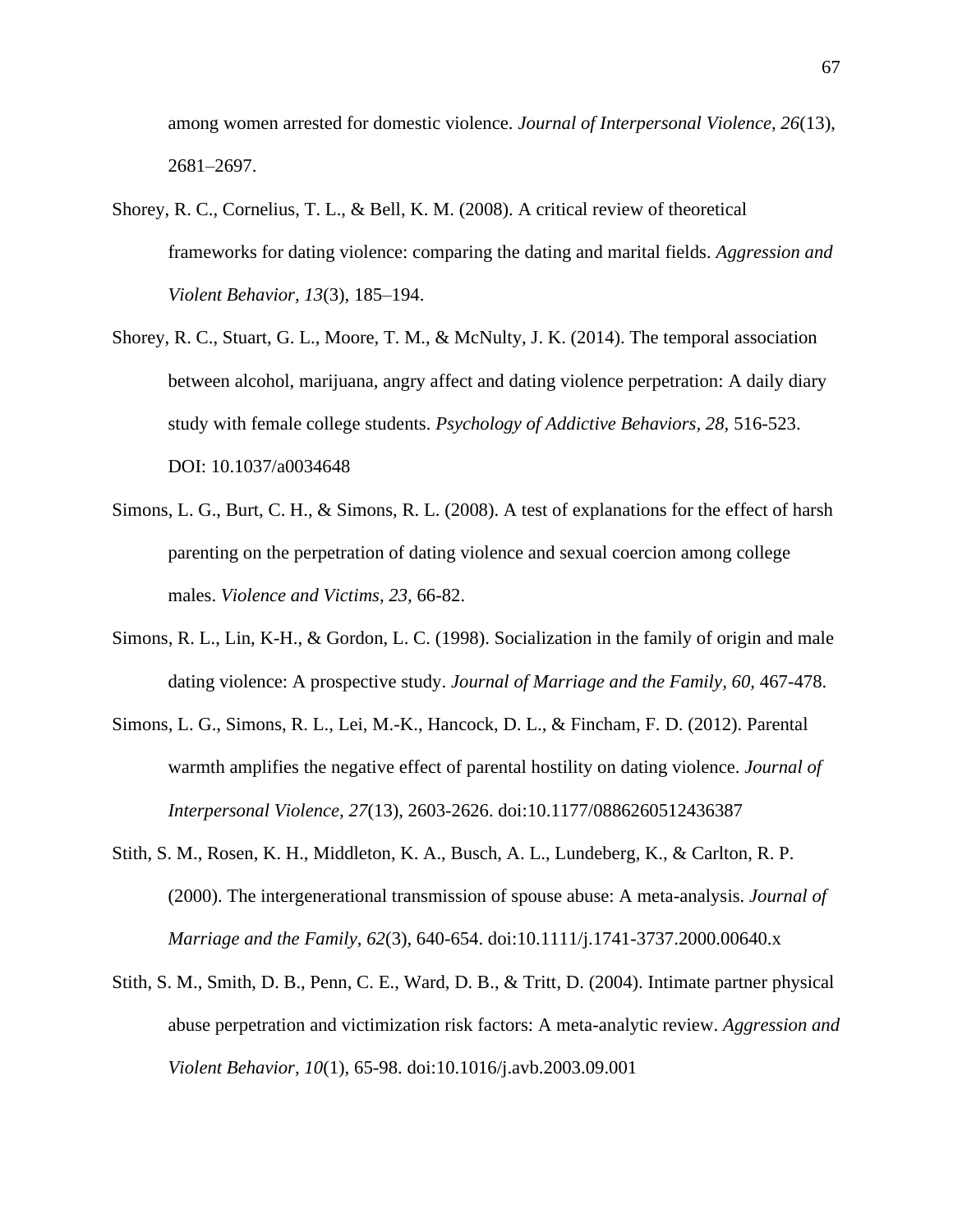- Straus, M. A. (2004). Prevalence of violence against dating partners by male and female university students worldwide. *Violence Against Women, 10*(7), 790–811.
- Straus, M. A. (2008). Dominance and symmetry in partner violence by male and female university students in 32 nations. *Children and Youth Services Review, 30*(3), 252–275.
- Straus, M. A., Hamby, S. L., Boney-McCoy, S., & Sugarman, D. B. (1996). The revised conflict tactics scales (CTS2): Development and preliminary psychometric data. *Journal of Family Issues, 17*(3), 283-316.
- Swan, S., & Sullivan, T. P. (2009). The resource utilization of women who use violence in intimate relationships. *Journal of Interpersonal Violence*, *24*(6), 940–958.
- Temple, J. R., Shorey, R. C., Tortolero, S. R., Wolfe, D. A., & Stuart, G. L. (2013). Importance of gender and attitudes about violence in the relationship between exposure to interparental violence and the perpetration of teen dating violence. *Child Abuse & Neglect, 37*(5), 343–352. DOI: 10.1016/j.chiabu.2013.02.001
- Testa, M., Hoffman, J. H., & Leonard, K. E. (2011). Female intimate partner violence perpetration: Stability and predictors of mutual and nonmutual aggression across the first year of college. *Aggressive Behavior, 37*, 362-373.
- Tsiko, R. G. (2015). A spatial latent Gaussian model for intimate partner violence against men in Africa. *Journal of Family Violence,* DOI: 10.1007/s10896-015-9784-9
- Tyler, K. A., Brownridge, D. A., & Melander, L. A. (2011). The effect of poor parenting on male and female dating violence perpetration and victimization. *Violence and Victims,* 26, 218- 230. doi: 10.1891/0886-6708.26.2.218
- United States Department of Health and Human Services. (2001). *Youth violence: A report of the Surgeon General*. http://www.surgeongeneral.gov/library/youthviolence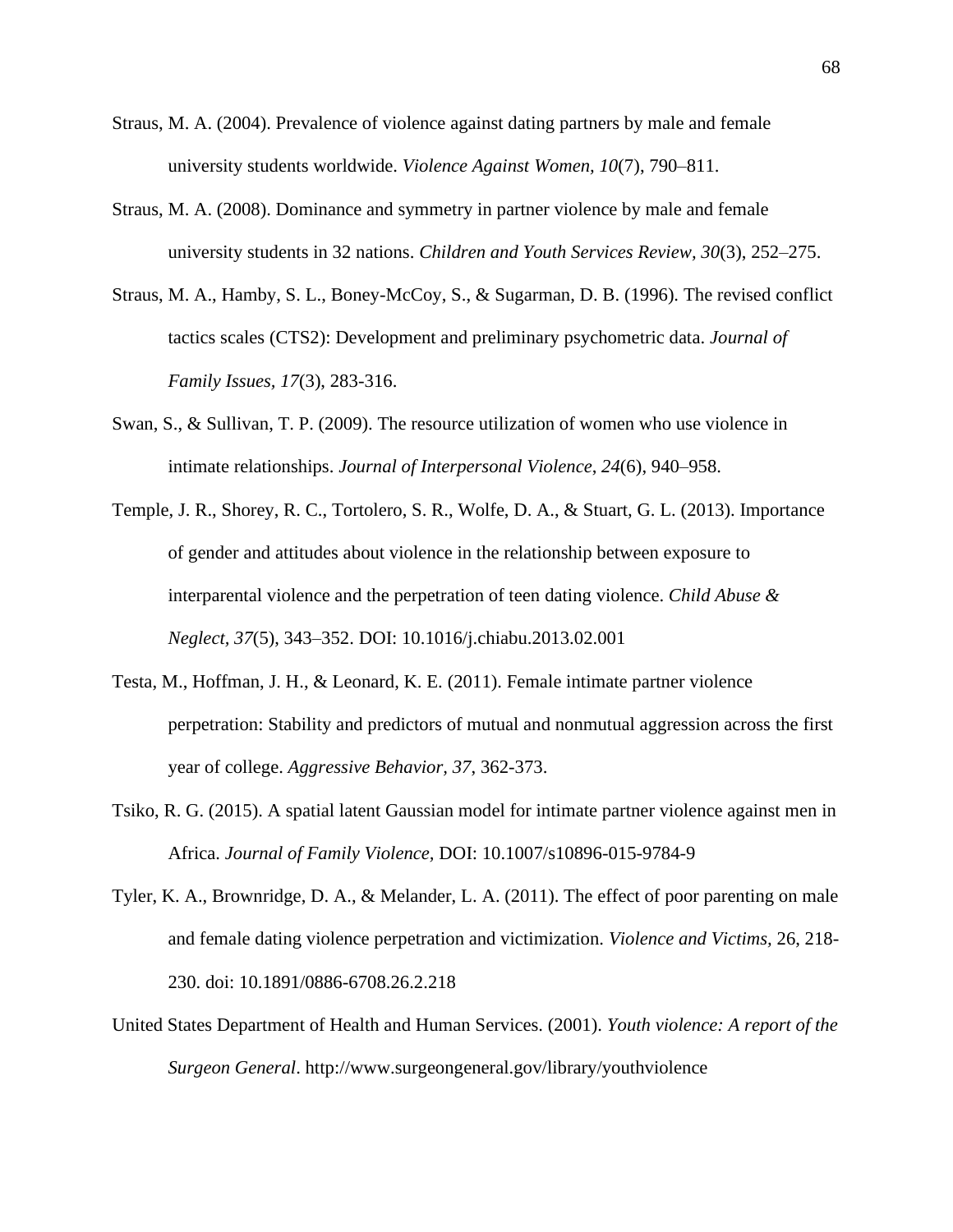- Wiersma, J. D., Cleveland, H. H., Herrera, V., & Fischer, J. L. (2010). Intimate partner violence in young adult dating, cohabitating, and married drinking partnerships. *Journal of Marriage and Family, 72*(2), 360–374. DOI:10.1111/j.1741-3737.2010.00705.x
- Williams, J. R., Ghandour, R. M., & Kub, J. E. (2008). Female perpetration of violence in heterosexual intimate relationships: Adolescence through adulthood. *Trauma, Violence, & Abuse, 9*(4), 227-249. doi:10.1177/1524838008324418
- Wolfe, D. A., Scott, K., Reitzel-Jaffe, D., Wekerle, C., Grasley, C., & Straatman, A.-L. (2001). Development and validation of the Conflict in Adolescent Dating Relationships Inventory. *Psychological Assessment, 13*(2), 277-293. doi:10.1037/1040-3590.13.2.277
- Woodin, E. M., Sotskova, A., & O'Leary, K. D. (2013). Intimate partner violence assessment in an historical context: Divergent approaches and opportunities for progress. *Sex Roles: A Journal of Research, 69*(3-4), 120–130. DOI: 10.1007/s11199-013-0294-z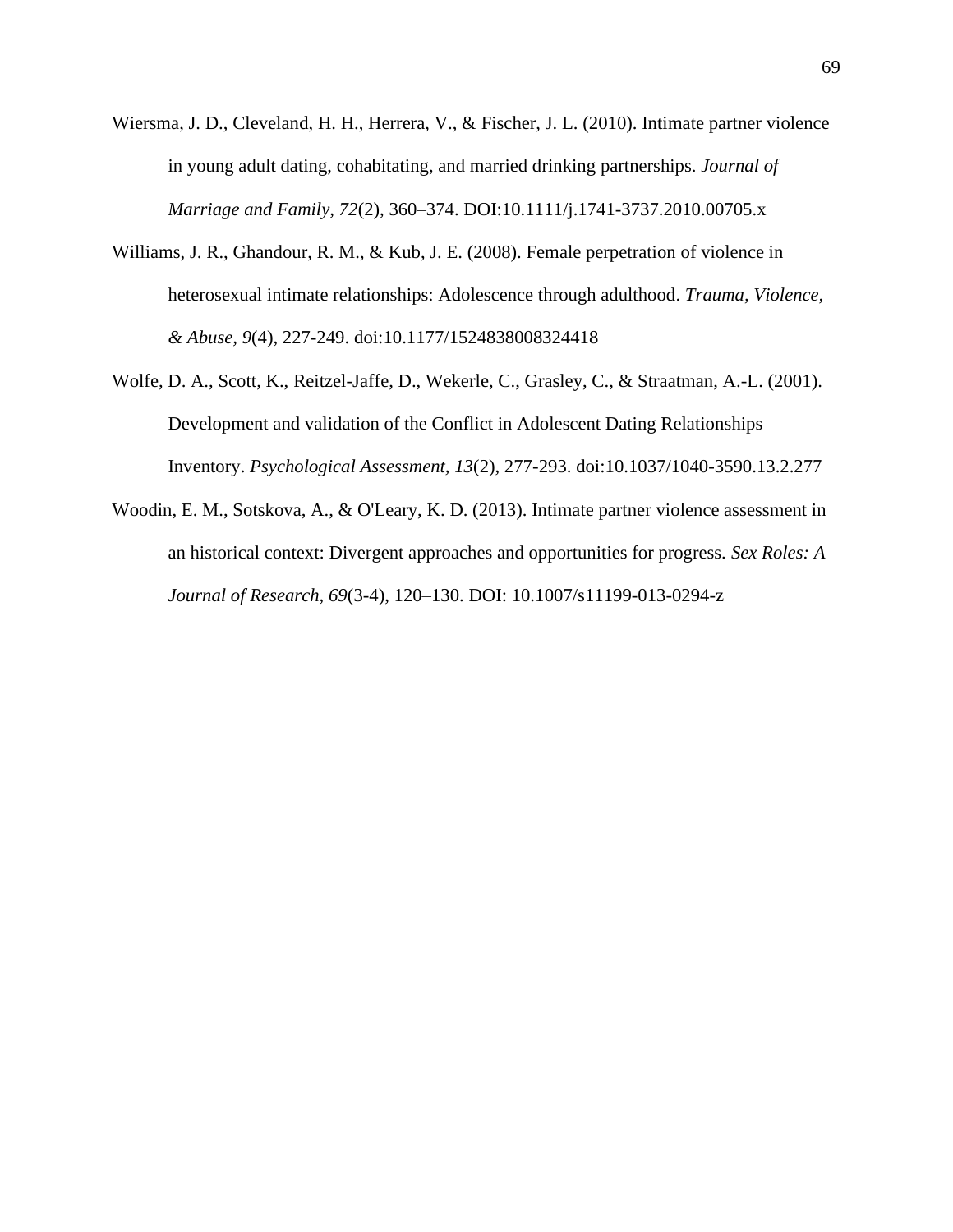#### **APPENDIX A**

# **EXPOSURE TO ABUSIVE AND SUPPORTIVE ENVIRONMENTS PARENTING INVENTORY**

Directions: This questionnaire covers experiences you may have had when you were a child. If you did not live with both biological parents, please answer these questions with a mother figure (e.g., stepmother, grandmother, adoptive mother) or father figure (e.g., stepfather, grandfather, adoptive father) in mind.

The maternal figure I am completing this scale about is my:

- 1) biological mother
- 2) step-mother
- 3) adoptive mother
- 4) other \_\_\_\_\_\_\_\_\_\_\_\_\_\_\_\_\_\_\_(please write in who this person was-e.g., grandmother)
- 5) I did not have a mother figure while growing up.

The paternal figure I am completing this scale about is my:

- 1) biological father
- 2) step-father
- 3) adoptive father
- 4) other (please write in who this person was-e.g., grandfather)

5) I did not have a father figure while growing up.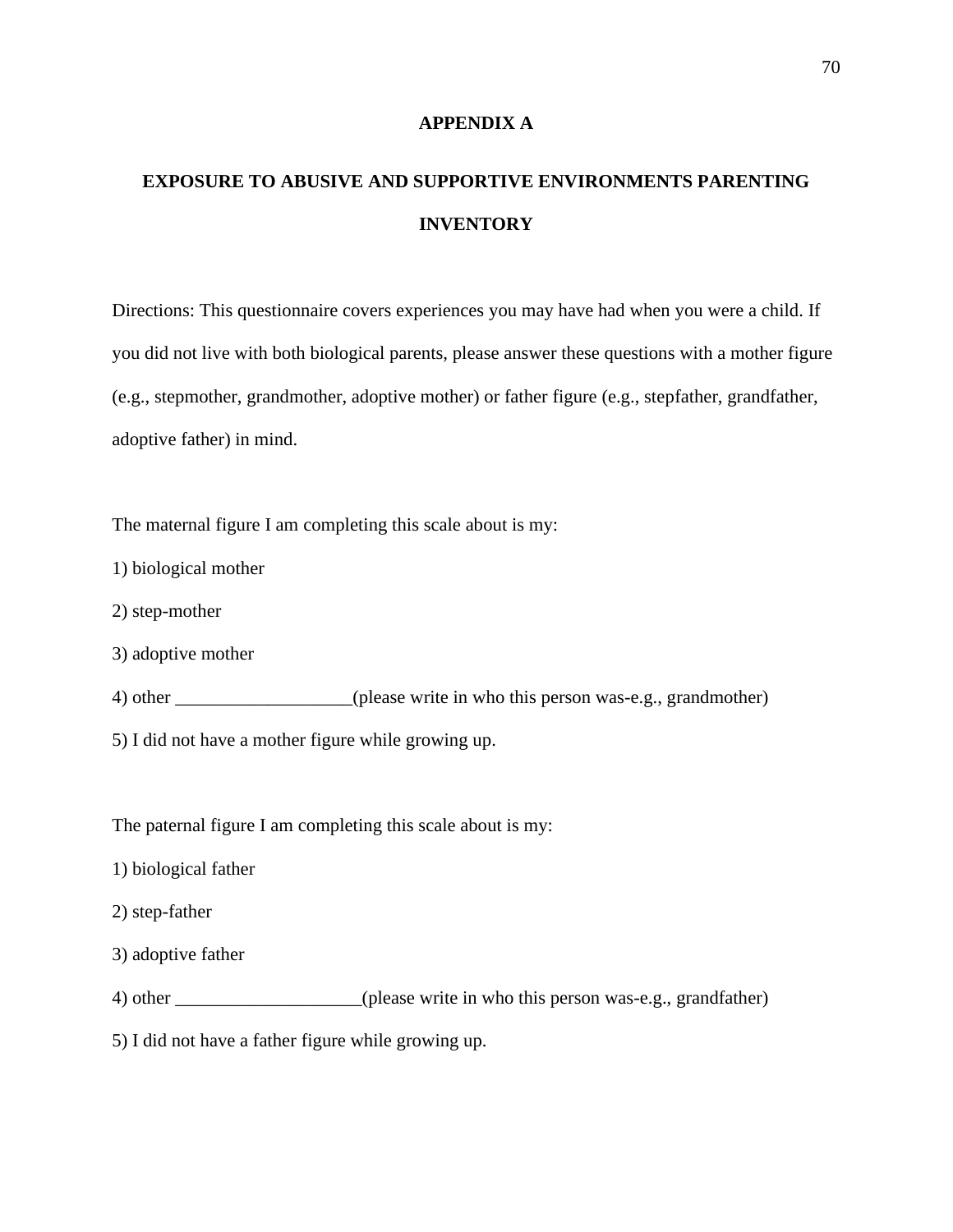## Please answer the questions using the following scale:

 $0 =$  Never,  $1 =$  Rarely,  $2 =$  Sometimes,  $3 =$  Often,  $4 =$  Very Often

|                                                    | Your Mother: Your Father: |  |  |  |  |  |                     |  |
|----------------------------------------------------|---------------------------|--|--|--|--|--|---------------------|--|
| 1. Broke or smashed objects near you when angry    |                           |  |  |  |  |  | 0 1 2 3 4 0 1 2 3 4 |  |
| with you.                                          |                           |  |  |  |  |  |                     |  |
| 2. Threw things at you.                            |                           |  |  |  |  |  | 0 1 2 3 4 0 1 2 3 4 |  |
| 3. Pulled your hair.                               |                           |  |  |  |  |  | 0 1 2 3 4 0 1 2 3 4 |  |
| 4. Pushed, grabbed, or shoved you.                 |                           |  |  |  |  |  | 0 1 2 3 4 0 1 2 3 4 |  |
| 5. Deliberately scratched you.                     | $\Omega$                  |  |  |  |  |  | 1 2 3 4 0 1 2 3 4   |  |
| 6. Hit you.                                        |                           |  |  |  |  |  | 0 1 2 3 4 0 1 2 3 4 |  |
| 7. Hit you with objects.                           |                           |  |  |  |  |  | 0 1 2 3 4 0 1 2 3 4 |  |
| 8. Beat you up.                                    |                           |  |  |  |  |  | 0 1 2 3 4 0 1 2 3 4 |  |
| 9. Choked you.                                     |                           |  |  |  |  |  | 0 1 2 3 4 0 1 2 3 4 |  |
| 10. Kicked you.                                    |                           |  |  |  |  |  | 0 1 2 3 4 0 1 2 3 4 |  |
| 11. Threatened to kill you.                        |                           |  |  |  |  |  | 0 1 2 3 4 0 1 2 3 4 |  |
| 12. Threatened you with a weapon (such as          |                           |  |  |  |  |  | 0 1 2 3 4 0 1 2 3 4 |  |
| a knife or gun).                                   |                           |  |  |  |  |  |                     |  |
| 13. Used a weapon (such as a knife or gun) on you. | $\overline{0}$            |  |  |  |  |  | 1 2 3 4 0 1 2 3 4   |  |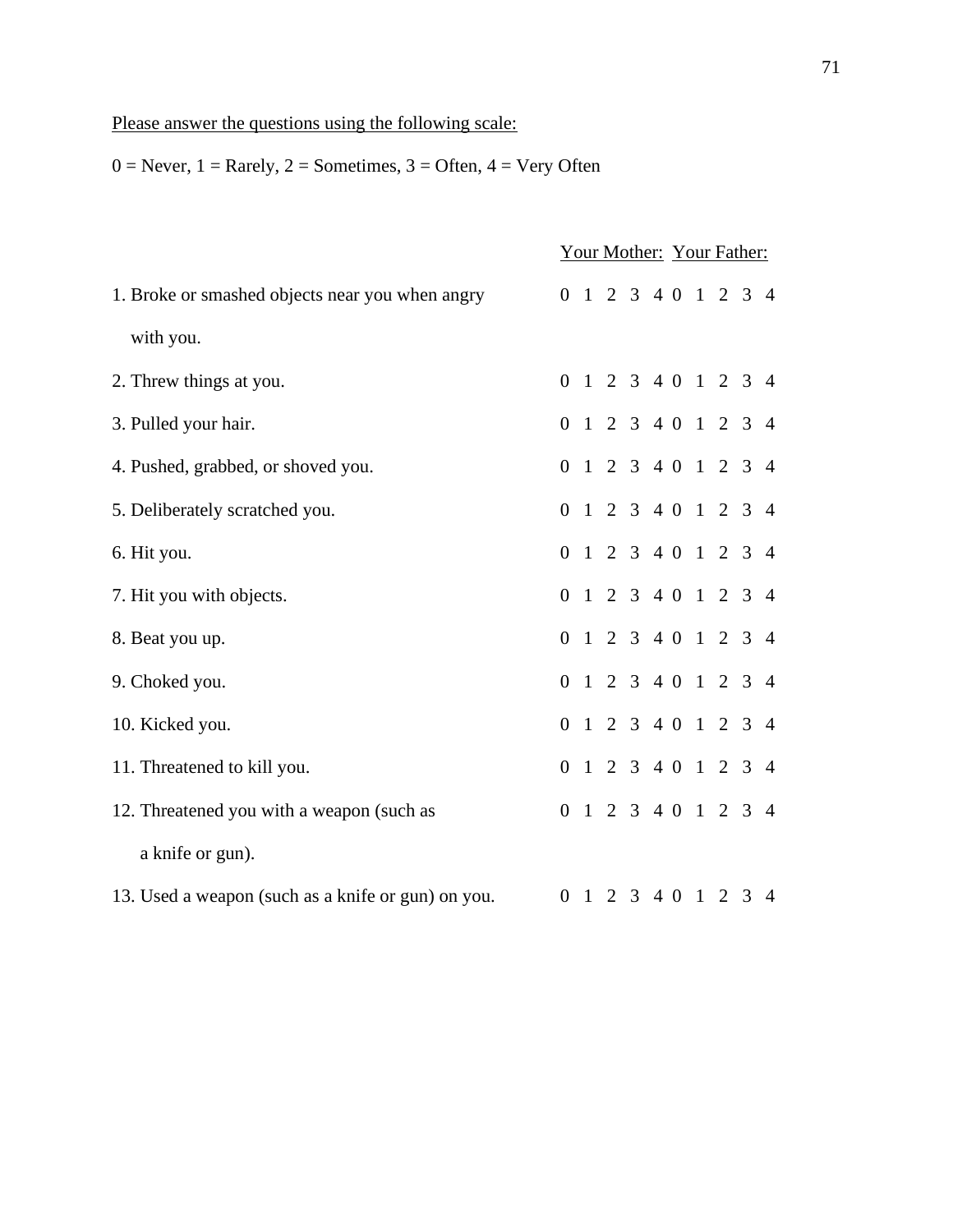#### **APPENDIX B**

## **REVISED CONFLICT TACTICS SCALE- INTERPARENTAL VERSION**

Directions: No matter how well a couple gets along, there are times when they disagree, get annoyed with the other person, want different things from each other, or just have spats or fights because they are in a bad mood, are tired, or for some other reason. Couples also have many different ways of trying to settle their differences. This is a list of things that might have happened when your parents had differences. Please circle how many times you recall witnessing each of these things happening in your parents' relationship.

How often did this happen?

 $1 =$ Once,  $2 =$ Twice,  $3 = 3-5$  times,  $4 = 6-10$  times,  $5 = 11-20$  times,  $6 =$  More than 20 times  $0 =$ This has never happened

- 1. My mother showed my father she cared even though they disagreed.
- 2. My father showed my mother he cared even though they disagreed.
- 3. My mother explained her side of a disagreement to my father.
- 4. My father explained his side of a disagreement to my mother.
- 5. My mother insulted or swore at my father.
- 6. My father insulted or swore at my mother.
- 7. My mother threw something at my father that could hurt.
- 8. My father threw something at my mother that could hurt.
- 9. My mother twisted my father's arm or hair.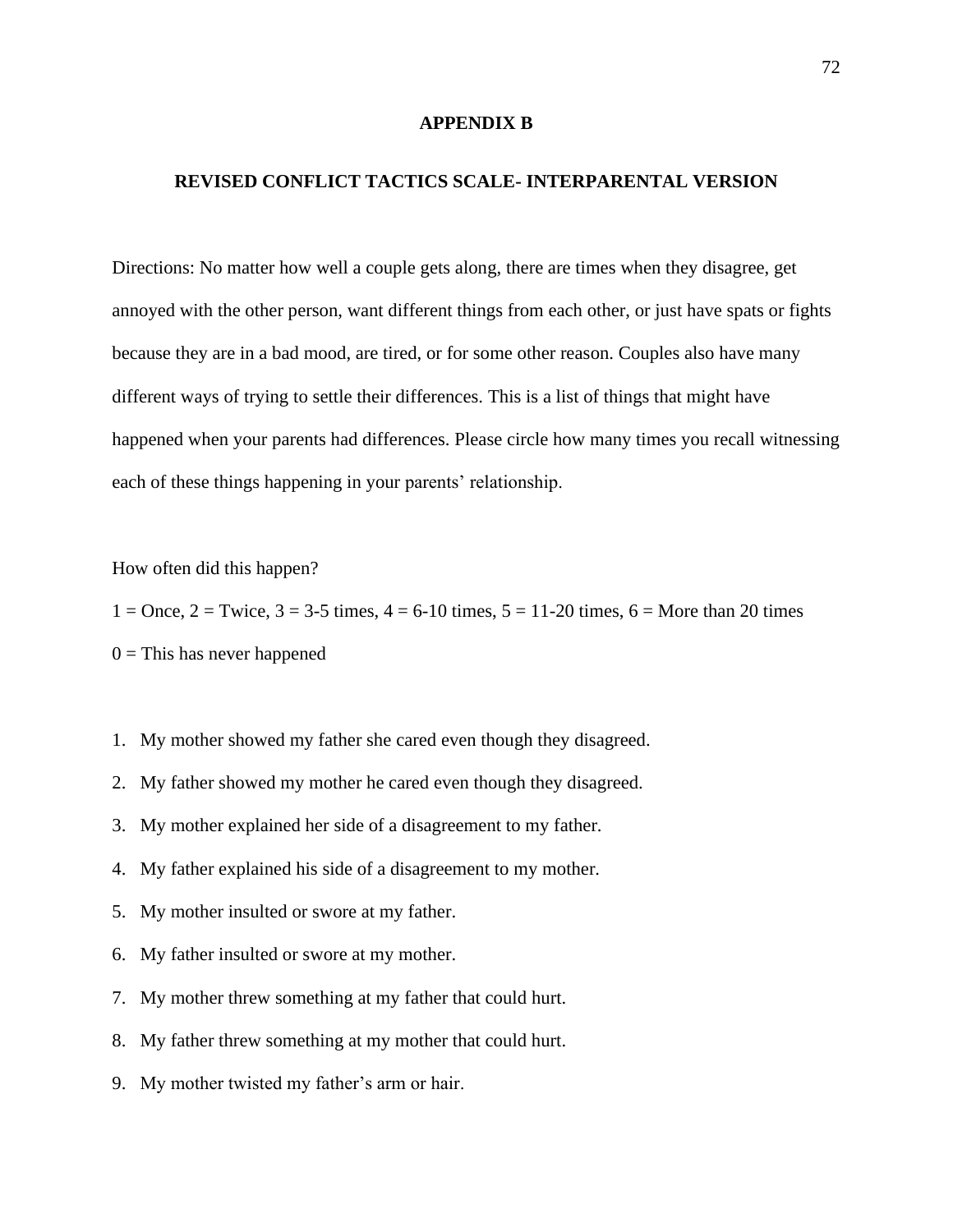- 10. My father twisted my mother's arm or hair.
- 11. My mother had a sprain, bruise, or small cut because of a fight with my father.
- 12. My father had a sprain, bruise, or small cut because of a fight with my mother.
- 13. My mother showed respect for my father's feelings about an issue.
- 14. My father showed respect for my mother's feelings about an issue.
- 15. My mother pushed or shoved my father.
- 16. My father pushed or shoved my mother.
- 17. My mother used a knife or gun on my father.
- 18. My father used a knife or gun on my mother.
- 19. My mother passed out from being hit on the head by my father in a fight.
- 20. My father passed out from being hit on the head by my mother in a fight.
- 21. My mother called my father fat or ugly.
- 22. My father called my mother fat or ugly.
- 23. My mother punched or hit my father with something that could hurt.
- 24. My father punched or hit my mother with something that could hurt.
- 25. My mother destroyed something belonging to my father.
- 26. My father destroyed something belonging to my mother.
- 27. My mother went to a doctor because of a fight with my father.
- 28. My father went to a doctor because of a fight with my mother.
- 29. My mother choked my father.
- 30. My father choked my mother.
- 31. My mother shouted or yelled at my father.
- 32. My father shouted or yelled at my mother.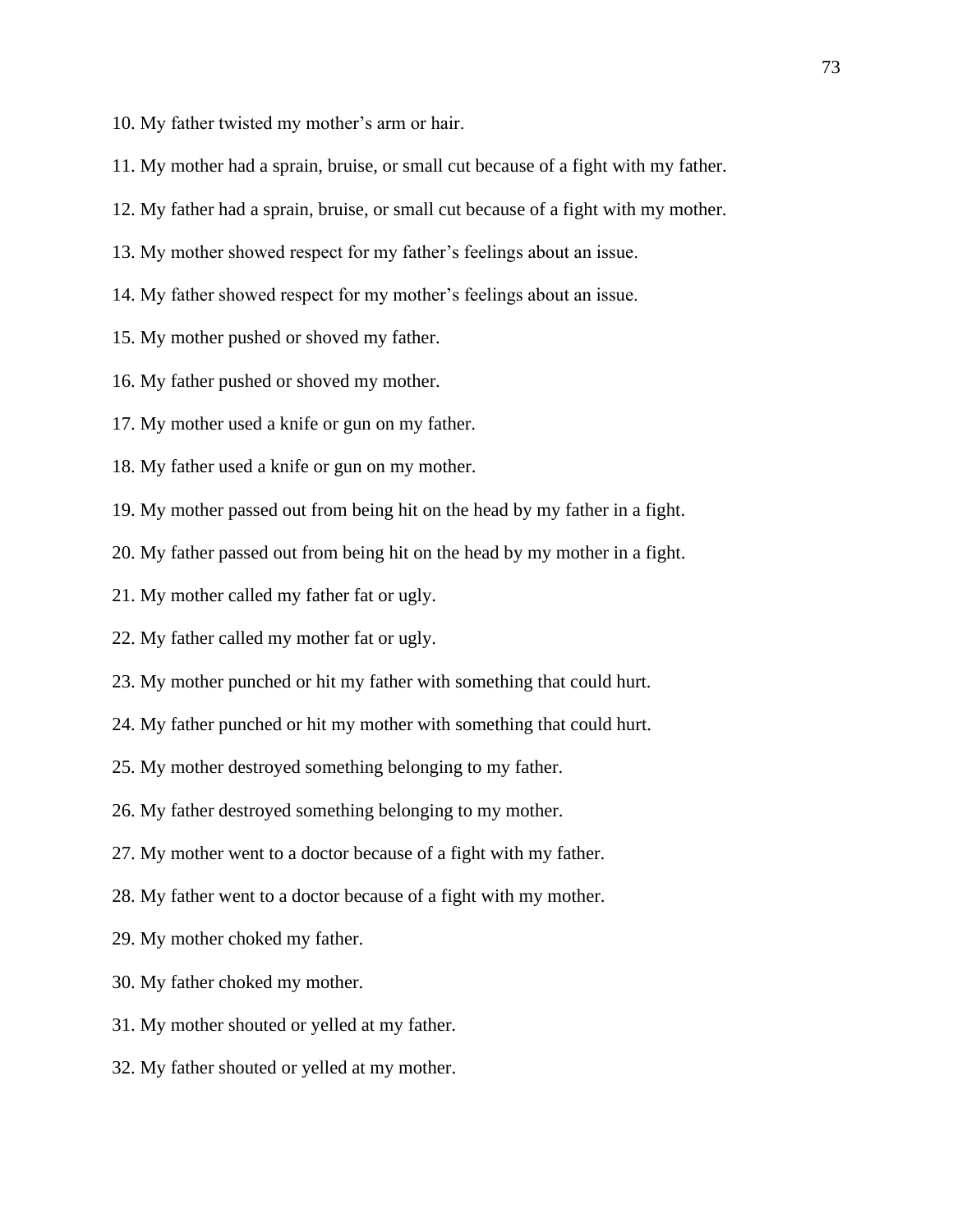- 33. My mother slammed my father against a wall.
- 34. My father slammed my mother against a wall.
- 35. My mother said she was sure they could work out a problem.
- 36. My father said he was sure they could work out a problem.
- 37. My mother needed to see a doctor because of a fight with my father, but didn't.
- 38. My father needed to see a doctor because of a fight with my mother, but didn't.
- 39. My mother beat up my father.
- 40. My father beat up my mother.
- 41. My mother grabbed my father.
- 42. My father grabbed my mother.
- 43. My mother stomped out of the room or house or yard during a disagreement.
- 44. My father stomped out of the room or house or yard during a disagreement.
- 45. My mother slapped my father.
- 46. My father slapped my mother.
- 47. My mother had a broken bone from a fight with my father.
- 48. My father had a broken bone from a fight with my mother.
- 49. My mother suggested a compromise to a disagreement.
- 50. My father suggested a compromise to a disagreement.
- 51. My mother burned or scalded my father on purpose.
- 52. My father burned or scalded my mother on purpose.
- 53. My mother accused my father of being a lousy lover.
- 54. My father accused my mother of being a lousy lover.
- 55. My mother did something to spite my father.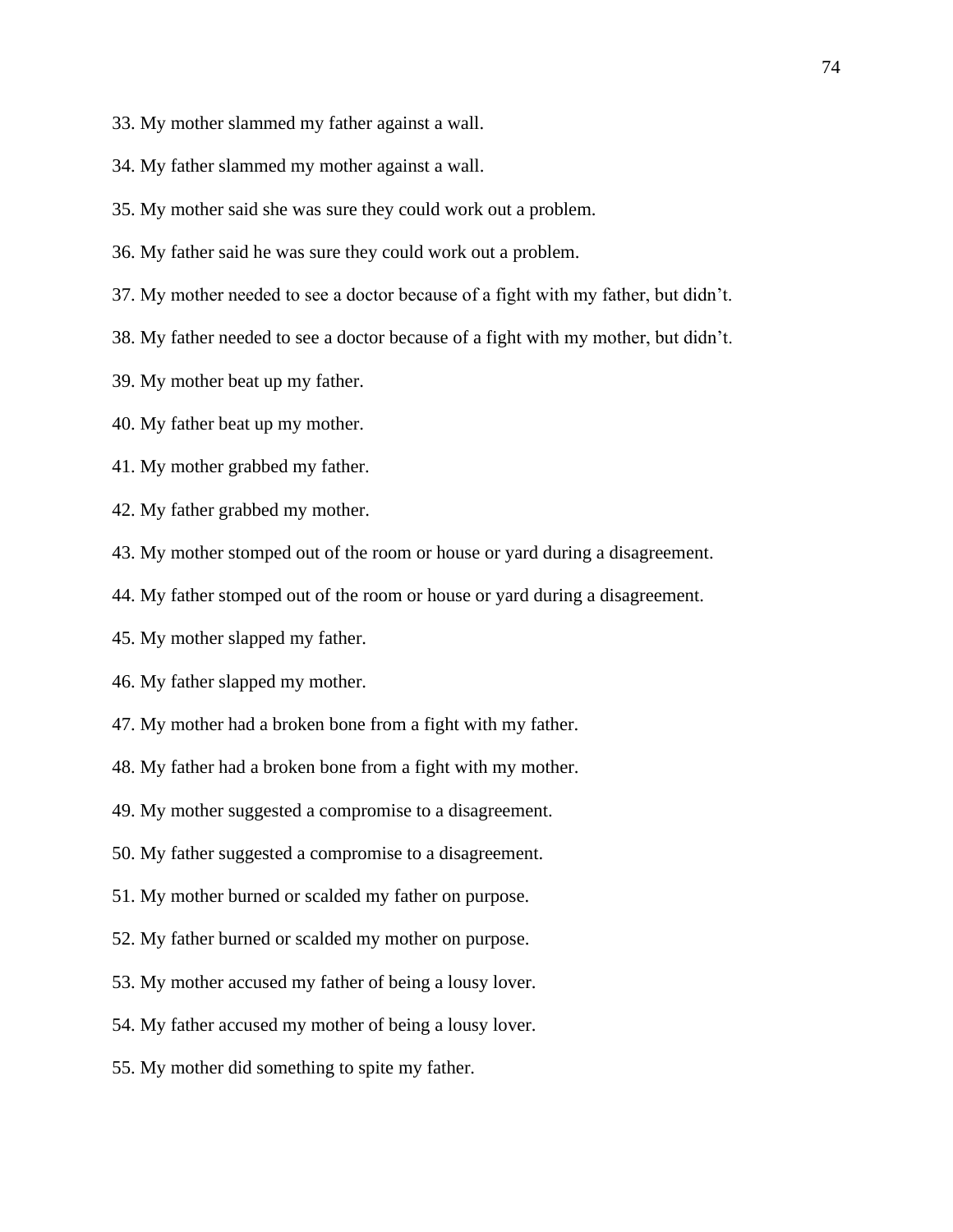- 56. My father did something to spite my mother.
- 57. My mother threatened to hit or throw something at my father.
- 58. My father threatened to hit or throw something at my mother.
- 59. My mother felt physical pain that still hurt the next day because of a fight with my father.
- 60. My father felt physical pain that still hurt the next day because of a fight with my mother.
- 61. My mother kicked my father.
- 62. My father kicked my mother.
- 63. My mother agreed to try a solution to a disagreement my father suggested.
- 64. My father agreed to try a solution to a disagreement my mother suggested.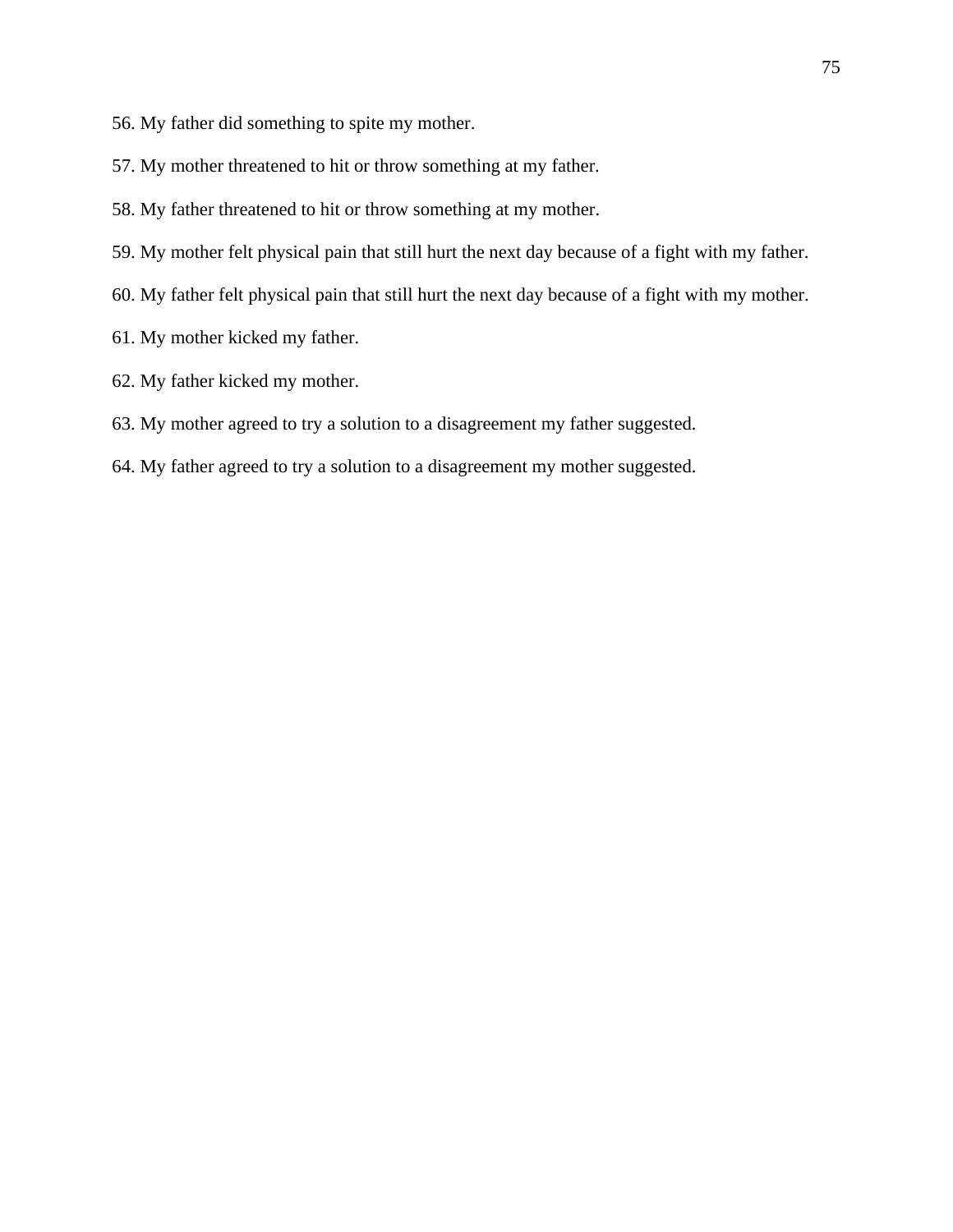### **APPENDIX C**

## **THE AGGRESSON SCALE**

Directions: Think back to your early adolescence years (between the ages of 12 and 15). The following questions gauge how you may have handled anger and aggression toward your peers and students your age. How often did each behavior occur?

 $1 =$ Once,  $2 =$ Twice,  $3 = 3.5$  times,  $4 = 6.10$  times,  $5 = 11.20$  times,  $6 =$ More than 20 times

 $0 =$ This has never happened

- 1. I teased students to make them angry.
- 2. I got angry very easily with someone.
- 3. I fought back when someone hit me first.
- 4. I said things about other kids to make other students laugh.
- 5. I encouraged other students to fight.
- 6. I pushed or shoved other students.
- 7. I was angry most of the day.
- 8. I got into a physical fight because I was angry.
- 9. I slapped or kicked someone.
- 10. I called other students bad names.
- 11. I threatened to hurt or to hit someone.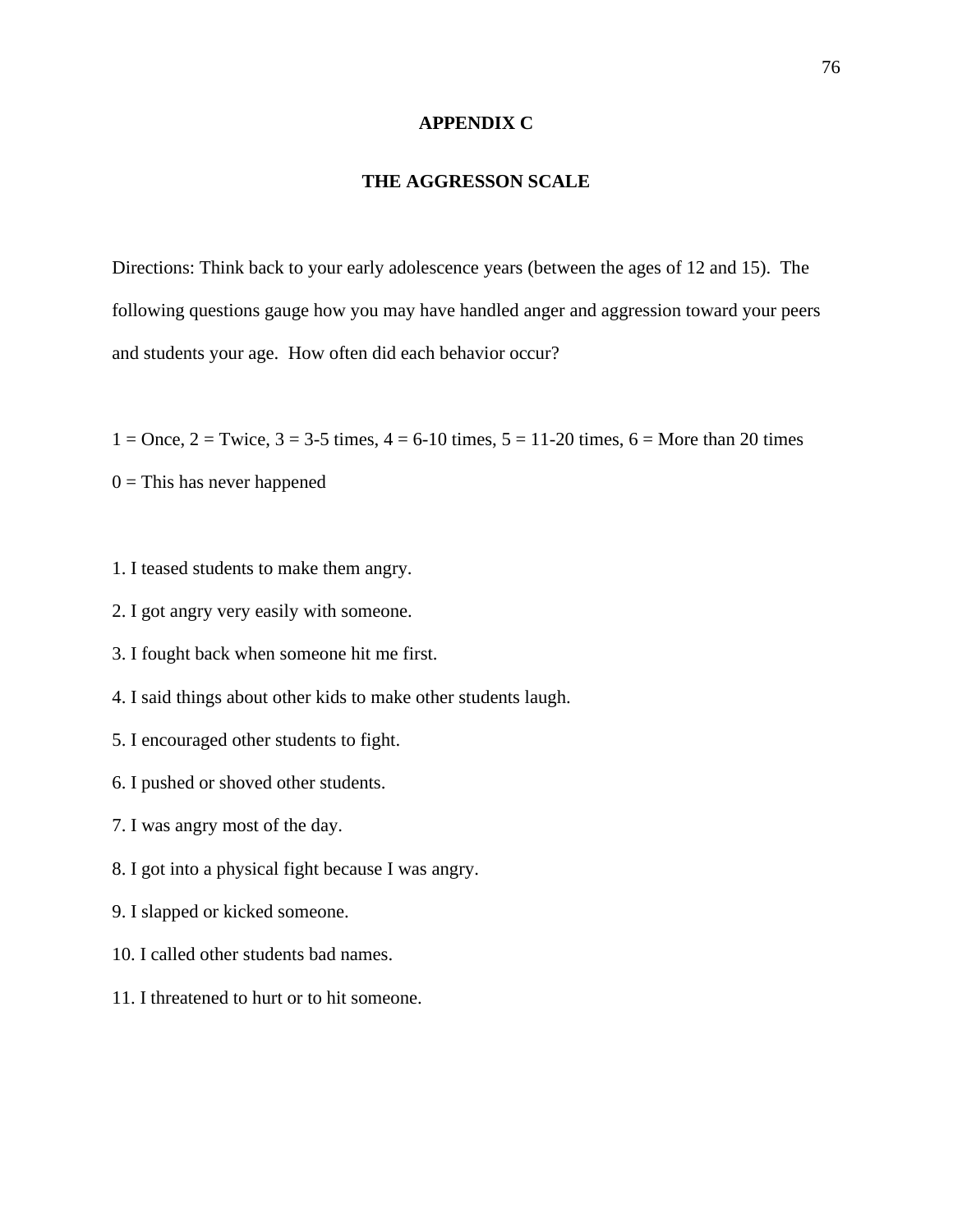#### **APPENDIX D**

## **THE CONFLICT IN ADOLESCENT RELATIONSHIPS INVENTORY**

Directions: The following questions pertain to your first serious, romantic relationship during adolescence (\*\*ask questions about this relationship\*\*). Think back to your most serious relationship in adolescence (before you were 18 years old). The following questions ask you about things that may have happened to you with your boyfriend while you were having an argument. Check the box that is your best estimate of how often these things happened with your first serious boyfriend.

As a guide use the following scale:

Never: this has never happened in your relationship Seldom: this has happened only 1-2 times in your relationship Sometimes: this has happened about 3-5 times in your relationship Often: this has happened 6 times or more in your relationship Never

During a conflict or argument with my first serious boyfriend:

1. I gave reasons for my side of the argument. He gave reasons for his side of the argument. 2. I touched him sexually when he didn't want me to. He touched me sexually when I didn't want him to.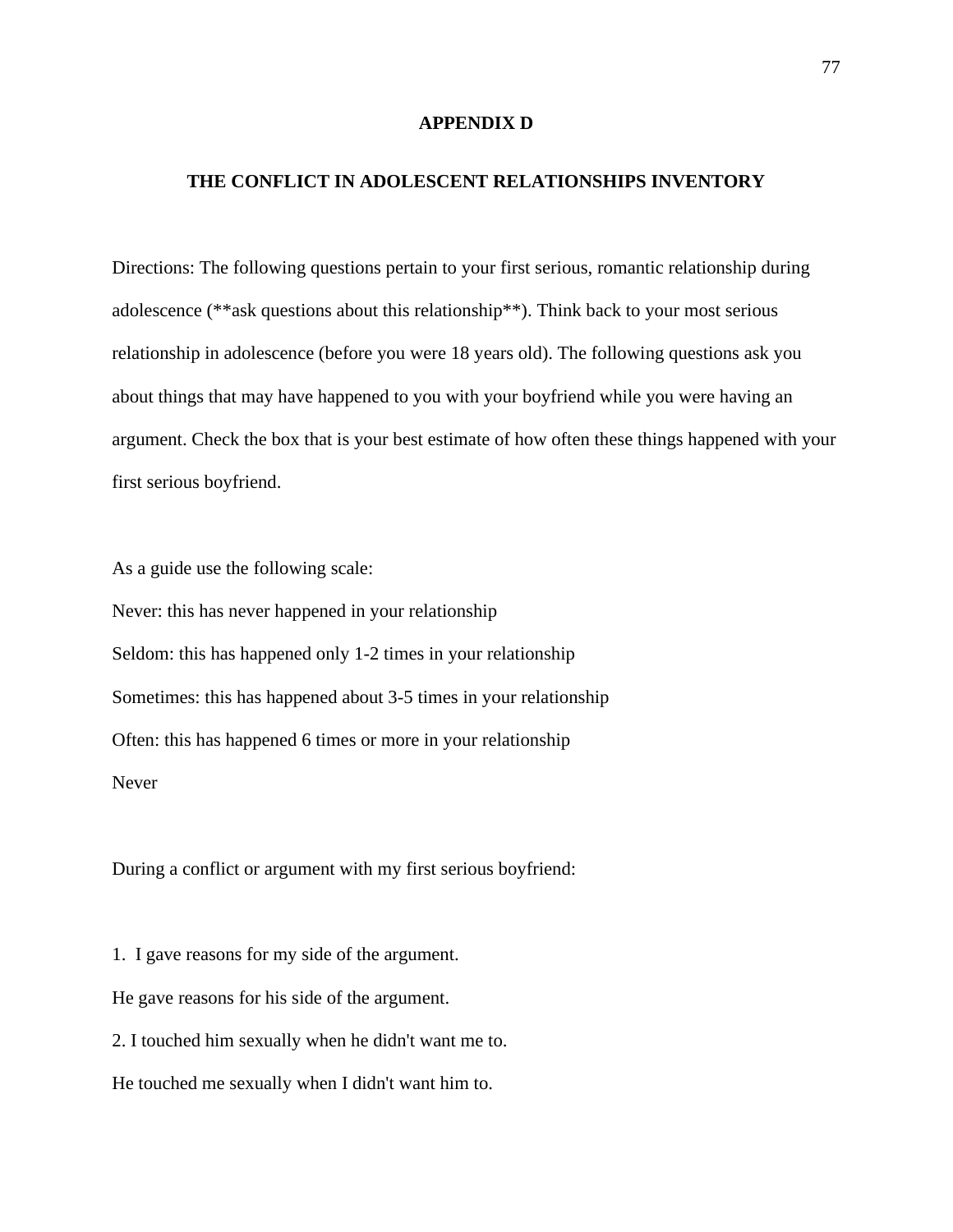3. I tried to turn his friends against him.

He tried to turn my friends against me.

4. I did something to make him feel jealous.

He did something to make me feel jealous.

5. I destroyed or threatened to destroy something he valued.

He destroyed or threatened to destroy something I valued.

6. I told him that I was partly to blame.

He told me that he was partly to blame.

7. I brought up something bad that he had done in the past

He brought up something bad that I had done in the past.

8. I threw something at him.

He threw something at me.

9. I said things just to make him angry.

He said things just to make me angry.

10. I gave reasons why I thought he was wrong.

He gave reasons why he thought I was wrong.

11. I agreed that he was partly right.

He agreed that I was partly right.

12. I spoke to him in a hostile or mean tone of voice.

He spoke to me in a hostile or mean tone of voice.

13. I forced him to have sex when he didn't want to.

He forced me to have sex when I didn't want to.

14. I offered a solution that I thought would make us both happy.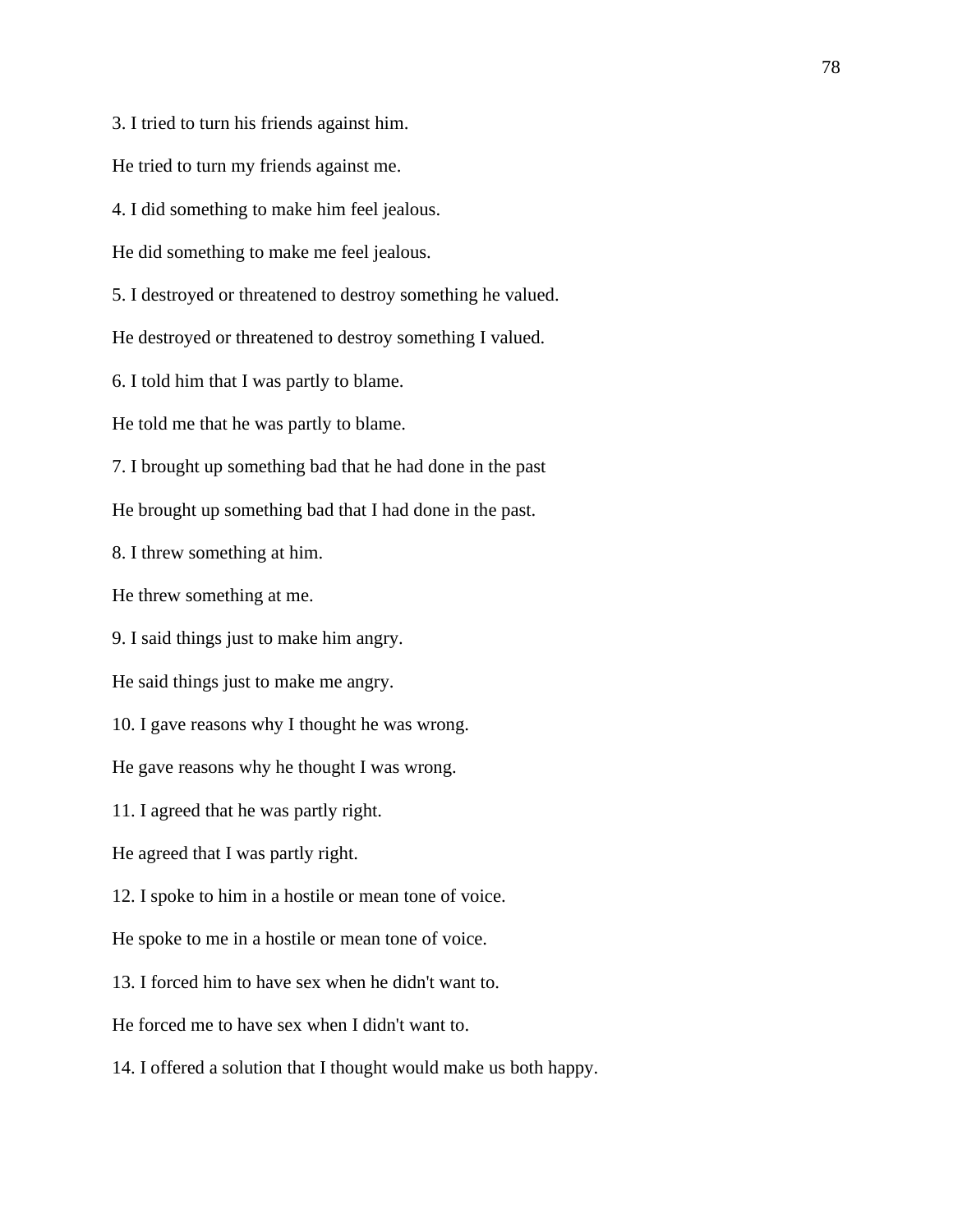He offered a solution that he thought would make us both happy.

15. 1 threatened him in an attempt to have sex with him.

He threatened me in an attempt to have sex with me.

16. I put off talking until we calmed down.

He put off talking until we calmed down.

17. I insulted him with put-downs.

He insulted me with put-downs.

18. I discussed the issue calmly.

He discussed the issue calmly.

19. 1 kissed him when he didn't want me to.

He kissed me when I didn't want him to.

20. 1 said things to his friends about him to turn them against him.

He said things to my friends about me to turn them against me.

21. I ridiculed or made fun of him in front of others.

He ridiculed or made fun of me in front of others.

22. I told him how upset I was.

He told me how upset he was.

23. 1 kept track of who he was with and where he was.

He kept track of who I was with and where I was.

24. 1 blamed him for the problem.

He blamed me for the problem.

25. 1 kicked, hit or punched him.

He kicked, hit or punched me.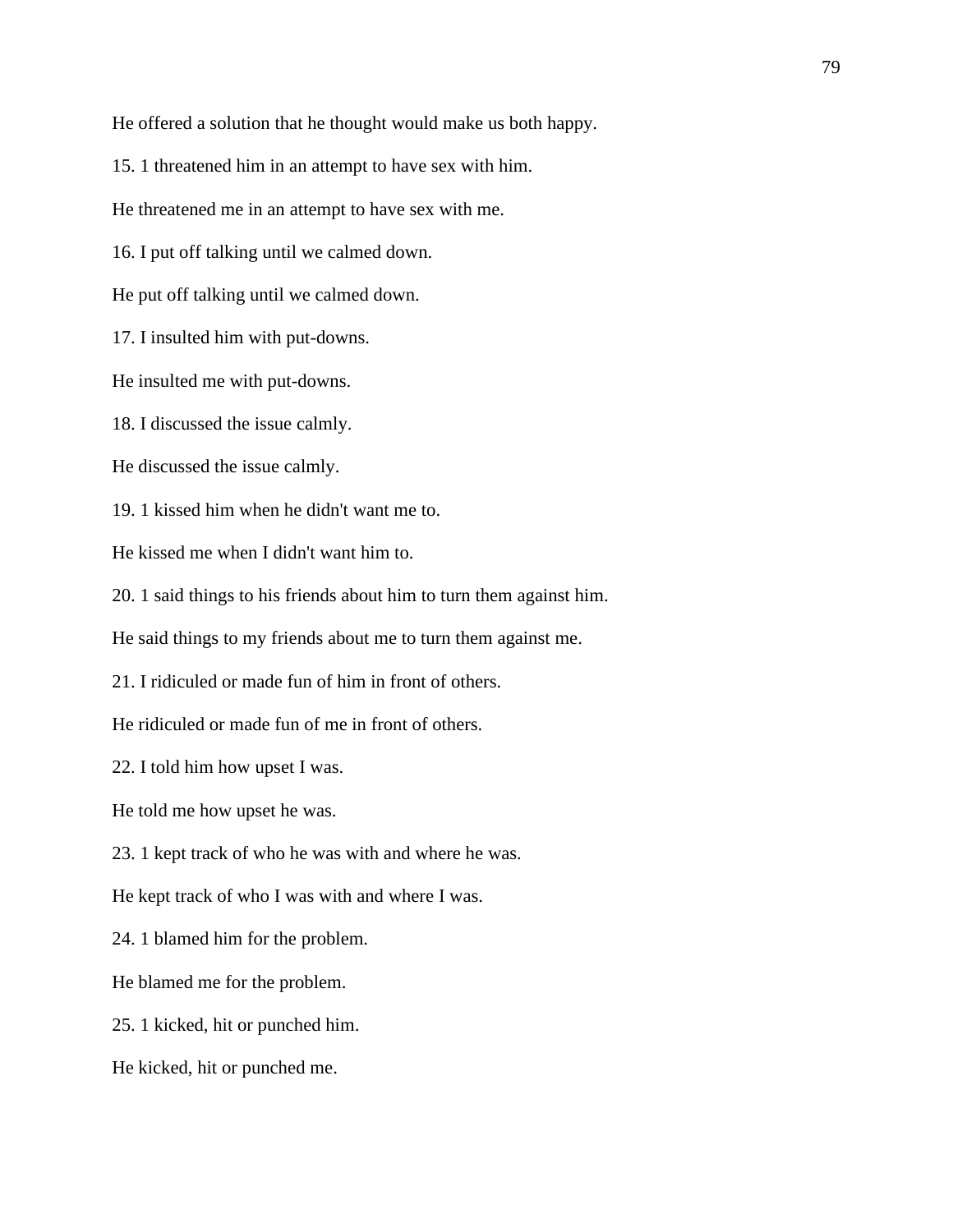26. I left the room to cool down.

He left the room to cool down.

27. I gave in, just to avoid conflict.

He gave in, just to avoid conflict.

28. I accused him of flirting with another girl.

He accused me of flirting with another guy.

29. I deliberately tried to frighten him.

He deliberately tried to frighten me.

30. I slapped him or pulled his hair.

He slapped me or pulled my hair.

31. I threatened to hurt him

He threatened to hurt me.

32. I threatened to end the relationship.

He threatened to end the relationship.

33. I threatened to hit him or throw something at him.

He threatened to hit me or throw something at me.

34. I pushed, shoved, or shook him.

He pushed, shoved, or shook me.

35. I spread rumors about him.

He spread rumors about me.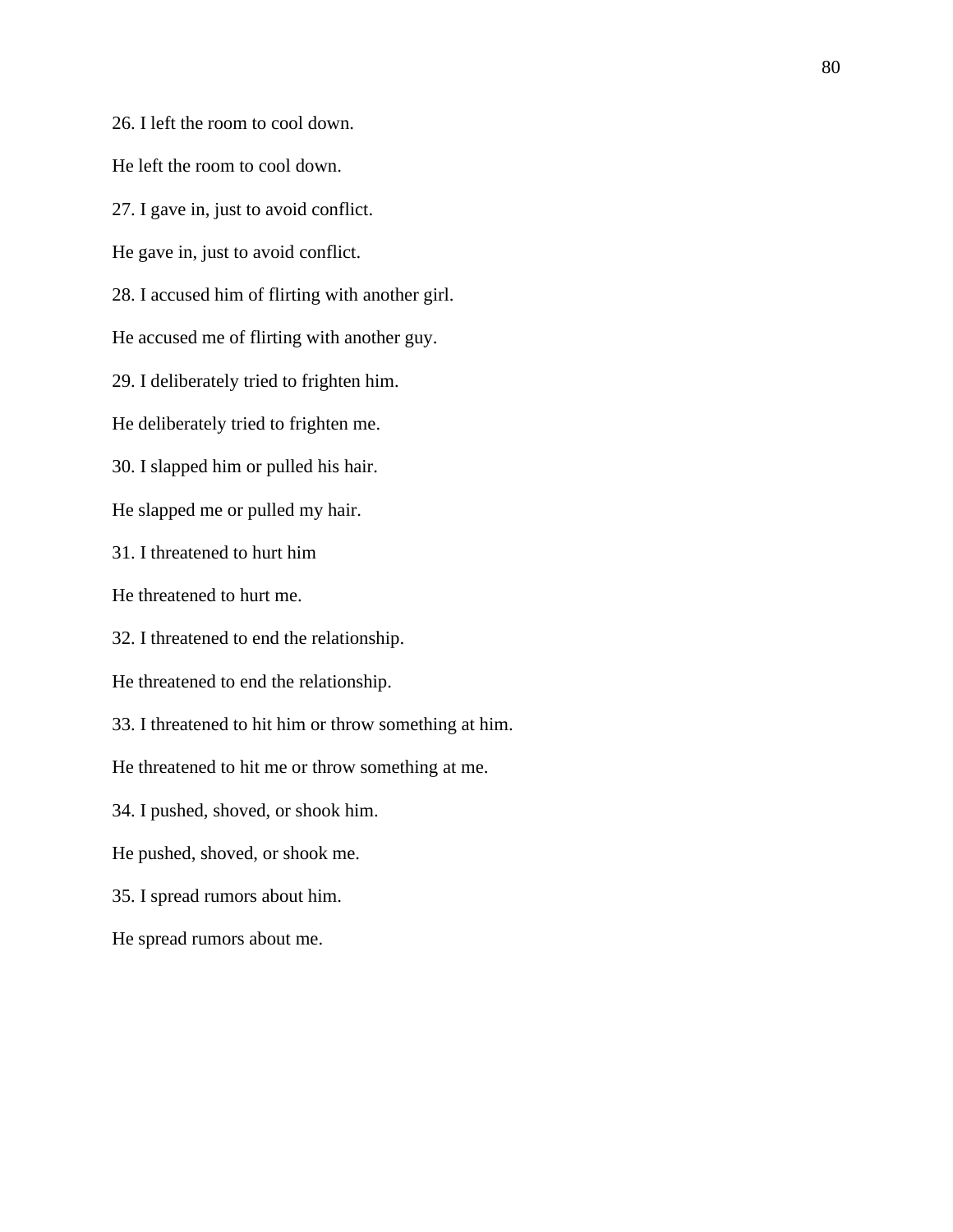## **APPENDIX E**

## **BUSS PERRY AGGRESSION QUESTIONNAIRE**

## **Directions**

#### *Physical Aggression*

- 1. Once in a while I can't control the urge to strike another person.
- 2. Given enough provocation, I may hit another person.
- 3. If somebody hits me, I hit back.
- 4. I get into fights a little more than the average person.
- 5. If I have to resort to violence to protect my rights, I will.
- 6. There are people who pushed me so far that we came to blows.
- 7. I can think of no good reason for ever hitting a person.
- 8. I have threatened people I know.
- 9. I have become so mad that I have broken things.

### *Verbal Aggression*

- 10. I tell my friends openly when I disagree with them.
- 11. I often find myself disagreeing with people.
- 12. When people annoy me, I may tell them what I think of them.
- 13. I can't help getting into arguments when people disagree with me.
- 14. My friends say that I'm somewhat argumentative.

## *Anger*

#### **15. I flare up quickly but get over it quickly.**

**16. When frustrated, I let my irritation show.**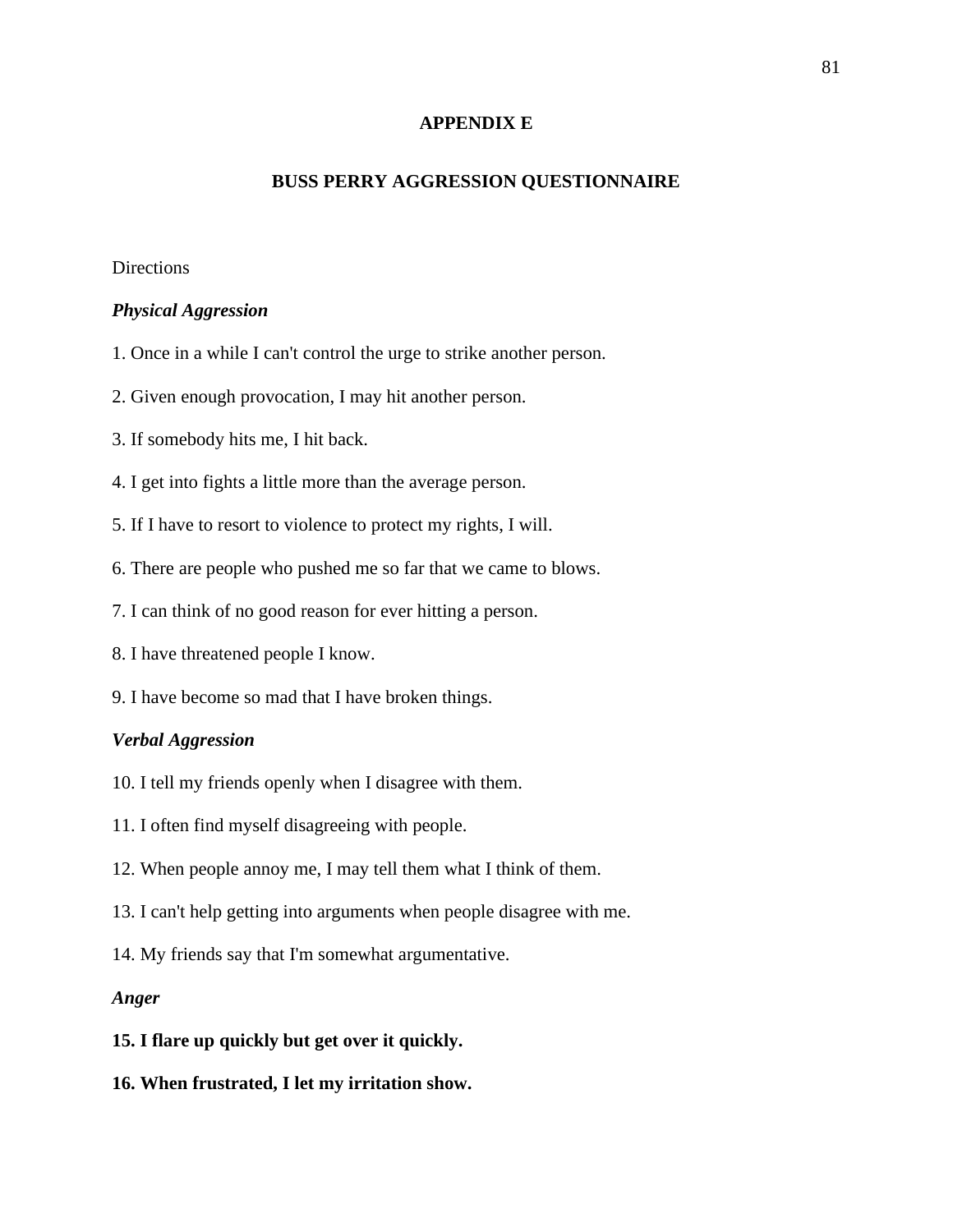- **17. I sometimes feel like a powder keg ready to explode.**
- **18. I am an even-tempered person.**
- **19. Some of my friends think I'm a hothead.**
- **20. Sometimes I fly off the handle for no good reason.**
- **21. I have trouble controlling my temper.**

## *Hostility*

- **22. I am sometimes eaten up with jealousy.**
- **23. At times I feel I have gotten a raw deal out of life.**
- **24. Other people always seem to get the breaks.**
- **25. I wonder why sometimes I feel so bitter about things.**
- **26. I know that "friends" talk about me behind my back.**
- **27. I am suspicious of overly friendly strangers.**
- **28. I sometimes feel that people are laughing at me behind me back.**
- **29. When people are especially nice, I wonder what they want.**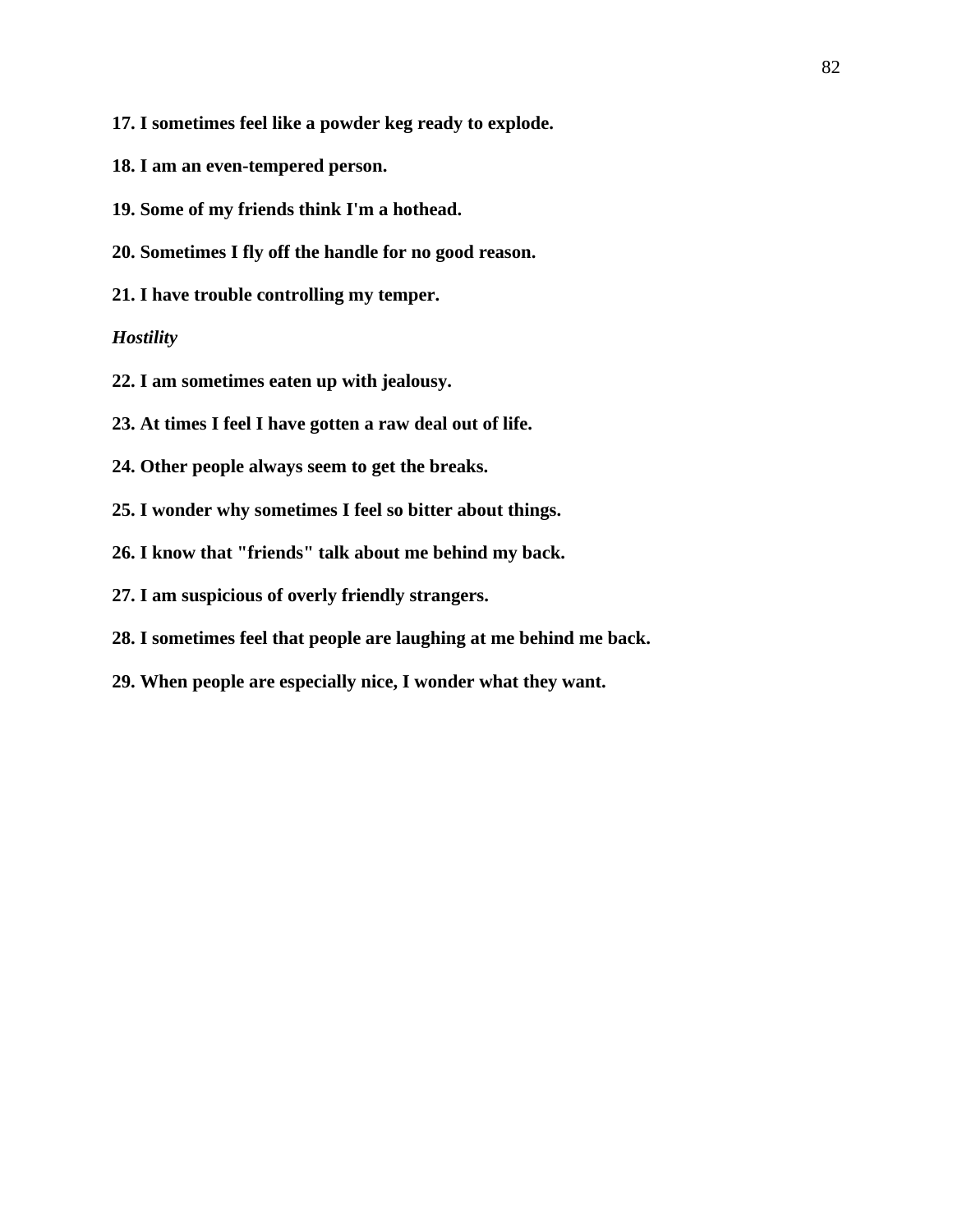## **APPENDIX F**

#### **DIFFICULTIES IN EMOTION REGULATION SCALE**

Directions:

#### *Non-acceptance of Emotional Responses*

- 29) When I'm upset, I feel guilty for feeling that way.
- 25) When I'm upset, I feel ashamed with myself for feeling that way.
- 15) When I'm upset, I become embarrassed for feeling that way.
- 14) When I'm upset, I become angry with myself for feeling that way.
- 33) When I'm upset, I become irritated with myself for feeling that way.
- 27) When I'm upset, I feel like I am weak.

## *Difficulties Engaging in Goal-Directed Behavior*

- 30) When I'm upset, I have difficulty concentrating.
- 22) When I'm upset, I have difficulty focusing on other things.
- 16) When I'm upset, I have difficulty getting work done.
- 38) When I'm upset, I have difficulty thinking about anything else.
- 24) When I'm upset, I can still get things done. (r)

#### *Impulse Control Difficulties*

- 37) When I'm upset, I lose control over my behaviors.
- 31) When I'm upset, I have difficulty controlling my behaviors.
- 17) When I'm upset, I become out of control.
- 23) When I'm upset, I feel out of control.
- 4) I experience my emotions as overwhelming and out of control.
- 28) When I'm upset, I feel like I can remain in control of my behaviors. (r)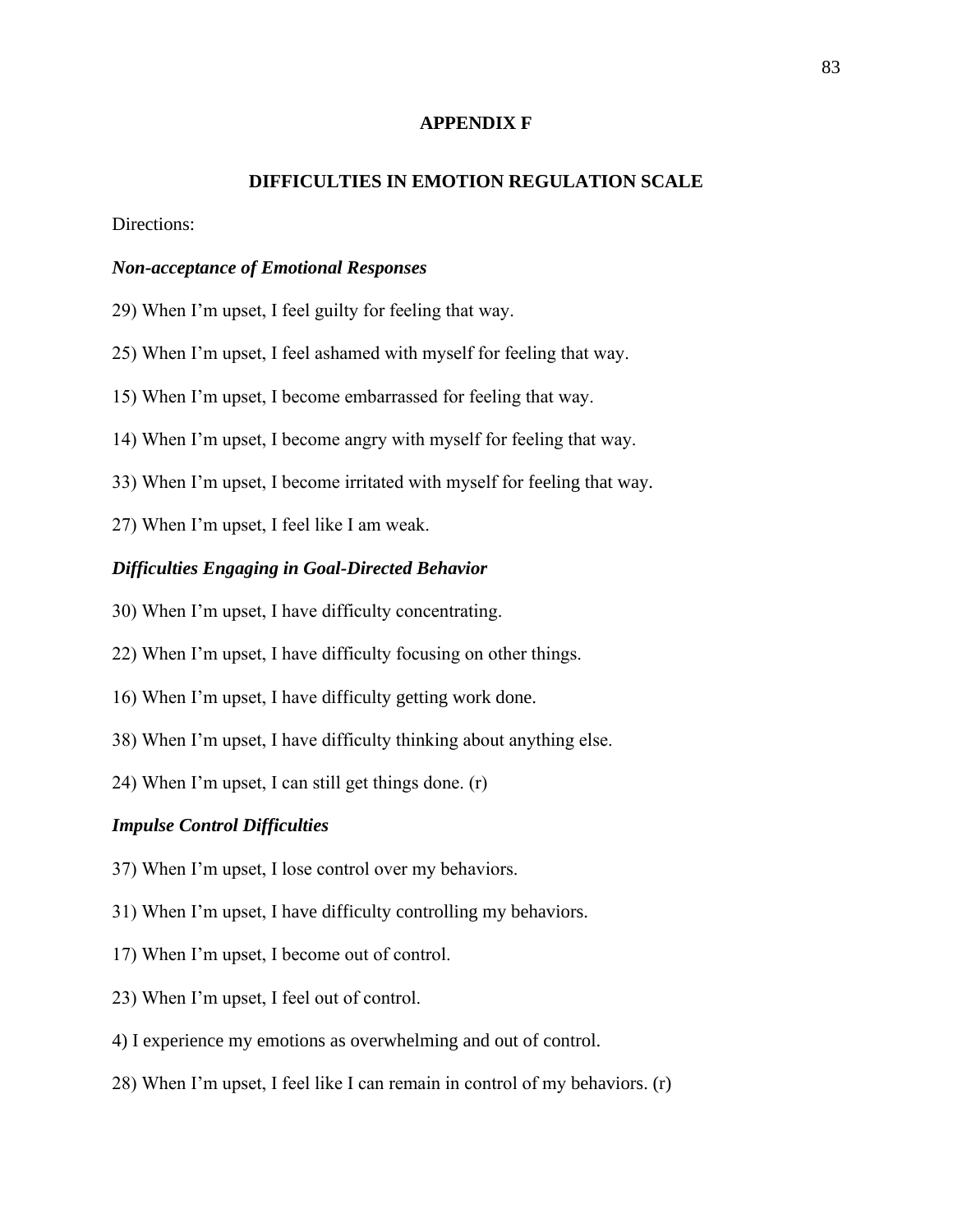## *Lack of Emotional Awareness*

- 7) I am attentive to my feelings. (r)
- 3) I pay attention to how I feel. (r)
- 12) When I'm upset, I acknowledge my emotions. (r)
- 21) When I'm upset, I believe that my feelings are valid and important. (r)
- 9) I care about what I am feeling. (r)
- 39) When I'm upset, I take time to figure out what I'm really feeling. (r)

#### *Limited Access to Emotion Regulation*

- 20) When I'm upset, I believe that I'll end up feeling very depressed.
- 19) When I'm upset, I believe that I will remain that way for a long time.
- 35) When I'm upset, I believe that wallowing in it is all I can do.
- 40) When I'm upset, it takes me a long time to feel better.
- 32) When I'm upset, I believe that there is nothing I can do to make myself feel better.
- 26) When I'm upset, I know that I can find a way to eventually feel better. (r)
- 41) When I'm upset, my emotions feel overwhelming.
- 34) When I'm upset, I start to feel very bad about myself.

#### *Lack of Emotional Clarity*

- 6) I have difficulty making sense out of my feelings.
- 5) I have no idea how I am feeling.
- 10) I am confused about how I feel.
- 8) I know exactly how I am feeling. (r)
- 1) I am clear about my feelings. (r)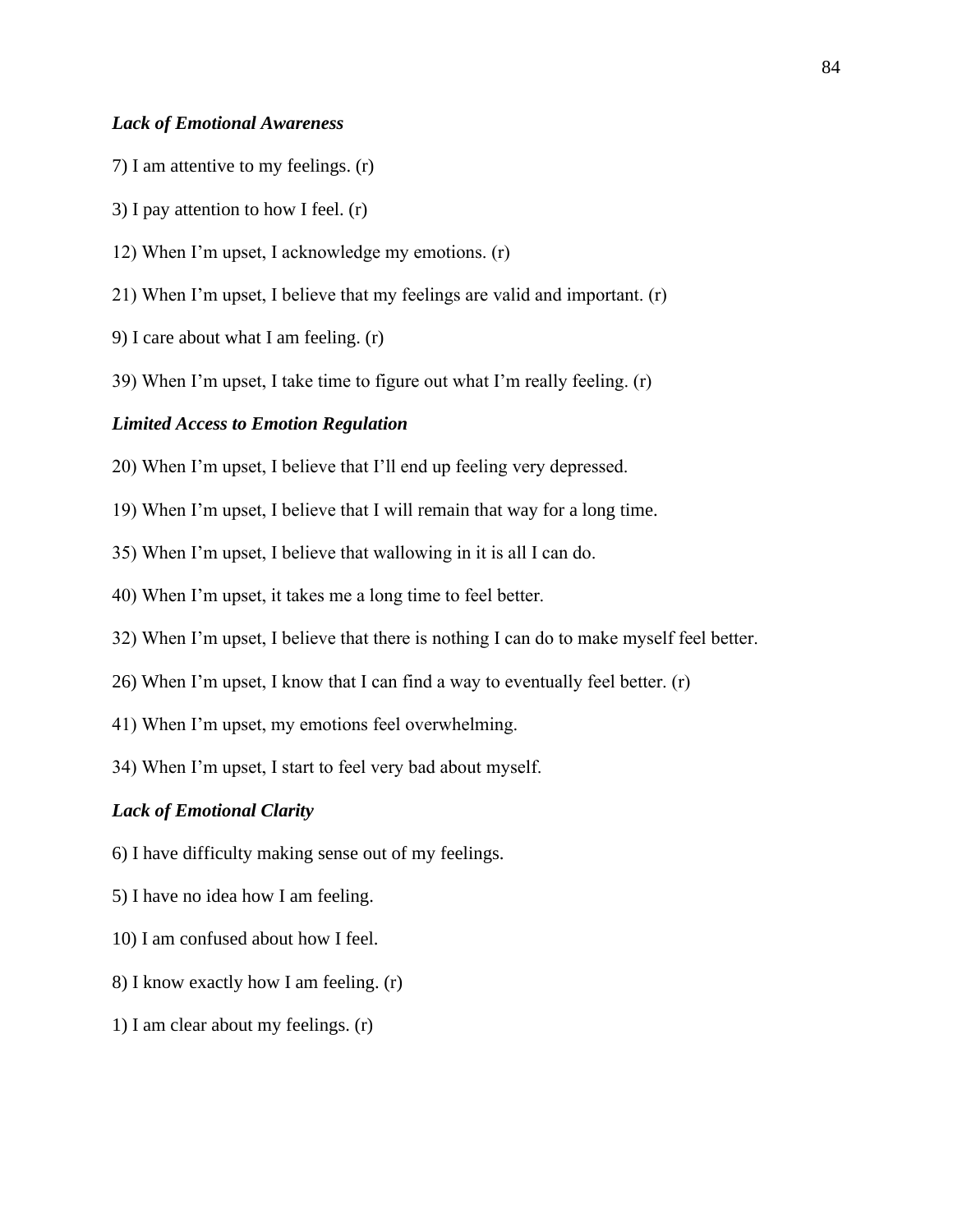#### **APPENDIX G**

## **BRIEF YOUNG ADULT ALCOHOL CONSEQUENCES QUESTIONNAIRE**

Directions: Below is a list of things that sometimes happen to people either during or after they have been drinking alcohol. Next to each item below, please mark an "X" in either the NO or the YES column to indicate whether that item describes something that has happened to YOU/YOUR PARTNER **IN THE PAST 30 DAYS.**

- 1. I have had a hangover (headache, sick stomach) the morning after I had been drinking.
- 2. I have taken foolish risks when I have been drinking.
- 3. I've not been able to remember large stretches of time while drinking heavily.
- 4. The quality of my work or school work has suffered because of my drinking.
- 5. I have had less energy or felt tired because of my drinking.
- 6. My drinking has gotten me into sexual situations I later regretted.
- 7. I often have ended up drinking on nights when I had planned not to drink.
- 8. My physical appearance has been harmed by my drinking.
- 9. While drinking, I have said or done embarrassing things.
- 10. I have felt very sick to my stomach or thrown up after drinking.

11. I have not gone to work or missed classes at school because of drinking, a hangover, or illness caused by drinking.

- 12. When drinking, I have done impulsive things I regretted later.
- 13. I have been overweight because of drinking.
- 14. I have woken up in an unexpected place after heavy drinking.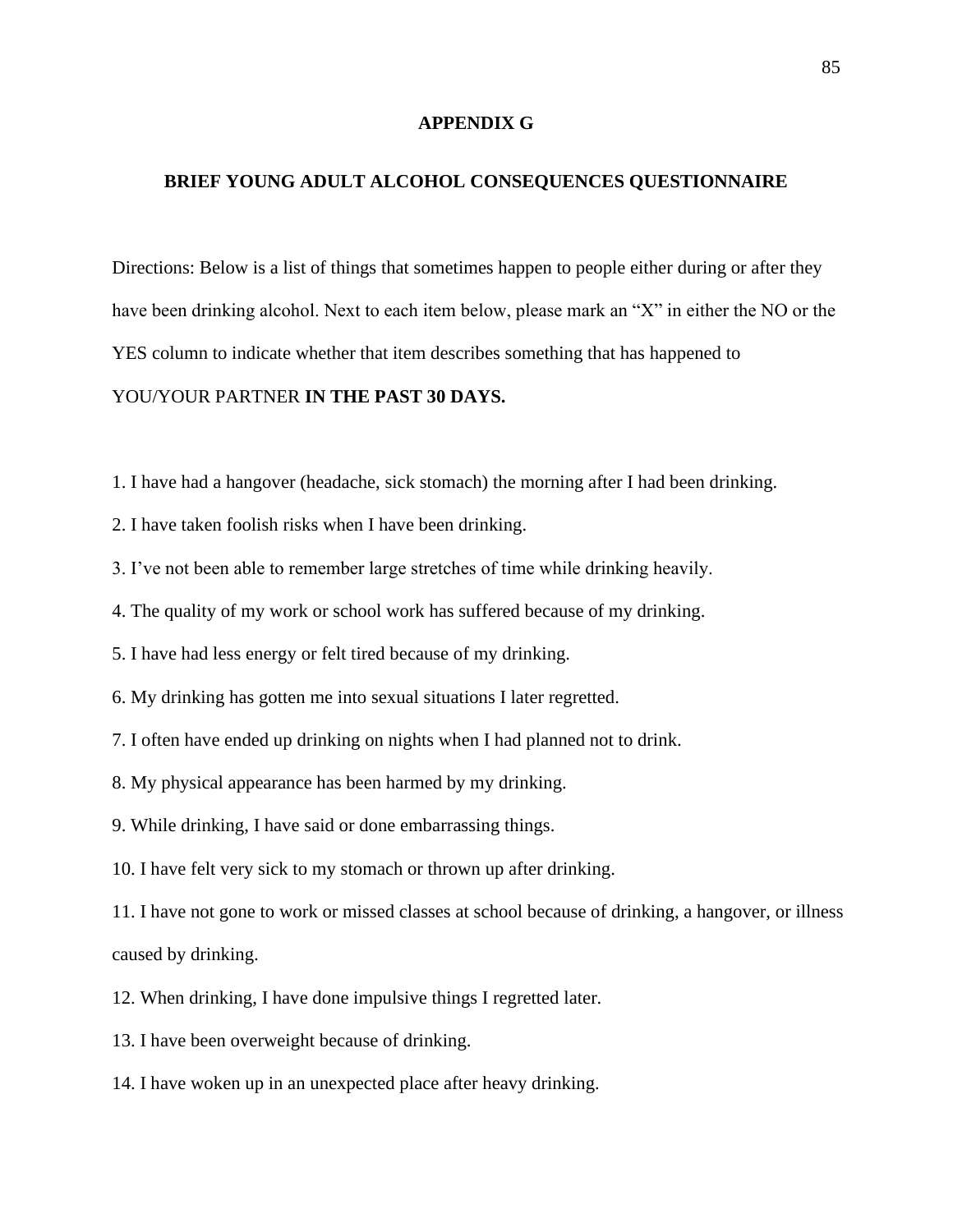15. I have spent too much time drinking.

16. I have felt badly about myself because of my drinking.

17. My drinking has created problems between myself and my boyfriend/girlfriend/spouse, parents, or other near relatives.

18. I have felt like I needed a drink after I'd gotten up (that is, before breakfast).

19. I have driven a car when I knew I had too much to drink to drive safely.

20. I have neglected my obligations to family, work, or school because of drinking.

21. I have often found it difficult to limit how much I drink.

22. I have passed out from drinking.

23. I have become very rude, obnoxious, or insulting after drinking.

24. I have found that I needed larger amounts of alcohol to feel any effect, or that I could no longer get high or drunk on the amount that used to get me high or drunk.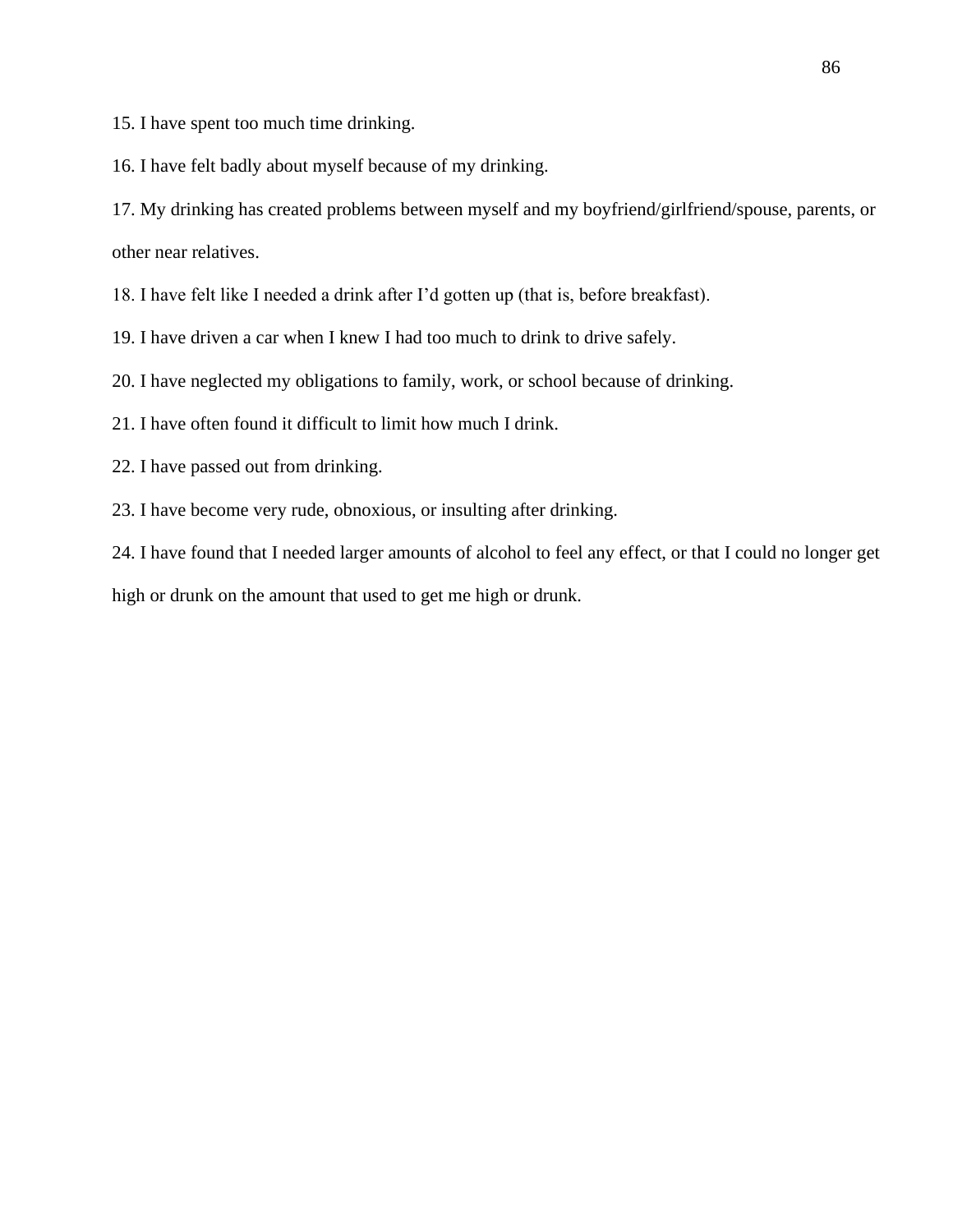#### **APPENDIX H**

## **MULTIDIMENSIONAL MEASURE OF EMOTIONAL ABUSE**

Directions: **The following questions ask about the relationship with you partner or expartner. Please report how often each of these things has happened in the last six months.**  Please circle a number using the scale below to indicate how often you have done each of the following things, and a number to indicate how often your partner has done each of the following things. Indicate how many times you have done this where it says "you", and how many times your partner has done this where it says "your partner". If you or your partner did not do one of these things in the past 6 months, but it has happened before that, circle "7".

| (1) Once    | $(4)$ 6-10 times                         | (7) Never in the past six months, but it has happened before. |
|-------------|------------------------------------------|---------------------------------------------------------------|
| $(2)$ Twice | $(5)$ 11-20 times                        | $(0)$ This has never happened                                 |
|             | $(3)$ 3-5 times $(6)$ More than 20 times |                                                               |

1. Asked the other person where they had been or who they were within a suspicious manner.

2. Secretly searched through the other person's belongings.

3. Tried to stop the other person from seeing certain friends or family members.

4. Complained that the other person spends too much time with friends.

5. Got angry because the other person went somewhere without telling him/her.

6. Tried to make the other person feel guilty for not spending enough time together.

7. Checked up on the other person by asking friends or relatives where they were or who they were with.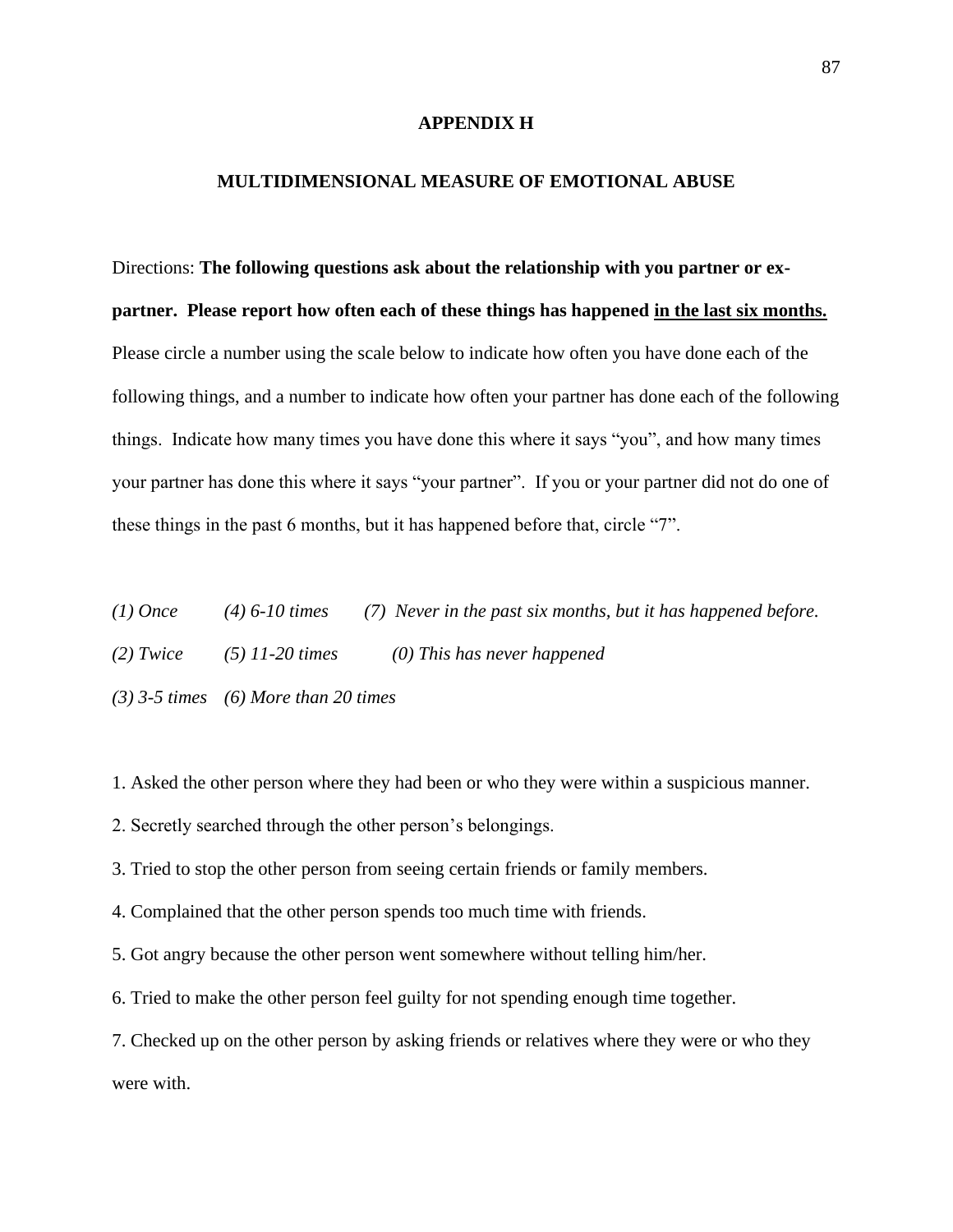8. Said or implied that the other person was stupid.

9. Called the other person worthless.

10. Called the other person ugly.

11. Criticized the other person's appearance.

12. Called the other person a loser, failure, or similar term.

13. Belittled the other person in front of other people.

14. Said that someone else would be a better partner (better spouse, better girlfriend or boyfriend).

15. Became so angry that they were unable or unwilling to talk.

- 16. Acted cold or distant when angry.
- 17. Refused to have any discussion of a problem.
- 18. Changed the subject on purpose when the other person was trying to discuss a problem.

19. Refused to acknowledge a problem that the other person felt was important.

- 20. Sulked or refused to talk about an issue.
- 21. Intentionally avoided the other person during a conflict or disagreement.
- 22. Became angry enough to frighten the other person.
- 23. Put his/her face right in front of the other person's face to make a point more forcefully.
- 24. Threatened to hit the other person.
- 25. Threatened to throw something at the other person.
- 26. Threw, smashed, hit, or kicked something in front of the other person.
- 27. Drove recklessly to frighten the other person.
- 28. Stood or hovered over the other person during a conflict or disagreement.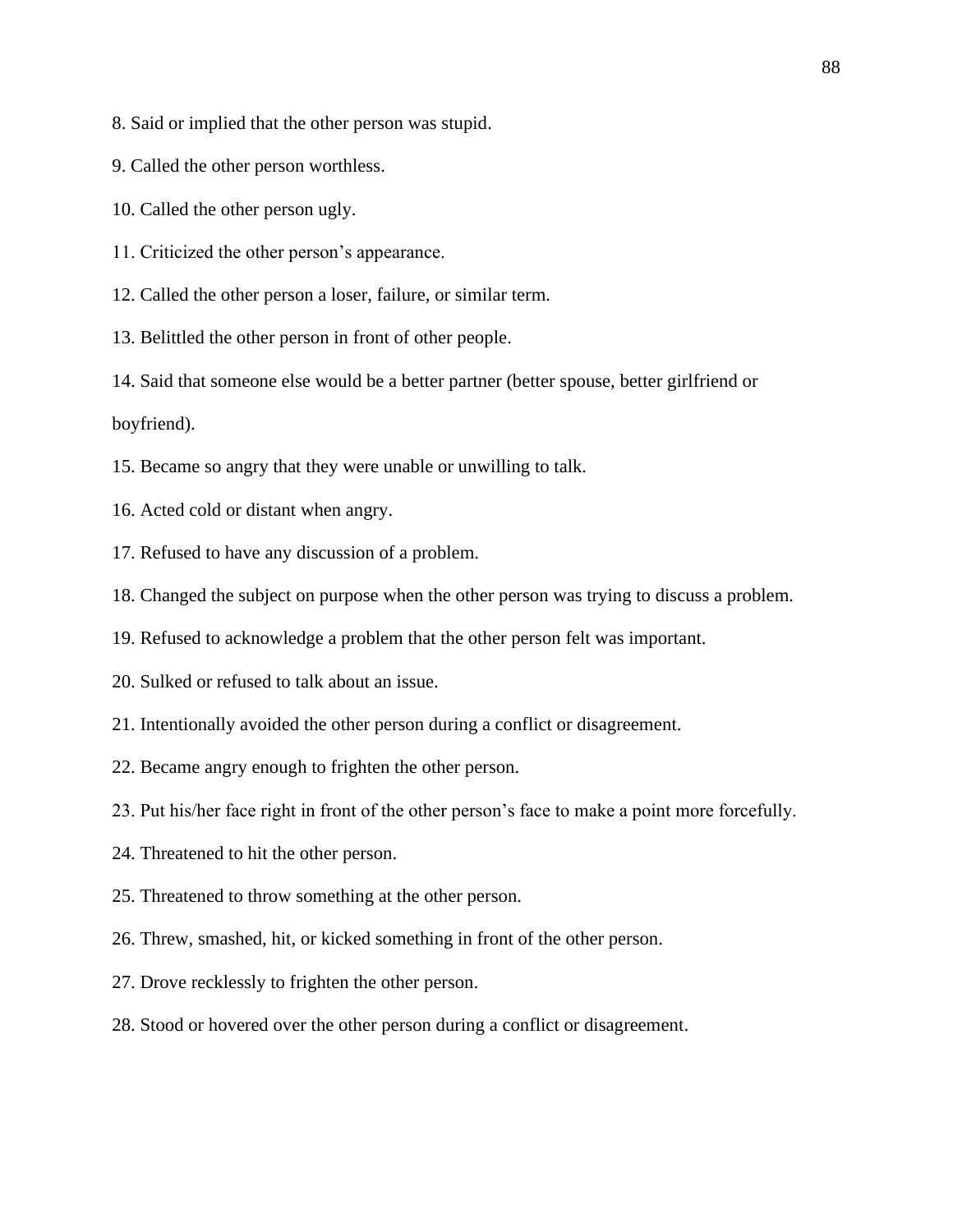#### **APPENDIX I**

## **REVISED CONFLICT TACTICS SCALE- CURRENT/RECENT RELATIONSHIP**

Directions: No matter how well a couple gets along, there are times when they disagree, get annoyed with the other person, want different things from each other, or just have spats or fights because they are in a bad mood, are tired, or for some other reason. Couples also have many different ways of trying to settle their differences. This is a list of things that might have happened in your CURRENT or RECENT relationship when you and your partner had differences. Please circle how many times you recall each of these things happening in your relationship. Items in bold represent the Physical Assault and Injury subscales and will be used in the current study.

*(1) Once (4) 6-10 times (7) Never in the past six months, but it has happened before. (2) Twice (5) 11-20 times (0) This has never happened (3) 3-5 times (6) More than 20 times*

1. I showed my partner I cared even though we disagreed.

- 2. My partner showed care for me even though we disagreed.
- 3. 1 explained my side of a disagreement to my partner.
- 4. My partner explained his or her side of a disagreement to me.
- 5. I insulted or swore at my partner.
- 6. My partner did this to me.
- **7. I threw something at my partner that could hurt.**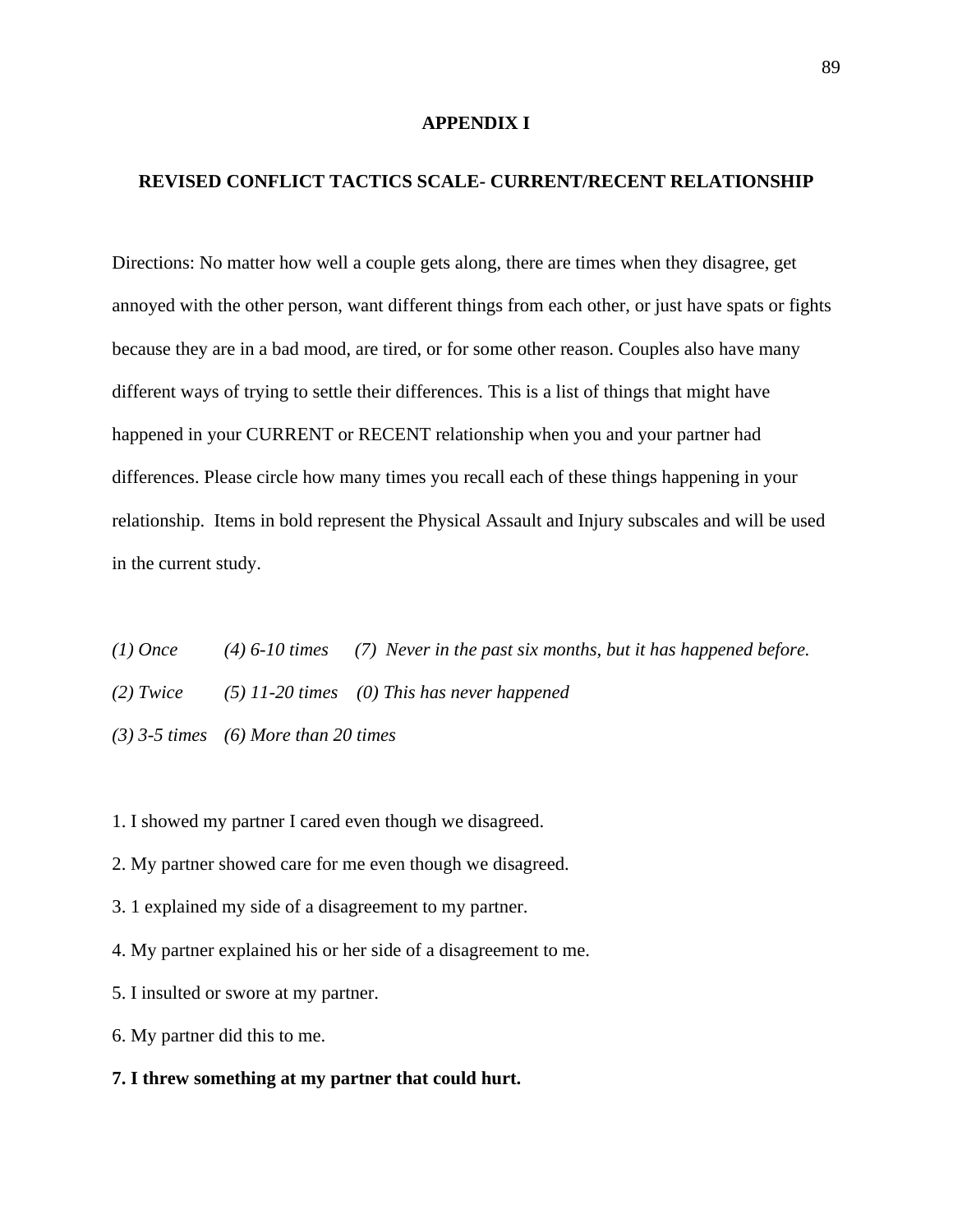## **8. My partner did this to me.**

- **9. I twisted my partner's arm or hair.**
- **10. My partner did this to me.**
- **11. I had a sprain, bruise, or small cut because of a fight with my partner.**

## **12. My partner had a sprain, bruise, or small cut because of a fight with me.**

13. I showed respect for my partner's feelings about an issue.

14. My partner showed respect for my feelings about an issue.

15. I made my partner have sex without a condom.

16. My partner did this to me.

### **17. I pushed or shoved my partner.**

### **18. My partner did this to me.**

19. I used force (like hitting, holding down, or using a weapon) to make my partner have oral or

anal sex.

20. My partner did this to me.

### **21. I used a knife or gun on my partner.**

### **22. My partner did this to me.**

### **23. I passed out from being hit on the head by my partner in a fight.**

## **24. My partner passed out from being hit on the head in a fight with me.**

- 25. I called my partner fat or ugly.
- 26. My partner called me fat or ugly.

## **27. I punched or hit my partner with something that could hurt.**

## **28. My partner did this to me.**

29. I destroyed something belonging to my partner.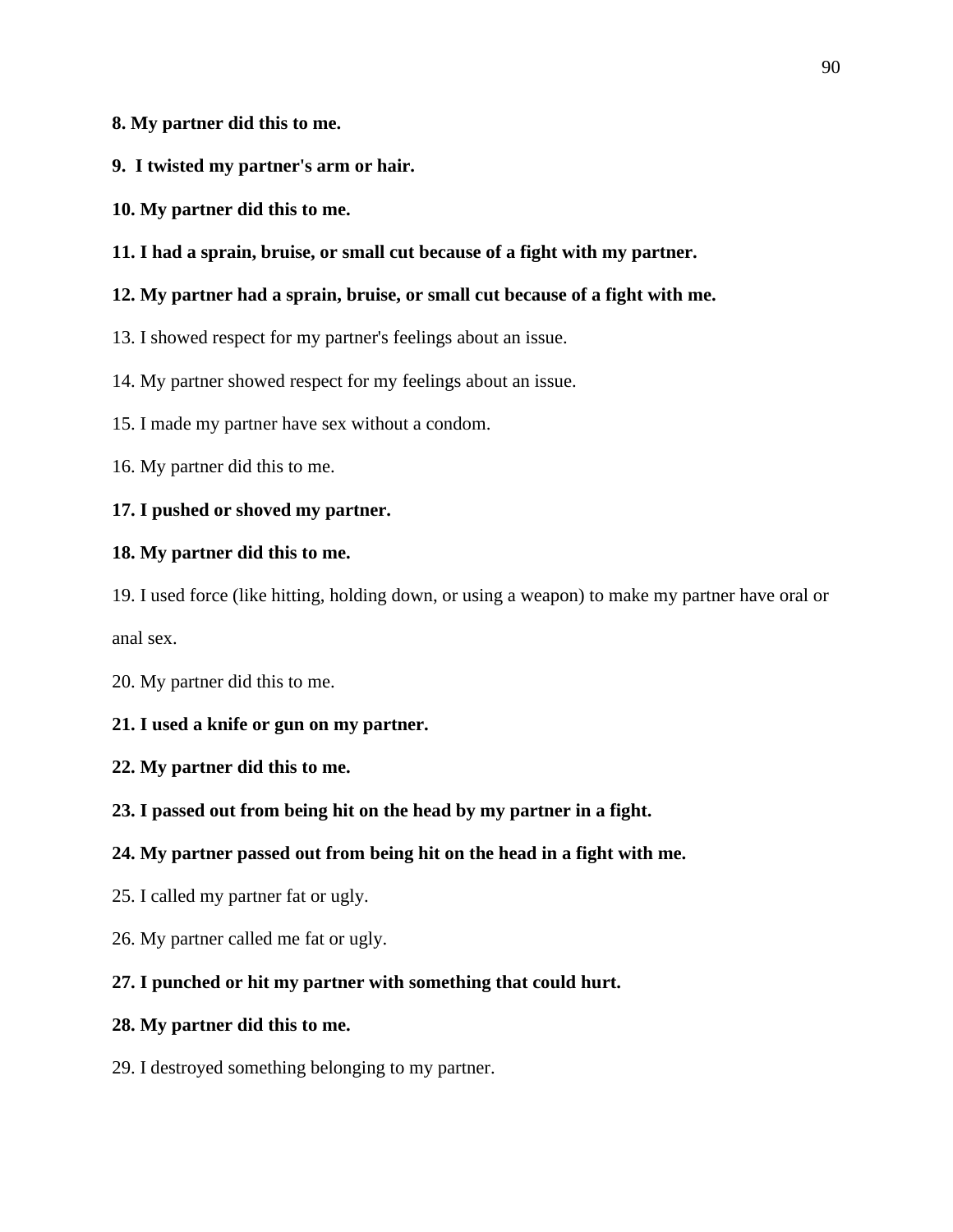30. My partner did this to me.

## **31. I went to a doctor because of a fight with my partner.**

**32. My partner went to a doctor because of a fight with me.**

## **33. I choked my partner.**

## **34. My partner did this to me.**

- 35. I shouted or yelled at my partner.
- 36. My partner did this to me.

## **37. I slammed my partner against a wall.**

## **38. My partner did this to me.**

- 39. I said I was sure we could work out a problem.
- 40. My partner was sure we could work it out.
- **41. I needed to see a doctor because of a fight with my partner, but I didn't.**
- **42. My partner needed to see a doctor because of a fight with me, but didn't.**
- **43. I beat up my partner.**
- **44. My partner did this to me.**
- **45. I grabbed my partner.**

## **46. My partner did this to me.**

47. I used force (like hitting, holding down, or using a weapon) to make my partner have sex.

- 48. My partner did this to me.
- 49. I stomped out of the room or house or yard during a disagreement.
- 50. My partner did this to me.
- 51.1 insisted on sex when my partner did not want to (but did not use physical force).
- 52. My partner did this to me.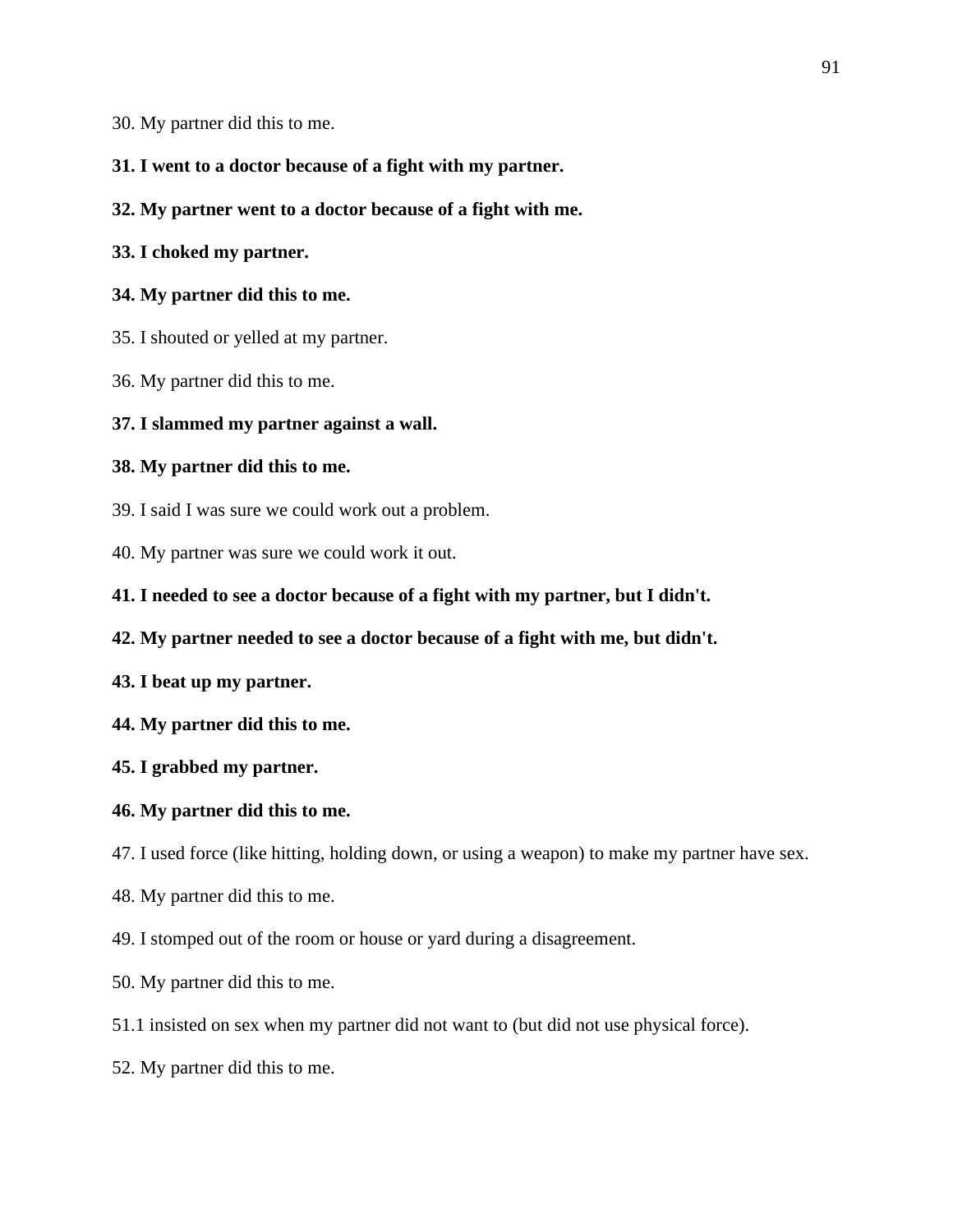## **53. I slapped my partner.**

- **54. My partner did this to me.**
- **55.1 had a broken bone from a fight with my partner.**

## **56. My partner had a broken bone from a fight with me.**

- 57. I used threats to make my partner have oral or anal sex.
- 58. My partner did this to me.
- 59. I suggested a compromise to a disagreement.
- 60. My partner did this to me.

### **61. I burned or scalded my partner on purpose.**

#### **62. My partner did this to me.**

- 63.1 insisted my partner have oral or anal sex (but did not use physical force).
- 64. My partner did this to me.
- 65. I accused my partner of being a lousy lover.
- 66. My partner accused me of this.
- 67. I did something to spite my partner.
- 68. My partner did this to me.
- 69. I threatened to hit or throw something at my partner.
- 70. My partner did this to me.
- **71. I felt physical pain that still hurt the next day because of a fight with my partner.**

### **72. My partner still felt physical pain the next day because of a fight we had.**

### **73. I kicked my partner.**

## **74. My partner did this to me.**

75. I used threats to make my partner have sex.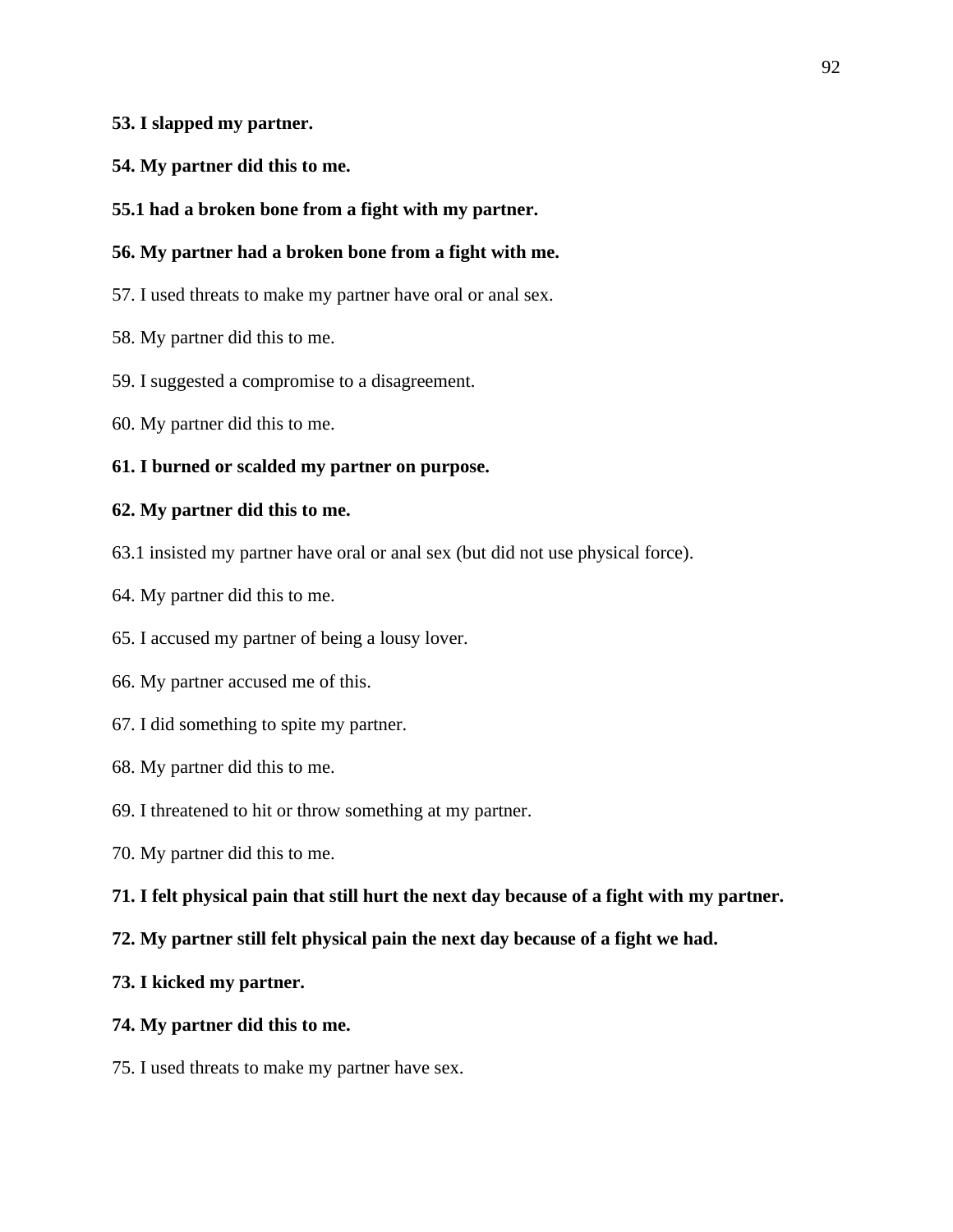- 76. My partner did this to me.
- 77. I agreed to try a solution to a disagreement my partner suggested.
- 78. My partner agreed to try a solution I suggested.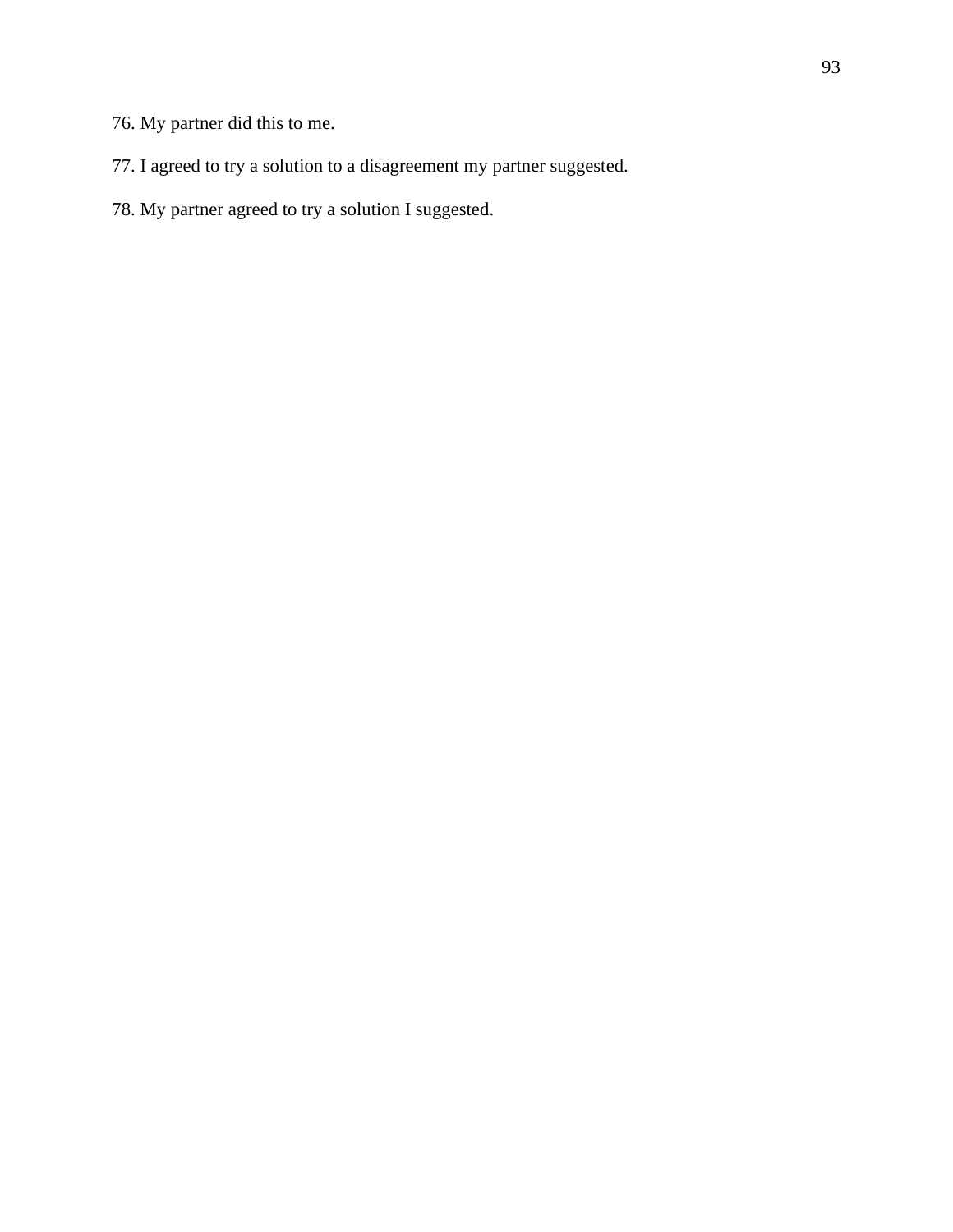## **APPENDIX J**

## **DEMOGRAPHIC QUESITONNAIRE**

Directions: The following questions pertain to your own, or your partner's, personal characteristics and family upbringing. Please answer them to the best of your ability.

- 1. Your Age: \_\_\_\_\_ (years)
- 2. Gender: Male Female
- 3. Your Education: Freshman Sophomore Junior Senior Graduate Student
- 3. Your Race/Ethnicity:
- \_\_\_ American Indian or Alaska
- \_\_\_ Asian
- \_\_\_ Black or African American
- \_\_\_ Hispanic or Latino
- \_\_\_ Native Hawaiian or Other Pacific Islander
- \_\_\_ White, non-Hispanic
- \_\_\_ Other: \_\_\_\_\_\_\_\_\_\_\_\_\_\_\_\_\_\_\_\_\_

## **RELATIONSHIP HISTORY**

| 5. Your Marital Status:                                                                     |         |           |          |         |  |  |
|---------------------------------------------------------------------------------------------|---------|-----------|----------|---------|--|--|
| Never Married                                                                               | Married | Separated | Divorced | Widowed |  |  |
| 6. Please check one statement below that best describes your current "relationship status": |         |           |          |         |  |  |

\_\_\_ Not dating anyone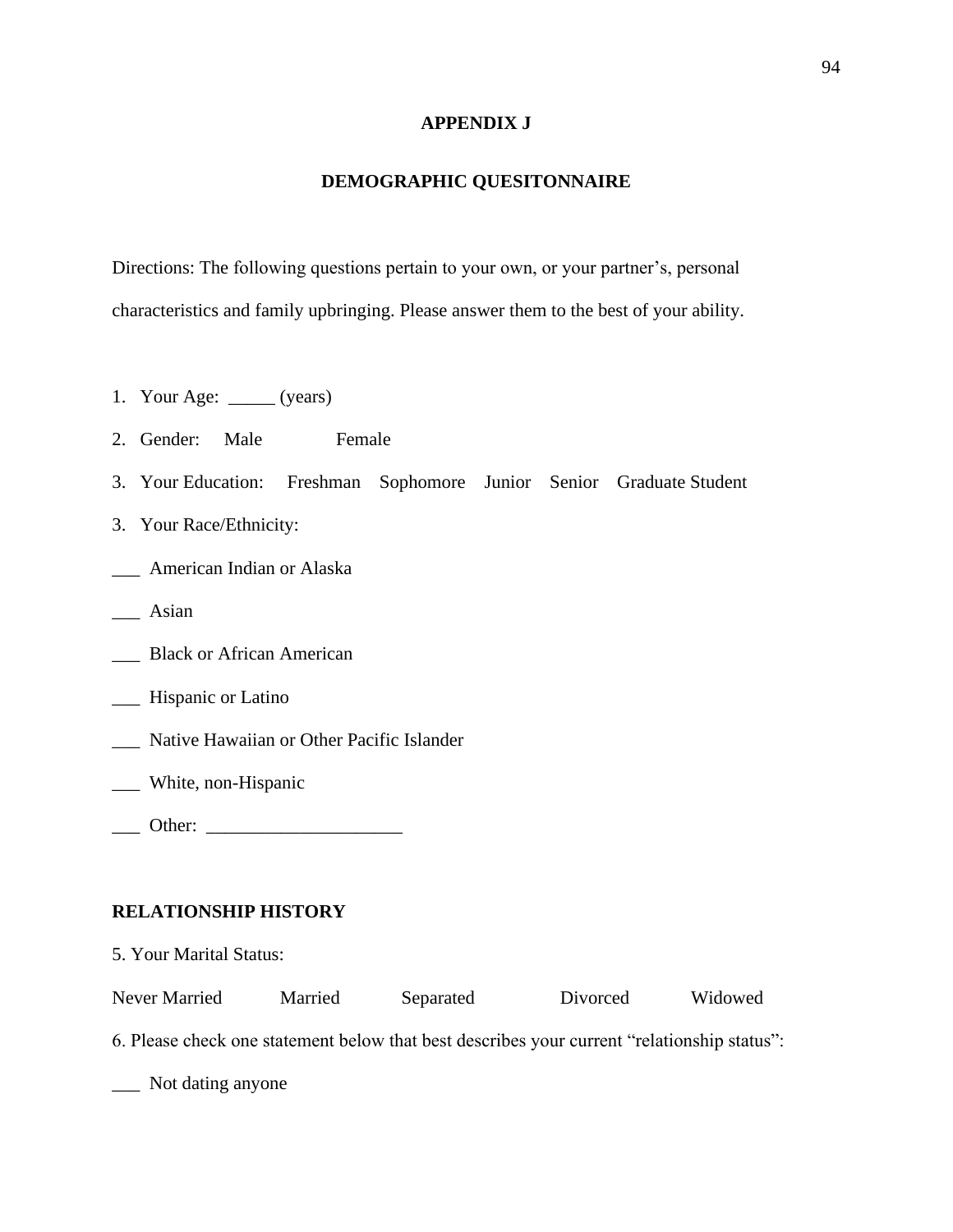- \_\_\_ Dating, but not any one person in particular
- \_\_\_ Dating one person exclusively
- \_\_\_ Cohabiting
- \_\_\_ Engaged
- \_\_\_ Married

7. If you are in an "involved" relationship, what is the length of your relationship with your

partner?

\_\_\_\_\_\_\_ years \_\_\_\_\_\_\_ months \_\_\_\_\_\_\_ weeks

8. If you are in an "involved" relationship, how satisfied are you with your relationship with

your partner?

| Very                | Mostly | Neither Satisfied | Mostly       | Very         |
|---------------------|--------|-------------------|--------------|--------------|
| Satisfied Satisfied |        | Nor Dissatisfied  | Dissatisfied | Dissatisfied |

9. Your sexual orientation (please choose one):

- \_\_\_ Exclusively heterosexual
- \_\_\_ Mostly heterosexual
- \_\_\_ Equally heterosexual and homosexual
- \_\_\_ Mostly homosexual

\_\_\_ Exclusively homosexual

#### **FAMILY HISTORY**

10. Think about your living arrangements while you were growing up. *Most of the time* while you were growing up, what adults did you live with? Please check the most accurate description: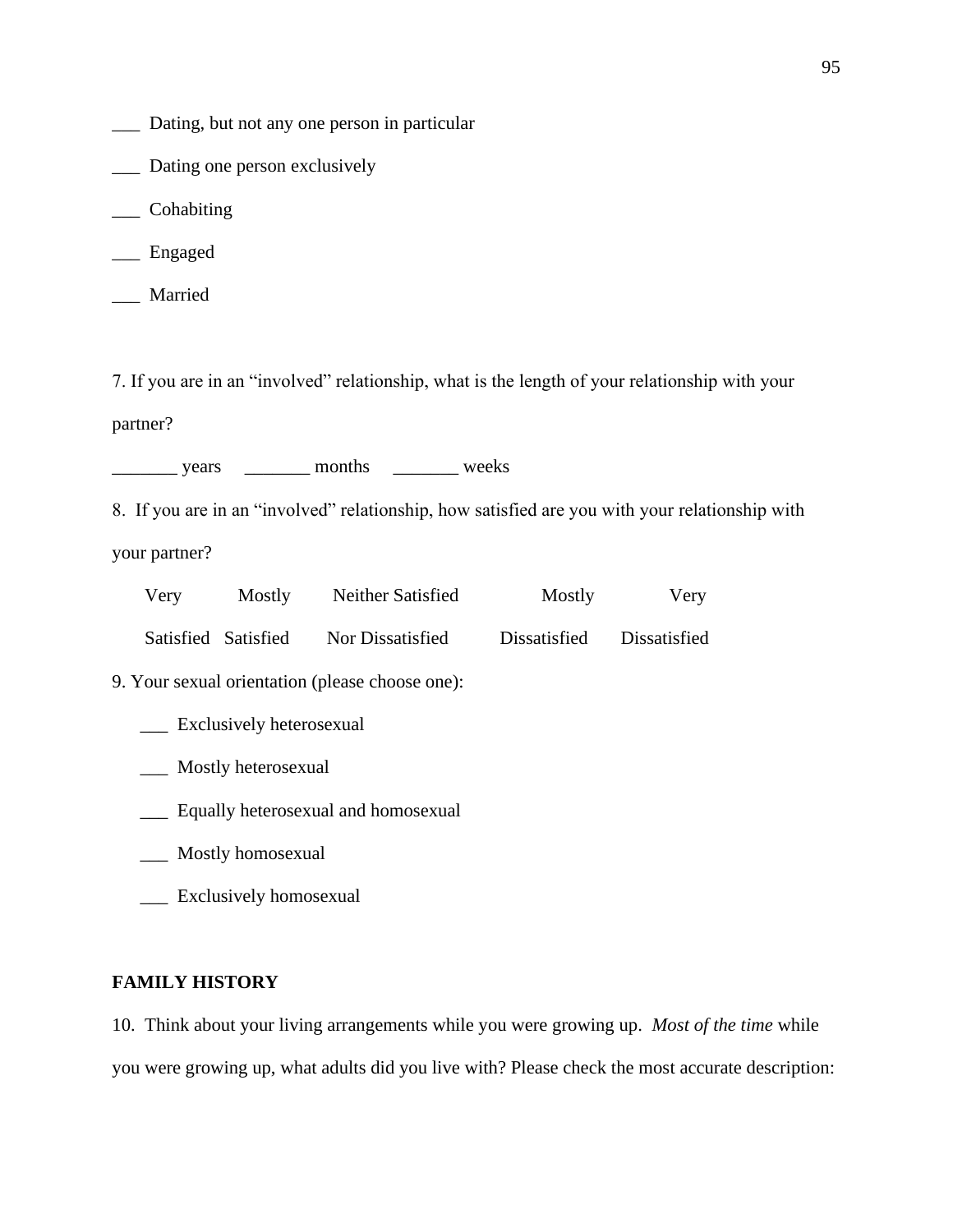| mother only                                                                                 |            |                |
|---------------------------------------------------------------------------------------------|------------|----------------|
| father only                                                                                 |            |                |
| mother and father                                                                           |            |                |
| mother and stepfather<br>$\mathcal{L}(\mathcal{L})$                                         |            |                |
| father and stepmother                                                                       |            |                |
|                                                                                             |            |                |
| 11.a. Did you ever suspect that your mother had a drinking problem?                         | <b>YES</b> | N <sub>O</sub> |
|                                                                                             |            |                |
| b. Does your mother still have a drinking problem?                                          | <b>YES</b> | N <sub>O</sub> |
| c. If your mother had a drinking problem but no longer has a drinking                       |            |                |
| problem, how old were you when she stopped drinking? ___________________________            |            |                |
| 12.a. Did you ever suspect that your father had a drinking problem?                         | <b>YES</b> | N <sub>O</sub> |
| b. Does your father still have a drinking problem?                                          | <b>YES</b> | N <sub>O</sub> |
| c. If your father had a drinking problem but no longer has a drinking                       |            |                |
| problem, how old were you when he stopped drinking? ____________________________            |            |                |
| 13. a. Did you ever suspect that another person in your immediate family has/had a drinking |            |                |
| problem?                                                                                    |            |                |
| <b>YES</b><br>N <sub>O</sub>                                                                |            |                |
| b. If yes, please describe your relationship with this person?                              |            |                |
| 14. Did you ever suspect that your mother had a substance abuse problem OTHER than alcohol? |            |                |
| <b>YES</b><br>N <sub>O</sub>                                                                |            |                |
| 15. Did you ever suspect that your father had a substance abuse problem OTHER than alcohol? |            |                |

YES NO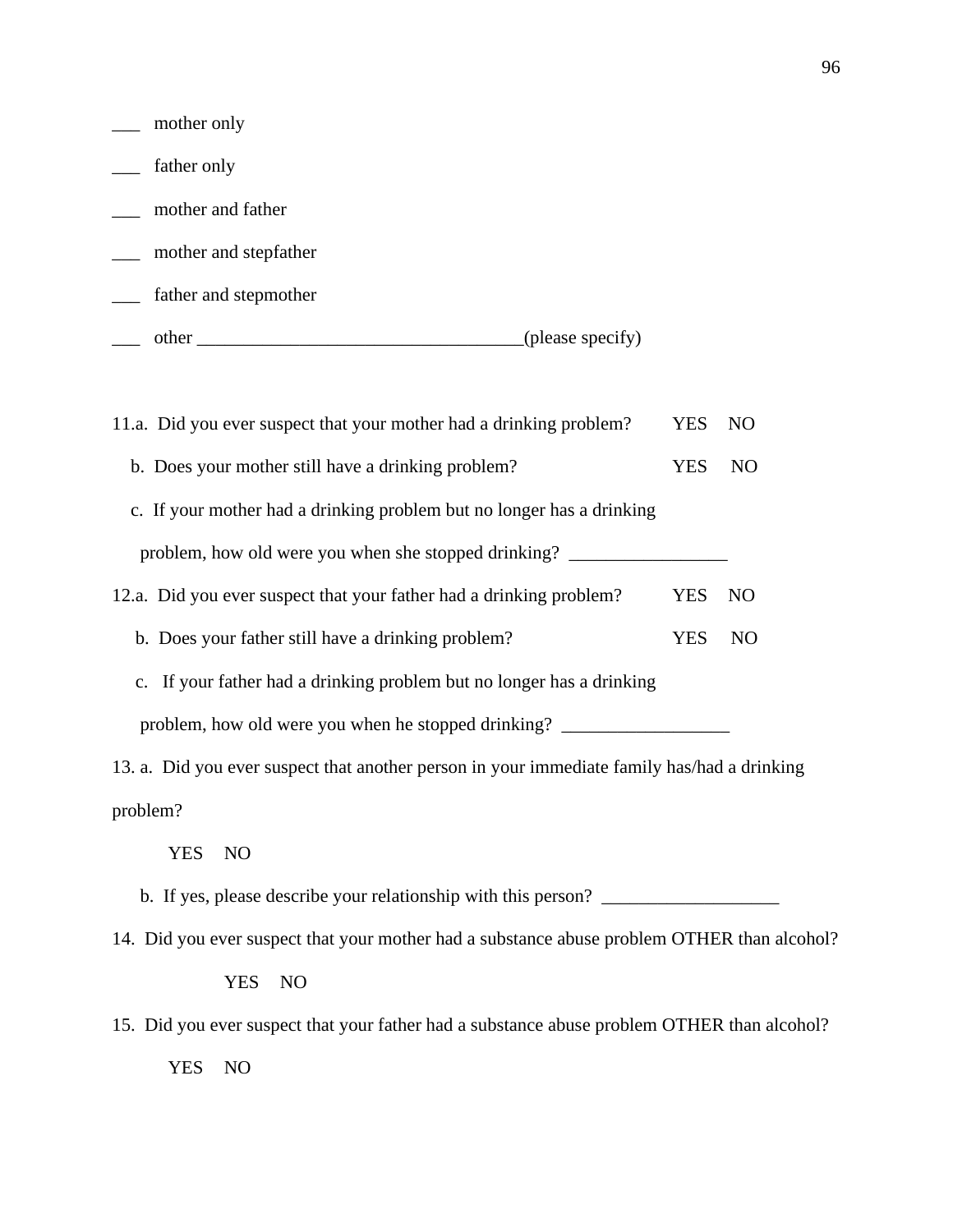16. Did you ever suspect that another person in your immediate family had a substance abuse

problem OTHER than alcohol? YES NO

- 17. What is the highest level of education your mother completed?
- \_\_\_ some high school
- \_\_\_ high school
- \_\_\_ some college
- \_\_\_ completed college (e.g., B.S., B.A.)
- \_\_\_ some courses toward a masters degree
- \_\_\_ completed masters degree (e.g., M.S., M.A., M.S.W.)
- \_\_\_ completed doctorate (Ph.D., M.D., J.D.,etc.)

18. What does your mother do for a living? \_\_\_\_\_\_\_\_\_\_\_\_\_\_\_\_\_\_\_\_\_\_\_\_(please be specific)

- 19. What is the highest level of education your father completed?
- \_\_\_ some high school
- \_\_\_ high school
- \_\_\_ some college
- \_\_\_ completed college (e.g., B.S., B.A.)
- \_\_\_ some courses toward a masters degree
- \_\_\_ completed masters degree (e.g., M.S., M.A., M.S.W.)
- \_\_\_ completed Ph.D., M.D., etc.

20. What does your father do for a living? \_\_\_\_\_\_\_\_\_\_\_\_\_\_\_\_\_\_\_\_\_\_\_\_\_\_ (please be specific)

21. Have you ever experienced neglect by a family member?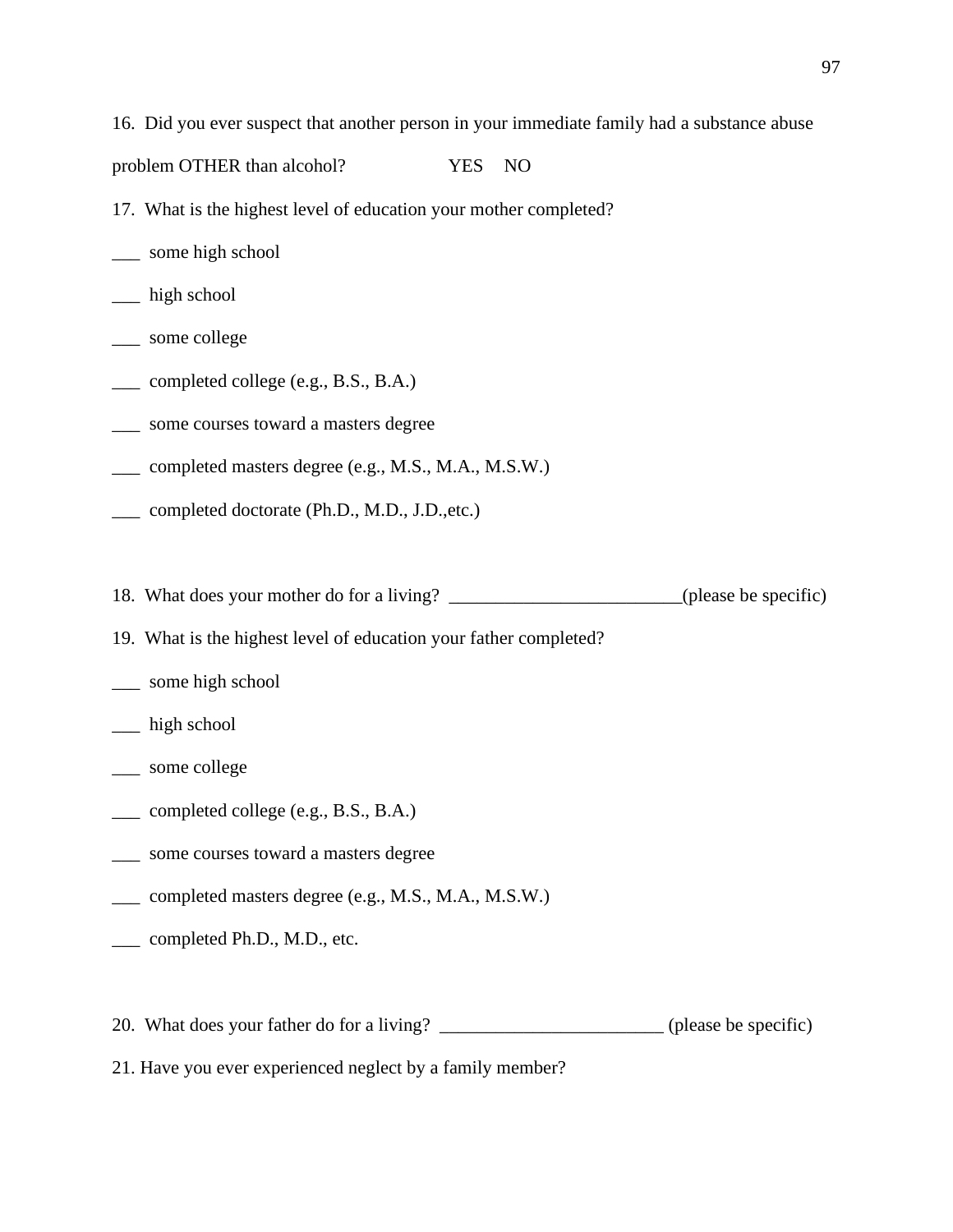| Yes                                                                               | N <sub>o</sub> | Maybe | Unknown |  |
|-----------------------------------------------------------------------------------|----------------|-------|---------|--|
| 22. Have you ever experienced physical abuse by a family member?                  |                |       |         |  |
| Yes                                                                               | No             | Maybe | Unknown |  |
| 23. Have you ever experienced physical abuse by someone outside your family?      |                |       |         |  |
| Yes                                                                               | N <sub>o</sub> | Maybe | Unknown |  |
| 24. Have you ever experienced sexual abuse by a family member?                    |                |       |         |  |
| Yes                                                                               | No             | Maybe | Unknown |  |
| 25. Have you ever experienced sexual abuse by someone outside your family?        |                |       |         |  |
| Yes                                                                               | N <sub>o</sub> | Maybe | Unknown |  |
| 26. Have you ever experienced psychological abuse by a family member?             |                |       |         |  |
| Yes                                                                               | No             | Maybe | Unknown |  |
| 27. Have you ever experienced psychological abuse by someone outside your family? |                |       |         |  |
| Yes                                                                               | N <sub>o</sub> | Maybe | Unknown |  |